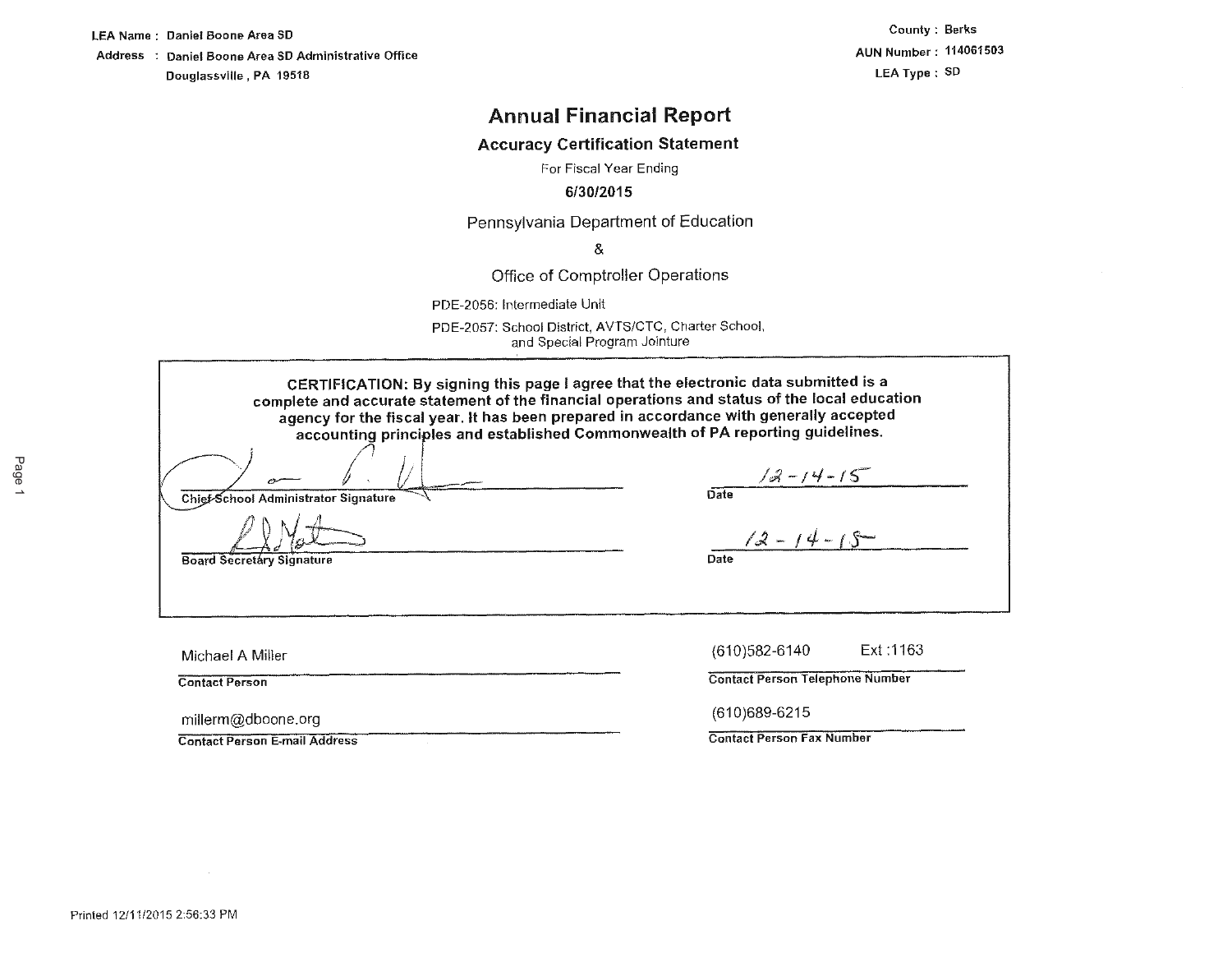# Audit Certification

Annual Financial Report:

For Fiscal Year Ending 6/30/2015

(Pursuant to PA School Code Section 218(b))

| LEA Name: Daniel Boone Area SD<br>AUN Number: 114061503<br>County: Berks                                                                                                                                                                                                                                                                             | <b>Audit Certification Due:</b><br>12/31/2015                                                                                                  |
|------------------------------------------------------------------------------------------------------------------------------------------------------------------------------------------------------------------------------------------------------------------------------------------------------------------------------------------------------|------------------------------------------------------------------------------------------------------------------------------------------------|
| This certification is applicable to:                                                                                                                                                                                                                                                                                                                 | Indicate if the school audit was completed prior to submission of this form                                                                    |
| Orig. Annual Financial Report submitted to<br>Comptroller Operations: <u>(0.130.15)</u><br>Date                                                                                                                                                                                                                                                      | Yes, audit has been completed<br>No, audit has not been completed                                                                              |
| Annual Financial Report revisions submitted on:<br>Date                                                                                                                                                                                                                                                                                              |                                                                                                                                                |
| <b>Auditing Firm:</b><br>Herbern + Company, Inc.<br>$\beta$ eading, p $\beta$ 19610                                                                                                                                                                                                                                                                  | Auditor Contact Name: $\ell_0 \times a \cap e$ $M$ $\ell_1 M$<br>Auditor Phone: $670 - 378 - 115$<br>Auditor E-mail: MOMCMONTRY @) herbein.com |
| CERTIFICATION: By signing this page I agree that the financial statements of the school have been properly audited as noted above pursuant to Article<br>XXIV, and in the auditor's professional opinion, the Annual Financial Report (PDE-2057) submitted on the date referenced is materially consistent with the<br>audited financial statements. |                                                                                                                                                |
| Chief School Administrator<br>$11 - 30 - 15$<br>Sionature                                                                                                                                                                                                                                                                                            | <b>Board Secretary</b><br>$11 - 30 - 15$                                                                                                       |
| Michael A Miller                                                                                                                                                                                                                                                                                                                                     | $(610)582 - 6140$<br>Ext:1163                                                                                                                  |
| <b>Contact Person</b>                                                                                                                                                                                                                                                                                                                                | <b>Contact Person Telephone Number</b>                                                                                                         |
| millerm@dboone.org                                                                                                                                                                                                                                                                                                                                   | $(610)689-6215$                                                                                                                                |
| <b>Contact Person E-mail Address</b>                                                                                                                                                                                                                                                                                                                 | <b>Contact Person Fax Number</b>                                                                                                               |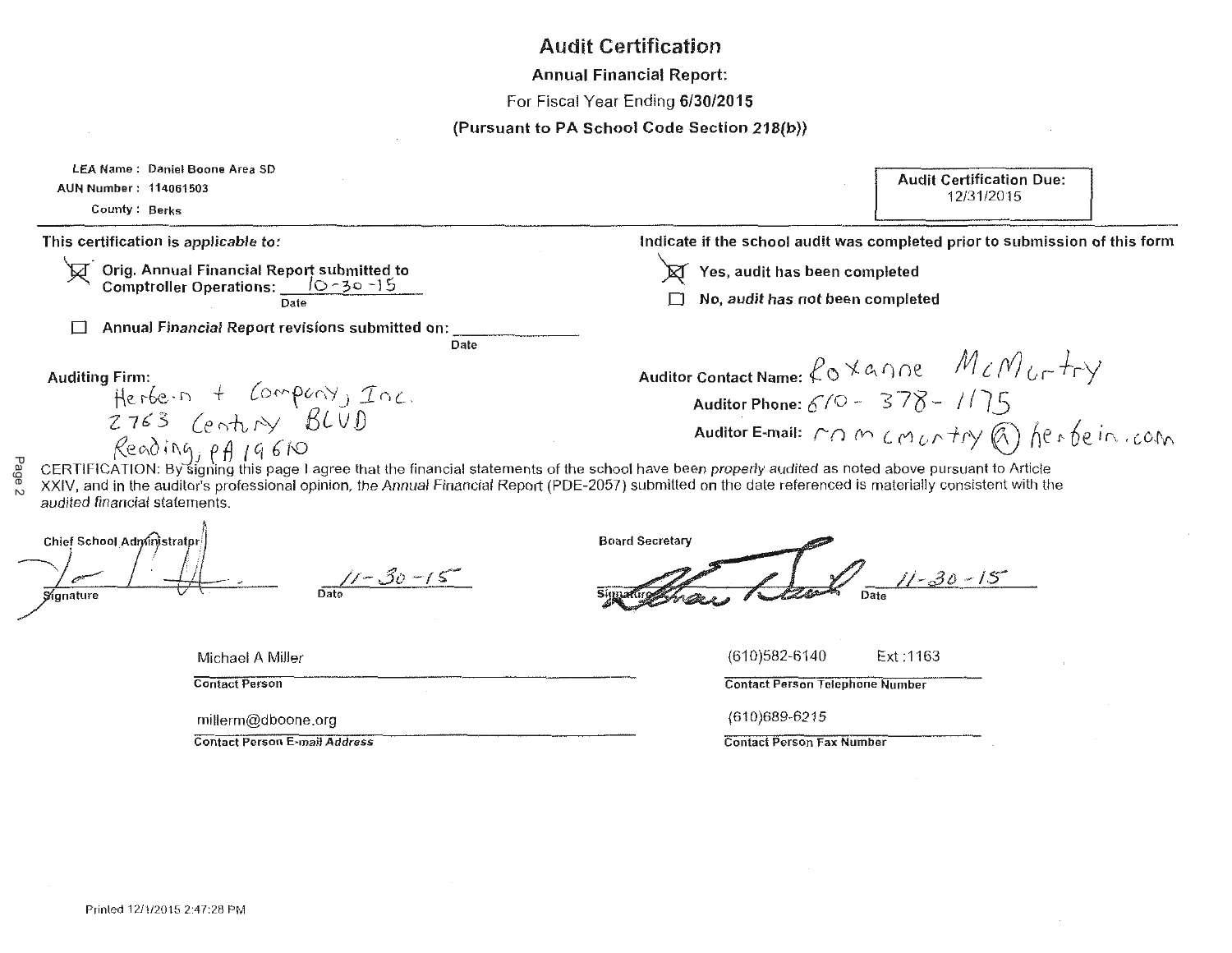### **2014-2015 Annual Financial Report - 06/30/2015 Fiscal Year End Validations**

### **LEA : 114061503 Daniel Boone Area SD**

Printed 5/29/2019 12:24:44 PM

**Val Number Description Justification** 12195 REG: Current Year AFR Beginning Fund Balance must equal Prior Year AFR Ending Fund Balance. Justifications to this error must fully explain the situation that prompted a fund balance restatement. "Auditor Adjustment" is not a sufficient justification. Total Govt Funds, Beg Bal: \$6,444,297.00 PY Ending Bal, Govt Funds: \$6444307.00 Rounding, several differences less than a dollar 41060 Expenditure Detail - There is an entry in function 5110- 990 object "Other". Please explain what constitutes "Other". Expenditure 5110-990, Fund 27: \$1,289,173.16 Closed interest rate swap with Wells fargo 50160 SOIN: All Governmental Fund General Obligation Bonds must include an amount for Interest Paid during Fiscal Year. Correct data or enter a justification. New issue in January 2015. The first interest payment was due in 2015-16 on 08/15/2015 50280 SOIN: Current Year AFR amount must equal Prior Year AFR amount. SOIN, Beg Bal, Gen Obl Bnds: \$44,770,000.00 PY Ending Bal, Gen Obl Bnds: \$44,770,001.00 Rounding 50480 SESS - 2700 Student Transportation Services: SESS Schedule amounts for Special Education vary from prior year by 40% or more. Correct the data or enter a justification. SESS Schedule 2700: \$935,900.47 Prior Year SESS Schedule 2700: \$300,774.98 Included object 2750 in the calculation, which includes some Sp. Ed transportation

**Page - 1 of 1**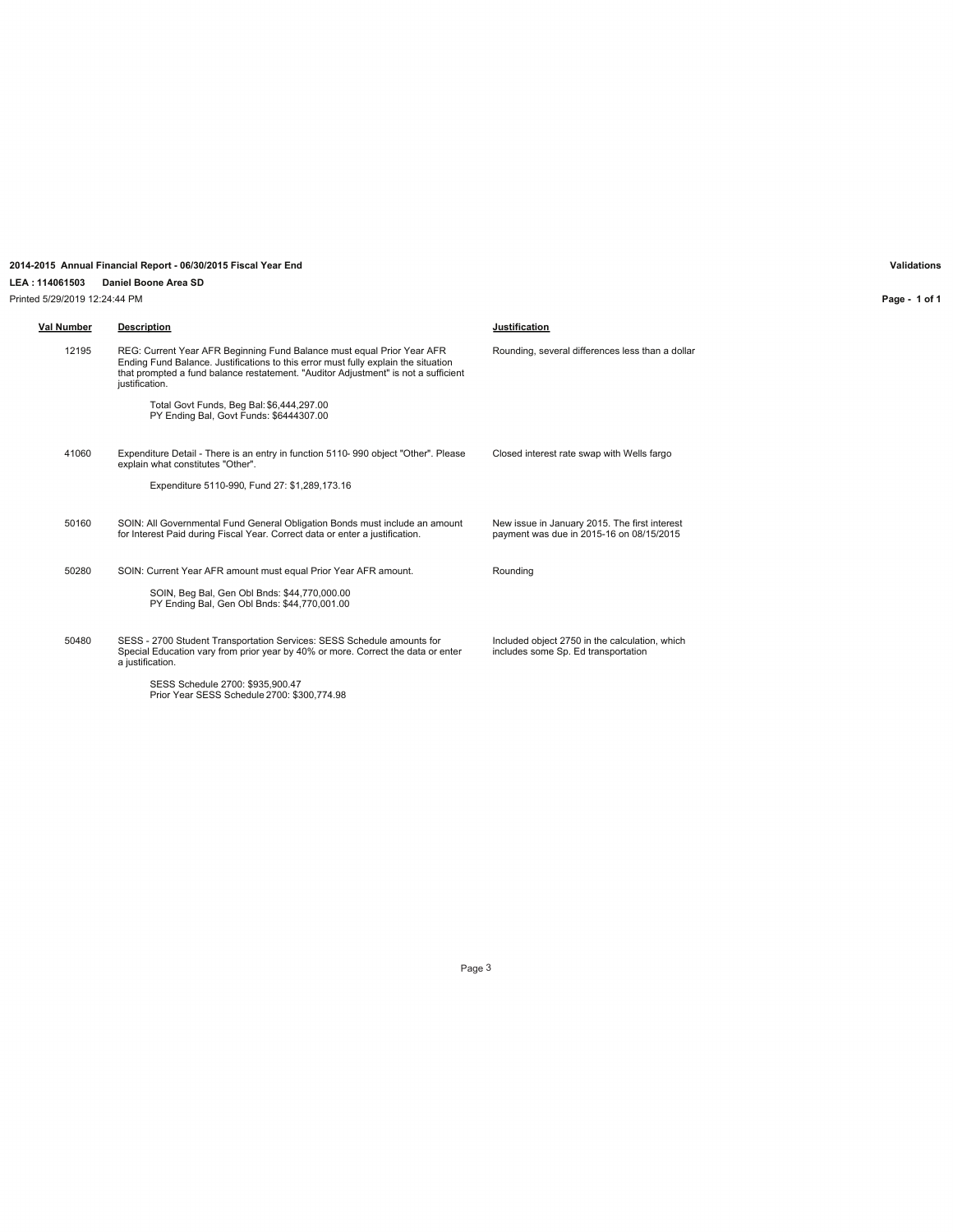### **LEA : 114061503 Daniel Boone Area SD**

Printed 5/29/2019 12:24:10 PM

**Page - 1 of 4**

| Amounts Expressed in Whole Dollars                     | <b>General Fund</b><br>(10) | (27) | Public Purpose Trust Other Compt Approved<br>(28) | <b>Athletic / Activity</b><br>(29) | Capital Reserve (690,<br>1850)<br>(31) |
|--------------------------------------------------------|-----------------------------|------|---------------------------------------------------|------------------------------------|----------------------------------------|
| <b>Assets And Deferred Outflows Of Resources</b>       |                             |      |                                                   |                                    |                                        |
| Assets                                                 |                             |      |                                                   |                                    |                                        |
| 0100 Cash and Cash Equivalents                         | 5,853,226                   |      |                                                   |                                    |                                        |
| 0110 Investments                                       | 980,000                     |      |                                                   |                                    |                                        |
| 0120 Taxes Receivable                                  | 1,309,799                   |      |                                                   |                                    |                                        |
| 0130 Due From Other Funds                              | 543,919                     |      |                                                   |                                    |                                        |
| 0141 Due From Other Governments                        |                             |      |                                                   |                                    |                                        |
| 0142 State Revenue Receivable                          | 1,190,646                   |      |                                                   |                                    |                                        |
| 0143 Federal Revenue Receivable                        |                             |      |                                                   |                                    |                                        |
| 0145 Other Intergovernmental Revenue Receivable        | 289,169                     |      |                                                   |                                    |                                        |
| 0146 Due from Primary Government                       |                             |      |                                                   |                                    |                                        |
| 0147 Due from Component Unit                           |                             |      |                                                   |                                    |                                        |
| 0150 Other Receivables                                 | 47.160                      |      |                                                   |                                    |                                        |
| 0170 Inventories                                       |                             |      |                                                   |                                    |                                        |
| 0180 Prepaid Expenses (Expenditures)                   | 147,594                     |      |                                                   |                                    |                                        |
| 0190 Other Current Assets                              |                             |      |                                                   |                                    |                                        |
| <b>Total Assets</b>                                    | \$10,361,513                |      |                                                   |                                    |                                        |
| 0910 Deferred Outflows of Resources                    |                             |      |                                                   |                                    |                                        |
| <b>Total Assets And Deferred Outflows Of Resources</b> | \$10,361,513                |      |                                                   |                                    |                                        |
|                                                        |                             |      |                                                   |                                    |                                        |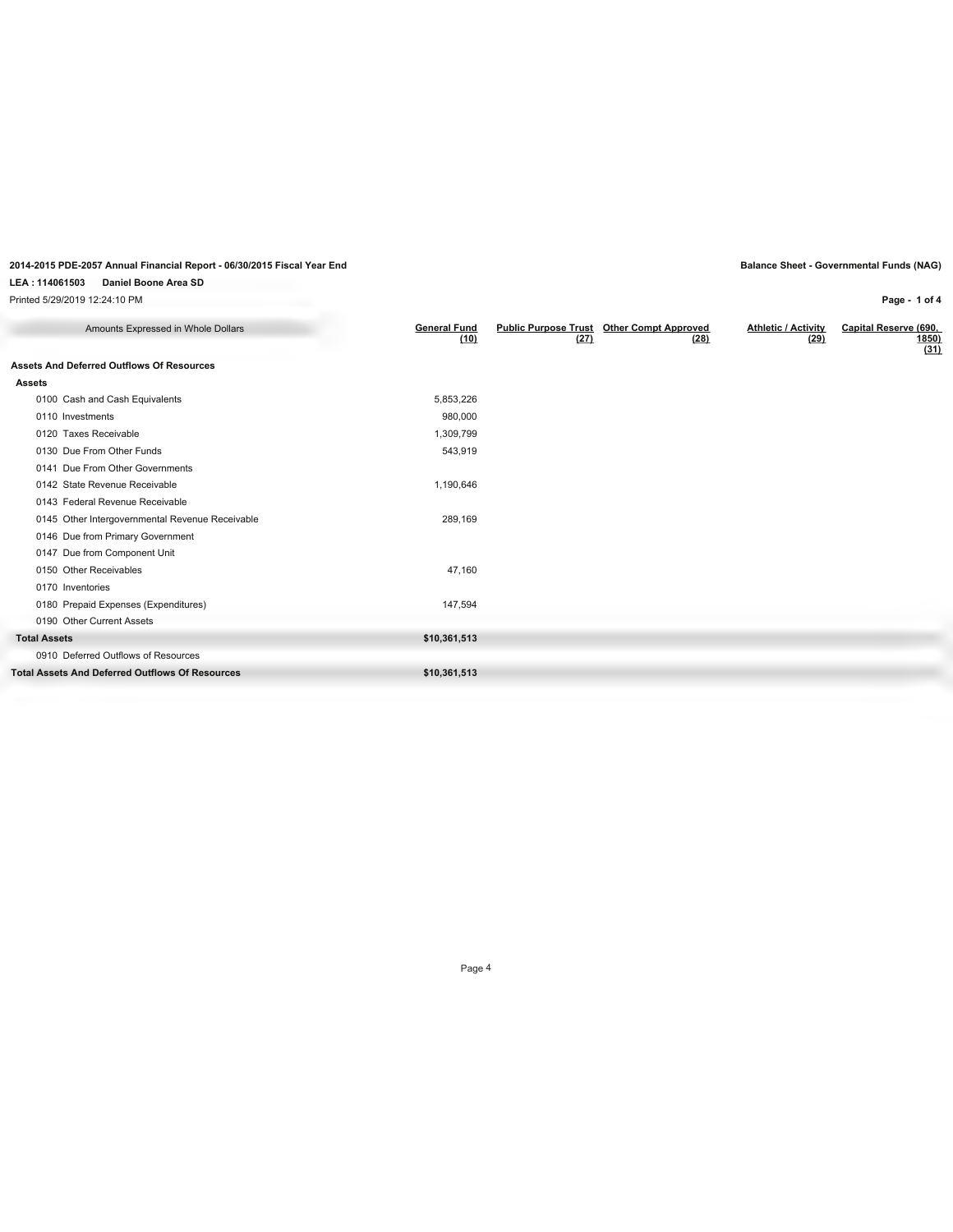### **LEA : 114061503 Daniel Boone Area SD**

Printed 5/29/2019 12:24:10 PM

## **Page - 2 of 4**

| Amounts Expressed in Whole Dollars                     | Capital Reserve (1431)<br>(32) | <b>Other Capital Projects</b><br>Fund<br>(39) | <b>Debt Service</b><br>(40) | Permanent<br>(90) | <b>Total Governmental</b><br><b>Funds</b> |
|--------------------------------------------------------|--------------------------------|-----------------------------------------------|-----------------------------|-------------------|-------------------------------------------|
| <b>Assets And Deferred Outflows Of Resources</b>       |                                |                                               |                             |                   |                                           |
| <b>Assets</b>                                          |                                |                                               |                             |                   |                                           |
| 0100 Cash and Cash Equivalents                         | 203,029                        |                                               |                             |                   | 6,056,255                                 |
| 0110 Investments                                       |                                |                                               |                             |                   | 980,000                                   |
| 0120 Taxes Receivable                                  |                                |                                               |                             |                   | 1,309,799                                 |
| 0130 Due From Other Funds                              |                                |                                               |                             |                   | 543,919                                   |
| 0141 Due From Other Governments                        |                                |                                               |                             |                   |                                           |
| 0142 State Revenue Receivable                          |                                |                                               |                             |                   | 1,190,646                                 |
| 0143 Federal Revenue Receivable                        |                                |                                               |                             |                   |                                           |
| 0145 Other Intergovernmental Revenue Receivable        |                                |                                               |                             |                   | 289,169                                   |
| 0146 Due from Primary Government                       |                                |                                               |                             |                   |                                           |
| 0147 Due from Component Unit                           |                                |                                               |                             |                   |                                           |
| 0150 Other Receivables                                 |                                |                                               |                             |                   | 47,160                                    |
| 0170 Inventories                                       |                                |                                               |                             |                   |                                           |
| 0180 Prepaid Expenses (Expenditures)                   |                                |                                               |                             |                   | 147,594                                   |
| 0190 Other Current Assets                              |                                |                                               |                             |                   |                                           |
| <b>Total Assets</b>                                    | \$203,029                      |                                               |                             |                   | \$10,564,542                              |
| 0910 Deferred Outflows of Resources                    |                                |                                               |                             |                   |                                           |
| <b>Total Assets And Deferred Outflows Of Resources</b> | \$203,029                      |                                               |                             |                   | \$10,564,542                              |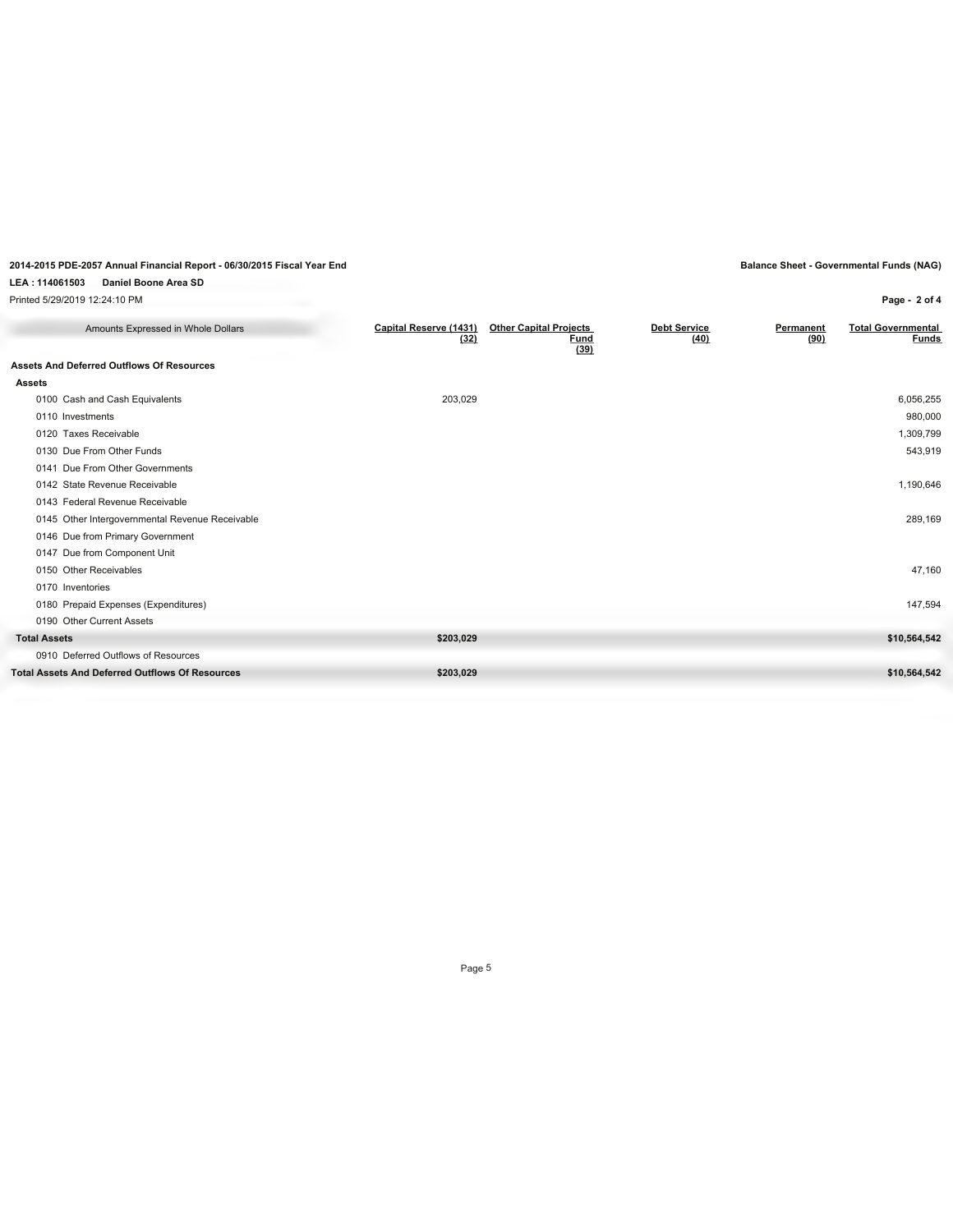### **LEA : 114061503 Daniel Boone Area SD**

Printed 5/29/2019 12:24:10 PM

**Page - 3 of 4**

| Amounts Expressed in Whole Dollars                                 | <b>General Fund</b><br>(10) | (27) | <b>Public Purpose Trust Other Compt Approved</b><br>(28) | <b>Athletic / Activity</b><br>(29) | Capital Reserve (690,<br>1850)<br>(31) |
|--------------------------------------------------------------------|-----------------------------|------|----------------------------------------------------------|------------------------------------|----------------------------------------|
| Liabilities And Deferred Inflows Of Resources And Fund Balances    |                             |      |                                                          |                                    |                                        |
| Liabilities                                                        |                             |      |                                                          |                                    |                                        |
| 0400 Due to Other Funds                                            |                             |      |                                                          |                                    |                                        |
| 0411 Due to Other Governments                                      |                             |      |                                                          |                                    |                                        |
| 0412 Due to Primary Government                                     |                             |      |                                                          |                                    |                                        |
| 0413 Due to Component Unit                                         |                             |      |                                                          |                                    |                                        |
| 0420 Accounts Payable                                              | 562,812                     |      |                                                          |                                    |                                        |
| 0430 Contracts Payable                                             |                             |      |                                                          |                                    |                                        |
| 0440 Current Portion of Long-Term Debt                             |                             |      |                                                          |                                    |                                        |
| 0450 Short-Term Payables                                           |                             |      |                                                          |                                    |                                        |
| 0461 Accrued Salaries and Benefits                                 | 2,672,596                   |      |                                                          |                                    |                                        |
| 0462 Payroll Deductions and Withholding                            | 1,794,130                   |      |                                                          |                                    |                                        |
| 0480 Unearned Revenues                                             | 107,803                     |      |                                                          |                                    |                                        |
| 0490 Other Current Liabilities                                     |                             |      |                                                          |                                    |                                        |
| <b>Total Liabilities</b>                                           | \$5,137,341                 |      |                                                          |                                    |                                        |
| 0950 Deferred Inflows of Resources                                 | 662,177                     |      |                                                          |                                    |                                        |
| <b>Fund Balances</b>                                               |                             |      |                                                          |                                    |                                        |
| 0810 Nonspendable Fund Balance                                     | 147,594                     |      |                                                          |                                    |                                        |
| 0820 Restricted Fund Balance                                       |                             |      |                                                          |                                    |                                        |
| 0830 Committed Fund Balance                                        |                             |      |                                                          |                                    |                                        |
| 0840 Assigned Fund Balance                                         | 2,192,573                   |      |                                                          |                                    |                                        |
| 0850 Unassigned Fund Balance                                       | 2,221,828                   |      |                                                          |                                    |                                        |
| <b>Total Fund Balances</b>                                         | \$4,561,995                 |      |                                                          |                                    |                                        |
| Total Liabilities, Deferred Inflows Of Resources And Fund Balances | \$10,361,513                |      |                                                          |                                    |                                        |
|                                                                    |                             |      |                                                          |                                    |                                        |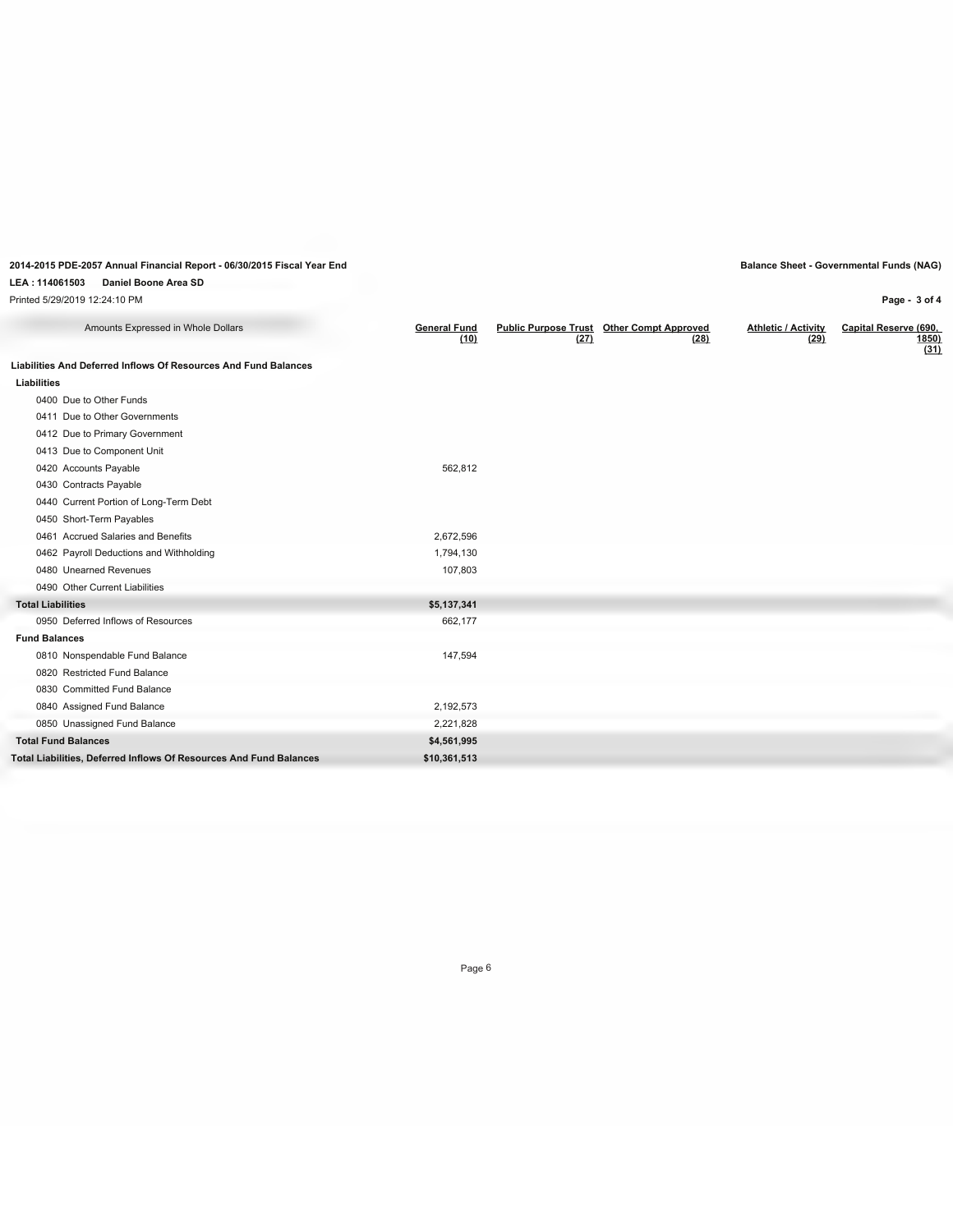### **LEA : 114061503 Daniel Boone Area SD**

Printed 5/29/2019 12:24:10 PM

| Amounts Expressed in Whole Dollars                                 | Capital Reserve (1431)<br>(32) | <b>Other Capital Projects</b><br><b>Fund</b><br>(39) | <b>Debt Service</b><br>(40) | Permanent<br>(90) | <b>Total Governmental</b><br>Funds |
|--------------------------------------------------------------------|--------------------------------|------------------------------------------------------|-----------------------------|-------------------|------------------------------------|
| Liabilities And Deferred Inflows Of Resources And Fund Balances    |                                |                                                      |                             |                   |                                    |
| Liabilities                                                        |                                |                                                      |                             |                   |                                    |
| 0400 Due to Other Funds                                            |                                |                                                      |                             |                   |                                    |
| 0411 Due to Other Governments                                      |                                |                                                      |                             |                   |                                    |
| 0412 Due to Primary Government                                     |                                |                                                      |                             |                   |                                    |
| 0413 Due to Component Unit                                         |                                |                                                      |                             |                   |                                    |
| 0420 Accounts Payable                                              | 33,002                         |                                                      |                             |                   | 595,814                            |
| 0430 Contracts Payable                                             |                                |                                                      |                             |                   |                                    |
| 0440 Current Portion of Long-Term Debt                             |                                |                                                      |                             |                   |                                    |
| 0450 Short-Term Payables                                           |                                |                                                      |                             |                   |                                    |
| 0461 Accrued Salaries and Benefits                                 |                                |                                                      |                             |                   | 2,672,596                          |
| 0462 Payroll Deductions and Withholding                            |                                |                                                      |                             |                   | 1,794,130                          |
| 0480 Unearned Revenues                                             |                                |                                                      |                             |                   | 107,803                            |
| 0490 Other Current Liabilities                                     |                                |                                                      |                             |                   |                                    |
| <b>Total Liabilities</b>                                           | \$33,002                       |                                                      |                             |                   | \$5,170,343                        |
| 0950 Deferred Inflows of Resources                                 |                                |                                                      |                             |                   | 662,177                            |
| <b>Fund Balances</b>                                               |                                |                                                      |                             |                   |                                    |
| 0810 Nonspendable Fund Balance                                     |                                |                                                      |                             |                   | 147,594                            |
| 0820 Restricted Fund Balance                                       | 170,027                        |                                                      |                             |                   | 170,027                            |
| 0830 Committed Fund Balance                                        |                                |                                                      |                             |                   |                                    |
| 0840 Assigned Fund Balance                                         |                                |                                                      |                             |                   | 2,192,573                          |
| 0850 Unassigned Fund Balance                                       |                                |                                                      |                             |                   | 2,221,828                          |
| <b>Total Fund Balances</b>                                         | \$170,027                      |                                                      |                             |                   | \$4,732,022                        |
| Total Liabilities, Deferred Inflows Of Resources And Fund Balances | \$203,029                      |                                                      |                             |                   | \$10,564,542                       |

**Page - 4 of 4**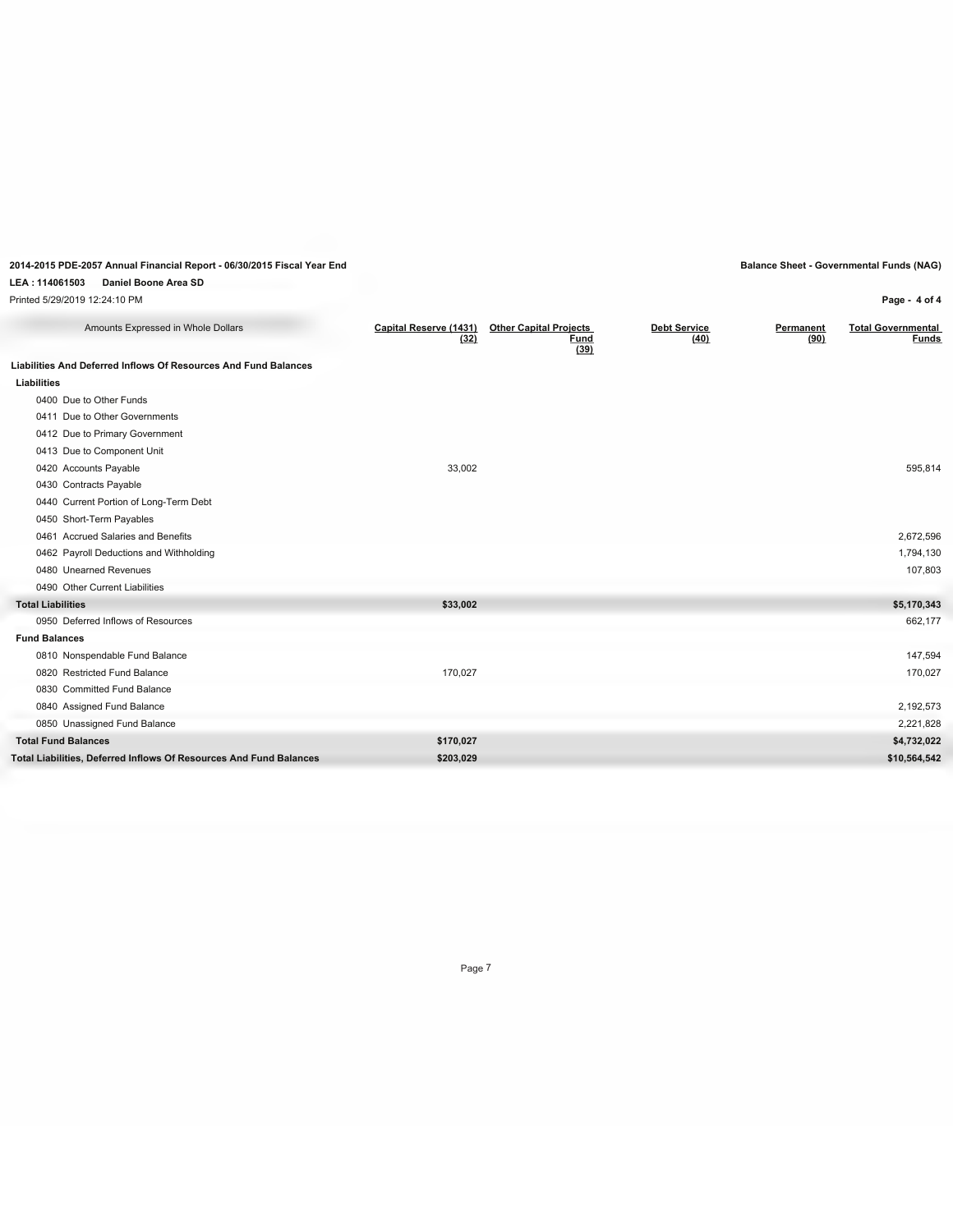**LEA : 114061503 Daniel Boone Area SD**

Printed 5/29/2019 12:24:12 PM

**2014-2015 PDE-2057 Annual Financial Report - 06/30/2015 Fiscal Year End Statement of Revenues, Expenditures, and Changes in Fund Balances - Governmental Funds (REG)**

**Page - 1 of 4**

| <b>General Fund</b><br>(10) | (27)          | (28) | <b>Athletic / Activity</b><br>(29)               | Capital Reserve (690,<br>1850)<br>(31) |
|-----------------------------|---------------|------|--------------------------------------------------|----------------------------------------|
|                             |               |      |                                                  |                                        |
| 34,049,206                  | 30            |      |                                                  |                                        |
| 17,617,793                  |               |      |                                                  |                                        |
| 972,694                     |               |      |                                                  |                                        |
| \$52,639,693                | \$30          |      |                                                  |                                        |
|                             |               |      |                                                  |                                        |
| 31,224,845                  |               |      |                                                  |                                        |
| 14,484,162                  |               |      |                                                  |                                        |
| 754,295                     |               |      |                                                  |                                        |
|                             |               |      |                                                  |                                        |
| 6,555,151                   | 1,289,173     |      |                                                  |                                        |
|                             |               |      |                                                  |                                        |
|                             |               |      |                                                  |                                        |
| \$53,018,453                | \$1,289,173   |      |                                                  |                                        |
| (\$378,760)                 | (\$1,289,143) |      |                                                  |                                        |
|                             |               |      |                                                  |                                        |
|                             |               |      |                                                  |                                        |
| 19,985,000                  |               |      |                                                  |                                        |
| 220,576                     |               |      |                                                  |                                        |
|                             |               |      |                                                  |                                        |
|                             | 30,253        |      |                                                  |                                        |
| 1,000                       |               |      |                                                  |                                        |
|                             |               |      |                                                  |                                        |
|                             |               |      |                                                  |                                        |
|                             |               |      |                                                  |                                        |
|                             |               |      |                                                  |                                        |
| 19,916,497                  |               |      |                                                  |                                        |
|                             |               |      |                                                  |                                        |
| 30,253                      |               |      |                                                  |                                        |
|                             |               |      |                                                  |                                        |
| \$259,826                   | \$30,253      |      |                                                  |                                        |
|                             |               |      |                                                  |                                        |
|                             |               |      | <b>Public Purpose Trust Other Compt Approved</b> |                                        |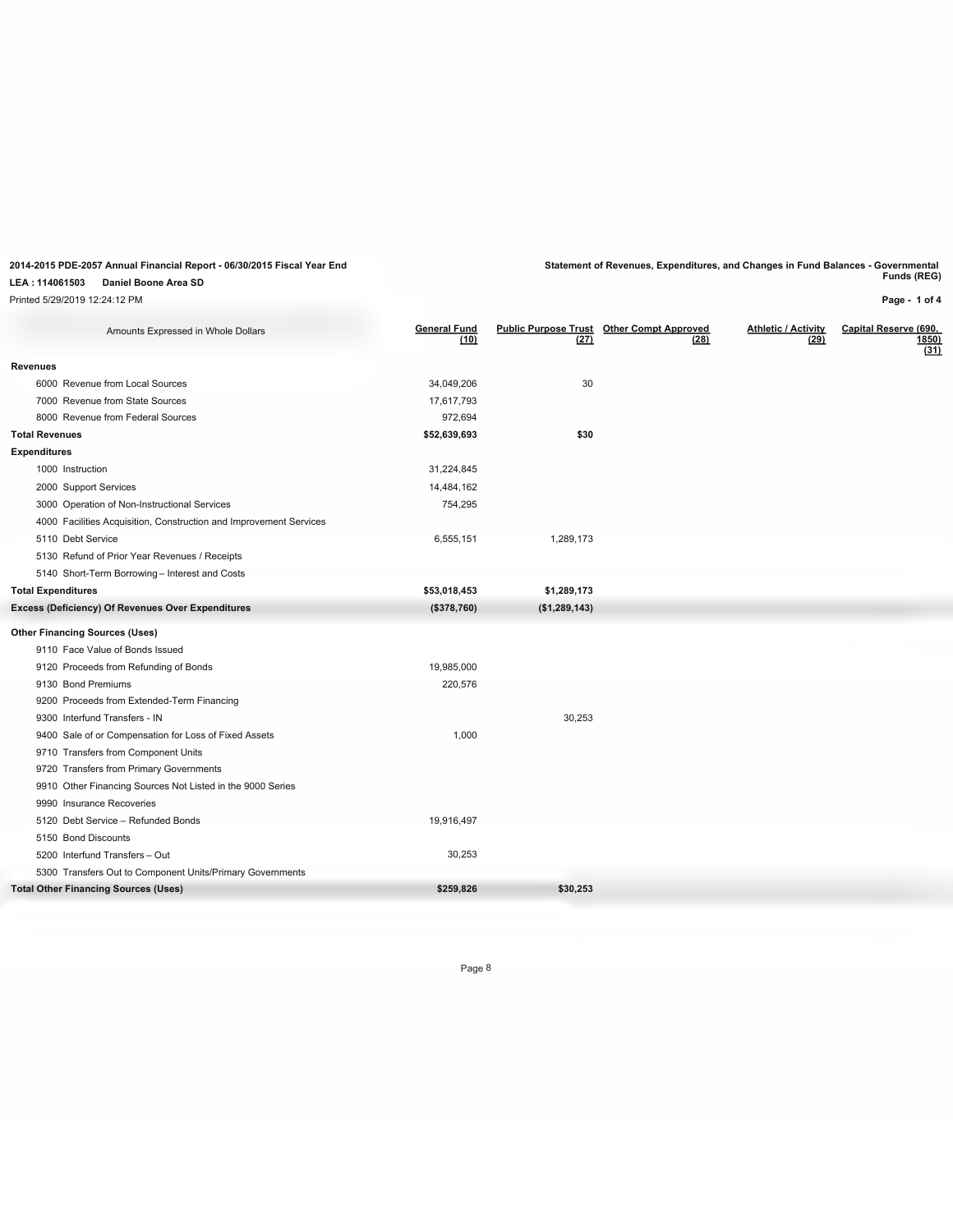**2014-2015 PDE-2057 Annual Financial Report - 06/30/2015 Fiscal Year End Statement of Revenues, Expenditures, and Changes in Fund Balances - Governmental Funds (REG)**

**LEA : 114061503 Daniel Boone Area SD** Printed 5/29/2019 12:24:12 PM

**Page - 2 of 4**

| Amounts Expressed in Whole Dollars                                 | Capital Reserve (1431)<br>(32) | <b>Other Capital Projects</b><br><u>Fund</u><br>(39) | <b>Debt Service</b><br>(40) | Permanent<br>(90) | <b>Total Governmental</b><br><b>Funds</b> |
|--------------------------------------------------------------------|--------------------------------|------------------------------------------------------|-----------------------------|-------------------|-------------------------------------------|
| <b>Revenues</b>                                                    |                                |                                                      |                             |                   |                                           |
| 6000 Revenue from Local Sources                                    | 189,767                        |                                                      |                             |                   | 34,239,003                                |
| 7000 Revenue from State Sources                                    |                                |                                                      |                             |                   | 17,617,793                                |
| 8000 Revenue from Federal Sources                                  |                                |                                                      |                             |                   | 972,694                                   |
| <b>Total Revenues</b>                                              | \$189,767                      |                                                      |                             |                   | \$52,829,490                              |
| <b>Expenditures</b>                                                |                                |                                                      |                             |                   |                                           |
| 1000 Instruction                                                   |                                |                                                      |                             |                   | 31,224,845                                |
| 2000 Support Services                                              | 524,218                        |                                                      |                             |                   | 15,008,380                                |
| 3000 Operation of Non-Instructional Services                       |                                |                                                      |                             |                   | 754,295                                   |
| 4000 Facilities Acquisition, Construction and Improvement Services |                                |                                                      |                             |                   |                                           |
| 5110 Debt Service                                                  |                                |                                                      |                             |                   | 7,844,324                                 |
| 5130 Refund of Prior Year Revenues / Receipts                      |                                |                                                      |                             |                   |                                           |
| 5140 Short-Term Borrowing - Interest and Costs                     |                                |                                                      |                             |                   |                                           |
| <b>Total Expenditures</b>                                          | \$524,218                      |                                                      |                             |                   | \$54,831,844                              |
| Excess (Deficiency) Of Revenues Over Expenditures                  | (\$334,451)                    |                                                      |                             |                   | (\$2,002,354)                             |
| <b>Other Financing Sources (Uses)</b>                              |                                |                                                      |                             |                   |                                           |
| 9110 Face Value of Bonds Issued                                    |                                |                                                      |                             |                   |                                           |
| 9120 Proceeds from Refunding of Bonds                              |                                |                                                      |                             |                   | 19,985,000                                |
| 9130 Bond Premiums                                                 |                                |                                                      |                             |                   | 220,576                                   |
| 9200 Proceeds from Extended-Term Financing                         |                                |                                                      |                             |                   |                                           |
| 9300 Interfund Transfers - IN                                      |                                |                                                      |                             |                   | 30,253                                    |
| 9400 Sale of or Compensation for Loss of Fixed Assets              |                                |                                                      |                             |                   | 1,000                                     |
| 9710 Transfers from Component Units                                |                                |                                                      |                             |                   |                                           |
| 9720 Transfers from Primary Governments                            |                                |                                                      |                             |                   |                                           |
| 9910 Other Financing Sources Not Listed in the 9000 Series         |                                |                                                      |                             |                   |                                           |
| 9990 Insurance Recoveries                                          |                                |                                                      |                             |                   |                                           |
| 5120 Debt Service - Refunded Bonds                                 |                                |                                                      |                             |                   | 19,916,497                                |
| 5150 Bond Discounts                                                |                                |                                                      |                             |                   |                                           |
| 5200 Interfund Transfers - Out                                     |                                |                                                      |                             |                   | 30,253                                    |
| 5300 Transfers Out to Component Units/Primary Governments          |                                |                                                      |                             |                   |                                           |
| <b>Total Other Financing Sources (Uses)</b>                        |                                |                                                      |                             |                   | \$290,079                                 |
|                                                                    |                                |                                                      |                             |                   |                                           |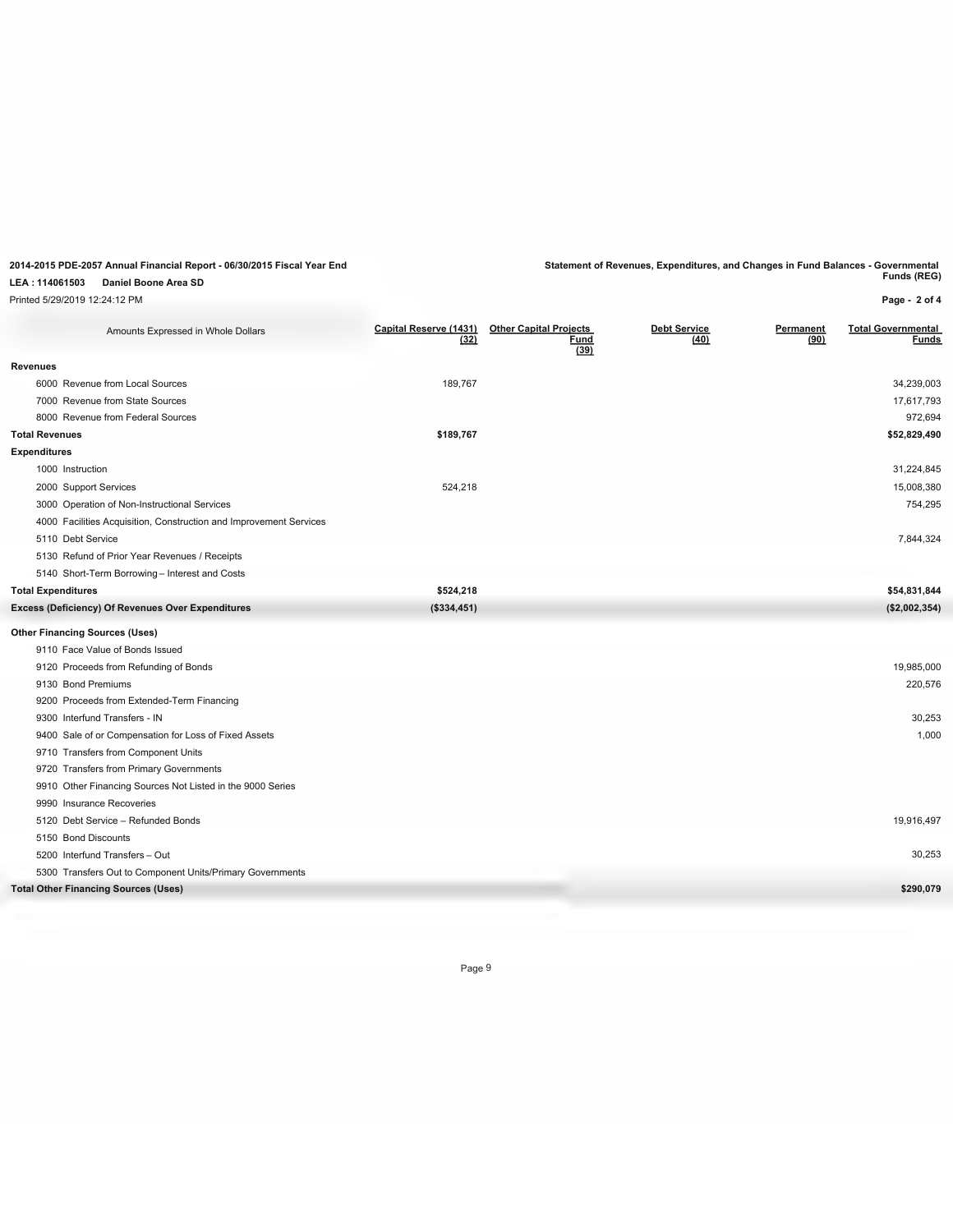**2014-2015 PDE-2057 Annual Financial Report - 06/30/2015 Fiscal Year End Statement of Revenues, Expenditures, and Changes in Fund Balances - Governmental Funds (REG)**

**Page - 3 of 4**

**LEA : 114061503 Daniel Boone Area SD**

Printed 5/29/2019 12:24:12 PM

| Amounts Expressed in Whole Dollars           | <b>General Fund</b><br>(10) | <b>Public Purpose Trust</b><br>(27) | <b>Other Compt Approved</b><br>(28) | <b>Athletic / Activity</b><br>(29) | Capital Reserve (690,<br><b>1850</b><br>(31) |
|----------------------------------------------|-----------------------------|-------------------------------------|-------------------------------------|------------------------------------|----------------------------------------------|
| <b>Special And Extraordinary Items</b>       |                             |                                     |                                     |                                    |                                              |
| 9920 Special Items - Gains                   |                             |                                     |                                     |                                    |                                              |
| 9930 Extraordinary Items - Gains             |                             |                                     |                                     |                                    |                                              |
| 5520 Special Items - Losses                  |                             |                                     |                                     |                                    |                                              |
| 5530 Extraordinary Items - Losses            |                             |                                     |                                     |                                    |                                              |
| <b>Net Change In Fund Balances</b>           | (\$118,934)                 | (\$1,258,890)                       |                                     |                                    |                                              |
| <b>Fund Balance</b>                          |                             |                                     |                                     |                                    |                                              |
| 0001 Fund Balance - Beginning of Fiscal Year | 4,680,929                   | 1,258,890                           |                                     |                                    |                                              |
| <b>Fund Balance - End Of Year</b>            | \$4,561,995                 |                                     |                                     |                                    |                                              |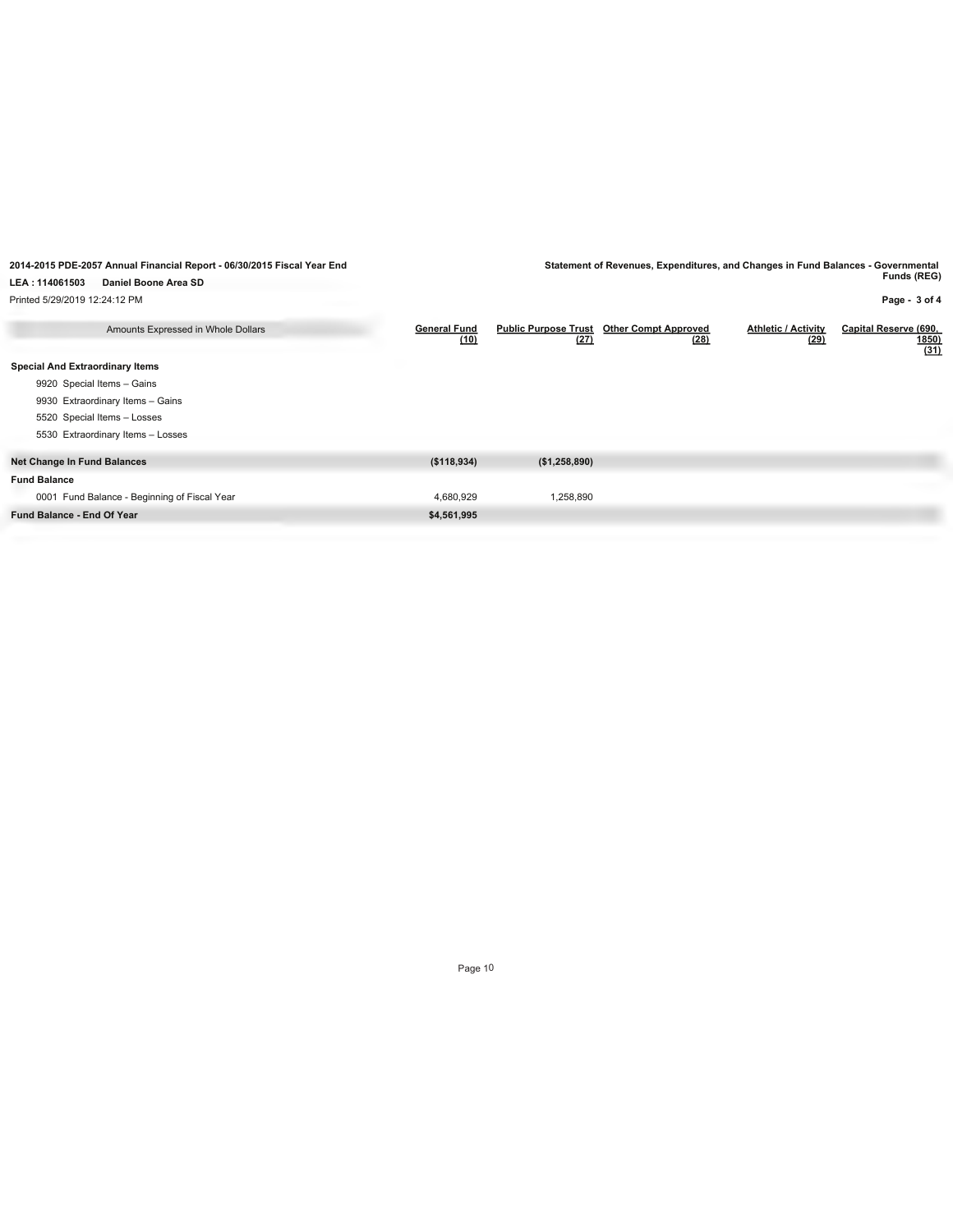**2014-2015 PDE-2057 Annual Financial Report - 06/30/2015 Fiscal Year End Statement of Revenues, Expenditures, and Changes in Fund Balances - Governmental Funds (REG)**

**Page - 4 of 4**

**LEA : 114061503 Daniel Boone Area SD**

Printed 5/29/2019 12:24:12 PM

| Amounts Expressed in Whole Dollars           | Capital Reserve (1431)<br>(32) | <b>Other Capital Projects</b><br><u>Fund</u><br>(39) | <b>Debt Service</b><br>(40) | Permanent<br>(90) | <b>Total Governmental</b><br><b>Funds</b> |
|----------------------------------------------|--------------------------------|------------------------------------------------------|-----------------------------|-------------------|-------------------------------------------|
| <b>Special And Extraordinary Items</b>       |                                |                                                      |                             |                   |                                           |
| 9920 Special Items - Gains                   |                                |                                                      |                             |                   |                                           |
| 9930 Extraordinary Items - Gains             |                                |                                                      |                             |                   |                                           |
| 5520 Special Items - Losses                  |                                |                                                      |                             |                   |                                           |
| 5530 Extraordinary Items - Losses            |                                |                                                      |                             |                   |                                           |
| <b>Net Change In Fund Balances</b>           | (\$334,451)                    |                                                      |                             |                   | (\$1,712,275)                             |
| <b>Fund Balance</b>                          |                                |                                                      |                             |                   |                                           |
| 0001 Fund Balance - Beginning of Fiscal Year | 504,478                        |                                                      |                             |                   | 6,444,297                                 |
| Fund Balance - End Of Year                   | \$170,027                      |                                                      |                             |                   | \$4,732,022                               |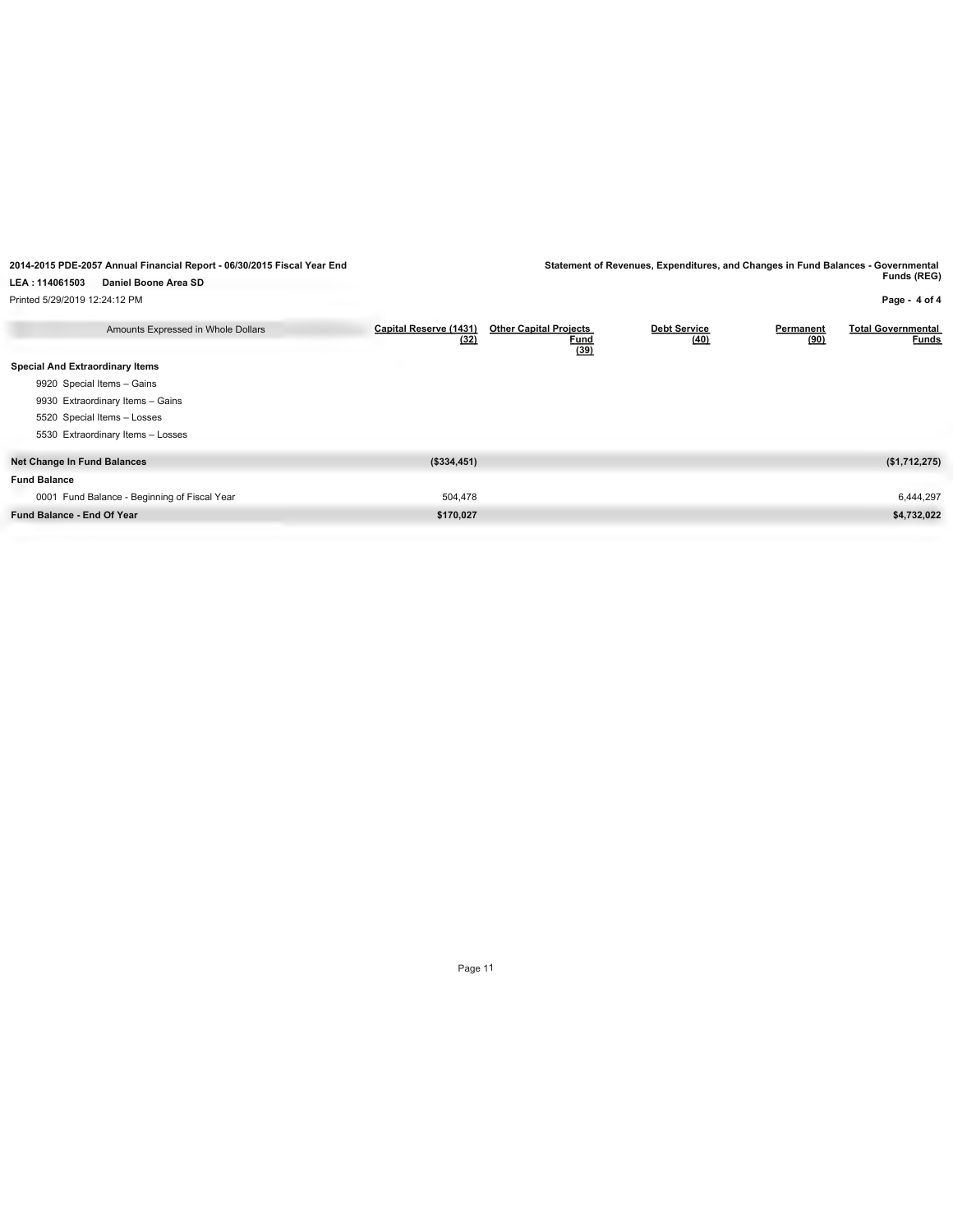## **LEA : 114061503 Daniel Boone Area SD**

| Printed 5/29/2019 12:24:14 PM                          |                             |                                                |                                 |              | Page - 1 of 2                   |
|--------------------------------------------------------|-----------------------------|------------------------------------------------|---------------------------------|--------------|---------------------------------|
| Amounts Expressed in Whole Dollars                     | <b>Food Service</b><br>(51) | <b>Child Care</b><br><b>Operations</b><br>(52) | <b>Other Enterprise</b><br>(58) | <b>TOTAL</b> | <b>Internal Service</b><br>(60) |
| <b>Assets And Deferred Outflows Of Resources</b>       |                             |                                                |                                 |              |                                 |
| <b>Current Assets</b>                                  |                             |                                                |                                 |              |                                 |
| 0100 Cash and Cash Equivalents                         | 608,154                     |                                                |                                 | 608,154      |                                 |
| 0110 Investments                                       |                             |                                                |                                 |              |                                 |
| 0130 Due From Other Funds                              |                             |                                                |                                 |              |                                 |
| 0141 Due From Other Governments                        | 17,449                      |                                                |                                 | 17,449       |                                 |
| 0142 State Revenue Receivable                          |                             |                                                |                                 |              |                                 |
| 0143 Federal Revenue Receivable                        |                             |                                                |                                 |              |                                 |
| 0146 Due from Primary Government                       |                             |                                                |                                 |              |                                 |
| 0147 Due from Component Unit                           |                             |                                                |                                 |              |                                 |
| 0150 Other Receivables                                 |                             |                                                |                                 |              |                                 |
| 0170 Inventories                                       |                             |                                                |                                 |              |                                 |
| 0180 Prepaid Expenses (Expenditures)                   |                             |                                                |                                 |              |                                 |
| 0190 Other Current Assets                              |                             |                                                |                                 |              |                                 |
| <b>Total Current Assets</b>                            | \$625,603                   |                                                |                                 | \$625,603    |                                 |
| <b>Noncurrent Assets</b>                               |                             |                                                |                                 |              |                                 |
| 0211 Land                                              |                             |                                                |                                 |              |                                 |
| 0212 Site Improvements (Net)                           |                             |                                                |                                 |              |                                 |
| 0220 Buildings and Building Improvements (Net)         |                             |                                                |                                 |              |                                 |
| 0230 Machinery, Equipment and Furniture (Net)          | 65,931                      |                                                |                                 | 65,931       |                                 |
| 0250 Construction in Progress                          |                             |                                                |                                 |              |                                 |
| 0260 Long Term Prepayments                             |                             |                                                |                                 |              |                                 |
| 0290 Other Noncurrent Assets                           |                             |                                                |                                 |              |                                 |
| <b>Total Noncurrent Assets</b>                         | \$65,931                    |                                                |                                 | \$65,931     |                                 |
| 0910 Deferred Outflows of Resources                    |                             |                                                |                                 |              |                                 |
| <b>Total Assets And Deferred Outflows Of Resources</b> | \$691,534                   |                                                |                                 | \$691,534    |                                 |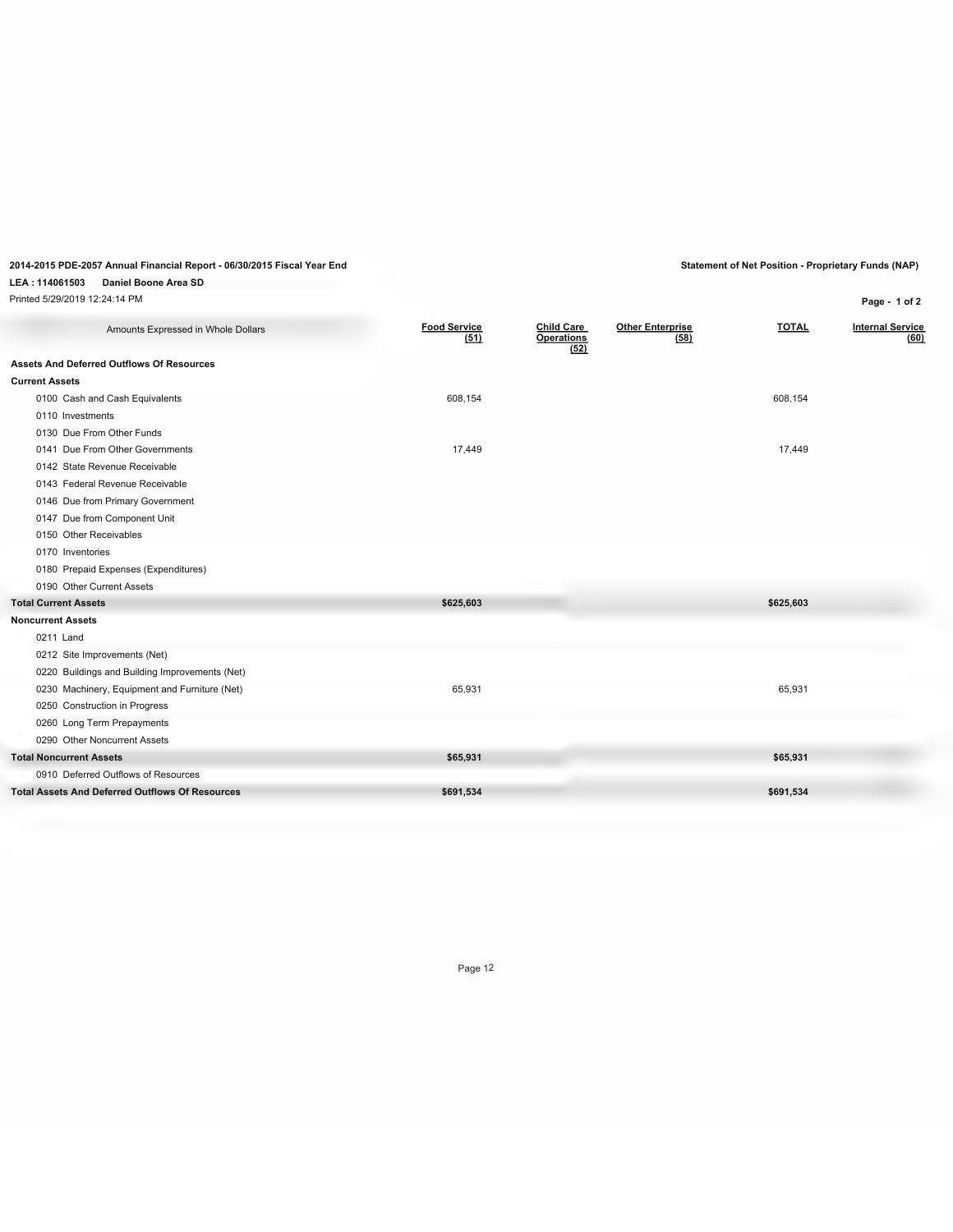### **LEA : 114061503 Daniel Boone Area SD**

Printed 5/29/2019 12:24:14 PM **Page - 2 of 2**

| Amounts Expressed in Whole Dollars                                   | <b>Food Service</b> | <b>Child Care</b>         | <b>Other Enterprise</b> | <b>TOTAL</b> | <b>Internal Service</b> |
|----------------------------------------------------------------------|---------------------|---------------------------|-------------------------|--------------|-------------------------|
|                                                                      | (51)                | <b>Operations</b><br>(52) | (58)                    |              | (60)                    |
| Liabilities And Deferred Inflows Of Resources And Net Position       |                     |                           |                         |              |                         |
| <b>Current Liabilities</b>                                           |                     |                           |                         |              |                         |
| 0400 Due to Other Funds                                              | 543,919             |                           |                         | 543,919      |                         |
| 0411 Due to Other Governments                                        |                     |                           |                         |              |                         |
| 0413 Due to Component Unit                                           |                     |                           |                         |              |                         |
| 0420 Accounts Payable                                                | 23,853              |                           |                         | 23,853       |                         |
| 0430 Contracts Payable                                               |                     |                           |                         |              |                         |
| 0440 Current Portion of Long-Term Debt                               |                     |                           |                         |              |                         |
| 0450 Short-Term Payables                                             |                     |                           |                         |              |                         |
| 0461 Accrued Salaries and Benefits                                   |                     |                           |                         |              |                         |
| 0462 Payroll Deductions and Withholding                              |                     |                           |                         |              |                         |
| 0480 Unearned Revenues                                               | 29,150              |                           |                         | 29,150       |                         |
| 0490 Other Current Liabilities                                       |                     |                           |                         |              |                         |
| <b>Total Current Liabilities</b>                                     | \$596,922           |                           |                         | \$596,922    |                         |
| <b>Noncurrent Liabilities</b>                                        |                     |                           |                         |              |                         |
| 0510 Bonds Payable                                                   |                     |                           |                         |              |                         |
| 0520 Extended-Term Financing Agreements Payable                      |                     |                           |                         |              |                         |
| 0530 Lease-Purchase Obligations                                      |                     |                           |                         |              |                         |
| 0540 Accumulated Compensated Absences                                | 1,890               |                           |                         | 1,890        |                         |
| 0550 Authority Lease Obligations                                     |                     |                           |                         |              |                         |
| 0560 Other Post-Employment Benefits (OPEB)                           |                     |                           |                         |              |                         |
| 0570 Net Pension Liability                                           |                     |                           |                         |              |                         |
| 0599 Other Noncurrent Liabilities                                    |                     |                           |                         |              |                         |
| <b>Total Noncurrent Liabilities</b>                                  | \$1,890             |                           |                         | \$1,890      |                         |
| <b>Total Liabilities</b>                                             | \$598,812           |                           |                         | \$598,812    |                         |
| 0950 Deferred Inflows of Resources                                   |                     |                           |                         |              |                         |
| <b>Net Position</b>                                                  |                     |                           |                         |              |                         |
| 0791 Net Investment in Capital Assets                                | 65,931              |                           |                         | 65,931       |                         |
| 0008 Restricted Net Position (0792 - 0798)                           |                     |                           |                         |              |                         |
| 0799 Unrestricted Net Position                                       | 26,791              |                           |                         | 26,791       |                         |
| <b>Total Net Position</b>                                            | \$92,722            |                           |                         | \$92,722     |                         |
| Total Liabilities And Deferred Inflows Of Resources And Net Position | \$691,534           |                           |                         | \$691,534    |                         |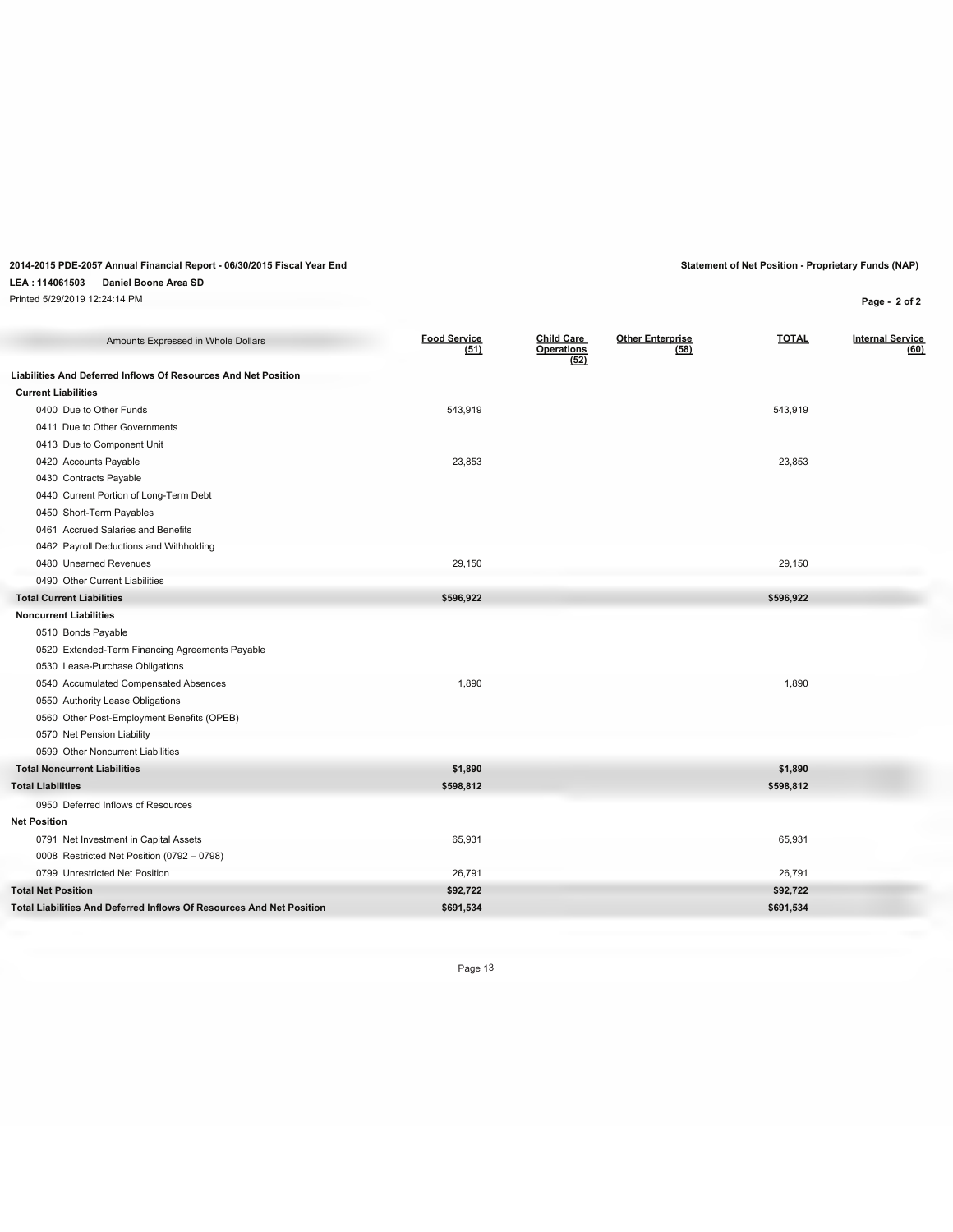### **LEA : 114061503 Daniel Boone Area SD**

Printed 5/29/2019 12:24:15 PM

**2014-2015 PDE-2057 Annual Financial Report - 06/30/2015 Fiscal Year End Statement of Revenues, Expenses, and Changes in Fund Net Position - Proprietary Funds (REP)**

**Page - 1 of 2**

| Amounts Expressed in Whole Dollars                          | <b>Food Service</b><br>(51) | <b>Child Care Operations</b><br>(52) | <b>Other Enterprise</b><br>(58) | <b>TOTAL</b> | <b>Internal Service</b><br>(60) |
|-------------------------------------------------------------|-----------------------------|--------------------------------------|---------------------------------|--------------|---------------------------------|
| <b>Operating Revenues</b>                                   |                             |                                      |                                 |              |                                 |
| 6600 Food Service Revenue                                   | 670,392                     |                                      |                                 | 670,392      |                                 |
| 0071 Charges for Services                                   |                             |                                      |                                 |              |                                 |
| 0072 Other Operating Revenue                                |                             |                                      |                                 |              |                                 |
| <b>Total Operating Revenues</b>                             | \$670,392                   |                                      |                                 | \$670,392    |                                 |
| <b>Operating Expenses</b>                                   |                             |                                      |                                 |              |                                 |
| 100 Personnel Services - Salaries                           | 459,495                     |                                      |                                 | 459,495      |                                 |
| 200 Personnel Services - Employee Benefits                  | 150,438                     |                                      |                                 | 150,438      |                                 |
| <b>Purchased Professional and Technical Services</b><br>300 | 10,636                      |                                      |                                 | 10,636       |                                 |
| 400 Purchased Property Services                             |                             |                                      |                                 |              |                                 |
| 500 Other Purchased Services                                | 548,014                     |                                      |                                 | 548,014      |                                 |
| 600 Supplies                                                | 68,577                      |                                      |                                 | 68,577       |                                 |
| 740 Depreciation                                            | 11,248                      |                                      |                                 | 11,248       |                                 |
| 810 Dues and Fees                                           | 207                         |                                      |                                 | 207          |                                 |
| 890 Miscellaneous Expenditures                              |                             |                                      |                                 |              |                                 |
| <b>Total Operating Expenses</b>                             | \$1,248,615                 |                                      |                                 | \$1,248,615  |                                 |
| <b>Operating Income (Loss)</b>                              | (\$578,223)                 |                                      |                                 | (\$578,223)  |                                 |
| <b>Non Operating Revenues (Expenses)</b>                    |                             |                                      |                                 |              |                                 |
| 6500 Earnings on Investments                                | 789                         |                                      |                                 | 789          |                                 |
| 6920 Contributions and Donations from Private Sources       |                             |                                      |                                 |              |                                 |
| 6930 Gains or Losses on Sale of Fixed Assets                |                             |                                      |                                 |              |                                 |
| 6991 Refunds of a Prior Year Expenditure                    |                             |                                      |                                 |              |                                 |
| 7000 Revenue from State Sources                             | 96,485                      |                                      |                                 | 96,485       |                                 |
| 8000 Revenue from Federal Sources                           | 460,910                     |                                      |                                 | 460,910      |                                 |
| 820 Claims and Judgments Against the LEA                    |                             |                                      |                                 |              |                                 |
| 830 Interest                                                |                             |                                      |                                 |              |                                 |
| <b>TOTAL Non Operating Revenues (Expenses)</b>              | \$558,184                   |                                      |                                 | \$558,184    |                                 |
| Income (Loss) Before Contributions And Transfers            | (\$20,039)                  |                                      |                                 | (\$20,039)   |                                 |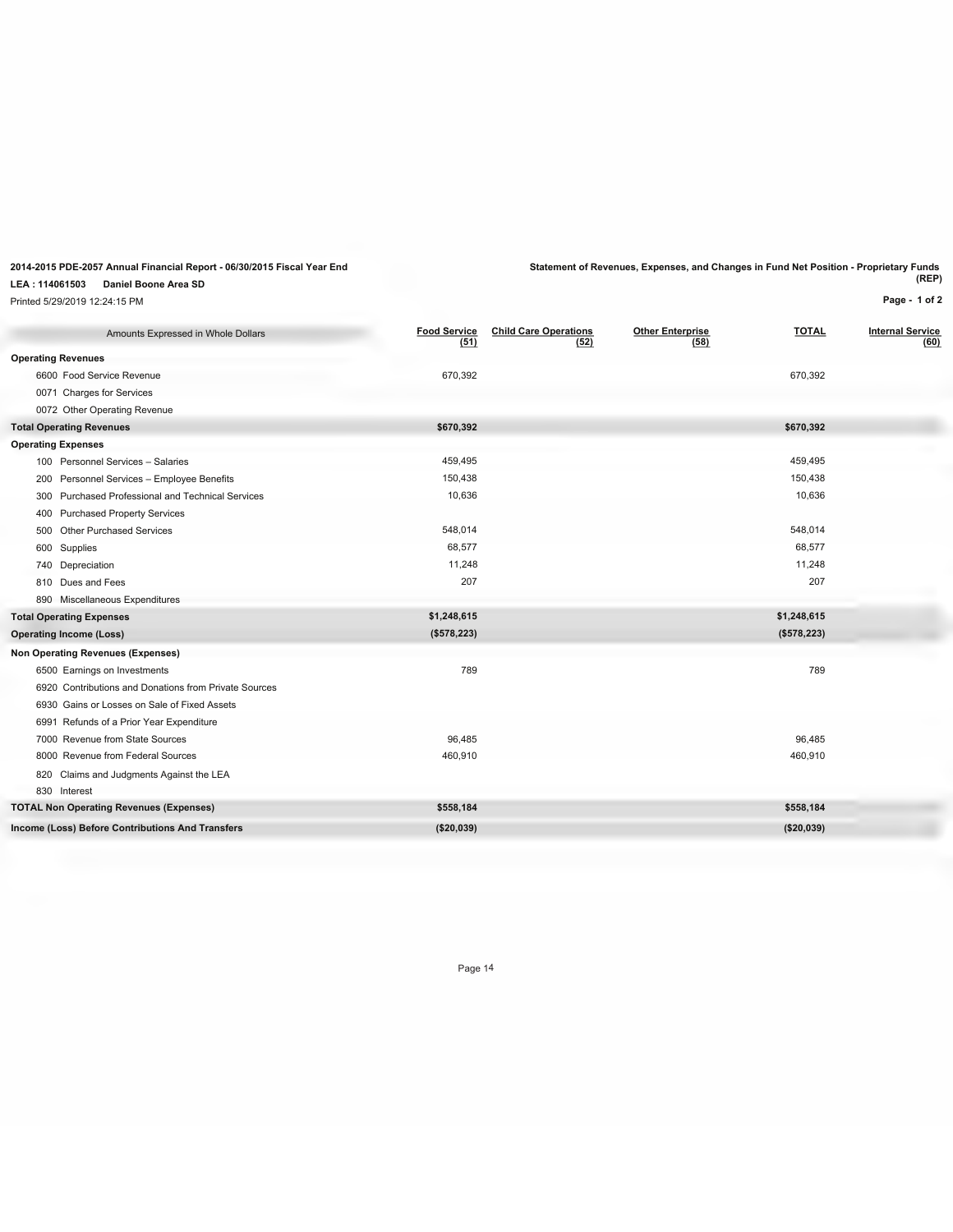|                                   | 2014-2015 PDE-2057 Annual Financial Report - 06/30/2015 Fiscal Year End |                             |                                      | Statement of Revenues, Expenses, and Changes in Fund Net Position - Proprietary Funds |              | (REP)                           |
|-----------------------------------|-------------------------------------------------------------------------|-----------------------------|--------------------------------------|---------------------------------------------------------------------------------------|--------------|---------------------------------|
| LEA: 114061503                    | Daniel Boone Area SD                                                    |                             |                                      |                                                                                       |              |                                 |
| Printed 5/29/2019 12:24:15 PM     |                                                                         |                             |                                      |                                                                                       |              | Page - 2 of 2                   |
|                                   | Amounts Expressed in Whole Dollars                                      | <b>Food Service</b><br>(51) | <b>Child Care Operations</b><br>(52) | <b>Other Enterprise</b><br>(58)                                                       | <b>TOTAL</b> | <b>Internal Service</b><br>(60) |
|                                   | Contributions, Transfers, and Special and Extraordinary Items           |                             |                                      |                                                                                       |              |                                 |
| 5200 Interfund Transfers - Out    |                                                                         |                             |                                      |                                                                                       |              |                                 |
|                                   | 5300 Transfers Out to Component Units/Primary Governments               |                             |                                      |                                                                                       |              |                                 |
| 9300 Interfund Transfers - IN     |                                                                         |                             |                                      |                                                                                       |              |                                 |
| 9500 Capital Contributions        |                                                                         |                             |                                      |                                                                                       |              |                                 |
|                                   | 9700 Transfers IN From Component Units/Primary Governments              |                             |                                      |                                                                                       |              |                                 |
| <b>Change In Net Position</b>     |                                                                         | (\$20,039)                  |                                      |                                                                                       | ( \$20,039)  |                                 |
|                                   | 0002 Net Position - Beginning of Fiscal Year                            | 112,761                     |                                      |                                                                                       | 112,761      |                                 |
|                                   | 0003 Accounting Changes / Residual Equity Transfers                     |                             |                                      |                                                                                       |              |                                 |
| <b>Net Position - End Of Year</b> |                                                                         | \$92,722                    |                                      |                                                                                       | \$92,722     |                                 |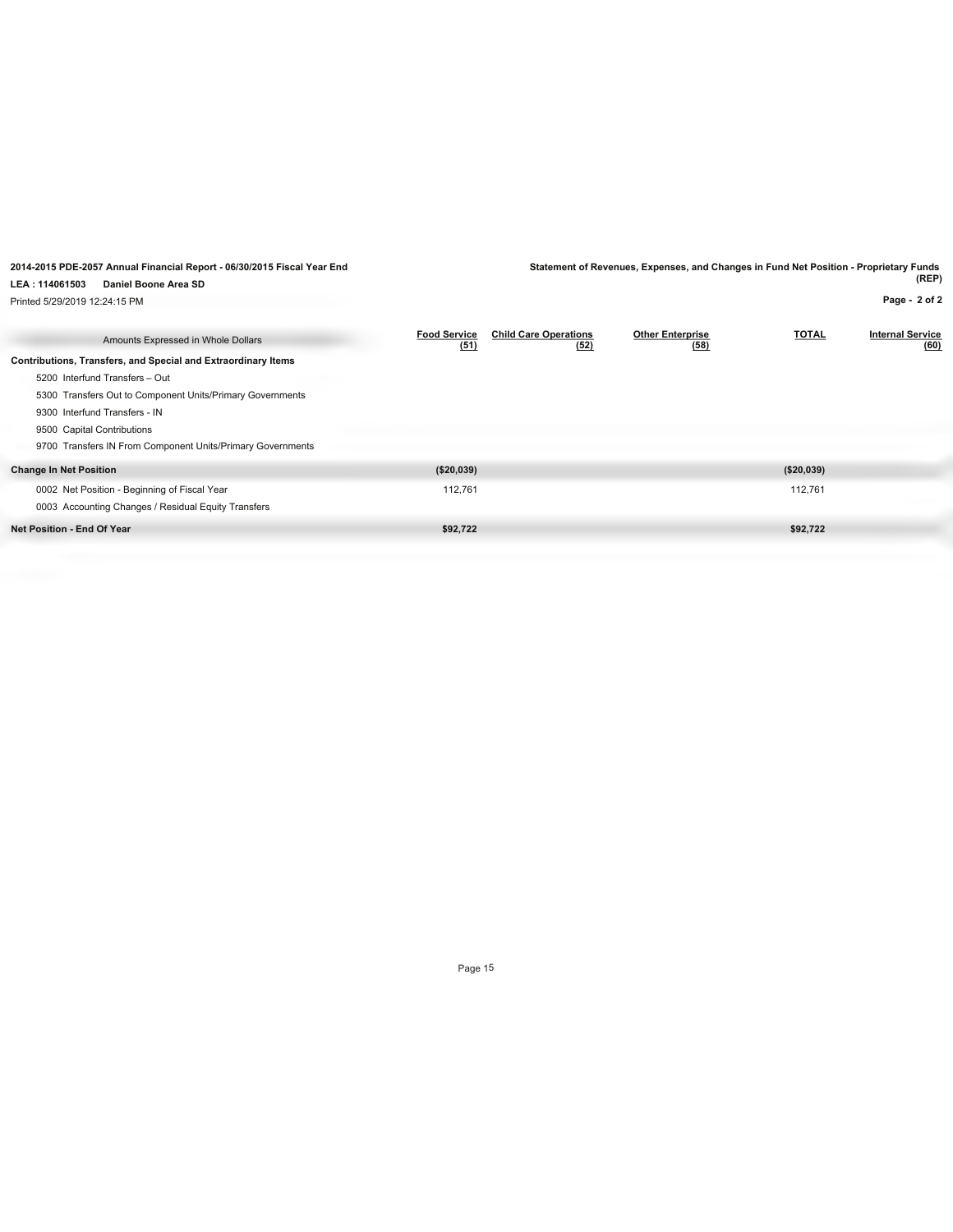## **2014-2015 PDE-2057 Annual Financial Report - 06/30/2015 Fiscal Year End Statement of Cash Flows - Proprietary Funds (CFP)**

### **LEA : 114061503 Daniel Boone Area SD**

Printed 5/29/2019 12:24:18 PM

**Page - 1 of 3**

| Amounts Expressed in Whole Dollars                                   | <b>Food Service</b><br>(51) | <b>Child Care Operations</b><br>(52) | <b>Other Enterprise</b><br>(58) | <b>TOTAL</b> | <b>Internal Service(60)</b> |
|----------------------------------------------------------------------|-----------------------------|--------------------------------------|---------------------------------|--------------|-----------------------------|
| <b>Cash Flows From Operating Activities</b>                          |                             |                                      |                                 |              |                             |
| 0011 Cash Receipts From Users                                        | 670,976                     |                                      |                                 | 670,976      |                             |
| 0012 Cash Receipts From Assessments Made to Other Funds              |                             |                                      |                                 |              |                             |
| 0013 Cash Receipts From Earnings on Investments                      |                             |                                      |                                 |              |                             |
| 0014 Cash Receipts From Other Operating Revenue                      |                             |                                      |                                 |              |                             |
| 0015 Cash Payments To Employees For Services                         | 402,654                     |                                      |                                 | 402,654      |                             |
| 0016 Cash Payments For Insurance Claims                              |                             |                                      |                                 |              |                             |
| 0017 Cash Payments To Suppliers For Goods and Services               | 572,787                     |                                      |                                 | 572,787      |                             |
| 0018 Cash Payments For Other Operating Expenses                      |                             |                                      |                                 |              |                             |
| Net Cash Provided By (Used For) Operating Activities                 | (\$304,465)                 |                                      |                                 | (\$304,465)  |                             |
| Cash Flows From Non-Capital Financing Activities                     |                             |                                      |                                 |              |                             |
| 0021 Receipts From Local Sources - 6000                              |                             |                                      |                                 |              |                             |
| 0022 Receipts From State Sources - 7000                              | 96,102                      |                                      |                                 | 96.102       |                             |
| 0023 Receipts From Federal Sources -8000                             | 398,349                     |                                      |                                 | 398,349      |                             |
| 0024 Notes and Loans Received (Repaid)                               |                             |                                      |                                 |              |                             |
| 0025 Interest Paid on Notes/Loans - 5100-830                         |                             |                                      |                                 |              |                             |
| 0026 Operating Transfers In (Out)/Residual Equity Trans              |                             |                                      |                                 |              |                             |
| 0027 Operating Transfers In (Out) Primary Government / Comp Unit     |                             |                                      |                                 |              |                             |
| 0028 Receipts From Refund of Prior Year Expenditures - 6991          |                             |                                      |                                 |              |                             |
| 0029 Special and Extraordinary Gains (losses)                        |                             |                                      |                                 |              |                             |
| Net Cash Prov By (Used for) Non-Capital Financing Activities         | \$494,451                   |                                      |                                 | \$494,451    |                             |
| Cash Flows From Capital and Related Financing Activities             |                             |                                      |                                 |              |                             |
| 0031 Payments For Fac Acq, Const, and Imp - 4000                     |                             |                                      |                                 |              |                             |
| 0032 Gain / (Loss) on Sale of Fixed Assets - 6930                    |                             |                                      |                                 |              |                             |
| 0033 Proceeds From Extended Term Financing - 9200                    |                             |                                      |                                 |              |                             |
| 0034 Principal Paid on Financing Agreements                          |                             |                                      |                                 |              |                             |
| 0035 Interest Paid on Financing Agreements - 5100-830                |                             |                                      |                                 |              |                             |
| 0036 (Inc) Dec in Contributed Capital                                |                             |                                      |                                 |              |                             |
| Net Cash Prov By (Used for) Capital and Related Financing Activities |                             |                                      |                                 |              |                             |
| <b>Cash Flows From Investing Activities</b>                          |                             |                                      |                                 |              |                             |
| 0041 Earnings on Investments - 6500                                  | 789                         |                                      |                                 | 789          |                             |
| 0042 Purchase of Inv Securities / Deposits to Inv Pools              |                             |                                      |                                 |              |                             |
| 0043 Receipts From Investment Pool Withdrawals                       |                             |                                      |                                 |              |                             |
| 0044 Proceeds from Sale and Maturity of Inv Securities               |                             |                                      |                                 |              |                             |
| 0045 Loans Received (Paid)                                           |                             |                                      |                                 |              |                             |
| Net Cash Prov By (Used for) Investing Activities                     | \$789                       | Page 16                              |                                 | \$789        |                             |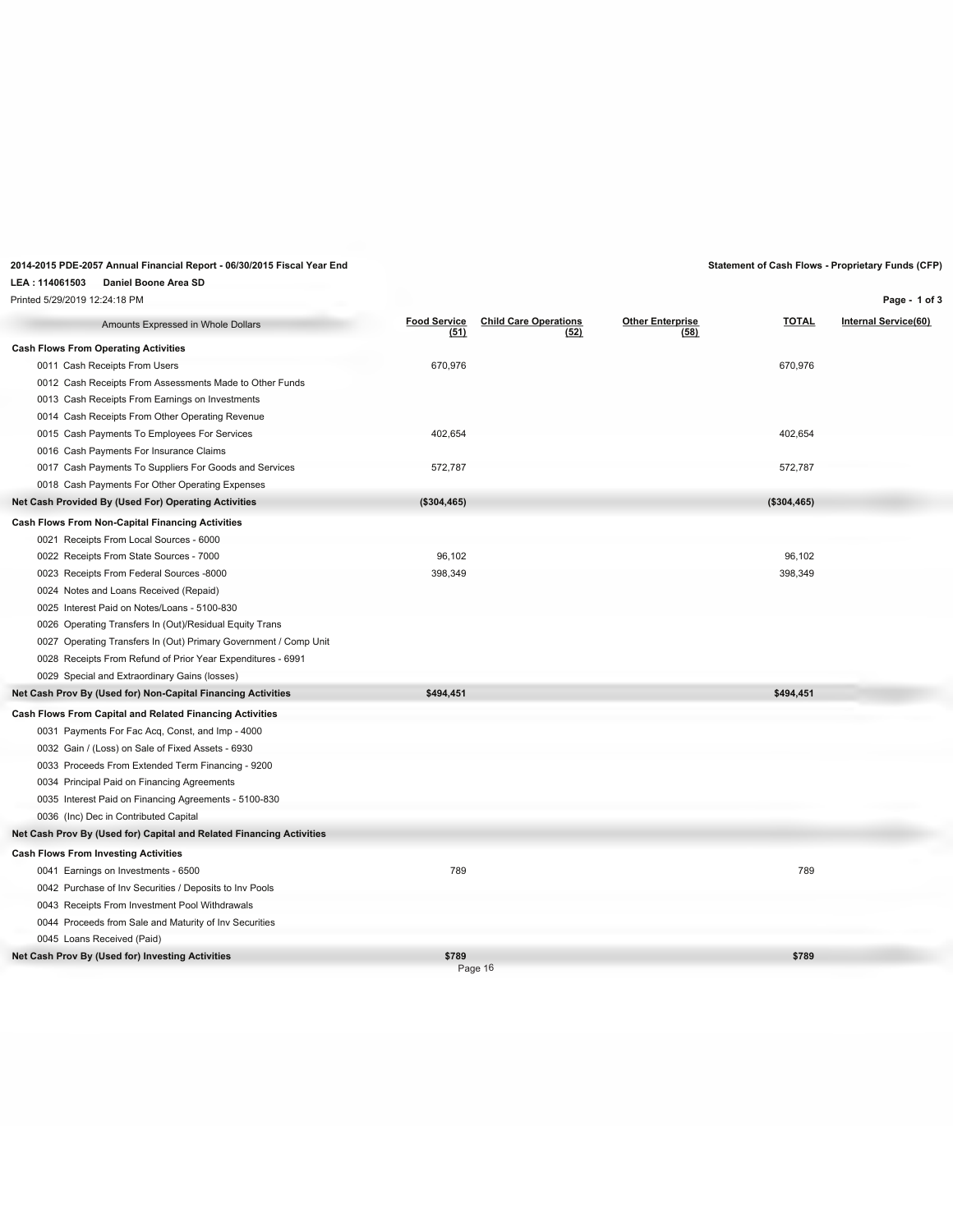## **2014-2015 PDE-2057 Annual Financial Report - 06/30/2015 Fiscal Year End Statement of Cash Flows - Proprietary Funds (CFP)**

### **LEA : 114061503 Daniel Boone Area SD**

Printed 5/29/2019 12:24:18 PM

**Page - 2 of 3**

|                                                                                                      | <b>Food Service</b><br>(51) | <b>Child Care Operations</b><br>(52) | <b>Other Enterprise</b><br>(58) | <b>TOTAL</b> | <b>Internal Service</b><br>(60) |
|------------------------------------------------------------------------------------------------------|-----------------------------|--------------------------------------|---------------------------------|--------------|---------------------------------|
| Net Increase (Decrease) in Cash Flows                                                                | 190,775                     |                                      |                                 | 190,775      |                                 |
| 0004 Cash and Cash Equivalents Beginning of Year                                                     | 417,379                     |                                      |                                 | 417,379      |                                 |
| Cash and Cash Equivalents at Year End                                                                | \$608,154                   |                                      |                                 | \$608,154    |                                 |
| Reconciliation of Operating Income (Loss) To Net Cash<br>Provided by (Used For) Operating Activities |                             |                                      |                                 |              |                                 |
| 0005 Operating Income (Loss) per REP                                                                 | (578, 223)                  |                                      |                                 | (578, 223)   |                                 |
| Adjustments                                                                                          |                             |                                      |                                 |              |                                 |
| 0051 Depreciation and Net Amortization                                                               | 11,248                      |                                      |                                 | 11,248       |                                 |
| 0052 Provision for Uncollectible Accounts                                                            |                             |                                      |                                 |              |                                 |
| 0053 Other Adjustments                                                                               | 57,227                      |                                      |                                 | 57,227       |                                 |
| 0054 (Inc) Dec In Accounts Receivable (0120-0150)                                                    |                             |                                      |                                 |              |                                 |
| 0055 Advances to Other Funds (0160)                                                                  | 228,408                     |                                      |                                 | 228,408      |                                 |
| 0056 (Inc) Dec in Inventories (0170)                                                                 |                             |                                      |                                 |              |                                 |
| 0057 (Inc) Dec in Prepaid Expenses (0180)                                                            |                             |                                      |                                 |              |                                 |
| 0058 (Inc) Dec in Other Current or Noncurrent Assets                                                 |                             |                                      |                                 |              |                                 |
| 0059 Inc (Dec) in Accounts Payable (0400-0450)                                                       | (2,580)                     |                                      |                                 | (2,580)      |                                 |
| 0060 Inc (Dec) in Accrued Salaries/Benefits (0461)                                                   | (2,208)                     |                                      |                                 | (2,208)      |                                 |
| 0061 Inc (Dec) in Payroll Deductions/Withholding (0462)                                              |                             |                                      |                                 |              |                                 |
| 0062 Inc (Dec) in Unearned Revenue (0480)                                                            | 584                         |                                      |                                 | 584          |                                 |
| 0063 Inc (Dec) in Other Current or Noncurrent Liabilities                                            | (18, 921)                   |                                      |                                 | (18, 921)    |                                 |
| <b>Total Adjustments</b>                                                                             | \$273,758                   |                                      |                                 | \$273,758    |                                 |
| Cash Provided By (Used for) Total                                                                    | (\$304,465)                 |                                      |                                 | (\$304,465)  |                                 |
|                                                                                                      |                             |                                      |                                 |              |                                 |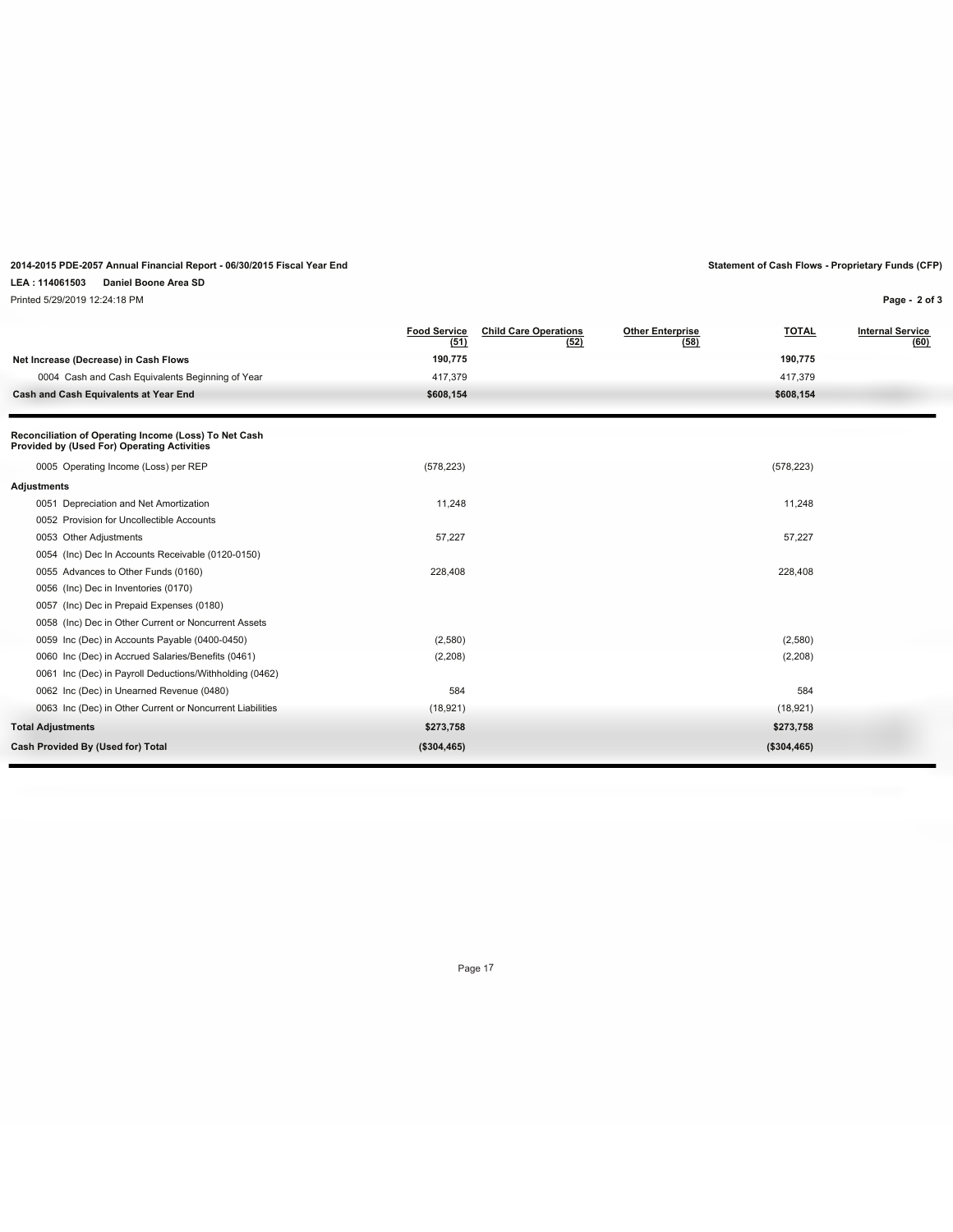**2014-2015 PDE-2057 Annual Financial Report - 06/30/2015 Fiscal Year End Statement of Cash Flows - Proprietary Funds (CFP) LEA : 114061503 Daniel Boone Area SD** Printed 5/29/2019 12:24:18 PM

**COMBINED STATEMENT OF CASH FLOWS**

### **SCHEDULE OF NONCASH INVESTING, CAPITAL, AND FINANCING ACTIVITIES**

**Explanation of Transaction and Balance Sheet Effect Amount Total**

Page 18

**Page - 3 of 3**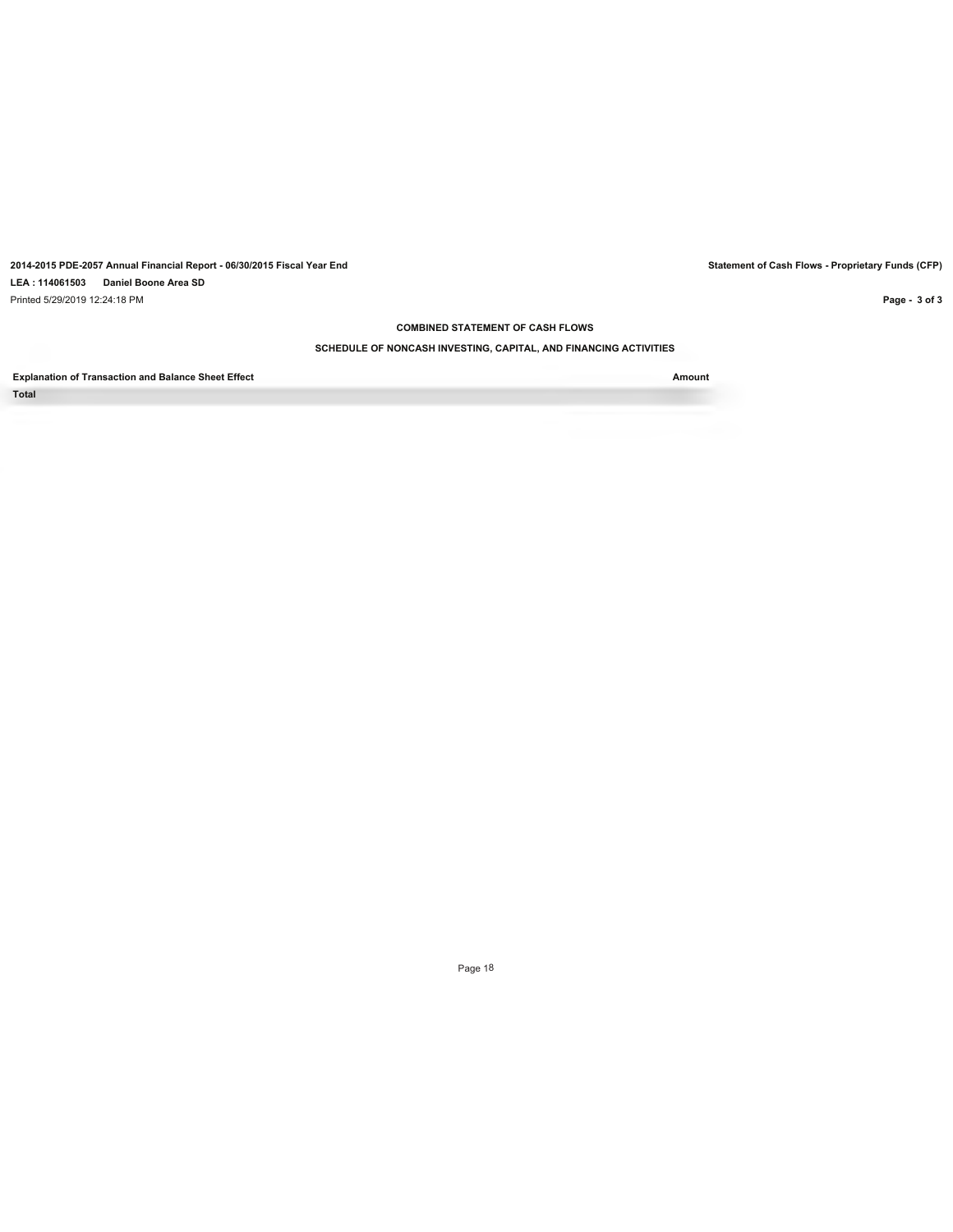## **LEA : 114061503 Daniel Boone Area SD**

| Printed 5/29/2019 12:24:19 PM                          |                                      |                                 |                              | Page - 1 of 4           |
|--------------------------------------------------------|--------------------------------------|---------------------------------|------------------------------|-------------------------|
| Amounts Expressed in Whole Dollars                     | <b>Private Purpose Trust</b><br>(71) | <b>Investment Trust</b><br>(72) | <b>Pension Trust</b><br>(73) | <b>Activity</b><br>(81) |
| <b>Assets And Deferred Outflows Of Resources</b>       |                                      |                                 |                              |                         |
| <b>Assets</b>                                          |                                      |                                 |                              |                         |
| 0100 Cash and Cash Equivalents                         | 20,816                               |                                 |                              | 221,568                 |
| 0110 Investments                                       |                                      |                                 |                              |                         |
| 0130 Due From Other Funds                              |                                      |                                 |                              | 3,426                   |
| 0147 Due from Component Unit                           |                                      |                                 |                              |                         |
| 0150 Other Receivables                                 |                                      |                                 |                              |                         |
| 0170 Inventories                                       |                                      |                                 |                              |                         |
| 0180 Prepaid Expenses (Expenditures)                   |                                      |                                 |                              |                         |
| 0190 Other Current Assets                              |                                      |                                 |                              |                         |
| 0220 Buildings and Building Improvements (Net)         |                                      |                                 |                              |                         |
| 0230 Machinery, Equipment and Furniture (Net)          |                                      |                                 |                              |                         |
| <b>Total Assets</b>                                    | \$20,816                             |                                 |                              | \$224,994               |
| 0910 Deferred Outflows of Resources                    |                                      |                                 |                              |                         |
| <b>Total Assets And Deferred Outflows Of Resources</b> | \$20,816                             |                                 |                              | \$224,994               |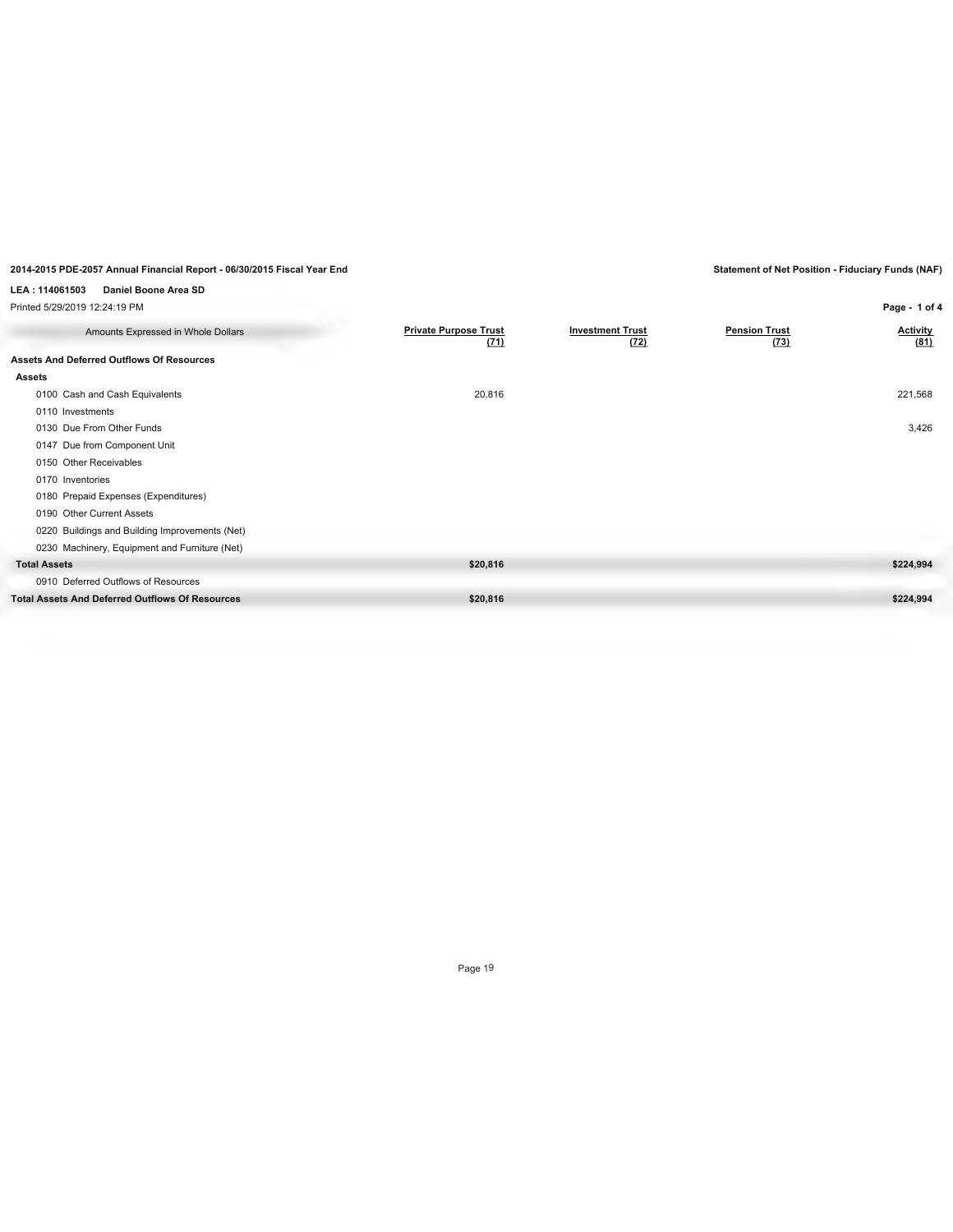**Page - 2 of 4**

| LEA: 114061503<br>Daniel Boone Area SD                 |                             |                                         |                                         |
|--------------------------------------------------------|-----------------------------|-----------------------------------------|-----------------------------------------|
| Printed 5/29/2019 12:24:19 PM                          |                             |                                         |                                         |
| Amounts Expressed in Whole Dollars                     | <b>Other Agency</b><br>(89) | <b>Discrete Component Units</b><br>(98) | <b>Discrete Component Units</b><br>(99) |
| <b>Assets And Deferred Outflows Of Resources</b>       |                             |                                         |                                         |
| <b>Assets</b>                                          |                             |                                         |                                         |
| 0100 Cash and Cash Equivalents                         |                             |                                         |                                         |
| 0110 Investments                                       |                             |                                         |                                         |
| 0130 Due From Other Funds                              |                             |                                         |                                         |
| 0147 Due from Component Unit                           |                             |                                         |                                         |
| 0150 Other Receivables                                 |                             |                                         |                                         |
| 0170 Inventories                                       |                             |                                         |                                         |
| 0180 Prepaid Expenses (Expenditures)                   |                             |                                         |                                         |
| 0190 Other Current Assets                              |                             |                                         |                                         |
| 0220 Buildings and Building Improvements (Net)         |                             |                                         |                                         |
| 0230 Machinery, Equipment and Furniture (Net)          |                             |                                         |                                         |
| <b>Total Assets</b>                                    |                             |                                         |                                         |
| 0910 Deferred Outflows of Resources                    |                             |                                         |                                         |
| <b>Total Assets And Deferred Outflows Of Resources</b> |                             |                                         |                                         |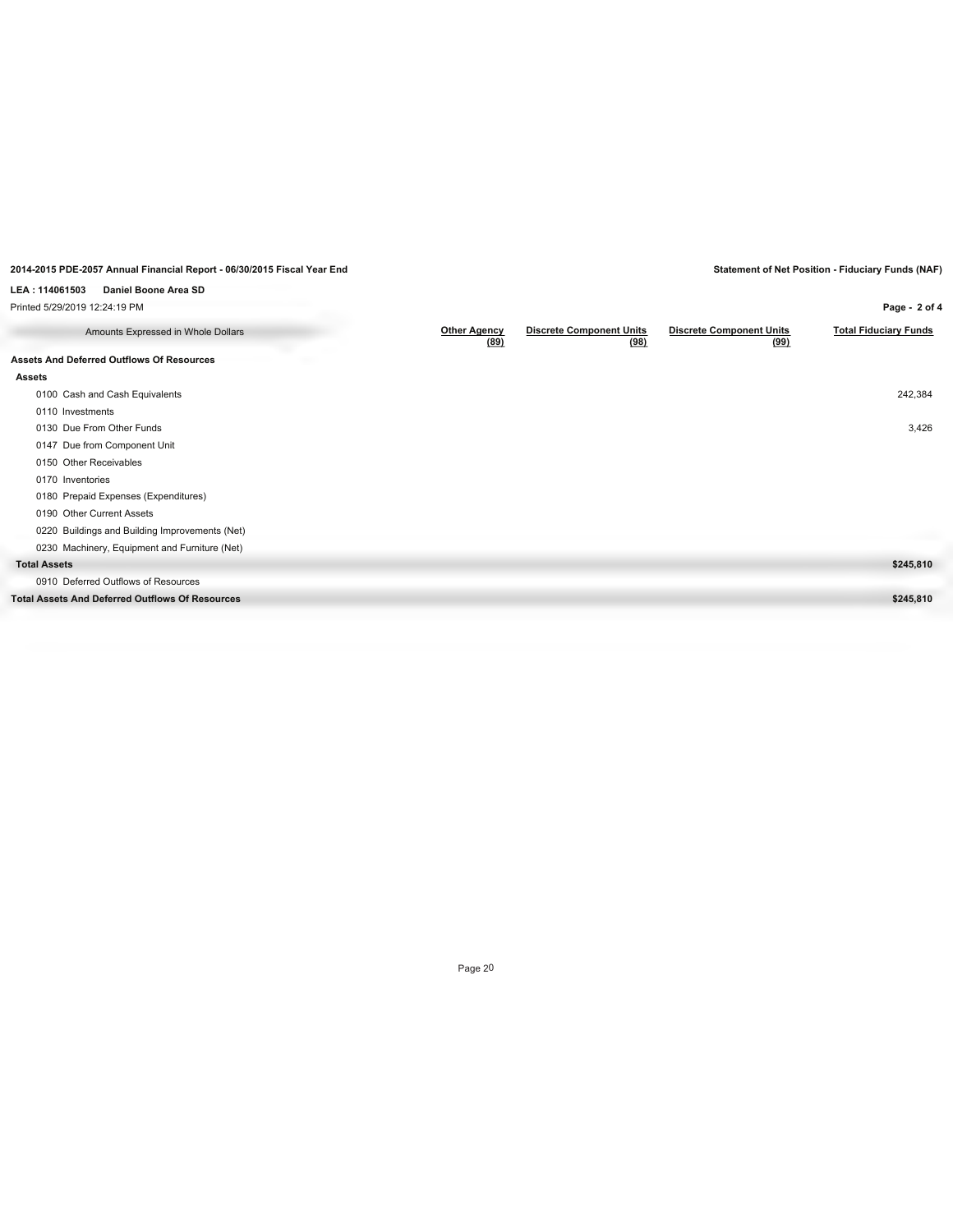**Page - 3 of 4**

## **LEA : 114061503 Daniel Boone Area SD**

Printed 5/29/2019 12:24:19 PM

| Amounts Expressed in Whole Dollars                                | <b>Private Purpose Trust</b><br>(71) | <b>Investment Trust</b><br>(72) | <b>Pension Trust</b><br>(73) | <b>Activity</b><br>(81) |
|-------------------------------------------------------------------|--------------------------------------|---------------------------------|------------------------------|-------------------------|
| Liabilities, Deferred Inflows Of Resources And Net Position       |                                      |                                 |                              |                         |
| Liabilities                                                       |                                      |                                 |                              |                         |
| 0400 Due to Other Funds                                           |                                      |                                 |                              |                         |
| 0411 Due to Other Governments                                     |                                      |                                 |                              |                         |
| 0412 Due to Primary Government                                    |                                      |                                 |                              |                         |
| 0413 Due to Component Unit                                        |                                      |                                 |                              |                         |
| 0420 Accounts Payable                                             |                                      |                                 |                              |                         |
| 0430 Contracts Payable                                            |                                      |                                 |                              |                         |
| 0450 Short-Term Payables                                          |                                      |                                 |                              |                         |
| 0461 Accrued Salaries and Benefits                                |                                      |                                 |                              |                         |
| 0462 Payroll Deductions and Withholding                           |                                      |                                 |                              |                         |
| 0480 Unearned Revenues                                            |                                      |                                 |                              |                         |
| 0490 Other Current Liabilities                                    |                                      |                                 |                              | 224,994                 |
| <b>Total Liabilities</b>                                          |                                      |                                 |                              | \$224,994               |
| 0950 Deferred Inflows of Resources                                |                                      |                                 |                              |                         |
| <b>Net Position</b>                                               |                                      |                                 |                              |                         |
| 0791 Net Investment in Capital Assets                             |                                      |                                 |                              |                         |
| 0009 Restricted Net Position (0792 - 0798)                        | 20,816                               |                                 |                              |                         |
| 0799 Unrestricted Net Position                                    |                                      |                                 |                              |                         |
| <b>Total Net Position</b>                                         | \$20,816                             |                                 |                              |                         |
| Total Liabilities, Deferred Inflows Of Resources And Net Position | \$20,816                             |                                 |                              | \$224,994               |
|                                                                   |                                      |                                 |                              |                         |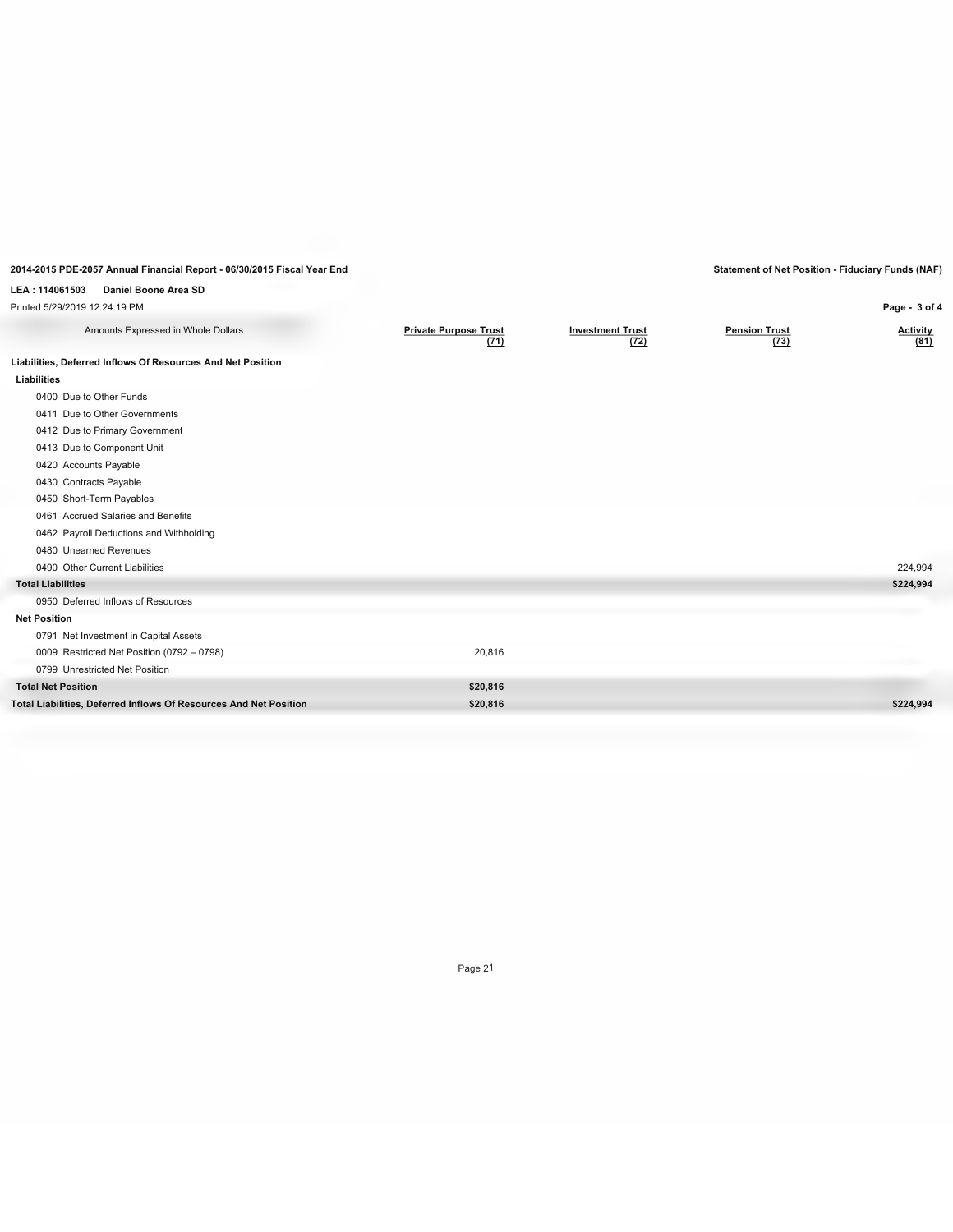**Page - 4 of 4**

## **LEA : 114061503 Daniel Boone Area SD**

Printed 5/29/2019 12:24:19 PM

| Amounts Expressed in Whole Dollars                                | <b>Other Agency</b><br>(89) | <b>Discrete Component Units</b><br>(98) | <b>Discrete Component Units</b><br>(99) | <b>Total Fiduciary Funds</b> |
|-------------------------------------------------------------------|-----------------------------|-----------------------------------------|-----------------------------------------|------------------------------|
| Liabilities, Deferred Inflows Of Resources And Net Position       |                             |                                         |                                         |                              |
| Liabilities                                                       |                             |                                         |                                         |                              |
| 0400 Due to Other Funds                                           |                             |                                         |                                         |                              |
| 0411 Due to Other Governments                                     |                             |                                         |                                         |                              |
| 0412 Due to Primary Government                                    |                             |                                         |                                         |                              |
| 0413 Due to Component Unit                                        |                             |                                         |                                         |                              |
| 0420 Accounts Payable                                             |                             |                                         |                                         |                              |
| 0430 Contracts Payable                                            |                             |                                         |                                         |                              |
| 0450 Short-Term Payables                                          |                             |                                         |                                         |                              |
| 0461 Accrued Salaries and Benefits                                |                             |                                         |                                         |                              |
| 0462 Payroll Deductions and Withholding                           |                             |                                         |                                         |                              |
| 0480 Unearned Revenues                                            |                             |                                         |                                         |                              |
| 0490 Other Current Liabilities                                    |                             |                                         |                                         | 224,994                      |
| <b>Total Liabilities</b>                                          |                             |                                         |                                         | \$224,994                    |
| 0950 Deferred Inflows of Resources                                |                             |                                         |                                         |                              |
| <b>Net Position</b>                                               |                             |                                         |                                         |                              |
| 0791 Net Investment in Capital Assets                             |                             |                                         |                                         |                              |
| 0009 Restricted Net Position (0792 - 0798)                        |                             |                                         |                                         | 20,816                       |
| 0799 Unrestricted Net Position                                    |                             |                                         |                                         |                              |
| <b>Total Net Position</b>                                         |                             |                                         |                                         | \$20,816                     |
| Total Liabilities, Deferred Inflows Of Resources And Net Position |                             |                                         |                                         | \$245,810                    |
|                                                                   |                             |                                         |                                         |                              |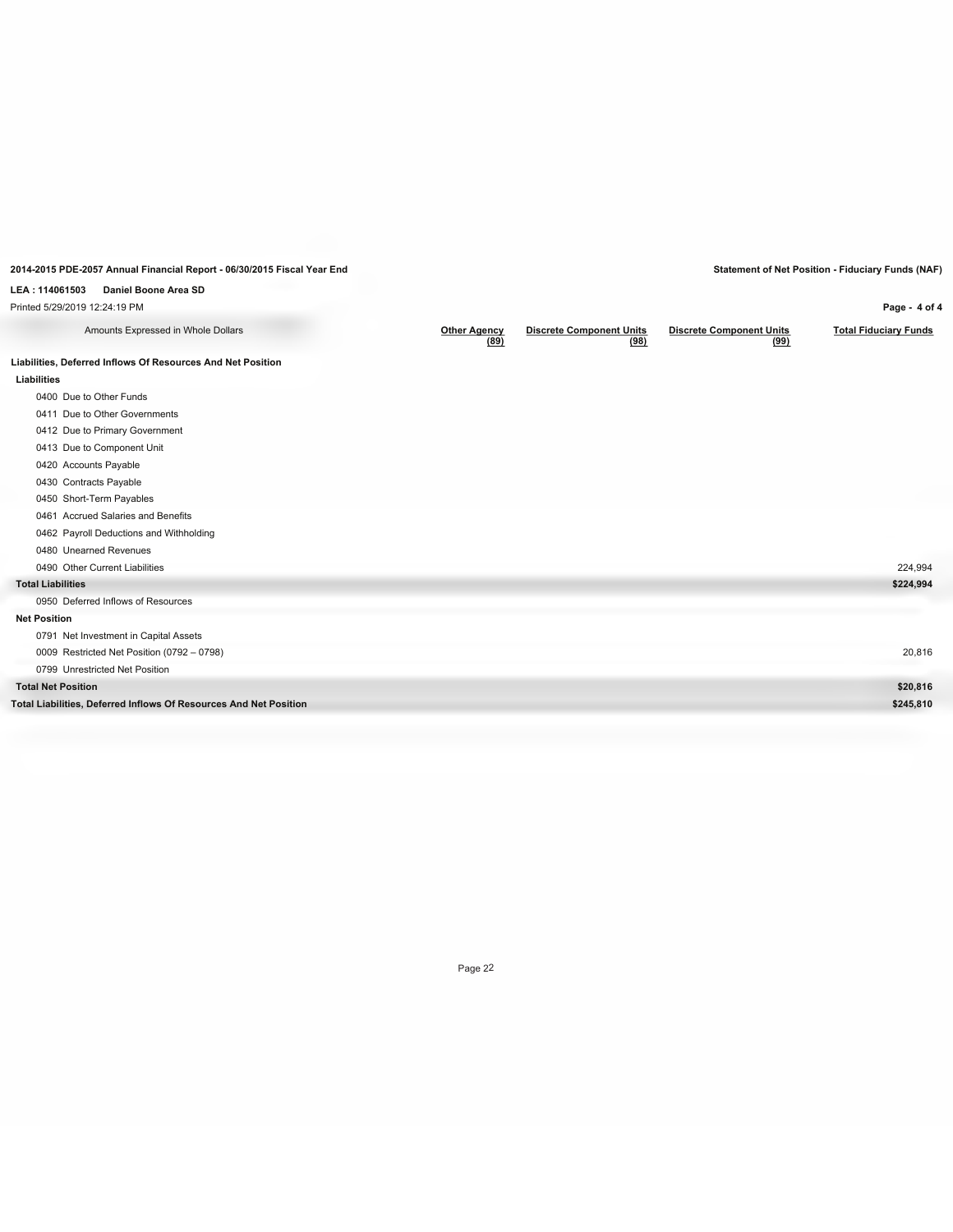## **LEA : 114061503 Daniel Boone Area SD**

Printed 5/29/2019 12:24:20 PM

**Page - 1 of 1**

| Amounts Expressed in Whole Dollars                   | <b>Private Purpose Trust</b><br>(71) | <b>Investment Trust</b><br>(72) | <b>Pension Trust</b><br>(73) | <b>Discrete Component</b><br><b>Units</b><br>(98) | <b>Discrete Component</b><br><b>Units</b><br>(99) | <b>Total Fiduciary</b><br><b>Funds</b> |
|------------------------------------------------------|--------------------------------------|---------------------------------|------------------------------|---------------------------------------------------|---------------------------------------------------|----------------------------------------|
| <b>Additions</b>                                     |                                      |                                 |                              |                                                   |                                                   |                                        |
| 0091 Gifts and Contributions                         | 5,775                                |                                 |                              |                                                   |                                                   | 5,775                                  |
| 0092 Other Additions                                 | 16                                   |                                 |                              |                                                   |                                                   | 16                                     |
| <b>Deductions</b>                                    |                                      |                                 |                              |                                                   |                                                   |                                        |
| 0093 Scholarships Awarded                            | 2,750                                |                                 |                              |                                                   |                                                   | 2,750                                  |
| 0094 Other Deductions                                |                                      |                                 |                              |                                                   |                                                   |                                        |
| <b>Change In Net Position</b>                        | \$3,041                              |                                 |                              |                                                   |                                                   | \$3,041                                |
| 0006 Net Position - Beginning of Fiscal Year         | 17,775                               |                                 |                              |                                                   |                                                   | 17,775                                 |
| 0007 Net Position Held in Trust for Pension Benefits |                                      |                                 |                              |                                                   |                                                   |                                        |
| Net Position - End of Fiscal Year                    | \$20,816                             |                                 |                              |                                                   |                                                   | \$20,816                               |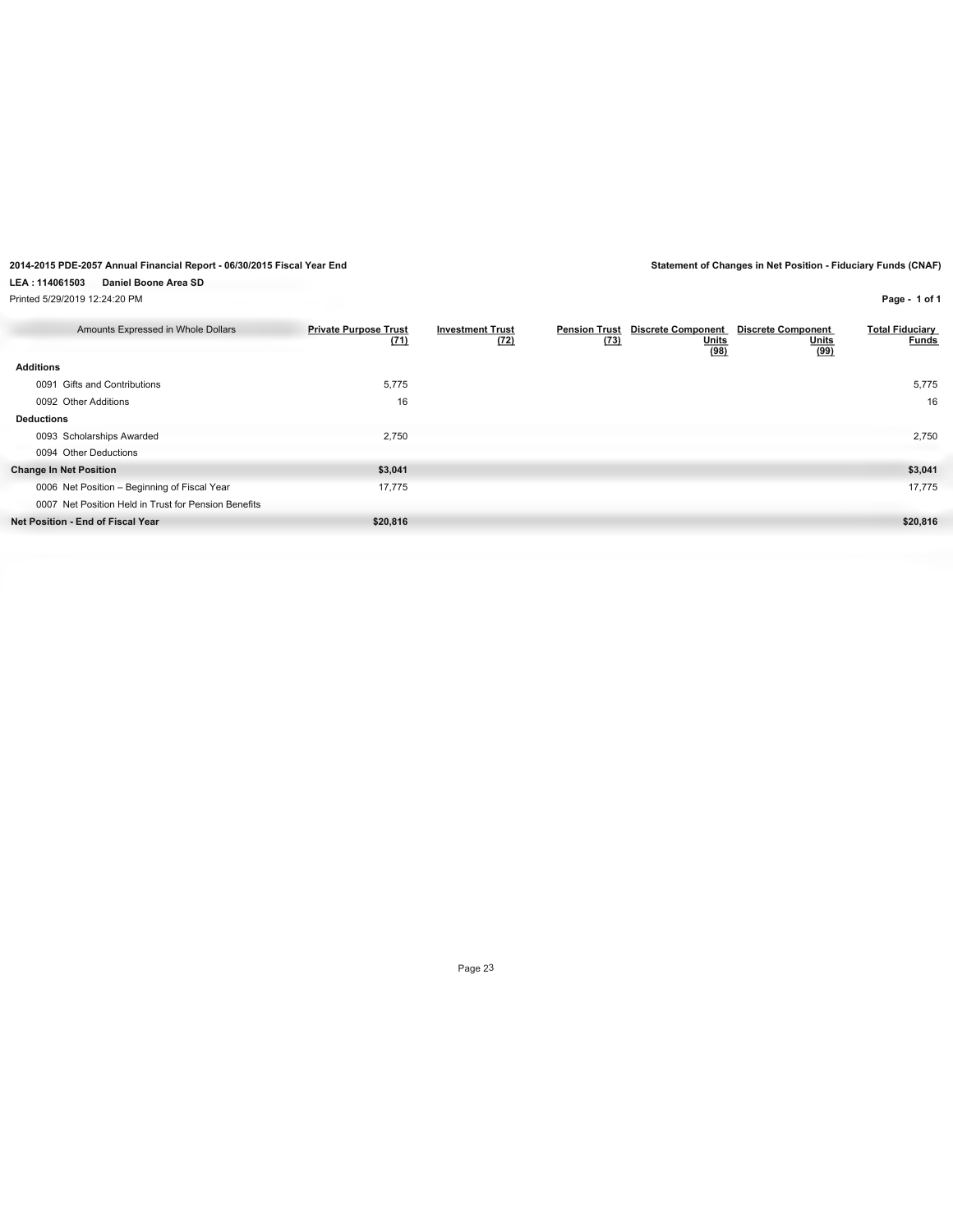## **2014-2015 PDE-2057 Annual Financial Report - 06/30/2015 Fiscal Year End Detail of General Fund Revenues and Other Financing Sources - (REV)**

## **LEA : 114061503 Daniel Boone Area SD**

Printed 5/29/2019 12:24:21 PM

| General Fund (10) |  |
|-------------------|--|
| Page - 1 of 4     |  |

|                                                                   | <b>Revenue Reported</b><br>In Current Year | <b>Current Year</b><br><b>Tax Accrual</b> | <b>Prior Year</b><br><b>Tax Accrual</b> | <b>Taxes Collected</b><br>In Current Year |
|-------------------------------------------------------------------|--------------------------------------------|-------------------------------------------|-----------------------------------------|-------------------------------------------|
| <b>Revenue from Local Sources</b>                                 |                                            |                                           |                                         |                                           |
| 6111 Current Real Estate Taxes                                    | 28,430,882.76                              |                                           |                                         | 28,430,882.76                             |
| 6112 Interim Real Estate Taxes                                    | 76,055.84                                  |                                           |                                         | 76,055.84                                 |
| 6113 Public Utility Realty Taxes                                  | 40,929.88                                  |                                           |                                         | 40.929.88                                 |
| 6114 Payments in Lieu of Current Taxes - State / Local            | 4,646.84                                   |                                           |                                         | 4,646.84                                  |
| 6120 Current Per Capita Taxes, Section 679                        | 54,560.20                                  |                                           |                                         | 54,560.20                                 |
| 6141 Current Act 511 Per Capita Taxes                             | 55,620.00                                  |                                           |                                         | 55,620.00                                 |
| 6151 Current Act 511 Earned Income Taxes                          | 3,045,805.75                               |                                           |                                         | 3,045,805.75                              |
| 6153 Current Act 511 Real Estate Transfer Taxes                   | 354,214.68                                 |                                           |                                         | 354,214.68                                |
| 6411 Delinquent Real Estate Taxes                                 | 918,389.83                                 |                                           |                                         | 918,389.83                                |
| 6420 Delinquent Per Capita Taxes, Section 679                     | 12,718.48                                  |                                           |                                         | 12,718.48                                 |
| 6440 Delinquent Local Enabling Taxes - Flat Rate Assessments      | 12,718.42                                  |                                           |                                         | 12,718.42                                 |
| 6500 Earnings on Investments                                      | 17,450.74                                  |                                           |                                         |                                           |
| 6700 Revenues from LEA Activities                                 | 183,994.50                                 |                                           |                                         |                                           |
| 6831 Federal Revenue Received from Other Pennsylvania Public LEAs | 2,681.00                                   |                                           |                                         |                                           |
| 6832 Federal IDEA Revenue Received as Pass Through                | 547,527.32                                 |                                           |                                         |                                           |
| 6910 Rentals                                                      | 88,462.08                                  |                                           |                                         |                                           |
| 6920 Contributions and Donations from Private Sources             | 86,537.99                                  |                                           |                                         |                                           |
| 6942 Summer School Tuition                                        | 22,882.50                                  |                                           |                                         |                                           |
| 6991 Refunds of a Prior Year Expenditure                          | 25,081.89                                  |                                           |                                         |                                           |
| 6999 Other Revenues Not Specified Above                           | 68,045.49                                  |                                           |                                         |                                           |
| <b>TOTAL Revenue from Local Sources</b>                           | \$34,049,206.19                            |                                           |                                         | \$33,006,542.68                           |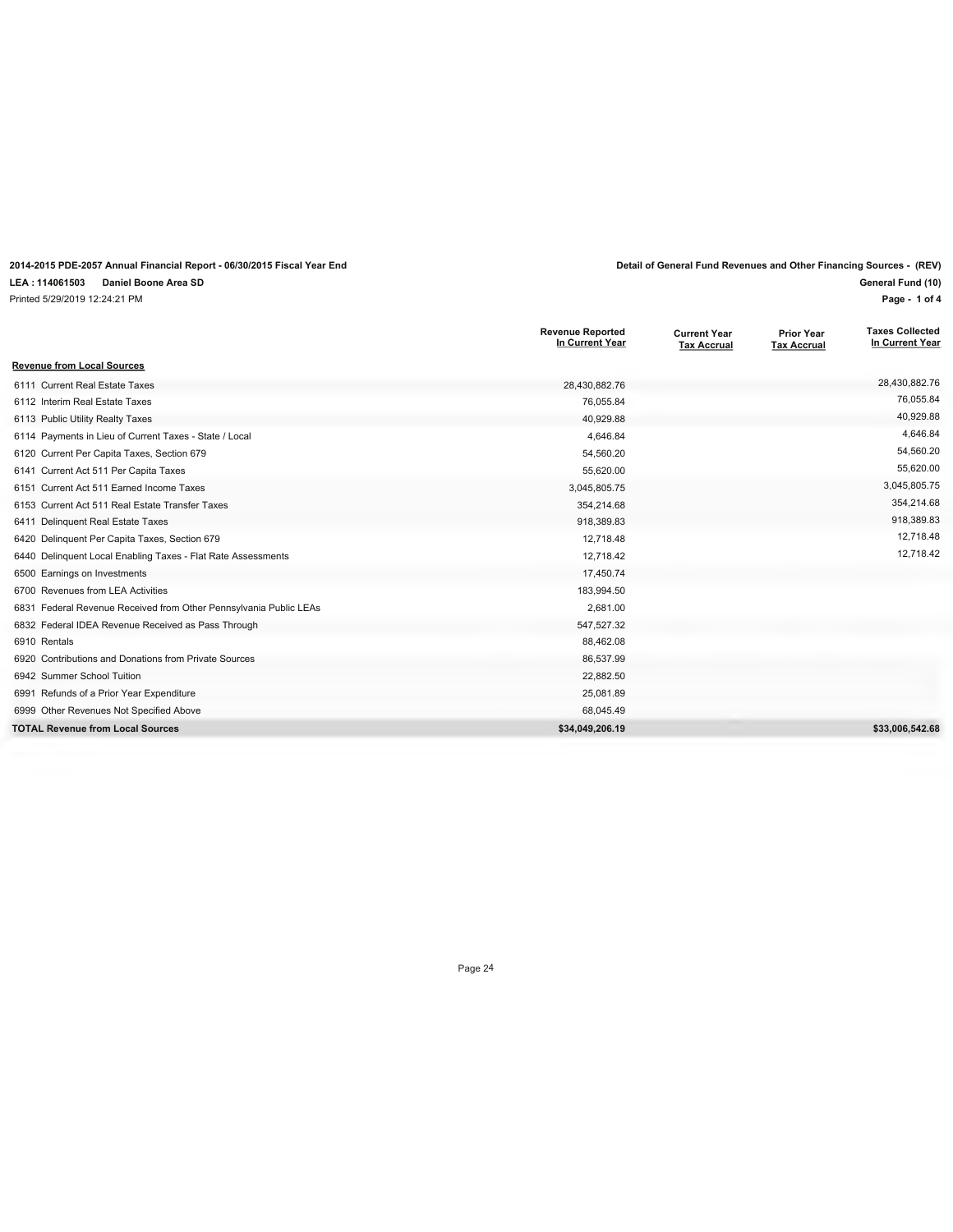**2014-2015 PDE-2057 Annual Financial Report - 06/30/2015 Fiscal Year End Detail of General Fund Revenues and Other Financing Sources - (REV) LEA : 114061503 Daniel Boone Area SD** Printed 5/29/2019 12:24:21 PM

**Page - 2 of 4 General Fund (10)**

|                                                                        | <b>Revenue Reported</b><br>In Current Year |
|------------------------------------------------------------------------|--------------------------------------------|
| <b>Revenue from State Sources</b>                                      |                                            |
| 7110 Basic Education Funding                                           | 8,086,577.23                               |
| 7160 Tuition for Orphans Subsidy                                       | 86,652.89                                  |
| 7271 Special Education funds for School-Aged Pupils                    | 1,578,301.22                               |
| 7310 Transportation (Pupil and Nonpublic/CS)                           | 1,596,780.27                               |
| 7320 Rental and Sinking Fund Payments / Building Reimbursement Subsidy | 797,859.42                                 |
| 7330 Health Services (Medical, Dental, Nurse, Act 25)                  | 67,043.94                                  |
| 7340 State Property Tax Reduction Allocation                           | 1,199,614.61                               |
| 7501 PA Accountability Grants                                          | 371,293.00                                 |
| 7810 State Share of Social Security and Medicare Taxes                 | 932,711.65                                 |
| 7820 State Share of Retirement Contributions                           | 2,900,958.64                               |
| <b>TOTAL Revenue from State Sources</b>                                | \$17,617,792.87                            |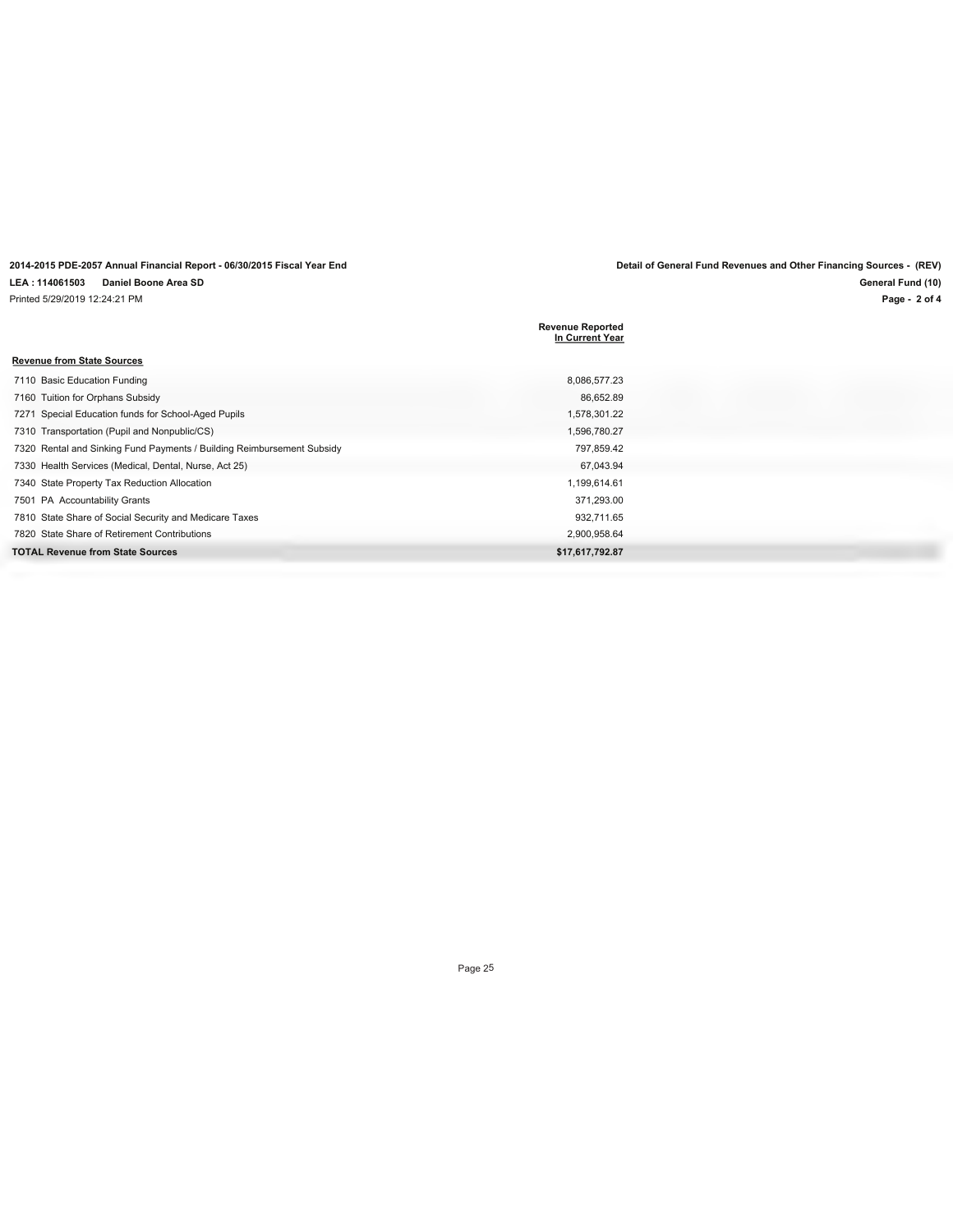## **2014-2015 PDE-2057 Annual Financial Report - 06/30/2015 Fiscal Year End Detail of General Fund Revenues and Other Financing Sources - (REV)**

**LEA : 114061503 Daniel Boone Area SD**

Printed 5/29/2019 12:24:21 PM

**Page - 3 of 4 General Fund (10)**

|                                                                                               | <b>Revenue Reported</b><br>In Current Year |
|-----------------------------------------------------------------------------------------------|--------------------------------------------|
| <b>Revenue from Federal Sources</b>                                                           |                                            |
| 8514 NCLB, Title I - Improving the Academic Achievement of the Disadvantaged                  | 361.367.87                                 |
| 8515 NCLB, Title II - Preparing, Training and Recruiting High Quality Teachers and Principals | 43.636.00                                  |
| 8810 School-Based Access Medicaid Reimbursement Program (SBAP) Reimbursements (Access)        | 559.289.01                                 |
| 8820 Medical Assistance Reimbursement for Administrative Claiming (Quarterly) Program         | 8.400.93                                   |
| <b>TOTAL Revenue from Federal Sources</b>                                                     | \$972.693.81                               |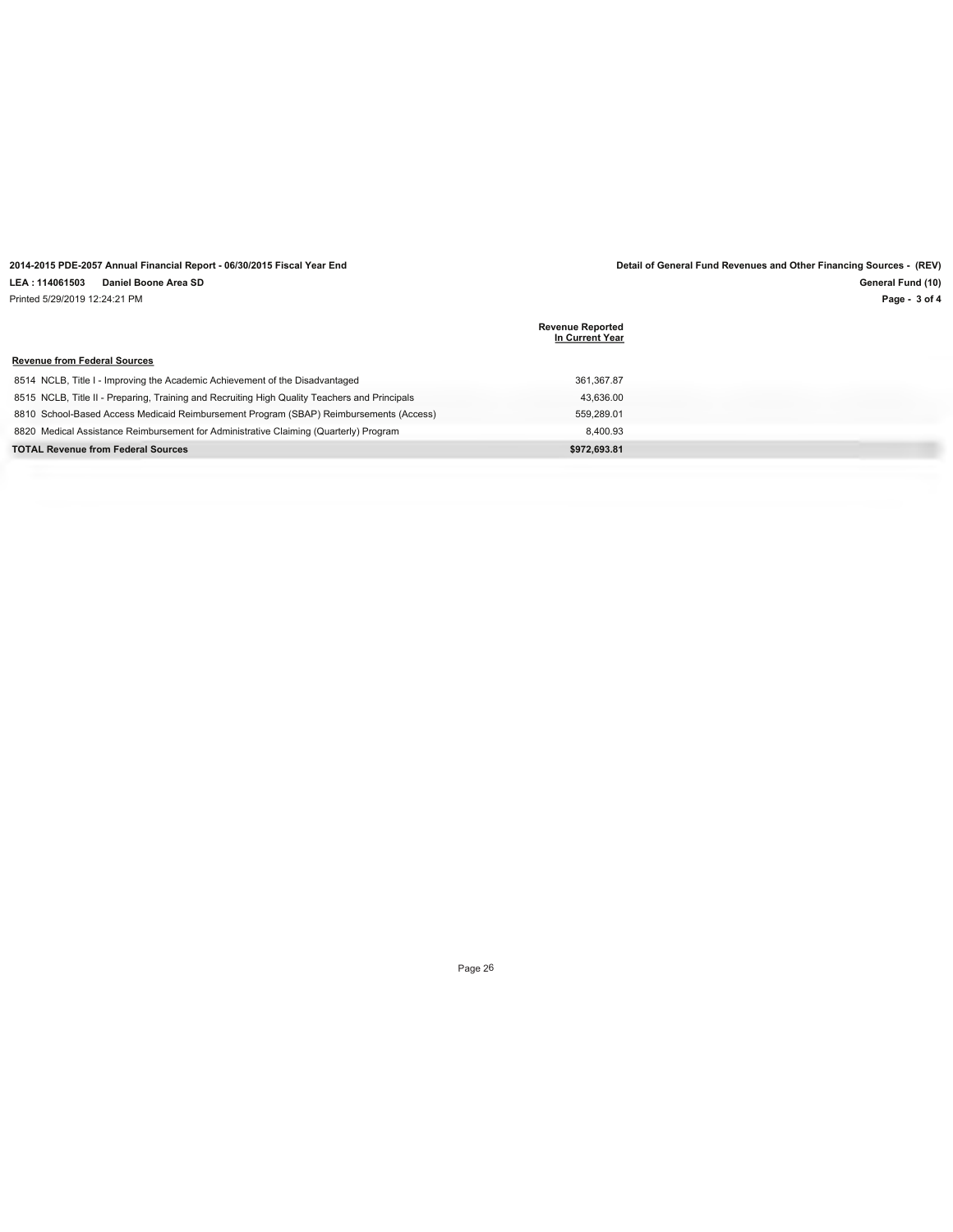| 2014-2015 PDE-2057 Annual Financial Report - 06/30/2015 Fiscal Year End |                                            | Detail of General Fund Revenues and Other Financing Sources - (REV) |
|-------------------------------------------------------------------------|--------------------------------------------|---------------------------------------------------------------------|
| LEA: 114061503<br>Daniel Boone Area SD                                  |                                            | General Fund (10)                                                   |
| Printed 5/29/2019 12:24:21 PM                                           |                                            | Page - 4 of 4                                                       |
|                                                                         | <b>Revenue Reported</b><br>In Current Year |                                                                     |
| <b>Other Financing Sources</b>                                          |                                            |                                                                     |
| 9120 Proceeds from Refunding of Bonds                                   | 19.985.000.00                              |                                                                     |
| 9130 Bond Premiums                                                      | 220.575.55                                 |                                                                     |
| 9400 Sale of or Compensation for Loss of Fixed Assets                   | 1.000.00                                   |                                                                     |
| <b>TOTAL Other Financing Sources</b>                                    | \$20,206,575.55                            |                                                                     |
| <b>TOTAL FROM ALL SOURCES</b>                                           | \$72.846.268.42                            | \$33,006.542.68                                                     |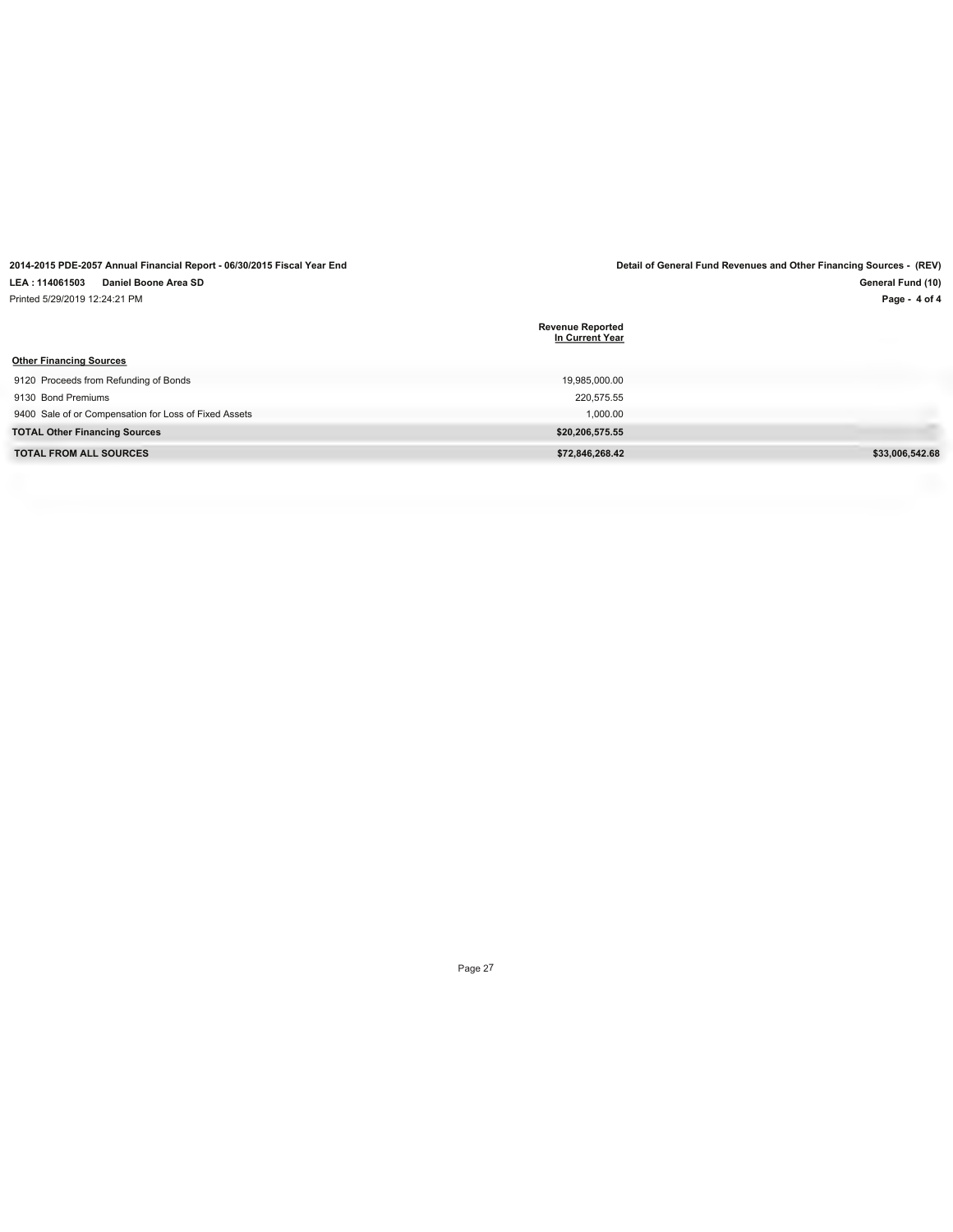**2014-2015 PDE-2057 Annual Financial Report - 06/30/2015 Fiscal Year End Summary of General Fund Revenues and Other Financing Sources - (REVS) LEA : 114061503 Daniel Boone Area SD** Printed 5/29/2019 12:24:22 PM

**Page - 1 of 1 General Fund (10)**

| Revenue from Local Sources     | 34,049,206.19   |
|--------------------------------|-----------------|
| Revenue from State Sources     | 17,617,792.87   |
| Revenue from Federal Sources   | 972,693.81      |
| <b>Other Financing Sources</b> | 20,206,575.55   |
| <b>TOTAL FROM ALL SOURCES</b>  | \$72,846,268.42 |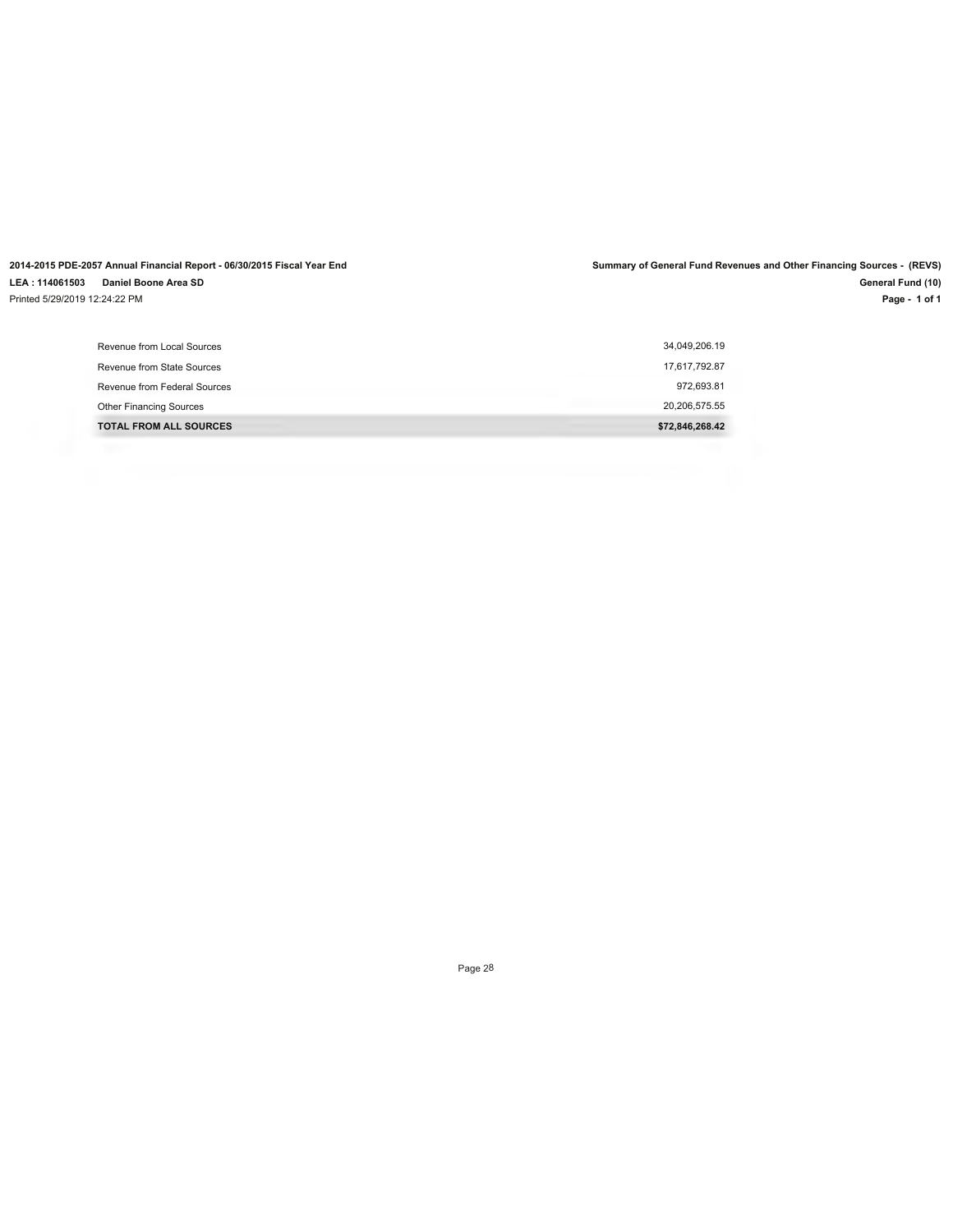## **LEA : 114061503 Daniel Boone Area SD**

Printed 5/29/2019 12:24:23 PM

**2014-2015 PDE-2057 Annual Financial Report - 06/30/2015 Fiscal Year End Detail of Governmental Fund Expenditures and Other Financing Uses - (EXP)**

| Printed 5/29/2019 12:24:23 PM                                                                                                       | Page - 1 of 19          |
|-------------------------------------------------------------------------------------------------------------------------------------|-------------------------|
| General Fund (10)                                                                                                                   |                         |
| 1000 Instruction                                                                                                                    | <b>Total</b>            |
| 100 Personnel Services - Salaries                                                                                                   |                         |
| 100 Personnel Services - Salaries                                                                                                   | 18,445,514.37           |
| <b>Total Personnel Services - Salaries</b>                                                                                          | \$18,445,514.37         |
| 200 Personnel Services - Employee Benefits                                                                                          |                         |
| 210 Group Insurance - Contracted Provider                                                                                           | 3.091.156.11            |
| 220 Social Security Contributions                                                                                                   | 1,334,576.61            |
| 230 PSERS Retirement Contributions                                                                                                  | 3,945,529.23            |
| 240 Tuition Reimbursement                                                                                                           | 112,837.40              |
| 250 Unemployment Compensation                                                                                                       | 13,048.93               |
| 260 Workers' Compensation                                                                                                           | 100,045.98              |
| <b>Total Personnel Services - Employee Benefits</b>                                                                                 | \$8,597,194.26          |
| 300 Purchased Professional and Technical Services                                                                                   |                         |
| 322 Professional Educational Services - lus                                                                                         | 423,822.40              |
| 324 Professional Educational Services - Employee Training and Development Services<br>329 Professional Educational Services - Other | 1,176.00<br>72,367.63   |
| 330 Other Professional Services                                                                                                     | 263,886.10              |
| <b>Total Purchased Professional and Technical Services</b>                                                                          | \$761,252.13            |
|                                                                                                                                     |                         |
| 400 Purchased Property Services<br>420 Utility Services                                                                             | 1,758.08                |
| 430 Repairs and Maintenance Services                                                                                                | 4.218.72                |
| 440 Rentals                                                                                                                         | 48,125.14               |
| <b>Total Purchased Property Services</b>                                                                                            | \$54,101.94             |
| 500 Other Purchased Services                                                                                                        |                         |
| 510 Student Transportation Services                                                                                                 | 6,303.63                |
| 530 Communications                                                                                                                  | 33.05                   |
| 550 Printing and Binding                                                                                                            | 1.077.50                |
| 561 Tuition To Other School Districts Within the State                                                                              | 95,252.50               |
| 562 Tuition To Pennsylvania Charter Schools                                                                                         | 1,057,150.45            |
| 563 Tuition To Nonpublic Schools                                                                                                    | 506,811.10              |
| 564 Tuition To Career and Technology Centers                                                                                        | 795.630.53              |
| 566 Tuition To Institutions of Higher Education and Technical Institutes                                                            | 3,710.50                |
| 567 Tuition To Approved Private Schools (APS) and PA Chartered Schools for the Deaf and Blind                                       | 258,935.41              |
| 568 Tuition To Private Residential Rehabilitative Institutions (PRRI) [In-State] and Detention Centers                              | 24,565.84               |
| 569 Tuition - Other<br>580 Travel                                                                                                   | 111,942.54<br>11,071.66 |
| <b>Total Other Purchased Services</b>                                                                                               | \$2,872,484.71          |
|                                                                                                                                     |                         |
| 600 Supplies                                                                                                                        |                         |
| 610 General Supplies<br>630 Food                                                                                                    | 214,531.16<br>621.10    |
| 640 Books and Periodicals                                                                                                           | 167,040.88              |
| <b>Total Supplies</b>                                                                                                               | \$382,193.14            |
| 700 Property                                                                                                                        |                         |
| 750 Equipment - Original and Additional                                                                                             | 83,147.80               |
| Page 29                                                                                                                             |                         |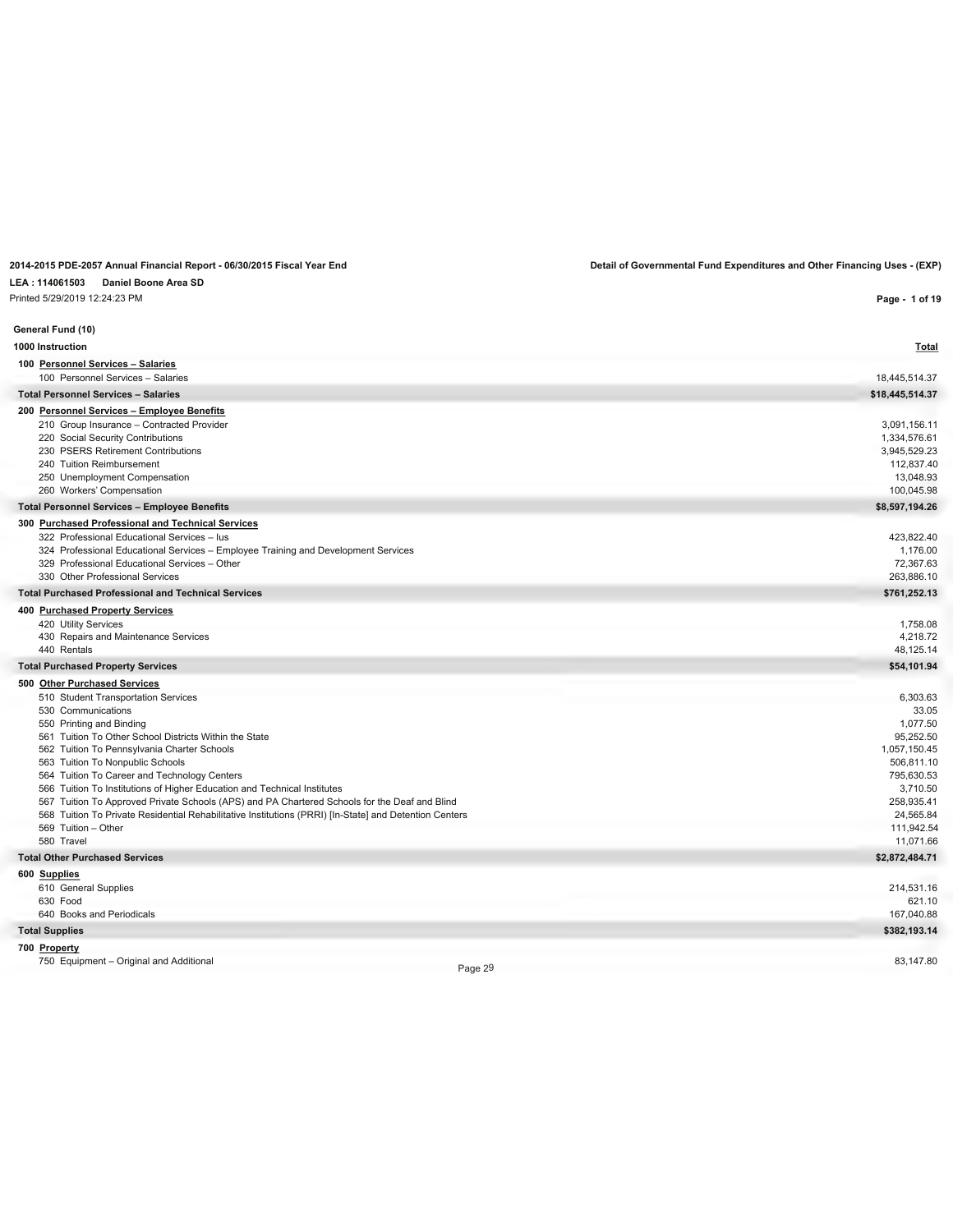# **LEA : 114061503 Daniel Boone Area SD**

Printed 5/29/2019 12:24:23 PM

**General Fund (10) 1000 Instruction Total 700 Property** 760 Equipment – Replacement 59.99 **Total Property \$83,207.79 800 Other Objects** 810 Dues and Fees 27,800.93 890 Miscellaneous Expenditures 1,096.18 **Total Other Objects \$28,897.11 Total 1000 Instruction \$31,224,845.45**

Page 30

**Page - 2 of 19**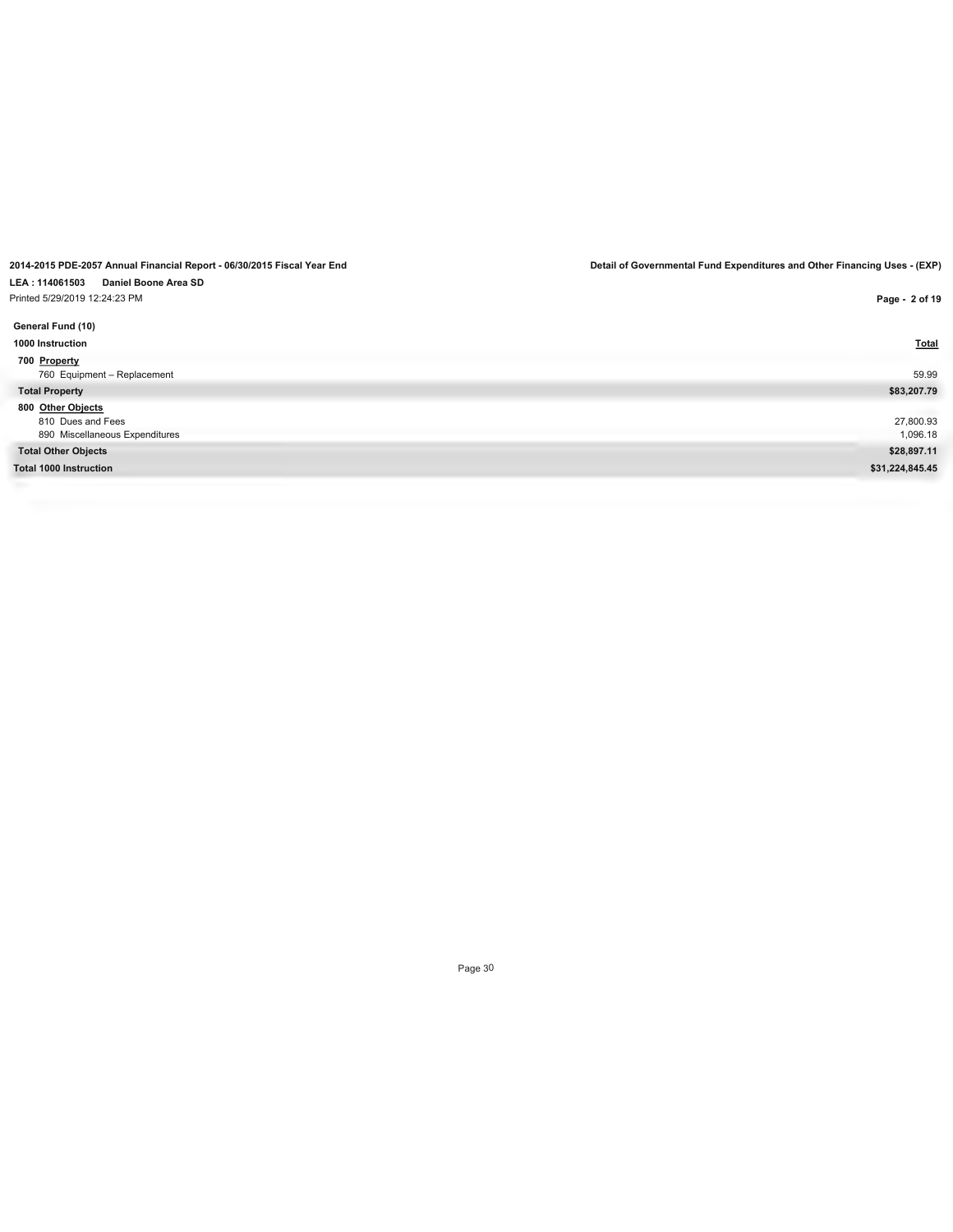**LEA : 114061503 Daniel Boone Area SD**

Printed 5/29/2019 12:24:23 PM

**Page - 3 of 19**

| General Fund (10)                                                                                      |                |                |              |                 |
|--------------------------------------------------------------------------------------------------------|----------------|----------------|--------------|-----------------|
| 1100 Regular Programs - Elementary / Secondary                                                         | Elementary     | Secondary      | Federal      | <u>Total</u>    |
| 100 Personnel Services - Salaries                                                                      |                |                |              |                 |
| 100 Personnel Services - Salaries                                                                      | 7,424,017.86   | 6,990,036.04   | 312,445.08   | 14,726,498.98   |
| <b>Total Personnel Services - Salaries</b>                                                             | \$7,424,017.86 | \$6,990,036.04 | \$312,445.08 | \$14,726,498.98 |
| 200 Personnel Services - Employee Benefits                                                             |                |                |              |                 |
| 210 Group Insurance - Contracted Provider                                                              | 1,252,667.73   | 1,079,100.05   | 21,926.67    | 2,353,694.45    |
| 220 Social Security Contributions                                                                      | 564,445.55     | 519,919.63     | 10,312.80    | 1,094,677.98    |
| 230 PSERS Retirement Contributions                                                                     | 1,610,048.89   | 1,481,192.76   | 28,468.32    | 3.119.709.97    |
| 240 Tuition Reimbursement                                                                              | 48,059.55      | 51,543.85      |              | 99,603.40       |
| 250 Unemployment Compensation                                                                          |                | 13,048.93      |              | 13,048.93       |
| 260 Workers' Compensation                                                                              | 63.862.69      | 36,183.29      |              | 100,045.98      |
| <b>Total Personnel Services - Employee Benefits</b>                                                    | \$3,539,084.41 | \$3,180,988.51 | \$60,707.79  | \$6,780,780.71  |
| 300 Purchased Professional and Technical Services                                                      |                |                |              |                 |
| 322 Professional Educational Services - lus                                                            | 1.275.00       | 1,275.00       |              | 2,550.00        |
| 329 Professional Educational Services - Other                                                          | 44,048.92      | 15,124.71      | 5,680.00     | 64,853.63       |
| <b>Total Purchased Professional and Technical Services</b>                                             | \$45,323.92    | \$16,399.71    | \$5,680.00   | \$67,403.63     |
| 400 Purchased Property Services                                                                        |                |                |              |                 |
| 430 Repairs and Maintenance Services                                                                   | 298.50         | 3,920.22       |              | 4,218.72        |
| 440 Rentals                                                                                            | 33,790.56      | 14,334.58      |              | 48,125.14       |
| <b>Total Purchased Property Services</b>                                                               | \$34,089.06    | \$18,254.80    |              | \$52,343.86     |
| 500 Other Purchased Services                                                                           |                |                |              |                 |
| 510 Student Transportation Services                                                                    | 1,844.47       | 1,163.46       |              | 3,007.93        |
| 530 Communications                                                                                     | 33.05          |                |              | 33.05           |
| 550 Printing and Binding                                                                               |                | 1,077.50       |              | 1.077.50        |
| 561 Tuition To Other School Districts Within the State                                                 | 28,027.65      | 28,027.65      |              | 56,055.30       |
| 562 Tuition To Pennsylvania Charter Schools                                                            | 371,364.05     | 371,364.04     |              | 742,728.09      |
| 563 Tuition To Nonpublic Schools                                                                       | 27,191.99      | 27,191.99      |              | 54.383.98       |
| 566 Tuition To Institutions of Higher Education and Technical Institutes                               |                | 2,925.00       |              | 2,925.00        |
| 568 Tuition To Private Residential Rehabilitative Institutions (PRRI) [In-State] and Detention Centers | 4.922.92       | 4,922.92       |              | 9,845.84        |
| 569 Tuition - Other                                                                                    | 330.50         | 330.50         |              | 661.00          |
| 580 Travel                                                                                             | 3,409.62       | 3,081.08       | 825.50       | 7,316.20        |
| <b>Total Other Purchased Services</b>                                                                  | \$437,124.25   | \$440.084.14   | \$825.50     | \$878,033.89    |
| 600 Supplies                                                                                           |                |                |              |                 |
| 610 General Supplies                                                                                   | 99,129.77      | 91,819.03      | 15,830.35    | 206.779.15      |
| 630 Food                                                                                               | 278.07         | 248.37         |              | 526.44          |
| 640 Books and Periodicals                                                                              | 101,344.24     | 46,380.43      | 1,288.00     | 149.012.67      |
| <b>Total Supplies</b>                                                                                  | \$200,752.08   | \$138,447.83   | \$17,118.35  | \$356,318.26    |
| 700 Property                                                                                           |                |                |              |                 |
| 750 Equipment - Original and Additional                                                                | 35,847.29      | 41,678.51      |              | 77,525.80       |
| 760 Equipment - Replacement                                                                            | 59.99          |                |              | 59.99           |
| <b>Total Property</b>                                                                                  | \$35,907.28    | \$41.678.51    |              | \$77.585.79     |

**800 Other Objects**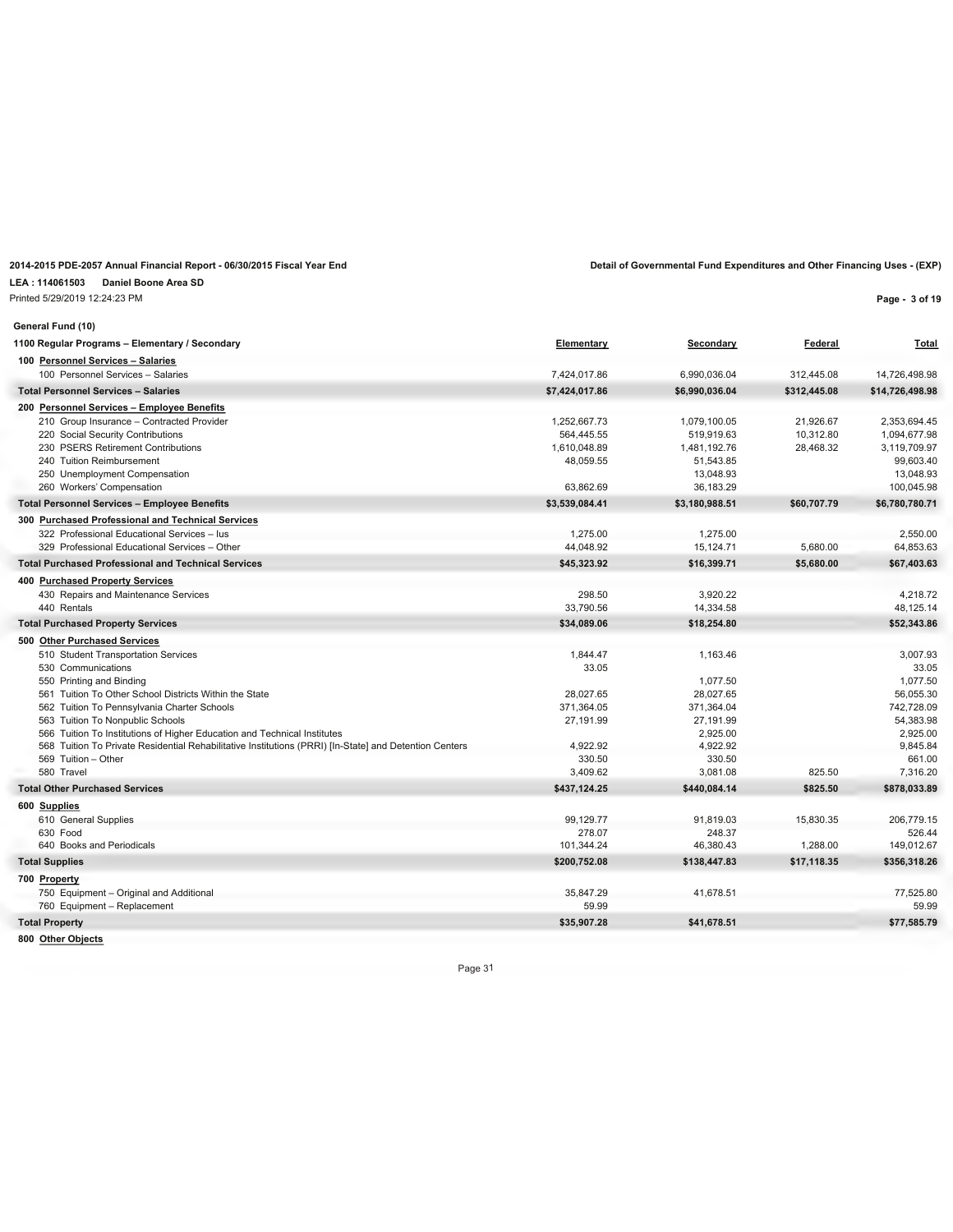### **LEA : 114061503 Daniel Boone Area SD** Printed 5/29/2019 12:24:23 PM

**Page - 4 of 19**

| General Fund (10)                                    |                 |                 |              |                 |
|------------------------------------------------------|-----------------|-----------------|--------------|-----------------|
| 1100 Regular Programs - Elementary / Secondary       | Elementary      | Secondary       | Federal      | <b>Total</b>    |
| 800 Other Objects                                    |                 |                 |              |                 |
| 810 Dues and Fees                                    | 235.44          | 760.01          |              | 995.45          |
| 890 Miscellaneous Expenditures                       |                 | 1,096.18        |              | 1,096.18        |
| <b>Total Other Objects</b>                           | \$235.44        | \$1,856.19      |              | \$2,091.63      |
| Total 1100 Regular Programs - Elementary / Secondary | \$11,716,534.30 | \$10.827.745.73 | \$396,776.72 | \$22,941,056.75 |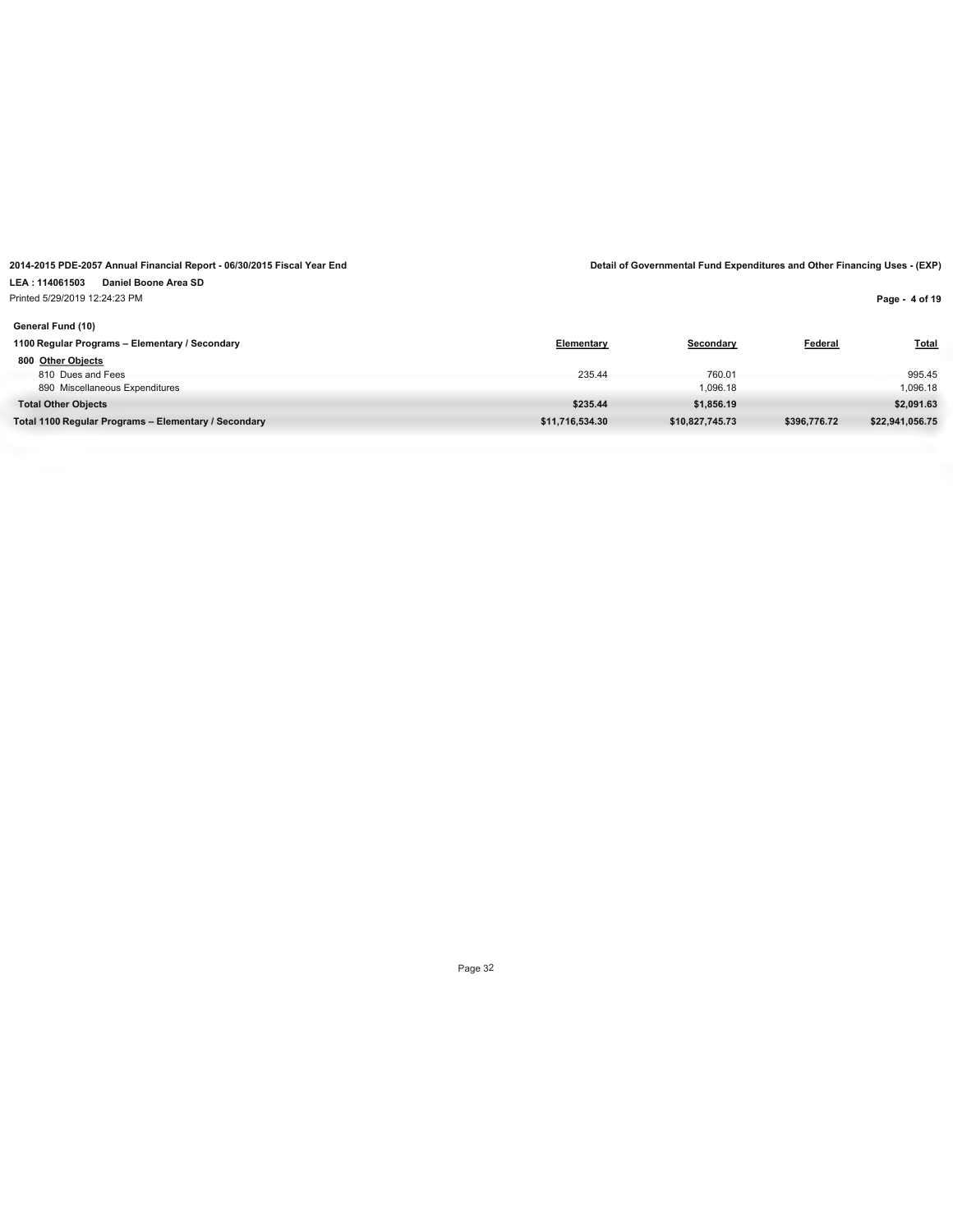### **LEA : 114061503 Daniel Boone Area SD**

Printed 5/29/2019 12:24:23 PM

**Page - 5 of 19**

| General Fund (10)                                                                                      |                     |                     |              |                      |
|--------------------------------------------------------------------------------------------------------|---------------------|---------------------|--------------|----------------------|
| 1110 Regular Programs                                                                                  | Elementary          | Secondary           | Federal      | <b>Total</b>         |
| 100 Personnel Services - Salaries                                                                      |                     |                     |              |                      |
| 100 Personnel Services - Salaries                                                                      | 7,424,017.86        | 6,990,036.04        | 312,445.08   | 14,726,498.98        |
| <b>Total Personnel Services - Salaries</b>                                                             | \$7,424,017.86      | \$6,990,036.04      | \$312,445.08 | \$14,726,498.98      |
| 200 Personnel Services - Employee Benefits                                                             |                     |                     |              |                      |
| 210 Group Insurance - Contracted Provider                                                              | 1,252,667.73        | 1.079.100.05        | 21.926.67    | 2,353,694.45         |
| 220 Social Security Contributions                                                                      | 564,445.55          | 519,919.63          | 10,312.80    | 1.094.677.98         |
| 230 PSERS Retirement Contributions                                                                     | 1,610,048.89        | 1,481,192.76        | 28,468.32    | 3,119,709.97         |
| 240 Tuition Reimbursement                                                                              | 48,059.55           | 51,543.85           |              | 99,603.40            |
| 250 Unemployment Compensation                                                                          |                     | 13,048.93           |              | 13,048.93            |
| 260 Workers' Compensation                                                                              | 63.862.69           | 36,183.29           |              | 100,045.98           |
| <b>Total Personnel Services - Employee Benefits</b>                                                    | \$3,539,084.41      | \$3,180,988.51      | \$60,707.79  | \$6,780,780.71       |
| 300 Purchased Professional and Technical Services                                                      |                     |                     |              |                      |
| 322 Professional Educational Services - lus                                                            | 1,275.00            | 1,275.00            |              | 2,550.00             |
| 329 Professional Educational Services - Other                                                          | 44,048.92           | 15,124.71           | 5,680.00     | 64,853.63            |
| <b>Total Purchased Professional and Technical Services</b>                                             | \$45,323.92         | \$16,399.71         | \$5,680.00   | \$67,403.63          |
| 400 Purchased Property Services                                                                        |                     |                     |              |                      |
| 430 Repairs and Maintenance Services                                                                   | 298.50              | 3,920.22            |              | 4,218.72             |
| 440 Rentals                                                                                            | 33,790.56           | 14,334.58           |              | 48,125.14            |
| <b>Total Purchased Property Services</b>                                                               | \$34,089.06         | \$18,254.80         |              | \$52,343.86          |
| 500 Other Purchased Services                                                                           |                     |                     |              |                      |
| 510 Student Transportation Services                                                                    | 1.844.47            | 1,163.46            |              | 3.007.93             |
| 530 Communications                                                                                     | 33.05               |                     |              | 33.05                |
| 550 Printing and Binding                                                                               |                     | 1,077.50            |              | 1,077.50             |
| 561 Tuition To Other School Districts Within the State                                                 | 28,027.65           | 28,027.65           |              | 56,055.30            |
| 562 Tuition To Pennsylvania Charter Schools                                                            | 371,364.05          | 371,364.04          |              | 742,728.09           |
| 563 Tuition To Nonpublic Schools                                                                       | 27,191.99           | 27,191.99           |              | 54.383.98            |
| 566 Tuition To Institutions of Higher Education and Technical Institutes                               |                     | 2,925.00            |              | 2,925.00             |
| 568 Tuition To Private Residential Rehabilitative Institutions (PRRI) [In-State] and Detention Centers | 4,922.92            | 4,922.92            |              | 9,845.84             |
| 569 Tuition - Other                                                                                    | 330.50              | 330.50              |              | 661.00               |
| 580 Travel                                                                                             | 3,409.62            | 3,081.08            | 825.50       | 7,316.20             |
| <b>Total Other Purchased Services</b>                                                                  | \$437,124.25        | \$440,084.14        | \$825.50     | \$878,033.89         |
| 600 Supplies                                                                                           |                     |                     |              |                      |
| 610 General Supplies<br>630 Food                                                                       | 99,129.77<br>278.07 | 91,819.03<br>248.37 | 15,830.35    | 206,779.15           |
| 640 Books and Periodicals                                                                              | 101,344.24          | 46,380.43           | 1,288.00     | 526.44<br>149.012.67 |
| <b>Total Supplies</b>                                                                                  | \$200,752.08        | \$138,447.83        | \$17,118.35  | \$356,318.26         |
|                                                                                                        |                     |                     |              |                      |
| 700 Property                                                                                           |                     | 41,678.51           |              |                      |
| 750 Equipment - Original and Additional<br>760 Equipment - Replacement                                 | 35,847.29<br>59.99  |                     |              | 77,525.80<br>59.99   |
|                                                                                                        |                     |                     |              |                      |
| <b>Total Property</b>                                                                                  | \$35,907.28         | \$41,678.51         |              | \$77,585.79          |

**800 Other Objects**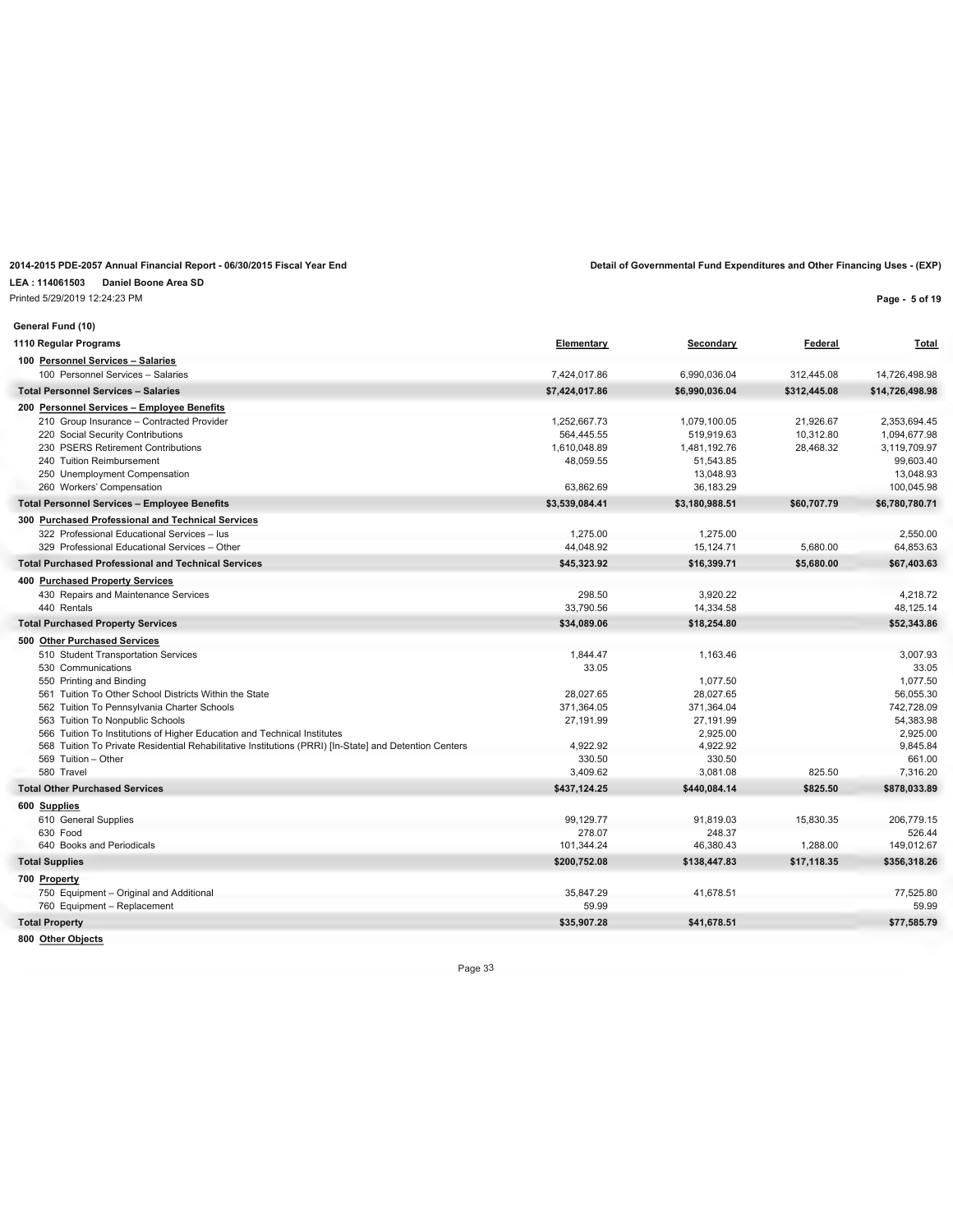### **LEA : 114061503 Daniel Boone Area SD** Printed 5/29/2019 12:24:23 PM

**Page - 6 of 19**

| Elementary      | Secondary       | Federal      | <b>Total</b>    |
|-----------------|-----------------|--------------|-----------------|
|                 |                 |              |                 |
| 235.44          | 760.01          |              | 995.45          |
|                 | 1,096.18        |              | 1,096.18        |
| \$235.44        | \$1,856.19      |              | \$2,091.63      |
| \$11,716,534.30 | \$10,827,745.73 | \$396,776.72 | \$22,941,056.75 |
|                 |                 |              |                 |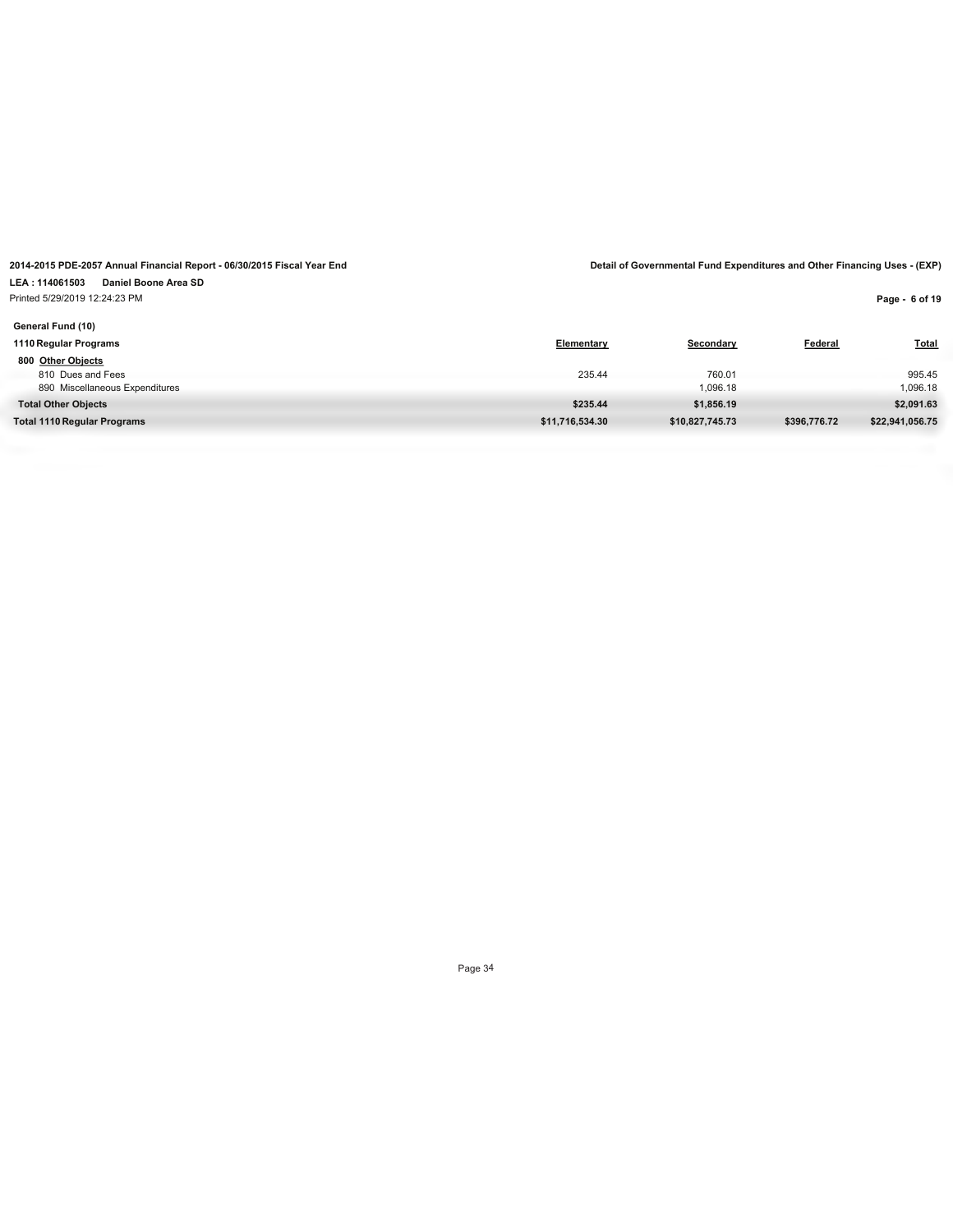**LEA : 114061503 Daniel Boone Area SD**

Printed 5/29/2019 12:24:23 PM

| General Fund (10)                                                                                                        |                |                     |                |                     |
|--------------------------------------------------------------------------------------------------------------------------|----------------|---------------------|----------------|---------------------|
| 1200 Special Programs - Elementary / Secondary                                                                           | Elementary     | Secondary           | Federal        | <b>Total</b>        |
| 100 Personnel Services - Salaries                                                                                        |                |                     |                |                     |
| 100 Personnel Services - Salaries                                                                                        | 1.579.499.45   | 1.243.585.53        | 764.816.66     | 3,587,901.64        |
| <b>Total Personnel Services - Salaries</b>                                                                               | \$1,579,499.45 | \$1,243,585.53      | \$764,816.66   | \$3,587,901.64      |
| 200 Personnel Services - Employee Benefits                                                                               |                |                     |                |                     |
| 210 Group Insurance - Contracted Provider                                                                                | 308.465.82     | 256.343.14          | 152,226.41     | 717.035.37          |
| 220 Social Security Contributions                                                                                        | 125,531.99     | 101,409.10          | 3,374.87       | 230,315.96          |
| 230 PSERS Retirement Contributions                                                                                       | 378,858.69     | 313,267.70          | 105,634.55     | 797,760.94          |
| 240 Tuition Reimbursement                                                                                                | 6,266.77       | 6,967.23            |                | 13,234.00           |
| <b>Total Personnel Services - Employee Benefits</b>                                                                      | \$819,123.27   | \$677,987.17        | \$261,235.83   | \$1,758,346.27      |
| 300 Purchased Professional and Technical Services                                                                        |                |                     |                |                     |
| 322 Professional Educational Services - lus                                                                              | 210,636.19     | 210,636.21          |                | 421,272.40          |
| 324 Professional Educational Services - Employee Training and Development Services                                       |                |                     | 1,176.00       | 1.176.00            |
| 329 Professional Educational Services - Other                                                                            | 197.50         | 197.50              |                | 395.00              |
| 330 Other Professional Services                                                                                          | 131,943.05     | 131,943.05          |                | 263,886.10          |
| <b>Total Purchased Professional and Technical Services</b>                                                               | \$342,776.74   | \$342,776.76        | \$1,176.00     | \$686,729.50        |
| 400 Purchased Property Services                                                                                          |                |                     |                |                     |
| 420 Utility Services                                                                                                     |                |                     | 1,758.08       | 1,758.08            |
| <b>Total Purchased Property Services</b>                                                                                 |                |                     | \$1,758.08     | \$1,758.08          |
| 500 Other Purchased Services                                                                                             |                |                     |                |                     |
| 510 Student Transportation Services                                                                                      | 1,647.85       | 1,647.85            |                | 3,295.70            |
| 561 Tuition To Other School Districts Within the State                                                                   | 19,598.60      | 19,598.60           |                | 39,197.20           |
| 562 Tuition To Pennsylvania Charter Schools                                                                              | 157,211.18     | 157,211.18          |                | 314,422.36          |
| 563 Tuition To Nonpublic Schools                                                                                         | 225,880.06     | 225,880.06          |                | 451,760.12          |
| 564 Tuition To Career and Technology Centers<br>566 Tuition To Institutions of Higher Education and Technical Institutes |                | 25,133.57<br>785.50 |                | 25,133.57<br>785.50 |
| 567 Tuition To Approved Private Schools (APS) and PA Chartered Schools for the Deaf and Blind                            | 129,467.71     | 129,467.70          |                | 258,935.41          |
| 568 Tuition To Private Residential Rehabilitative Institutions (PRRI) [In-State] and Detention Centers                   | 7,360.00       | 7,360.00            |                | 14,720.00           |
| 569 Tuition - Other                                                                                                      | 55,640.77      | 55,640.77           |                | 111,281.54          |
| 580 Travel                                                                                                               | 2,037.28       | 1,718.18            |                | 3,755.46            |
| <b>Total Other Purchased Services</b>                                                                                    | \$598,843.45   | \$624,443.41        |                | \$1,223,286.86      |
| 600 Supplies                                                                                                             |                |                     |                |                     |
| 610 General Supplies                                                                                                     | 100.16         | (34.84)             | 7,686.69       | 7,752.01            |
| 630 Food                                                                                                                 | 47.33          | 47.33               |                | 94.66               |
| 640 Books and Periodicals                                                                                                | 696.56         | 696.56              | 13,562.09      | 14,955.21           |
| <b>Total Supplies</b>                                                                                                    | \$844.05       | \$709.05            | \$21,248.78    | \$22,801.88         |
| 700 Property                                                                                                             |                |                     |                |                     |
| 750 Equipment - Original and Additional                                                                                  | 1,417.50       | 1,417.50            | 2.787.00       | 5,622.00            |
| <b>Total Property</b>                                                                                                    | \$1,417.50     | \$1,417.50          | \$2,787.00     | \$5,622.00          |
| 800 Other Objects                                                                                                        |                |                     |                |                     |
| 810 Dues and Fees                                                                                                        | 6,769.01       | 7,050.51            | 12,985.96      | 26,805.48           |
| <b>Total Other Objects</b>                                                                                               | \$6,769.01     | \$7,050.51          | \$12,985.96    | \$26,805.48         |
| Total 1200 Special Programs - Elementary / Secondary                                                                     | \$3.349.273.47 | \$2.897.969.93      | \$1,066,008.31 | \$7,313,251.71      |

Page 35

**Page - 7 of 19**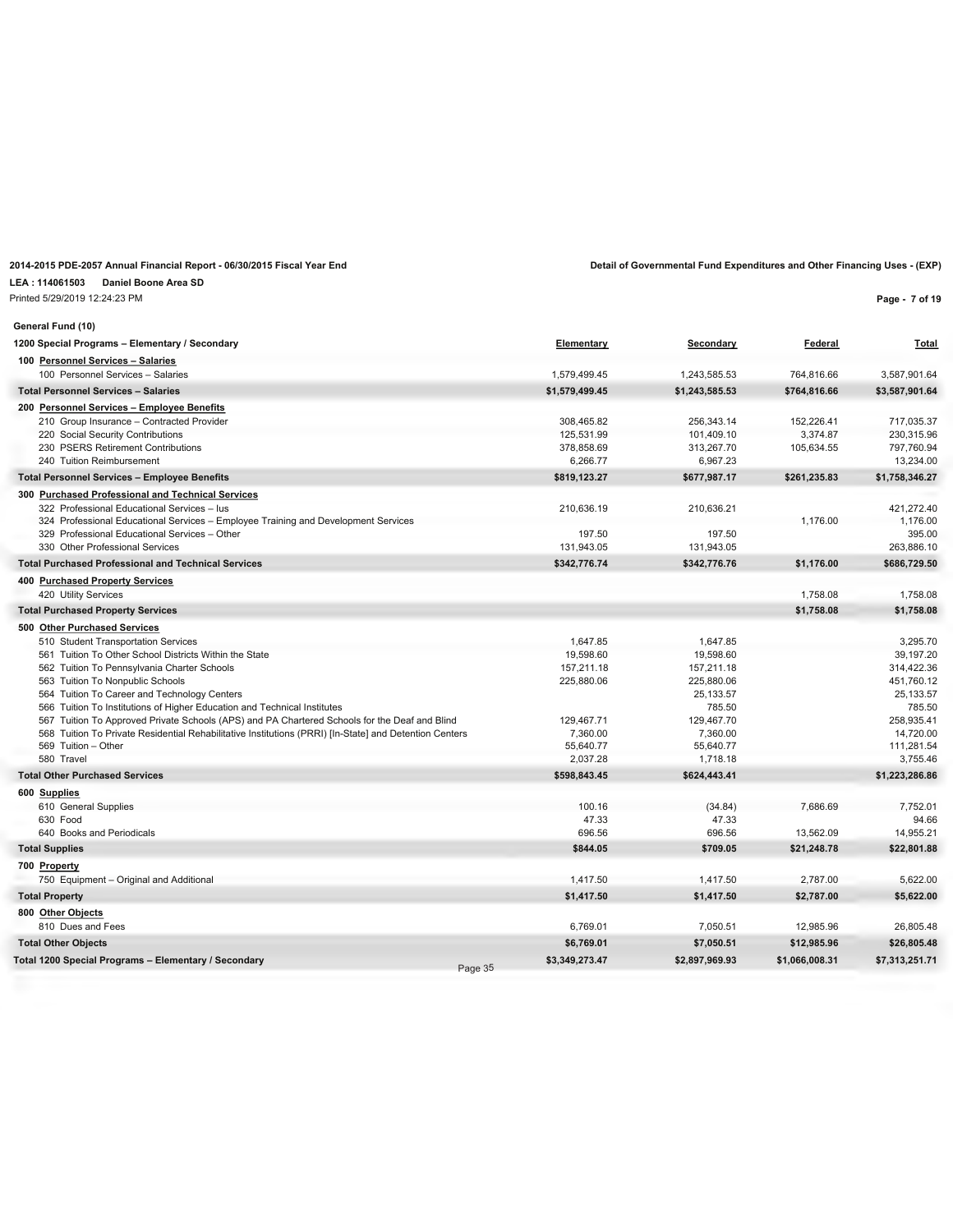**2014-2015 PDE-2057 Annual Financial Report - 06/30/2015 Fiscal Year End Detail of Governmental Fund Expenditures and Other Financing Uses - (EXP) LEA : 114061503 Daniel Boone Area SD**

Printed 5/29/2019 12:24:23 PM

| General Fund (10)                     |            |           |          |          |
|---------------------------------------|------------|-----------|----------|----------|
| 1220 Sensory Support                  | Elementary | Secondary | Federal  | Total    |
| 500 Other Purchased Services          |            |           |          |          |
| 580 Travel                            | 238.32     |           |          | 238.32   |
| <b>Total Other Purchased Services</b> | \$238.32   |           |          | \$238.32 |
| 600 Supplies                          |            |           |          |          |
| 610 General Supplies                  |            |           | 165.33   | 165.33   |
| <b>Total Supplies</b>                 |            |           | \$165.33 | \$165.33 |
| 800 Other Objects                     |            |           |          |          |
| 810 Dues and Fees                     | 225.00     |           |          | 225.00   |
| <b>Total Other Objects</b>            | \$225.00   |           |          | \$225.00 |
| <b>Total 1220 Sensory Support</b>     | \$463.32   |           | \$165.33 | \$628.65 |
|                                       |            |           |          |          |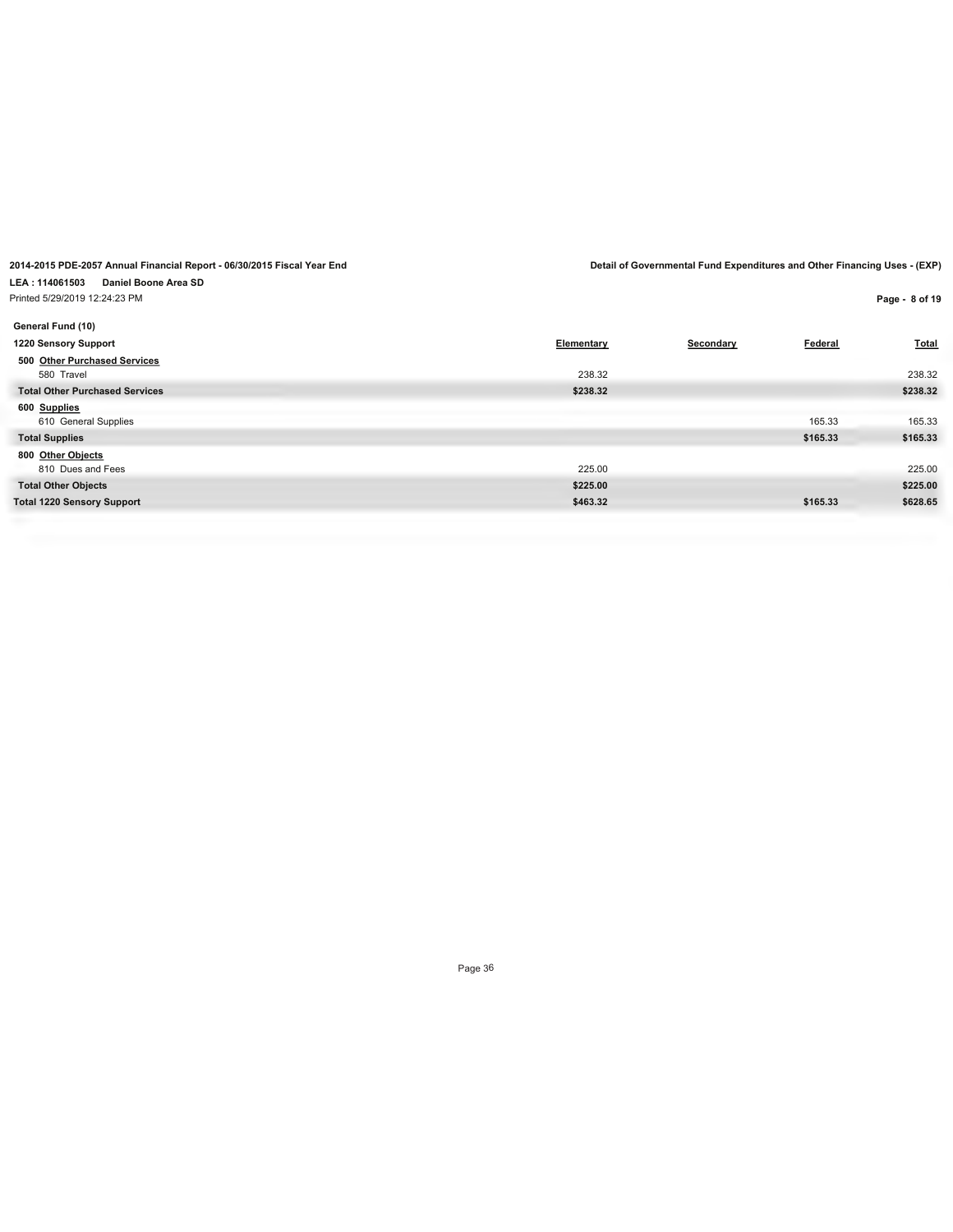### **LEA : 114061503 Daniel Boone Area SD**

Printed 5/29/2019 12:24:23 PM

| Federal | Total        |
|---------|--------------|
|         |              |
| ,816.66 | 3,587,901.64 |

**Page - 9 of 19**

| General Fund (10)                                                                                      |                 |                       |                |                        |
|--------------------------------------------------------------------------------------------------------|-----------------|-----------------------|----------------|------------------------|
| 1240 Academic Support                                                                                  | Elementary      | Secondary             | Federal        | <b>Total</b>           |
| 100 Personnel Services - Salaries                                                                      |                 |                       |                |                        |
| 100 Personnel Services - Salaries                                                                      | 1,579,499.45    | 1,243,585.53          | 764,816.66     | 3,587,901.64           |
| <b>Total Personnel Services - Salaries</b>                                                             | \$1,579,499.45  | \$1,243,585.53        | \$764,816.66   | \$3,587,901.64         |
| 200 Personnel Services - Employee Benefits                                                             |                 |                       |                |                        |
| 210 Group Insurance - Contracted Provider                                                              | 308,465.82      | 256,343.14            | 152,226.41     | 717,035.37             |
| 220 Social Security Contributions                                                                      | 125,531.99      | 101,409.10            | 3.374.87       | 230,315.96             |
| 230 PSERS Retirement Contributions                                                                     | 378,858.69      | 313,267.70            | 105,634.55     | 797,760.94             |
| 240 Tuition Reimbursement                                                                              | 6,266.77        | 6,967.23              |                | 13,234.00              |
| <b>Total Personnel Services - Employee Benefits</b>                                                    | \$819,123.27    | \$677,987.17          | \$261,235.83   | \$1,758,346.27         |
| 300 Purchased Professional and Technical Services                                                      |                 |                       |                |                        |
| 322 Professional Educational Services - lus                                                            | 210,636.19      | 210,636.21            |                | 421,272.40             |
| 324 Professional Educational Services - Employee Training and Development Services                     |                 |                       | 1,176.00       | 1,176.00               |
| 329 Professional Educational Services - Other                                                          | 197.50          | 197.50                |                | 395.00                 |
| 330 Other Professional Services                                                                        | 83,005.55       | 83,005.55             |                | 166,011.10             |
| <b>Total Purchased Professional and Technical Services</b>                                             | \$293,839.24    | \$293,839.26          | \$1,176.00     | \$588,854.50           |
| 400 Purchased Property Services                                                                        |                 |                       |                |                        |
| 420 Utility Services                                                                                   |                 |                       | 1,758.08       | 1,758.08               |
| <b>Total Purchased Property Services</b>                                                               |                 |                       | \$1,758.08     | \$1,758.08             |
| 500 Other Purchased Services                                                                           |                 |                       |                |                        |
| 510 Student Transportation Services                                                                    | 1,647.85        | 1,647.85              |                | 3,295.70               |
| 561 Tuition To Other School Districts Within the State                                                 | 19,598.60       | 19,598.60             |                | 39,197.20              |
| 562 Tuition To Pennsylvania Charter Schools                                                            | 157,211.18      | 157,211.18            |                | 314,422.36             |
| 563 Tuition To Nonpublic Schools                                                                       | 225,880.06      | 225,880.06            |                | 451,760.12             |
| 564 Tuition To Career and Technology Centers                                                           |                 | 25,133.57             |                | 25,133.57              |
| 566 Tuition To Institutions of Higher Education and Technical Institutes                               |                 | 785.50                |                | 785.50                 |
| 567 Tuition To Approved Private Schools (APS) and PA Chartered Schools for the Deaf and Blind          | 6,563.50        | 6,563.50              |                | 13,127.00              |
| 568 Tuition To Private Residential Rehabilitative Institutions (PRRI) [In-State] and Detention Centers | 7,360.00        | 7,360.00<br>55.640.77 |                | 14,720.00              |
| 569 Tuition - Other<br>580 Travel                                                                      | 55,640.77       |                       |                | 111,281.54<br>3,517.14 |
|                                                                                                        | 1,798.96        | 1,718.18              |                |                        |
| <b>Total Other Purchased Services</b>                                                                  | \$475,700.92    | \$501,539.21          |                | \$977,240.13           |
| 600 Supplies                                                                                           |                 |                       |                |                        |
| 610 General Supplies<br>630 Food                                                                       | 100.16<br>47.33 | (34.84)               | 7,521.36       | 7,586.68               |
| 640 Books and Periodicals                                                                              | 696.56          | 47.33<br>696.56       | 13,562.09      | 94.66<br>14.955.21     |
|                                                                                                        | \$844.05        | \$709.05              | \$21,083.45    | \$22,636.55            |
| <b>Total Supplies</b>                                                                                  |                 |                       |                |                        |
| 700 Property                                                                                           |                 |                       |                |                        |
| 750 Equipment - Original and Additional                                                                | 1,417.50        | 1,417.50              | 2,787.00       | 5,622.00               |
| <b>Total Property</b>                                                                                  | \$1,417.50      | \$1,417.50            | \$2,787.00     | \$5,622.00             |
| 800 Other Objects                                                                                      |                 |                       |                |                        |
| 810 Dues and Fees                                                                                      | 6,544.01        | 7,050.51              | 12,985.96      | 26,580.48              |
| <b>Total Other Objects</b>                                                                             | \$6,544.01      | \$7,050.51            | \$12,985.96    | \$26,580.48            |
| <b>Total 1240 Academic Support</b><br>Page 37                                                          | \$3,176,968.44  | \$2,726,128.23        | \$1,065,842.98 | \$6,968,939.65         |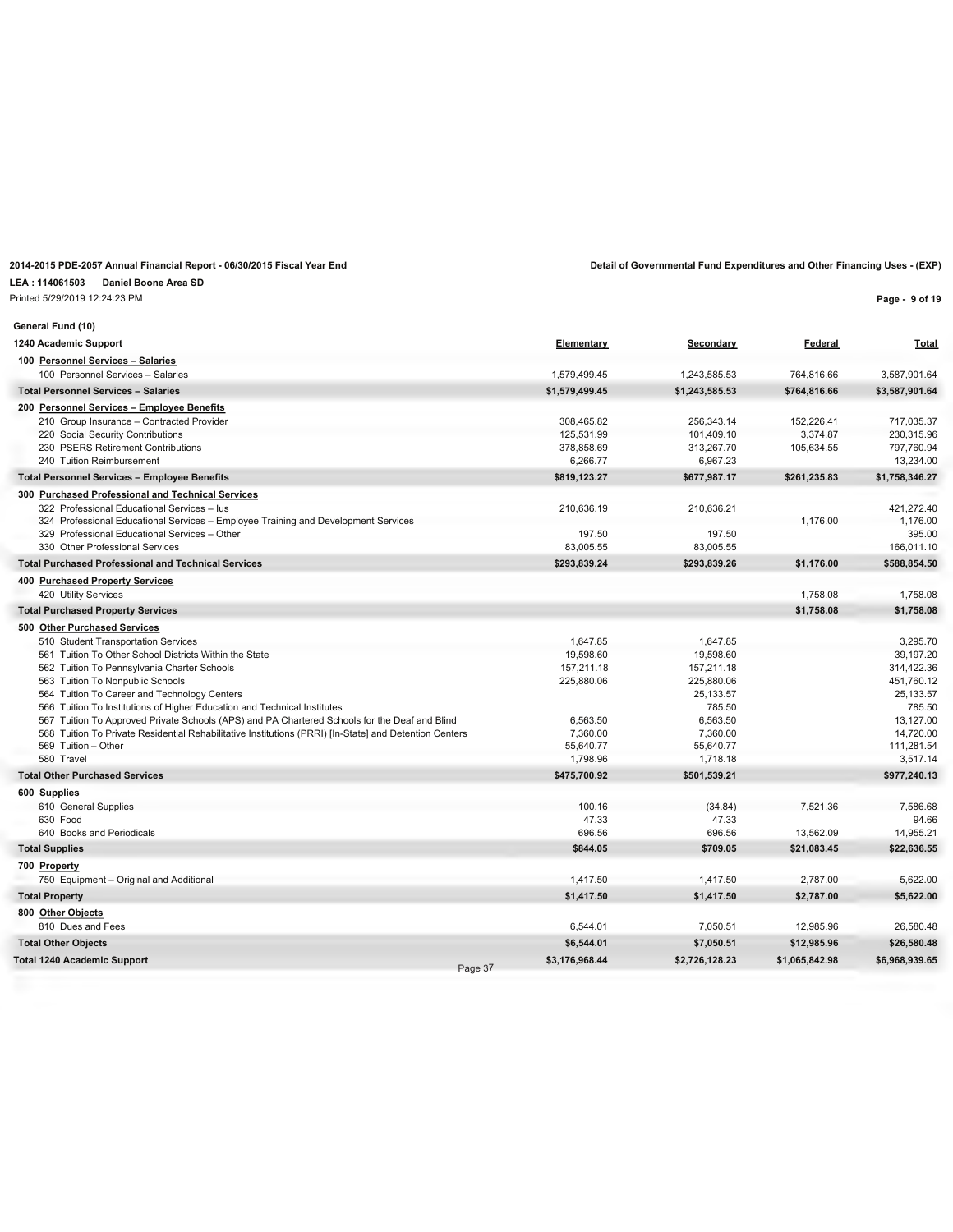### **LEA : 114061503 Daniel Boone Area SD**

Printed 5/29/2019 12:24:23 PM

| General Fund (10)                                                                                      |                |                  |                |                |
|--------------------------------------------------------------------------------------------------------|----------------|------------------|----------------|----------------|
| 1241 Learning Support - Public                                                                         | Elementary     | <b>Secondary</b> | Federal        | <b>Total</b>   |
| 100 Personnel Services - Salaries                                                                      |                |                  |                |                |
| 100 Personnel Services - Salaries                                                                      | 1,442,493.57   | 1,182,943.83     | 764,816.66     | 3,390,254.06   |
| <b>Total Personnel Services - Salaries</b>                                                             | \$1,442,493.57 | \$1,182,943.83   | \$764,816.66   | \$3,390,254.06 |
| 200 Personnel Services - Employee Benefits                                                             |                |                  |                |                |
| 210 Group Insurance - Contracted Provider                                                              | 274,537.31     | 243.921.23       | 152,226.41     | 670.684.95     |
| 220 Social Security Contributions                                                                      | 115.477.83     | 96.892.78        | 3.374.87       | 215.745.48     |
| 230 PSERS Retirement Contributions                                                                     | 349,539.40     | 300,290.35       | 105,634.55     | 755,464.30     |
| 240 Tuition Reimbursement                                                                              | 1,366.77       | 6,967.23         |                | 8,334.00       |
| <b>Total Personnel Services - Employee Benefits</b>                                                    | \$740,921.31   | \$648,071.59     | \$261,235.83   | \$1,650,228.73 |
| 300 Purchased Professional and Technical Services                                                      |                |                  |                |                |
| 322 Professional Educational Services - lus                                                            | 210,636.19     | 210,636.21       |                | 421,272.40     |
| 324 Professional Educational Services - Employee Training and Development Services                     |                |                  | 1,176.00       | 1,176.00       |
| 329 Professional Educational Services - Other                                                          | 197.50         | 197.50           |                | 395.00         |
| 330 Other Professional Services                                                                        | 83,005.55      | 83,005.55        |                | 166,011.10     |
| <b>Total Purchased Professional and Technical Services</b>                                             | \$293,839.24   | \$293,839.26     | \$1,176.00     | \$588,854.50   |
| 400 Purchased Property Services                                                                        |                |                  |                |                |
| 420 Utility Services                                                                                   |                |                  | 1,758.08       | 1,758.08       |
| <b>Total Purchased Property Services</b>                                                               |                |                  | \$1,758.08     | \$1,758.08     |
| 500 Other Purchased Services                                                                           |                |                  |                |                |
| 510 Student Transportation Services                                                                    | 1.372.85       | 1,372.85         |                | 2,745.70       |
| 561 Tuition To Other School Districts Within the State                                                 | 19.598.60      | 19.598.60        |                | 39.197.20      |
| 562 Tuition To Pennsylvania Charter Schools                                                            | 157,211.18     | 157,211.18       |                | 314,422.36     |
| 563 Tuition To Nonpublic Schools                                                                       | 225,880.06     | 225,880.06       |                | 451,760.12     |
| 564 Tuition To Career and Technology Centers                                                           |                | 25, 133.57       |                | 25, 133.57     |
| 566 Tuition To Institutions of Higher Education and Technical Institutes                               |                | 785.50           |                | 785.50         |
| 567 Tuition To Approved Private Schools (APS) and PA Chartered Schools for the Deaf and Blind          | 6,563.50       | 6,563.50         |                | 13,127.00      |
| 568 Tuition To Private Residential Rehabilitative Institutions (PRRI) [In-State] and Detention Centers | 7,360.00       | 7,360.00         |                | 14,720.00      |
| 569 Tuition - Other                                                                                    | 55,525.27      | 55,525.27        |                | 111,050.54     |
| 580 Travel                                                                                             | 183.68         | 183.68           |                | 367.36         |
| <b>Total Other Purchased Services</b>                                                                  | \$473,695.14   | \$499,614.21     |                | \$973,309.35   |
| 600 Supplies                                                                                           |                |                  |                |                |
| 610 General Supplies                                                                                   | (34.84)        | (34.84)          | 7,521.36       | 7,451.68       |
| 630 Food                                                                                               | 47.33          | 47.33            |                | 94.66          |
| 640 Books and Periodicals                                                                              | 696.56         | 696.56           | 13,562.09      | 14,955.21      |
| <b>Total Supplies</b>                                                                                  | \$709.05       | \$709.05         | \$21,083.45    | \$22,501.55    |
| 700 Property                                                                                           |                |                  |                |                |
| 750 Equipment - Original and Additional                                                                | 1,417.50       | 1,417.50         | 2,787.00       | 5,622.00       |
| <b>Total Property</b>                                                                                  | \$1,417.50     | \$1,417.50       | \$2,787.00     | \$5,622.00     |
| 800 Other Objects                                                                                      |                |                  |                |                |
| 810 Dues and Fees                                                                                      | 5,392.26       | 5,392.26         | 12,985.96      | 23,770.48      |
| <b>Total Other Objects</b>                                                                             | \$5,392.26     | \$5,392.26       | \$12,985.96    | \$23,770.48    |
| Total 1241 Learning Support - Public                                                                   | \$2.958.468.07 | \$2,631,987.70   | \$1,065,842.98 | \$6,656,298.75 |

Page 38

#### **Page - 10 of 19**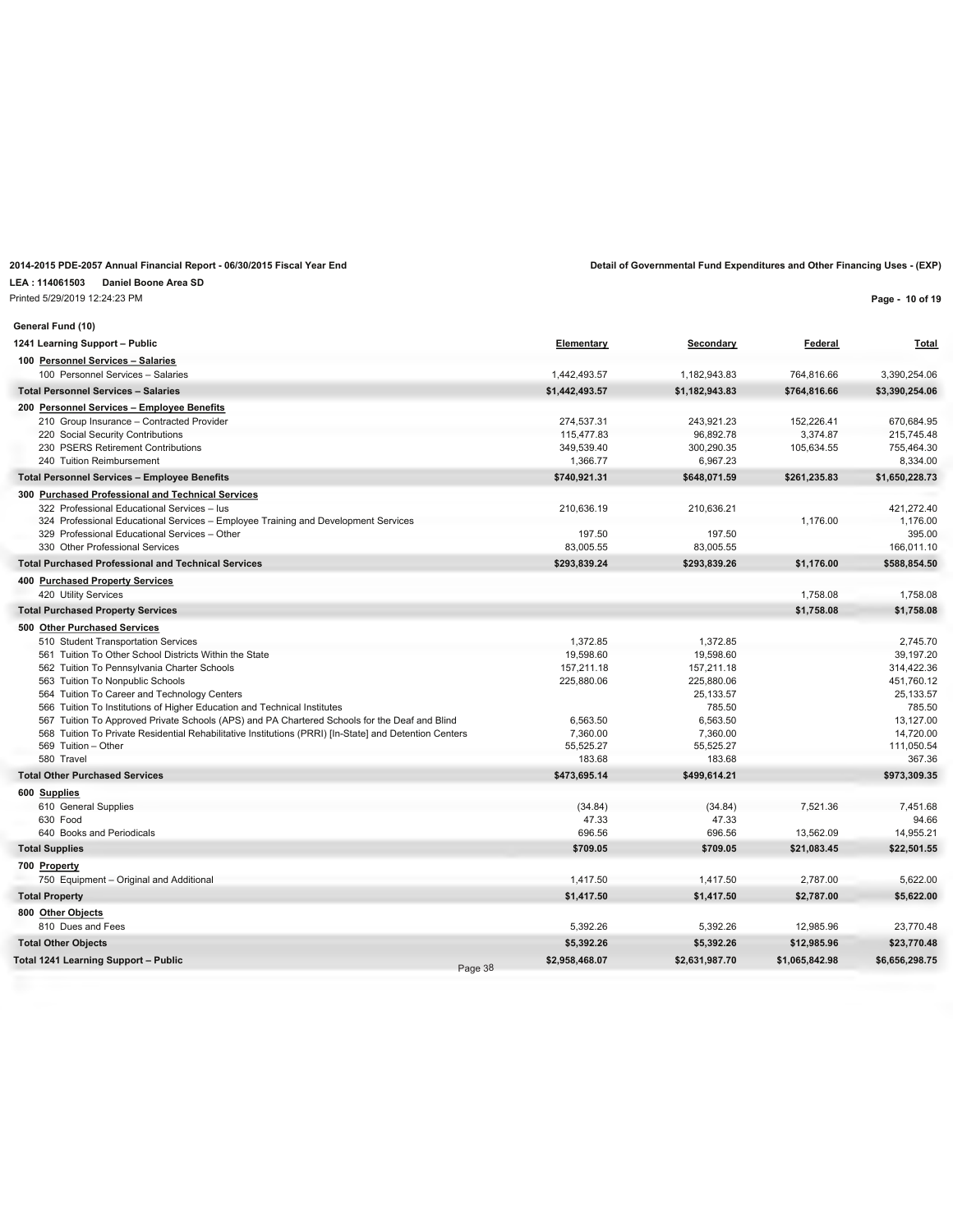### **LEA : 114061503 Daniel Boone Area SD**

Printed 5/29/2019 12:24:23 PM

**Page - 11 of 19**

| General Fund (10)                                   |              |             |                         |
|-----------------------------------------------------|--------------|-------------|-------------------------|
| 1243 Gifted Support                                 | Elementary   | Secondary   | Federal<br><b>Total</b> |
| 100 Personnel Services - Salaries                   |              |             |                         |
| 100 Personnel Services - Salaries                   | 137,005.88   | 60,641.70   | 197,647.58              |
| <b>Total Personnel Services - Salaries</b>          | \$137,005.88 | \$60,641.70 | \$197,647.58            |
| 200 Personnel Services - Employee Benefits          |              |             |                         |
| 210 Group Insurance - Contracted Provider           | 33,928.51    | 12,421.91   | 46,350.42               |
| 220 Social Security Contributions                   | 10.054.16    | 4.516.32    | 14,570.48               |
| 230 PSERS Retirement Contributions                  | 29,319.29    | 12,977.35   | 42,296.64               |
| 240 Tuition Reimbursement                           | 4,900.00     |             | 4,900.00                |
| <b>Total Personnel Services - Employee Benefits</b> | \$78,201.96  | \$29,915.58 | \$108,117.54            |
| 500 Other Purchased Services                        |              |             |                         |
| 510 Student Transportation Services                 | 275.00       | 275.00      | 550.00                  |
| 569 Tuition - Other                                 | 115.50       | 115.50      | 231.00                  |
| 580 Travel                                          | 1,615.28     | 1,534.50    | 3,149.78                |
| <b>Total Other Purchased Services</b>               | \$2,005.78   | \$1,925.00  | \$3,930.78              |
| 600 Supplies                                        |              |             |                         |
| 610 General Supplies                                | 135.00       |             | 135.00                  |
| <b>Total Supplies</b>                               | \$135.00     |             | \$135.00                |
| 800 Other Objects                                   |              |             |                         |
| 810 Dues and Fees                                   | 1,151.75     | 1,658.25    | 2,810.00                |
| <b>Total Other Objects</b>                          | \$1,151.75   | \$1,658.25  | \$2,810.00              |
| <b>Total 1243 Gifted Support</b>                    | \$218,500.37 | \$94,140.53 | \$312,640.90            |
|                                                     |              |             |                         |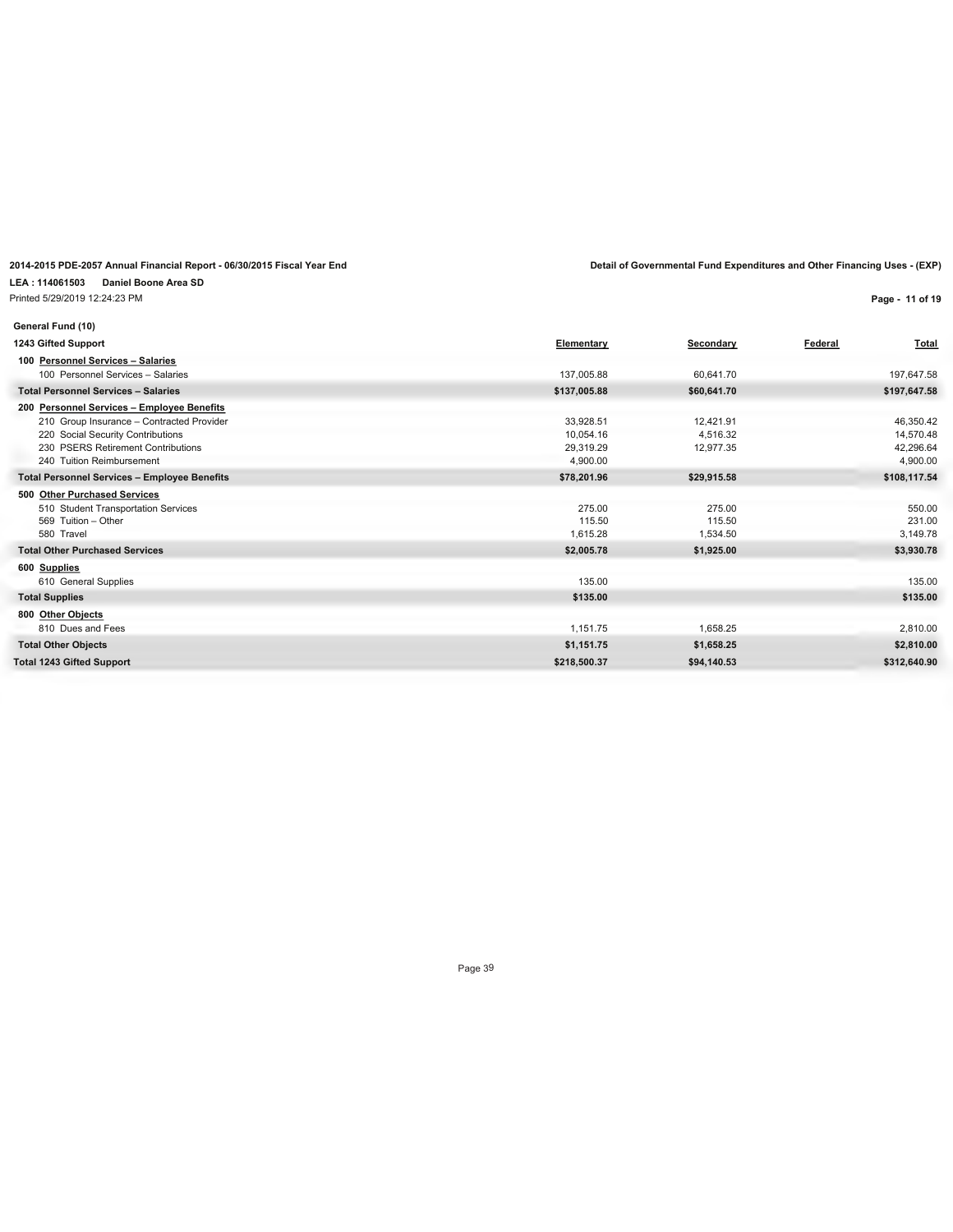Printed 5/29/2019 12:24:23 PM

**Page - 12 of 19**

| General Fund (10)                                          |             |             |                |              |
|------------------------------------------------------------|-------------|-------------|----------------|--------------|
| 1270 Multi-Handicapped Support                             | Elementary  | Secondary   | <b>Federal</b> | <b>Total</b> |
| 300 Purchased Professional and Technical Services          |             |             |                |              |
| 330 Other Professional Services                            | 48.937.50   | 48.937.50   |                | 97,875.00    |
| <b>Total Purchased Professional and Technical Services</b> | \$48.937.50 | \$48.937.50 |                | \$97,875.00  |
| Total 1270 Multi-Handicapped Support                       | \$48.937.50 | \$48.937.50 |                | \$97.875.00  |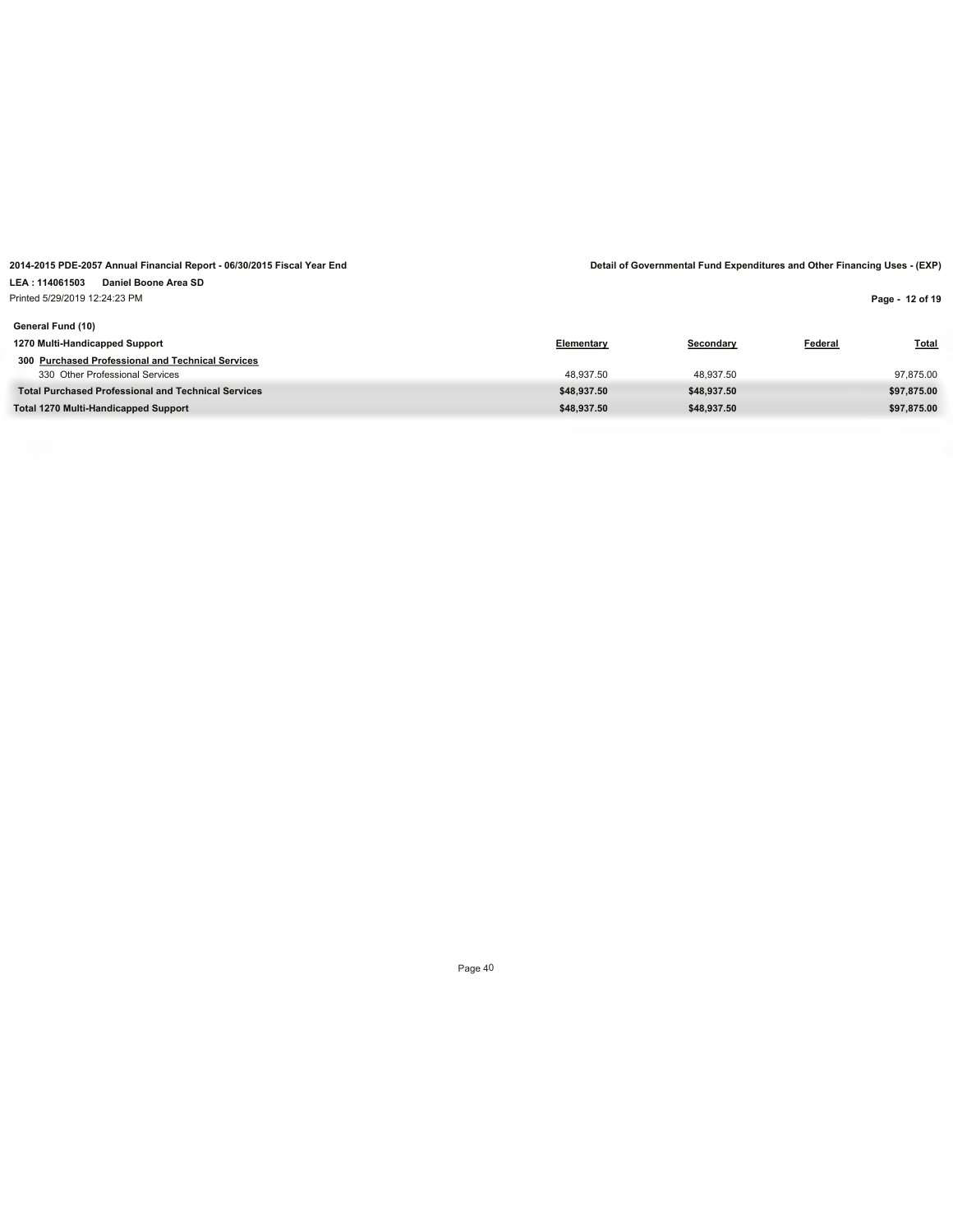# Printed 5/29/2019 12:24:23 PM

**Page - 13 of 19**

| General Fund (10)                                                                             |              |              |         |              |
|-----------------------------------------------------------------------------------------------|--------------|--------------|---------|--------------|
| 1290 Special Programs - Other Support                                                         | Elementary   | Secondary    | Federal | <u>Total</u> |
| 500 Other Purchased Services                                                                  |              |              |         |              |
| 567 Tuition To Approved Private Schools (APS) and PA Chartered Schools for the Deaf and Blind | 122.904.21   | 122.904.20   |         | 245.808.41   |
| <b>Total Other Purchased Services</b>                                                         | \$122.904.21 | \$122.904.20 |         | \$245.808.41 |
| Total 1290 Special Programs - Other Support                                                   | \$122.904.21 | \$122.904.20 |         | \$245.808.41 |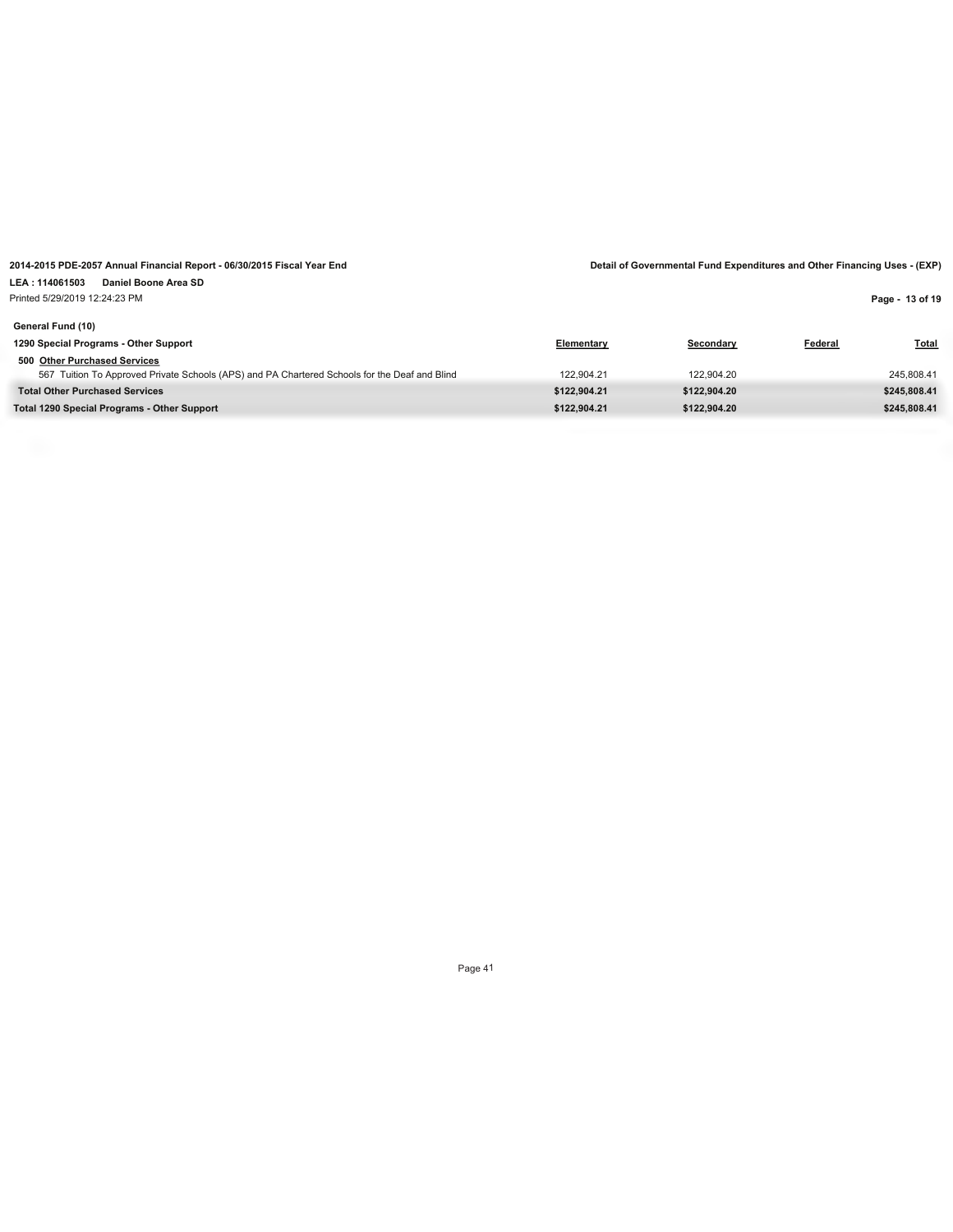**LEA : 114061503 Daniel Boone Area SD** Printed 5/29/2019 12:24:23 PM

**Page - 14 of 19**

| General Fund (10)                                   |                   |              |                |              |
|-----------------------------------------------------|-------------------|--------------|----------------|--------------|
| <b>1300 Vocational Education</b>                    | <b>Elementary</b> | Secondary    | <b>Federal</b> | <b>Total</b> |
| 100 Personnel Services - Salaries                   |                   |              |                |              |
| 100 Personnel Services - Salaries                   |                   | 95,680.00    |                | 95,680.00    |
| <b>Total Personnel Services - Salaries</b>          |                   | \$95,680.00  |                | \$95,680.00  |
| 200 Personnel Services - Employee Benefits          |                   |              |                |              |
| 210 Group Insurance - Contracted Provider           |                   | 20,426.29    |                | 20,426.29    |
| 220 Social Security Contributions                   |                   | 6,947.21     |                | 6,947.21     |
| 230 PSERS Retirement Contributions                  |                   | 20,475.47    |                | 20,475.47    |
| <b>Total Personnel Services - Employee Benefits</b> |                   | \$47,848.97  |                | \$47,848.97  |
| 500 Other Purchased Services                        |                   |              |                |              |
| 564 Tuition To Career and Technology Centers        |                   | 770,496.96   |                | 770,496.96   |
| <b>Total Other Purchased Services</b>               |                   | \$770,496.96 |                | \$770,496.96 |
| 600 Supplies                                        |                   |              |                |              |
| 640 Books and Periodicals                           |                   | 3,073.00     |                | 3,073.00     |
| <b>Total Supplies</b>                               |                   | \$3,073.00   |                | \$3,073.00   |
| <b>Total 1300 Vocational Education</b>              |                   | \$917,098.93 |                | \$917,098.93 |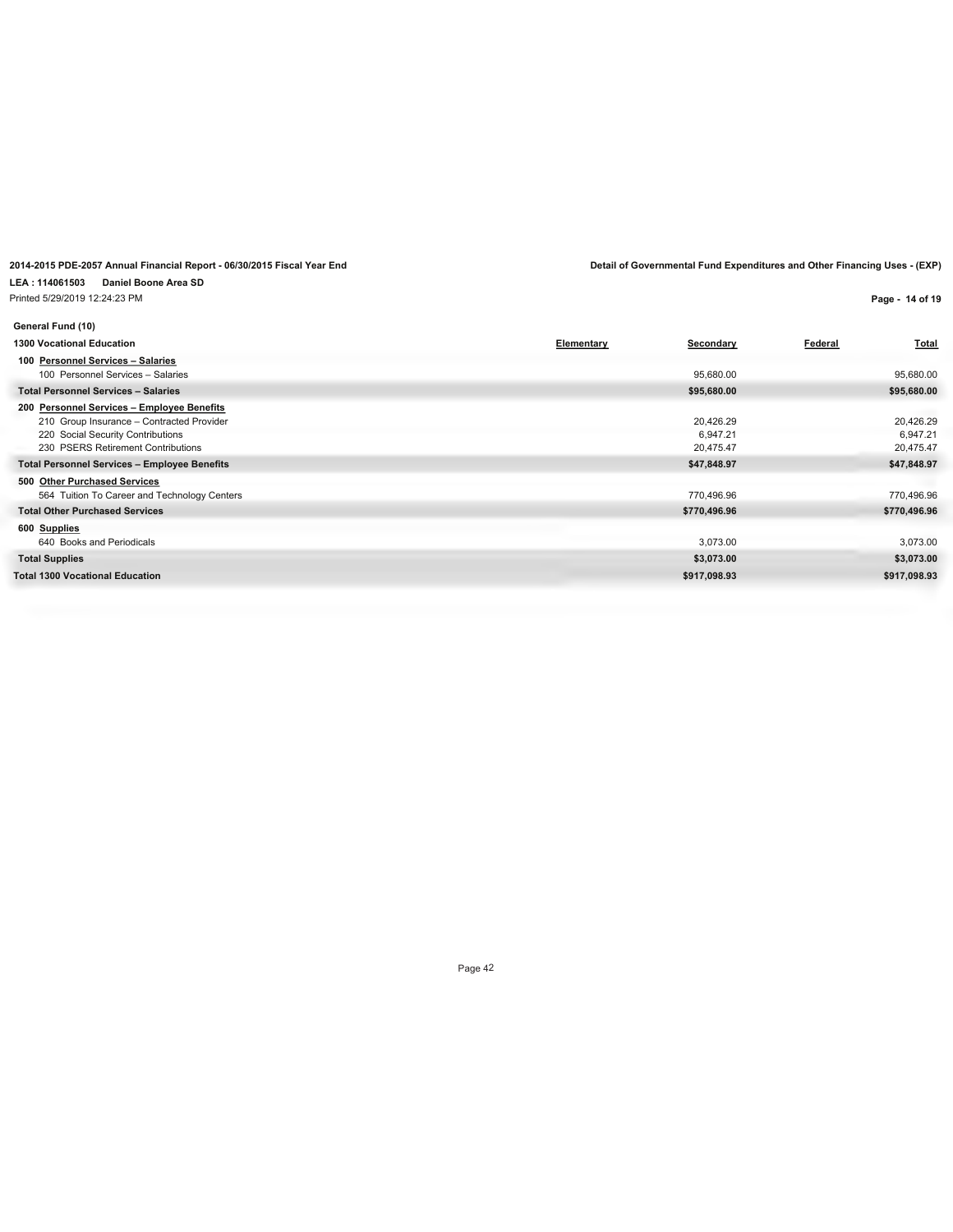**Page - 15 of 19**

| General Fund (10)                                                |            |             |         |              |
|------------------------------------------------------------------|------------|-------------|---------|--------------|
| 1400 Other Instructional Programs - Elementary / Secondary       | Elementary | Secondary   | Federal | <b>Total</b> |
| 100 Personnel Services - Salaries                                |            |             |         |              |
| 100 Personnel Services - Salaries                                | 2.370.32   | 33.063.43   |         | 35,433.75    |
| <b>Total Personnel Services - Salaries</b>                       | \$2,370.32 | \$33,063.43 |         | \$35,433.75  |
| 200 Personnel Services - Employee Benefits                       |            |             |         |              |
| 220 Social Security Contributions                                | 175.29     | 2.460.17    |         | 2.635.46     |
| 230 PSERS Retirement Contributions                               | 507.25     | 7.075.60    |         | 7,582.85     |
| <b>Total Personnel Services - Employee Benefits</b>              | \$682.54   | \$9,535.77  |         | \$10,218.31  |
| 500 Other Purchased Services                                     |            |             |         |              |
| 563 Tuition To Nonpublic Schools                                 |            | 667.00      |         | 667.00       |
| <b>Total Other Purchased Services</b>                            |            | \$667.00    |         | \$667.00     |
| Total 1400 Other Instructional Programs - Elementary / Secondary | \$3,052.86 | \$43,266.20 |         | \$46,319.06  |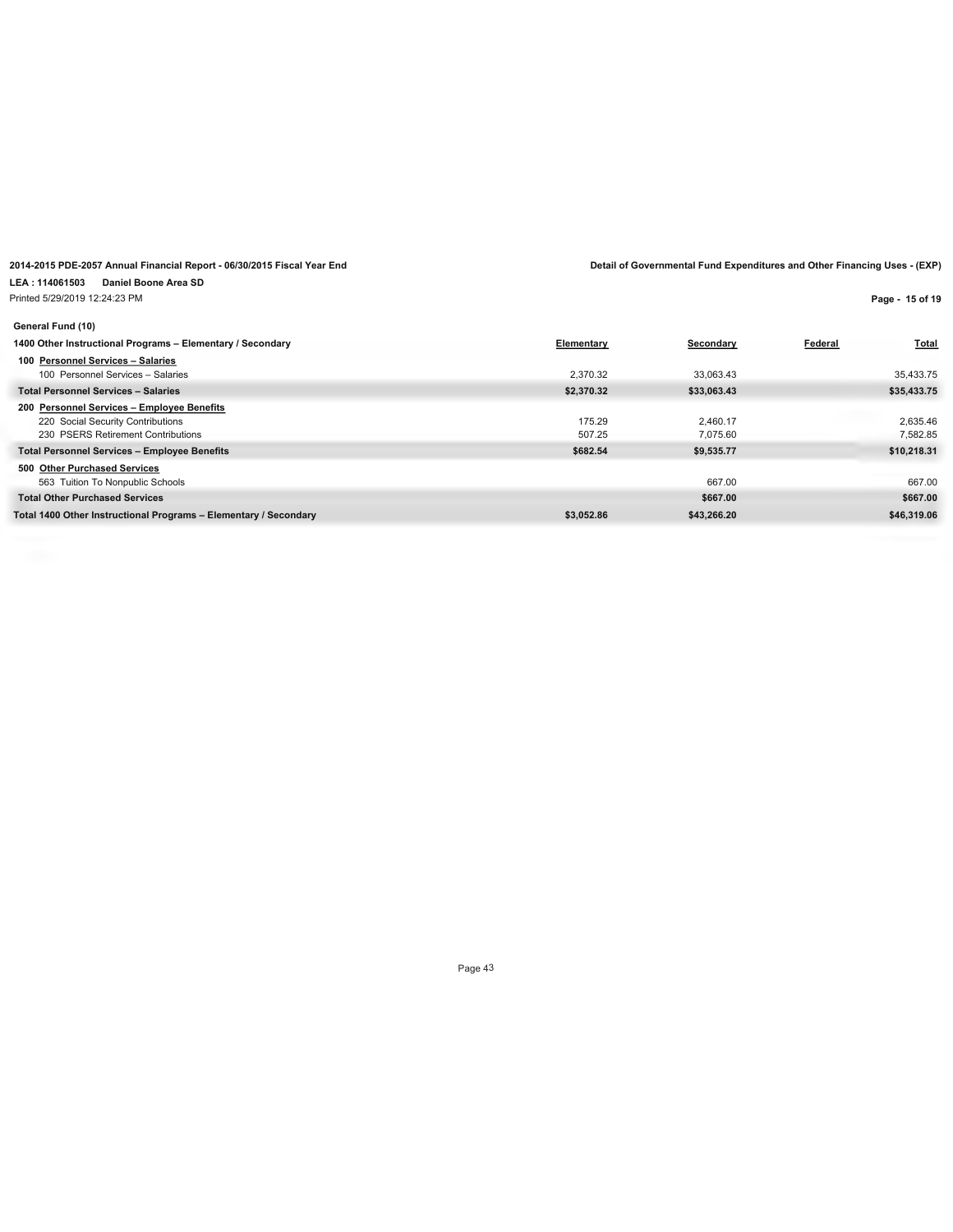### **LEA : 114061503 Daniel Boone Area SD**

Printed 5/29/2019 12:24:23 PM

**Page - 16 of 19**

| General Fund (10)                                   |            |             |                |              |
|-----------------------------------------------------|------------|-------------|----------------|--------------|
| 1420 Summer School                                  | Elementary | Secondary   | <b>Federal</b> | <b>Total</b> |
| 100 Personnel Services - Salaries                   |            |             |                |              |
| 100 Personnel Services - Salaries                   | 666.02     | 15.762.73   |                | 16,428.75    |
| <b>Total Personnel Services - Salaries</b>          | \$666.02   | \$15,762.73 |                | \$16,428.75  |
| 200 Personnel Services - Employee Benefits          |            |             |                |              |
| 220 Social Security Contributions                   | 49.29      | 1.188.78    |                | 1.238.07     |
| 230 PSERS Retirement Contributions                  | 142.53     | 3.373.25    |                | 3,515.78     |
| <b>Total Personnel Services - Employee Benefits</b> | \$191.82   | \$4,562.03  |                | \$4,753.85   |
| <b>Total 1420 Summer School</b>                     | \$857.84   | \$20,324.76 |                | \$21,182.60  |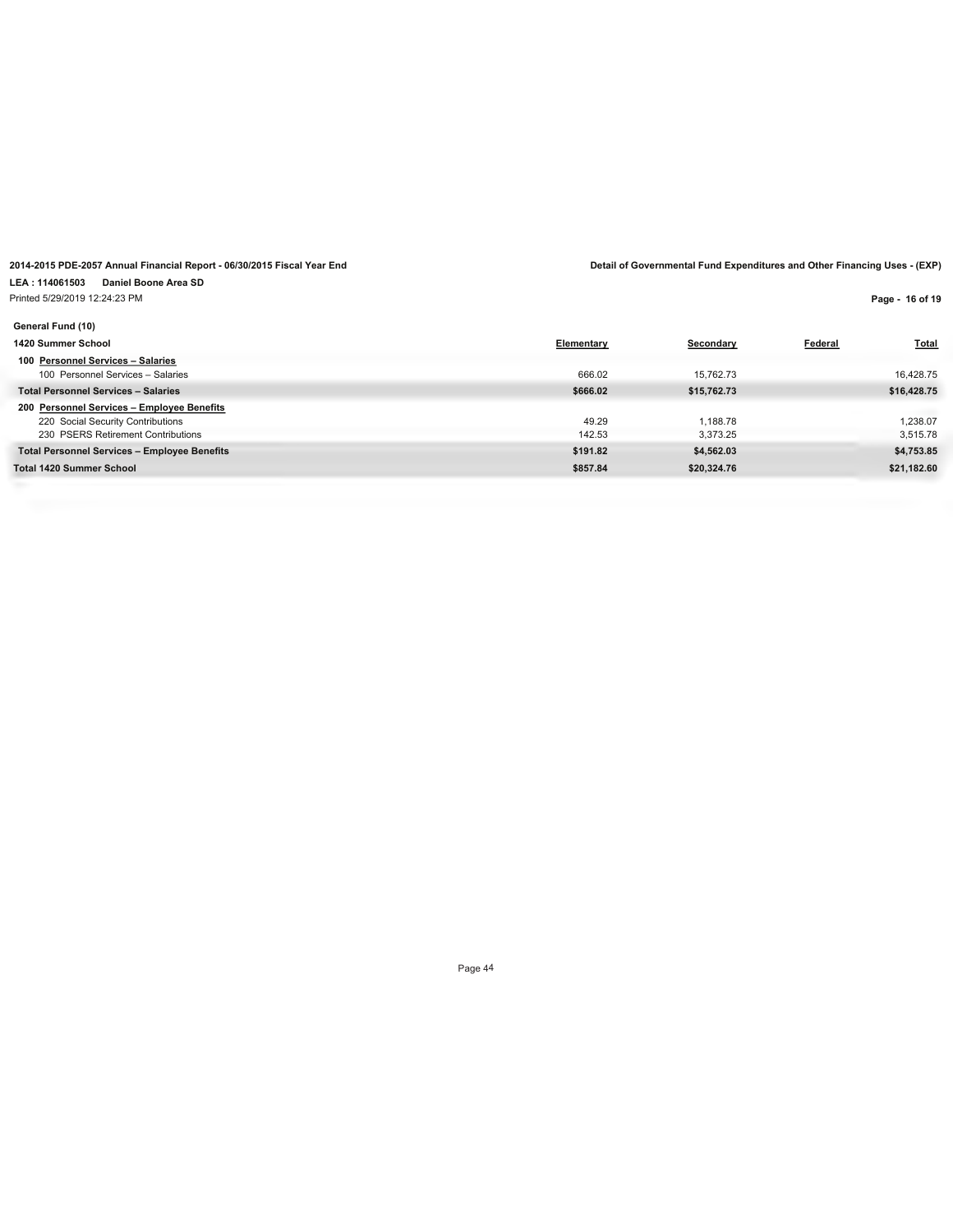Printed 5/29/2019 12:24:23 PM

**Page - 17 of 19**

| General Fund (10)                                   |            |             |         |              |
|-----------------------------------------------------|------------|-------------|---------|--------------|
| 1430 Homebound Instruction                          | Elementary | Secondary   | Federal | <b>Total</b> |
| 100 Personnel Services - Salaries                   |            |             |         |              |
| 100 Personnel Services - Salaries                   | 1.704.30   | 11.880.70   |         | 13,585.00    |
| <b>Total Personnel Services - Salaries</b>          | \$1,704.30 | \$11,880.70 |         | \$13,585.00  |
| 200 Personnel Services - Employee Benefits          |            |             |         |              |
| 220 Social Security Contributions                   | 126.00     | 877.40      |         | 1.003.40     |
| 230 PSERS Retirement Contributions                  | 364.72     | 2.542.47    |         | 2.907.19     |
| <b>Total Personnel Services - Employee Benefits</b> | \$490.72   | \$3,419.87  |         | \$3,910.59   |
| 500 Other Purchased Services                        |            |             |         |              |
| 563 Tuition To Nonpublic Schools                    |            | 667.00      |         | 667.00       |
| <b>Total Other Purchased Services</b>               |            | \$667.00    |         | \$667.00     |
| <b>Total 1430 Homebound Instruction</b>             | \$2,195.02 | \$15,967.57 |         | \$18,162.59  |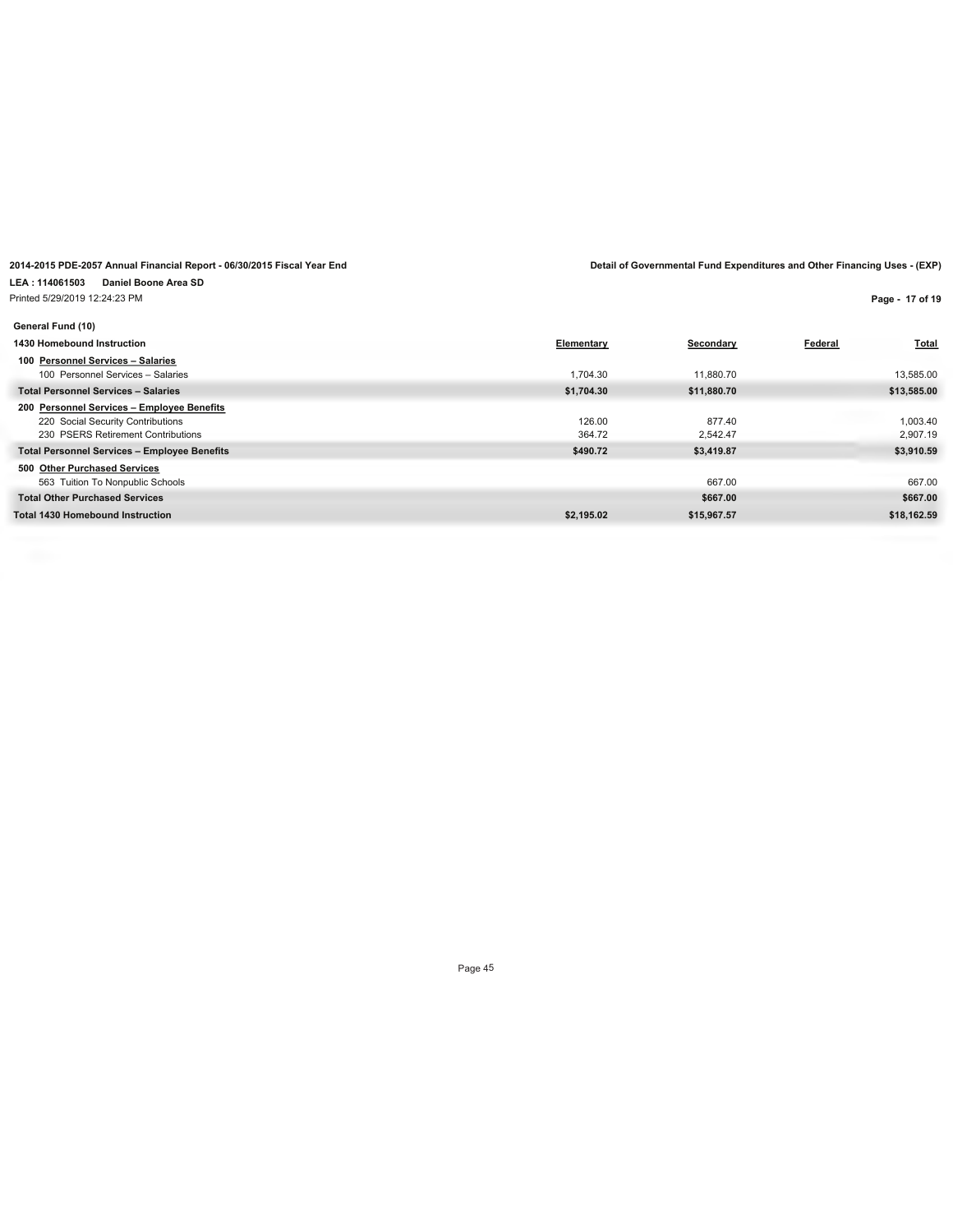## Printed 5/29/2019 12:24:23 PM

**Page - 18 of 19**

| Secondary  | <b>Total</b><br>Federal |
|------------|-------------------------|
|            |                         |
| 5,420.00   | 5,420.00                |
| \$5,420.00 | \$5,420.00              |
|            |                         |
| 393.99     | 393.99                  |
| 1.159.88   | 1,159.88                |
| \$1,553.87 | \$1,553.87              |
| \$6,973.87 | \$6,973.87              |
|            | Elementary              |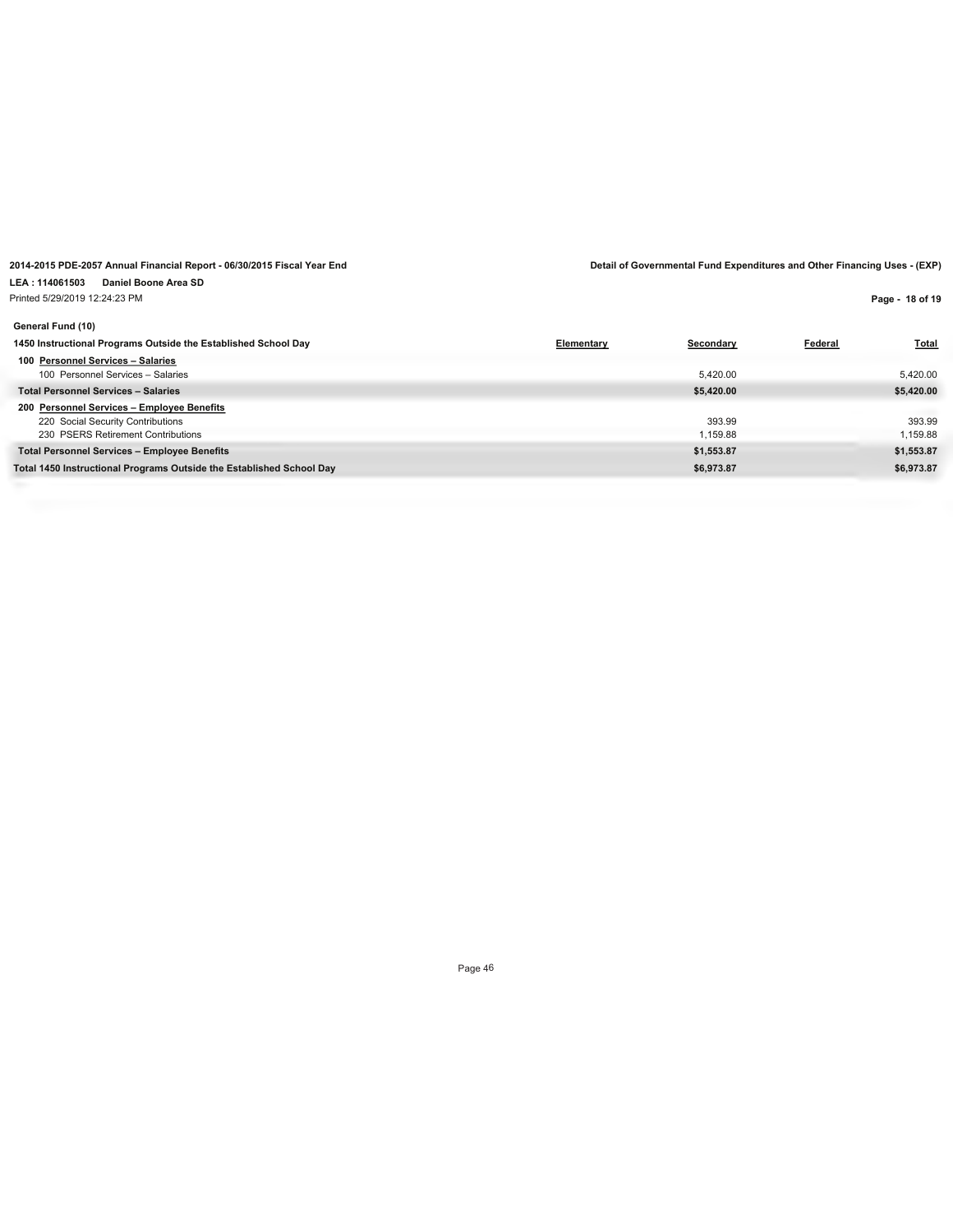**Page - 19 of 19**

| General Fund (10)                                          |            |           |            |              |
|------------------------------------------------------------|------------|-----------|------------|--------------|
| 1500 Nonpublic School Programs                             | Elementary | Secondary | Federal    | <b>Total</b> |
| 300 Purchased Professional and Technical Services          |            |           |            |              |
| 329 Professional Educational Services - Other              |            |           | 7.119.00   | 7.119.00     |
| <b>Total Purchased Professional and Technical Services</b> |            |           | \$7,119.00 | \$7,119.00   |
| <b>Total 1500 Nonpublic School Programs</b>                |            |           | \$7,119.00 | \$7,119.00   |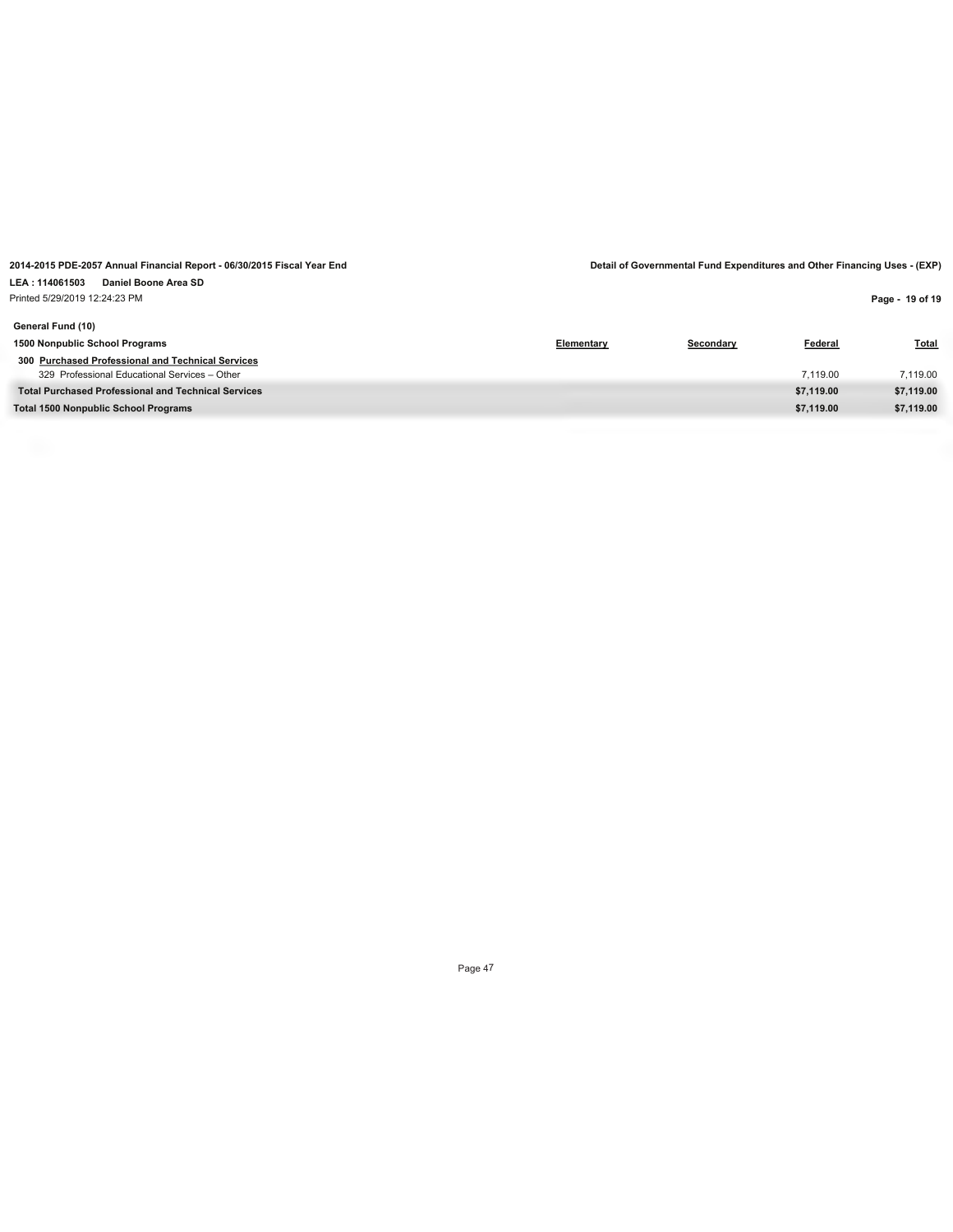### **LEA : 114061503 Daniel Boone Area SD**

Printed 5/29/2019 12:24:26 PM

**General Fund (10)**

**Page - 1 of 37**

| 2000 Support Services                                                              | <b>Total</b>   |
|------------------------------------------------------------------------------------|----------------|
| 100 Personnel Services - Salaries                                                  |                |
| 100 Personnel Services - Salaries                                                  | 5,412,031.35   |
| <b>Total Personnel Services - Salaries</b>                                         | \$5,412,031.35 |
| 200 Personnel Services - Employee Benefits                                         |                |
| 210 Group Insurance - Contracted Provider                                          | 1,091,564.48   |
| 220 Social Security Contributions                                                  | 400,090.04     |
| 230 PSERS Retirement Contributions                                                 | 1,120,240.56   |
| 240 Tuition Reimbursement                                                          | 42,050.00      |
| 290 Other Current Employee Benefits                                                | 25,732.56      |
| <b>Total Personnel Services - Employee Benefits</b>                                | \$2,679,677.64 |
| 300 Purchased Professional and Technical Services                                  |                |
| 310 Official / Administrative Services                                             | 192,191.25     |
| 324 Professional Educational Services - Employee Training and Development Services | 4,024.00       |
| 329 Professional Educational Services - Other                                      | 24,842.30      |
| 330 Other Professional Services                                                    | 245,371.44     |
| 340 Technical Services                                                             | 206,940.11     |
| 390 Other Purchased Professional and Technical Services                            | 113,206.10     |
| <b>Total Purchased Professional and Technical Services</b>                         | \$786,575.20   |
| 400 Purchased Property Services                                                    |                |
| 410 Cleaning Services                                                              | 60,774.83      |
| 420 Utility Services                                                               | 142.379.23     |
| 430 Repairs and Maintenance Services                                               | 188,808.04     |
| 440 Rentals                                                                        | 28.294.18      |
| 460 Extermination Services                                                         | 11,464.59      |
| <b>Total Purchased Property Services</b>                                           | \$431,720.87   |
| 500 Other Purchased Services                                                       |                |
| 510 Student Transportation Services                                                | 301.51         |
| 513 Contracted Carriers                                                            | 2,768,002.82   |
| 516 Student Transportation Services From the IU                                    | 175,931.16     |
| 520 Insurance - General                                                            | 21,170.50      |
| 521 Fire Insurance                                                                 | 79,723.00      |
| 522 Automotive Liability Insurance                                                 | 10,663.00      |
| 523 General Property and Liability Insurance                                       | 9,625.00       |
| 529 Other Insurance                                                                | 23,984.00      |
| 530 Communications                                                                 | 48,148.83      |
| 549 Other Advertising/Public Relations                                             | 8,042.88       |
| 550 Printing and Binding                                                           | 4,836.66       |
| 580 Travel                                                                         | 21,832.89      |
| 595 IU Payments By Withholding                                                     | 35,931.17      |
| <b>Total Other Purchased Services</b>                                              | \$3,208,193.42 |
| 600 Supplies                                                                       |                |
| 610 General Supplies                                                               | 258,971.95     |
| 620 Energy                                                                         | 890.389.81     |

630 Food 721.74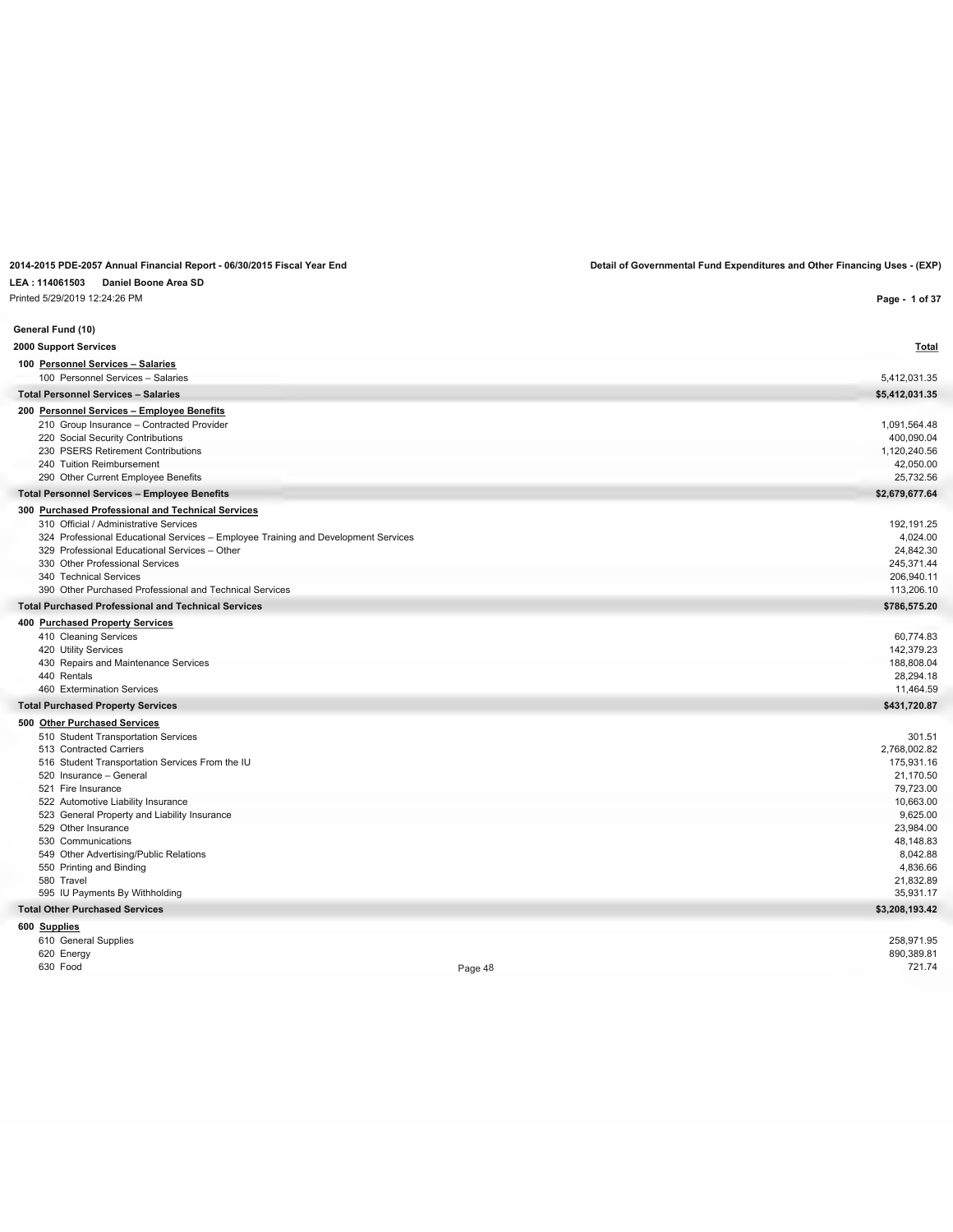# **LEA : 114061503 Daniel Boone Area SD**

| Printed 5/29/2019 12:24:26 PM            | Page - 2 of 37  |
|------------------------------------------|-----------------|
| General Fund (10)                        |                 |
| 2000 Support Services                    | <b>Total</b>    |
| 600 Supplies                             |                 |
| 640 Books and Periodicals                | 23,168.53       |
| 650 Supplies & Fees - Technology Related | 31,307.80       |
| <b>Total Supplies</b>                    | \$1,204,559.83  |
| 700 Property                             |                 |
| 750 Equipment - Original and Additional  | 77,405.68       |
| 760 Equipment - Replacement              | 317,339.67      |
| <b>Total Property</b>                    | \$394,745.35    |
| 800 Other Objects                        |                 |
| 810 Dues and Fees                        | 63,550.04       |
| 820 Claims and Judgments Against the LEA | 26,054.30       |
| 890 Miscellaneous Expenditures           | 277,054.37      |
| <b>Total Other Objects</b>               | \$366,658.71    |
| <b>Total 2000 Support Services</b>       | \$14,484,162.37 |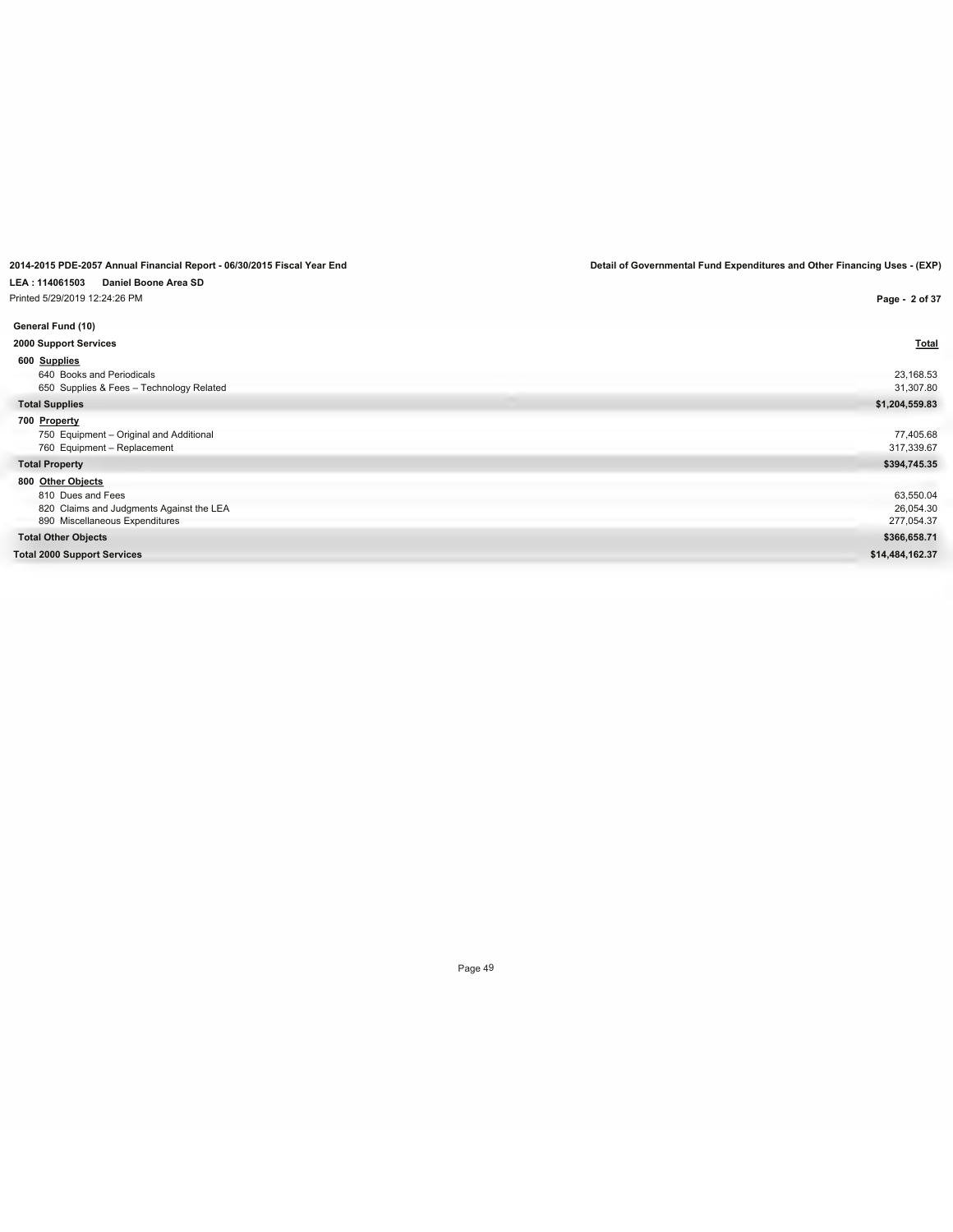**LEA : 114061503 Daniel Boone Area SD** Printed 5/29/2019 12:24:26 PM

**Page - 3 of 37**

| General Fund (10)                                          |              |              |            |                |
|------------------------------------------------------------|--------------|--------------|------------|----------------|
| 2100 Support Services - Students                           | Elementary   | Secondary    | Federal    | <b>Total</b>   |
| 100 Personnel Services - Salaries                          |              |              |            |                |
| 100 Personnel Services - Salaries                          | 512.441.74   | 610.112.21   |            | 1,122,553.95   |
| <b>Total Personnel Services - Salaries</b>                 | \$512,441.74 | \$610,112.21 |            | \$1,122,553.95 |
| 200 Personnel Services - Employee Benefits                 |              |              |            |                |
| 210 Group Insurance - Contracted Provider                  | 80,442.79    | 137,782.83   |            | 218,225.62     |
| 220 Social Security Contributions                          | 38.253.22    | 44.952.20    |            | 83,205.42      |
| 230 PSERS Retirement Contributions                         | 109.233.74   | 130,138.18   |            | 239,371.92     |
| 240 Tuition Reimbursement                                  | 2,166.20     | 1,498.80     |            | 3,665.00       |
| <b>Total Personnel Services - Employee Benefits</b>        | \$230,095.95 | \$314,372.01 |            | \$544,467.96   |
| 300 Purchased Professional and Technical Services          |              |              |            |                |
| 329 Professional Educational Services - Other              |              | 8,457.50     |            | 8,457.50       |
| <b>Total Purchased Professional and Technical Services</b> |              | \$8,457.50   |            | \$8,457.50     |
| 400 Purchased Property Services                            |              |              |            |                |
| 440 Rentals                                                |              | 71.66        |            | 71.66          |
| <b>Total Purchased Property Services</b>                   |              | \$71.66      |            | \$71.66        |
| 500 Other Purchased Services                               |              |              |            |                |
| 510 Student Transportation Services                        |              | 301.51       |            | 301.51         |
| 580 Travel                                                 | 2,016.85     | 2,016.85     |            | 4,033.70       |
| <b>Total Other Purchased Services</b>                      | \$2,016.85   | \$2,318.36   |            | \$4,335.21     |
| 600 Supplies                                               |              |              |            |                |
| 610 General Supplies                                       | 684.11       | 102.62       | 5.677.51   | 6,464.24       |
| 640 Books and Periodicals                                  | 997.04       | (121.71)     | 1,664.86   | 2,540.19       |
| <b>Total Supplies</b>                                      | \$1,681.15   | ( \$19.09)   | \$7,342.37 | \$9,004.43     |
| 800 Other Objects                                          |              |              |            |                |
| 810 Dues and Fees                                          | 420.41       | 1,010.42     |            | 1,430.83       |
| <b>Total Other Objects</b>                                 | \$420.41     | \$1,010.42   |            | \$1,430.83     |
| <b>Total 2100 Support Services - Students</b>              | \$746,656.10 | \$936,323.07 | \$7,342.37 | \$1,690,321.54 |
|                                                            |              |              |            |                |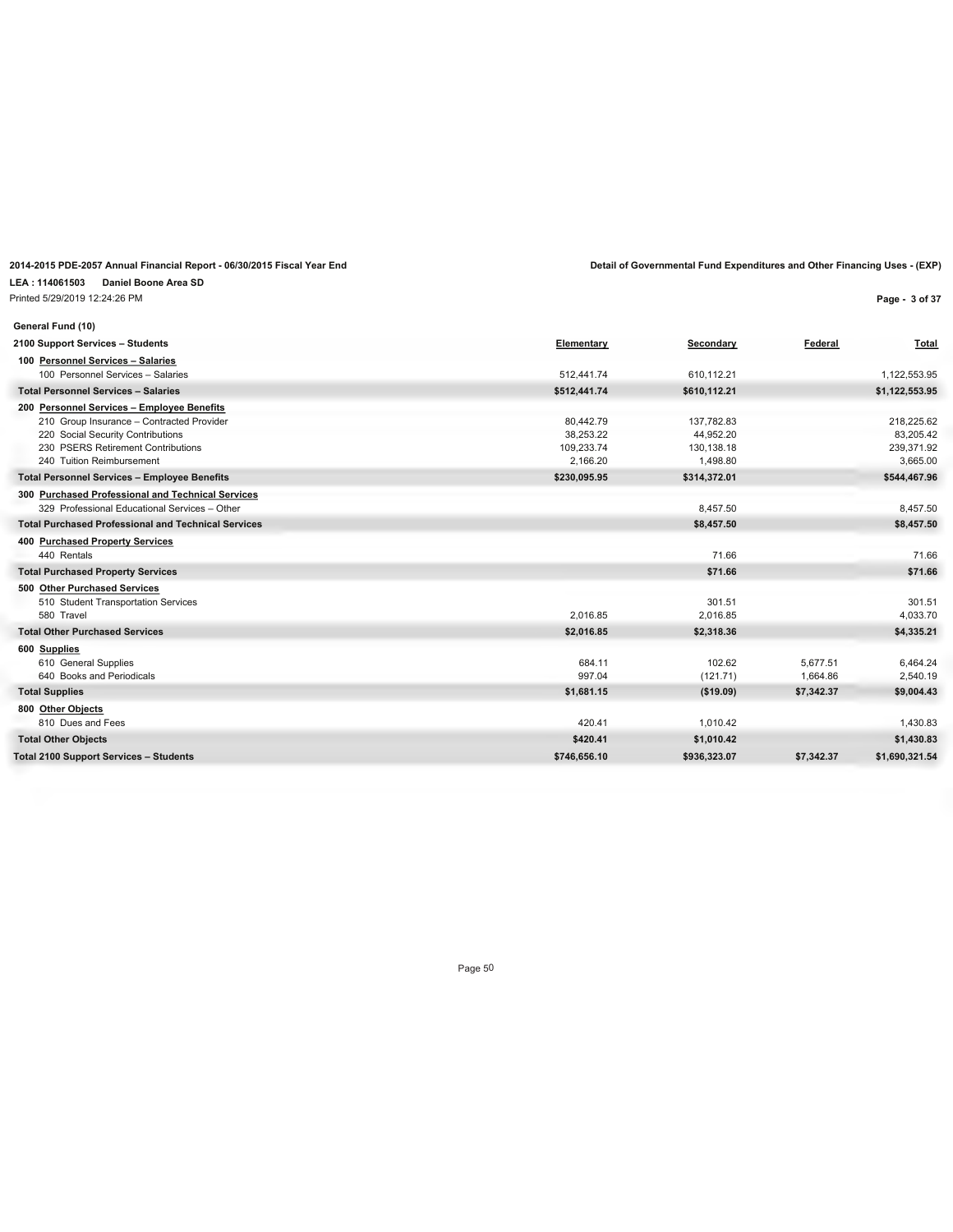Printed 5/29/2019 12:24:26 PM

**Page - 4 of 37**

| General Fund (10)                                   |              |              |            |              |
|-----------------------------------------------------|--------------|--------------|------------|--------------|
| 2110 Supervision of Student Services                | Elementary   | Secondary    | Federal    | <b>Total</b> |
| 100 Personnel Services - Salaries                   |              |              |            |              |
| 100 Personnel Services - Salaries                   | 108,240.92   | 108,240.92   |            | 216,481.84   |
| <b>Total Personnel Services - Salaries</b>          | \$108,240.92 | \$108,240.92 |            | \$216,481.84 |
| 200 Personnel Services - Employee Benefits          |              |              |            |              |
| 210 Group Insurance - Contracted Provider           | 15,177.69    | 15,177.69    |            | 30,355.38    |
| 220 Social Security Contributions                   | 8.179.18     | 8,179.18     |            | 16,358.36    |
| 230 PSERS Retirement Contributions                  | 22,734.35    | 22,734.35    |            | 45,468.70    |
| <b>Total Personnel Services - Employee Benefits</b> | \$46,091.22  | \$46,091.22  |            | \$92,182.44  |
| 500 Other Purchased Services                        |              |              |            |              |
| 580 Travel                                          | 1,995.01     | 1,995.01     |            | 3,990.02     |
| <b>Total Other Purchased Services</b>               | \$1,995.01   | \$1,995.01   |            | \$3,990.02   |
| 600 Supplies                                        |              |              |            |              |
| 610 General Supplies                                | 42.62        | 42.62        | 1,446.83   | 1,532.07     |
| 640 Books and Periodicals                           |              |              | 664.85     | 664.85       |
| <b>Total Supplies</b>                               | \$42.62      | \$42.62      | \$2,111.68 | \$2,196.92   |
| 800 Other Objects                                   |              |              |            |              |
| 810 Dues and Fees                                   | 496.25       | 496.25       |            | 992.50       |
| <b>Total Other Objects</b>                          | \$496.25     | \$496.25     |            | \$992.50     |
| <b>Total 2110 Supervision of Student Services</b>   | \$156,866.02 | \$156,866.02 | \$2,111.68 | \$315,843.72 |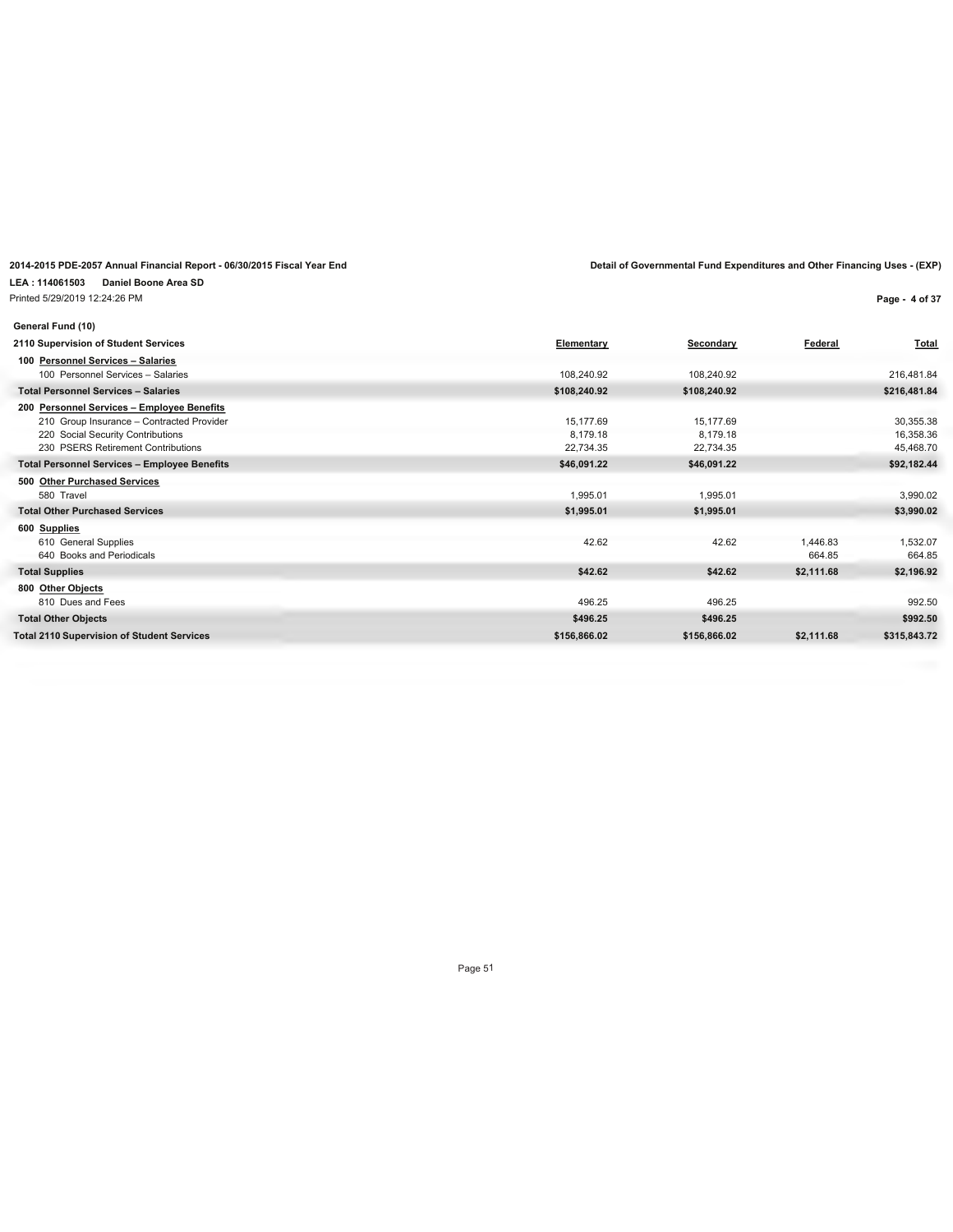**LEA : 114061503 Daniel Boone Area SD** Printed 5/29/2019 12:24:26 PM

**Page - 5 of 37**

| General Fund (10)                                              |                   |              |            |              |
|----------------------------------------------------------------|-------------------|--------------|------------|--------------|
| 2111 Supervision of Student Services - Head of Component       | <b>Elementary</b> | Secondary    | Federal    | <b>Total</b> |
| 100 Personnel Services - Salaries                              |                   |              |            |              |
| 100 Personnel Services - Salaries                              | 108,240.92        | 108,240.92   |            | 216,481.84   |
| <b>Total Personnel Services - Salaries</b>                     | \$108,240.92      | \$108,240.92 |            | \$216,481.84 |
| 200 Personnel Services - Employee Benefits                     |                   |              |            |              |
| 210 Group Insurance - Contracted Provider                      | 15,177.69         | 15,177.69    |            | 30,355.38    |
| 220 Social Security Contributions                              | 8.179.18          | 8,179.18     |            | 16,358.36    |
| 230 PSERS Retirement Contributions                             | 22,734.35         | 22,734.35    |            | 45,468.70    |
| <b>Total Personnel Services - Employee Benefits</b>            | \$46,091.22       | \$46,091.22  |            | \$92,182.44  |
| 500 Other Purchased Services                                   |                   |              |            |              |
| 580 Travel                                                     | 1,995.01          | 1,995.01     |            | 3,990.02     |
| <b>Total Other Purchased Services</b>                          | \$1,995.01        | \$1,995.01   |            | \$3,990.02   |
| 600 Supplies                                                   |                   |              |            |              |
| 610 General Supplies                                           | 42.62             | 42.62        | 1,446.83   | 1,532.07     |
| 640 Books and Periodicals                                      |                   |              | 664.85     | 664.85       |
| <b>Total Supplies</b>                                          | \$42.62           | \$42.62      | \$2,111.68 | \$2,196.92   |
| 800 Other Objects                                              |                   |              |            |              |
| 810 Dues and Fees                                              | 496.25            | 496.25       |            | 992.50       |
| <b>Total Other Objects</b>                                     | \$496.25          | \$496.25     |            | \$992.50     |
| Total 2111 Supervision of Student Services - Head of Component | \$156,866.02      | \$156,866.02 | \$2,111.68 | \$315,843.72 |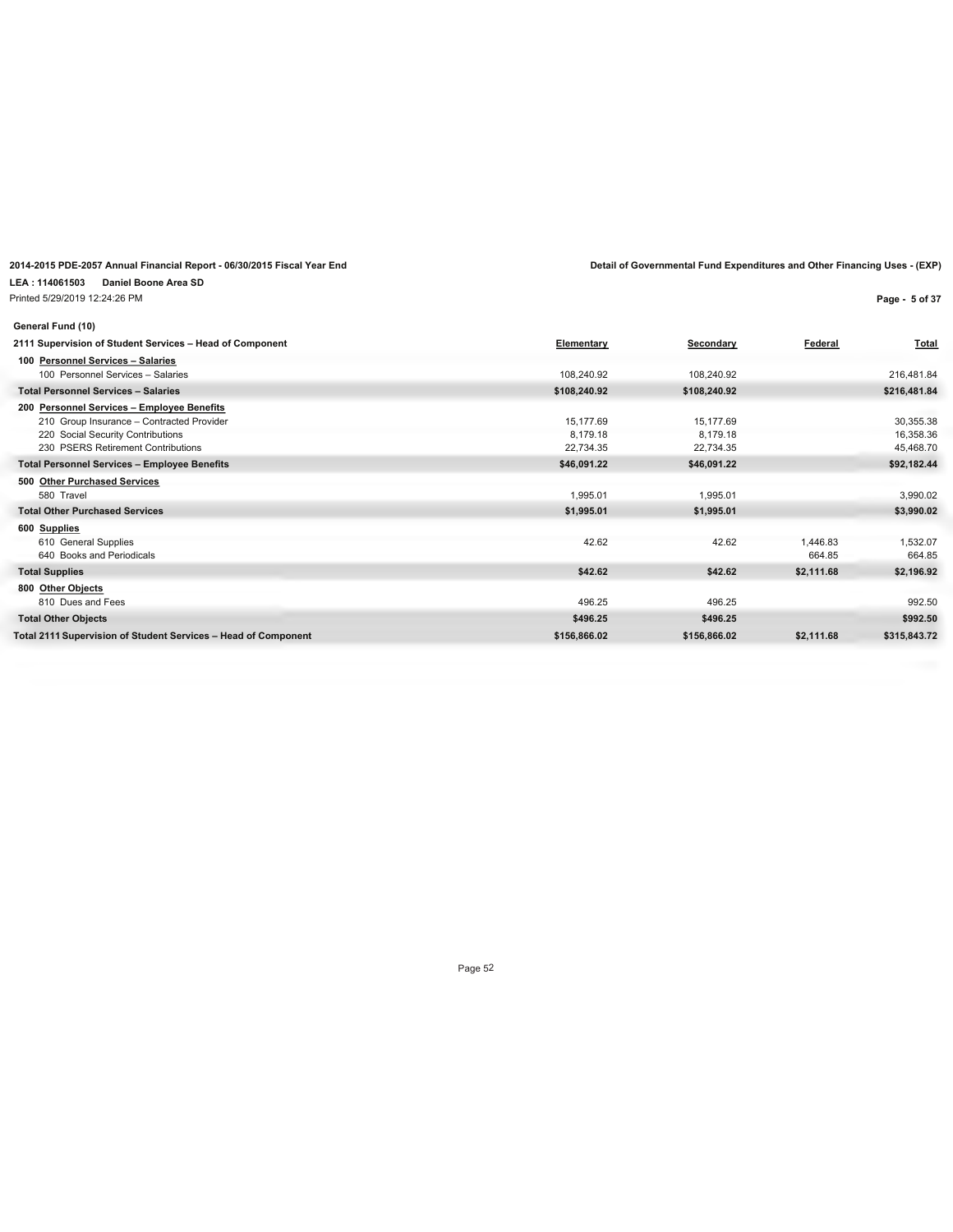### **LEA : 114061503 Daniel Boone Area SD**

Printed 5/29/2019 12:24:26 PM

**Page - 6 of 37**

| General Fund (10)                                          |              |              |                  |
|------------------------------------------------------------|--------------|--------------|------------------|
| 2120 Guidance Services                                     | Elementary   | Secondary    | Federal<br>Total |
| 100 Personnel Services - Salaries                          |              |              |                  |
| 100 Personnel Services - Salaries                          | 336,593.77   | 434,264.24   | 770,858.01       |
| <b>Total Personnel Services - Salaries</b>                 | \$336,593.77 | \$434,264.24 | \$770,858.01     |
| 200 Personnel Services - Employee Benefits                 |              |              |                  |
| 210 Group Insurance - Contracted Provider                  | 46,733.99    | 104,074.04   | 150,808.03       |
| 220 Social Security Contributions                          | 25.091.33    | 31,790.32    | 56,881.65        |
| 230 PSERS Retirement Contributions                         | 72.031.46    | 92,935.90    | 164,967.36       |
| 240 Tuition Reimbursement                                  | 928.70       | 261.30       | 1,190.00         |
| <b>Total Personnel Services - Employee Benefits</b>        | \$144,785.48 | \$229,061.56 | \$373,847.04     |
| 300 Purchased Professional and Technical Services          |              |              |                  |
| 329 Professional Educational Services - Other              |              | 8,457.50     | 8,457.50         |
| <b>Total Purchased Professional and Technical Services</b> |              | \$8,457.50   | \$8,457.50       |
| 400 Purchased Property Services                            |              |              |                  |
| 440 Rentals                                                |              | 71.66        | 71.66            |
| <b>Total Purchased Property Services</b>                   |              | \$71.66      | \$71.66          |
| 500 Other Purchased Services                               |              |              |                  |
| 510 Student Transportation Services                        |              | 301.51       | 301.51           |
| <b>Total Other Purchased Services</b>                      |              | \$301.51     | \$301.51         |
| 600 Supplies                                               |              |              |                  |
| 610 General Supplies                                       | 641.49       | 60.00        | 701.49           |
| 640 Books and Periodicals                                  | 997.04       | (121.71)     | 875.33           |
| <b>Total Supplies</b>                                      | \$1,638.53   | (\$61.71)    | \$1,576.82       |
| 800 Other Objects                                          |              |              |                  |
| 810 Dues and Fees                                          | 20.00        | 610.00       | 630.00           |
| <b>Total Other Objects</b>                                 | \$20.00      | \$610.00     | \$630.00         |
| <b>Total 2120 Guidance Services</b>                        | \$483,037.78 | \$672,704.76 | \$1,155,742.54   |
|                                                            |              |              |                  |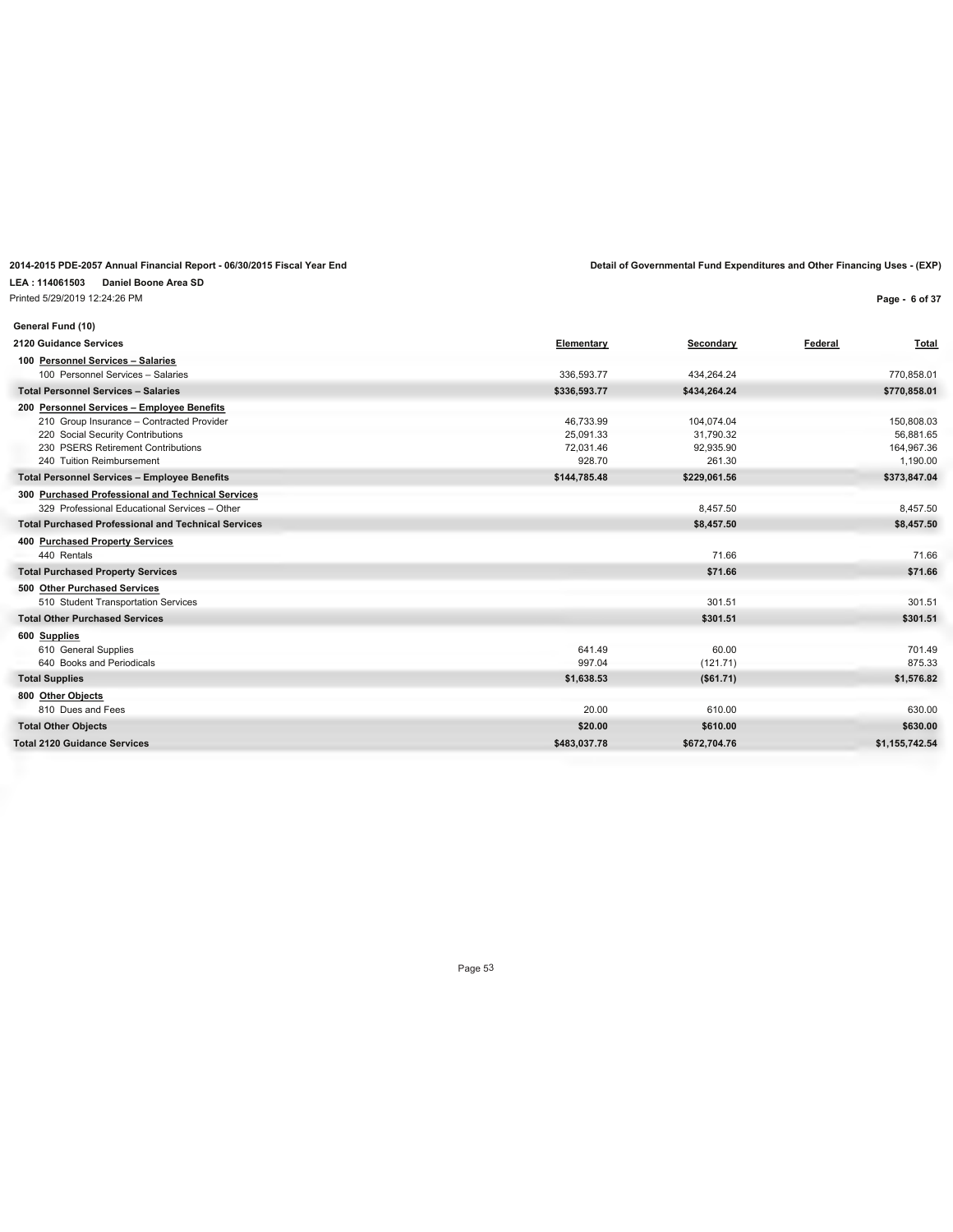#### **LEA : 114061503 Daniel Boone Area SD** Printed 5/29/2019 12:24:26 PM

**Page - 7 of 37**

| General Fund (10)                                   |              |              |            |              |
|-----------------------------------------------------|--------------|--------------|------------|--------------|
| 2140 Psychological Services                         | Elementary   | Secondary    | Federal    | Total        |
| 100 Personnel Services - Salaries                   |              |              |            |              |
| 100 Personnel Services - Salaries                   | 67.607.05    | 67,607.05    |            | 135,214.10   |
| <b>Total Personnel Services - Salaries</b>          | \$67,607.05  | \$67,607.05  |            | \$135,214.10 |
| 200 Personnel Services - Employee Benefits          |              |              |            |              |
| 210 Group Insurance - Contracted Provider           | 18,531.11    | 18,531.10    |            | 37,062.21    |
| 220 Social Security Contributions                   | 4,982.71     | 4.982.70     |            | 9,965.41     |
| 230 PSERS Retirement Contributions                  | 14,467.93    | 14,467.93    |            | 28,935.86    |
| 240 Tuition Reimbursement                           | 1,237.50     | 1,237.50     |            | 2,475.00     |
| <b>Total Personnel Services - Employee Benefits</b> | \$39,219.25  | \$39,219.23  |            | \$78,438.48  |
| 500 Other Purchased Services                        |              |              |            |              |
| 580 Travel                                          | 21.84        | 21.84        |            | 43.68        |
| <b>Total Other Purchased Services</b>               | \$21.84      | \$21.84      |            | \$43.68      |
| 600 Supplies                                        |              |              |            |              |
| 610 General Supplies                                |              |              | 4,230.68   | 4,230.68     |
| 640 Books and Periodicals                           |              |              | 1,000.01   | 1,000.01     |
| <b>Total Supplies</b>                               |              |              | \$5,230.69 | \$5,230.69   |
| 800 Other Objects                                   |              |              |            |              |
| 810 Dues and Fees                                   | (95.84)      | (95.83)      |            | (191.67)     |
| <b>Total Other Objects</b>                          | (\$95.84)    | $($ \$95.83) |            | (\$191.67)   |
| <b>Total 2140 Psychological Services</b>            | \$106,752.30 | \$106,752.29 | \$5,230.69 | \$218,735.28 |
|                                                     |              |              |            |              |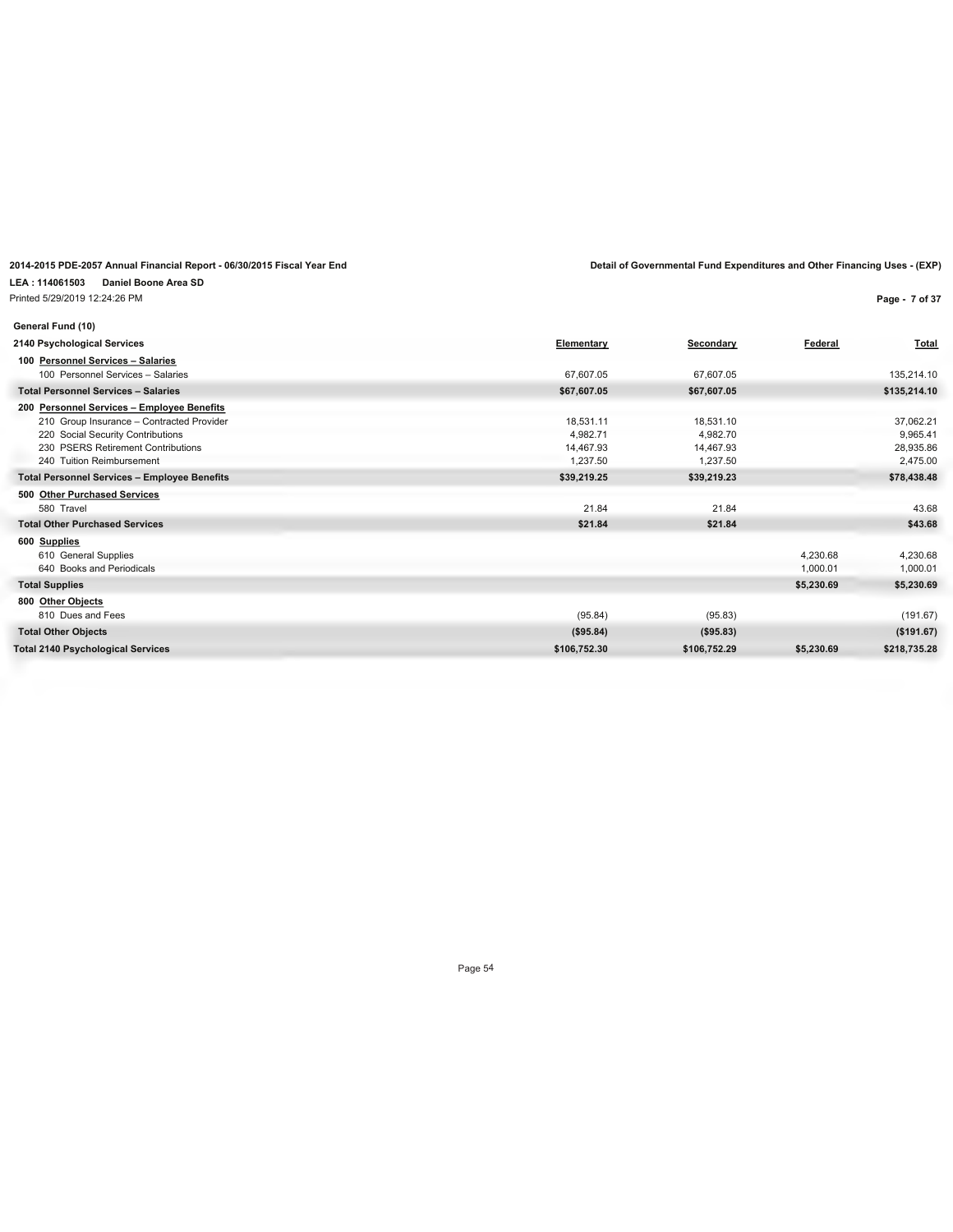**LEA : 114061503 Daniel Boone Area SD**

Printed 5/29/2019 12:24:26 PM

**Page - 8 of 37**

| General Fund (10)                                                                  |              |              |            |                |
|------------------------------------------------------------------------------------|--------------|--------------|------------|----------------|
| 2200 Support Services - Instructional Staff                                        | Elementary   | Secondary    | Federal    | <b>Total</b>   |
| 100 Personnel Services - Salaries                                                  |              |              |            |                |
| 100 Personnel Services - Salaries                                                  | 347.331.26   | 290,339.54   |            | 637,670.80     |
| <b>Total Personnel Services - Salaries</b>                                         | \$347,331.26 | \$290,339.54 |            | \$637,670.80   |
| 200 Personnel Services - Employee Benefits                                         |              |              |            |                |
| 210 Group Insurance - Contracted Provider                                          | 60,324.40    | 40,136.10    | (1.80)     | 100,458.70     |
| 220 Social Security Contributions                                                  | 26.931.06    | 22,754.26    |            | 49.685.32      |
| 230 PSERS Retirement Contributions                                                 | 75,655.32    | 63,459.00    |            | 139,114.32     |
| <b>Total Personnel Services - Employee Benefits</b>                                | \$162.910.78 | \$126.349.36 | (\$1.80)   | \$289,258.34   |
| 300 Purchased Professional and Technical Services                                  |              |              |            |                |
| 324 Professional Educational Services - Employee Training and Development Services | 1,667.00     | 1,667.00     |            | 3,334.00       |
| 329 Professional Educational Services - Other                                      | 9.137.00     | 300.00       | 702.10     | 10,139.10      |
| 340 Technical Services                                                             | 48.250.84    | 48.250.84    |            | 96.501.68      |
| 390 Other Purchased Professional and Technical Services                            | 12,054.93    | 12,054.92    |            | 24,109.85      |
| <b>Total Purchased Professional and Technical Services</b>                         | \$71,109.77  | \$62,272.76  | \$702.10   | \$134,084.63   |
| 400 Purchased Property Services                                                    |              |              |            |                |
| 430 Repairs and Maintenance Services                                               | 6,133.17     | 3,638.43     |            | 9,771.60       |
| <b>Total Purchased Property Services</b>                                           | \$6,133.17   | \$3.638.43   |            | \$9,771.60     |
| 500 Other Purchased Services                                                       |              |              |            |                |
| 550 Printing and Binding                                                           | 117.81       | 117.80       |            | 235.61         |
| 580 Travel                                                                         | 3.209.80     | 3,031.07     | 448.03     | 6,688.90       |
| <b>Total Other Purchased Services</b>                                              | \$3,327.61   | \$3,148.87   | \$448.03   | \$6,924.51     |
| 600 Supplies                                                                       |              |              |            |                |
| 610 General Supplies                                                               | 10.707.35    | 11,258.68    |            | 21,966.03      |
| 640 Books and Periodicals                                                          | 9,123.44     | 8,796.14     |            | 17,919.58      |
| 650 Supplies & Fees - Technology Related                                           | 14.989.26    | 16,318.54    |            | 31,307.80      |
| <b>Total Supplies</b>                                                              | \$34,820.05  | \$36,373.36  |            | \$71,193.41    |
| 700 Property                                                                       |              |              |            |                |
| 750 Equipment - Original and Additional                                            | 4,413.00     | 4,413.00     |            | 8,826.00       |
| 760 Equipment - Replacement                                                        | 195,146.71   | 121,723.49   |            | 316,870.20     |
| <b>Total Property</b>                                                              | \$199,559.71 | \$126,136.49 |            | \$325,696.20   |
| 800 Other Objects                                                                  |              |              |            |                |
| 810 Dues and Fees                                                                  | 854.66       | 998.65       |            | 1,853.31       |
| <b>Total Other Objects</b>                                                         | \$854.66     | \$998.65     |            | \$1,853.31     |
| Total 2200 Support Services - Instructional Staff                                  | \$826,047.01 | \$649,257.46 | \$1.148.33 | \$1,476,452.80 |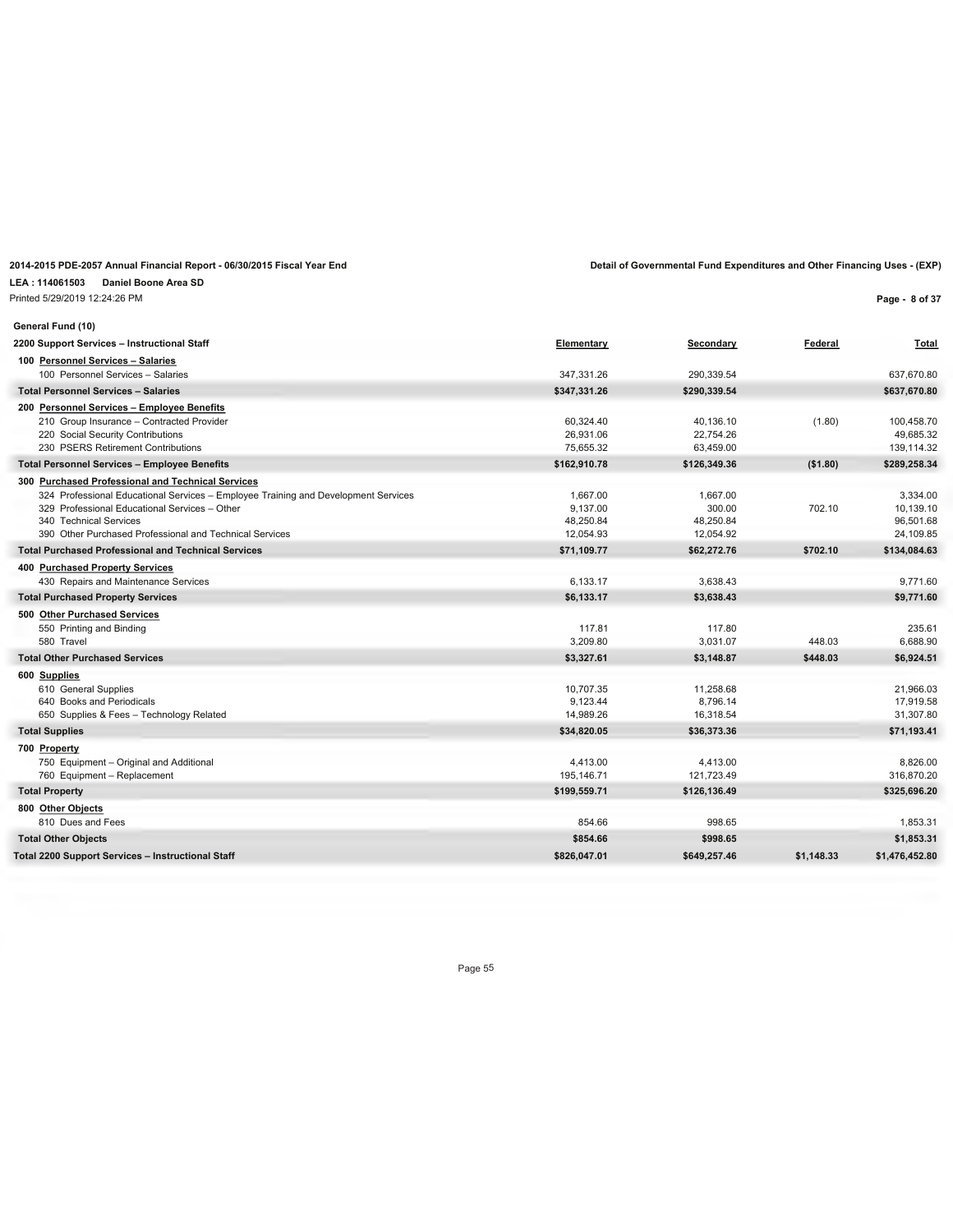**LEA : 114061503 Daniel Boone Area SD**

Printed 5/29/2019 12:24:26 PM

**Page - 9 of 37**

| General Fund (10)                                                                  |              |              |         |              |
|------------------------------------------------------------------------------------|--------------|--------------|---------|--------------|
| 2240 Computer-Assisted Instruction Support Services                                | Elementary   | Secondary    | Federal | Total        |
| 100 Personnel Services - Salaries                                                  |              |              |         |              |
| 100 Personnel Services - Salaries                                                  | 170,378.03   | 170,378.02   |         | 340,756.05   |
| <b>Total Personnel Services - Salaries</b>                                         | \$170,378.03 | \$170,378.02 |         | \$340,756.05 |
| 200 Personnel Services - Employee Benefits                                         |              |              |         |              |
| 210 Group Insurance - Contracted Provider                                          | 23,184.96    | 23,184.96    |         | 46,369.92    |
| 220 Social Security Contributions                                                  | 12.793.96    | 12.793.96    |         | 25.587.92    |
| 230 PSERS Retirement Contributions                                                 | 36,458.25    | 36,458.25    |         | 72,916.50    |
| <b>Total Personnel Services - Employee Benefits</b>                                | \$72,437.17  | \$72,437.17  |         | \$144,874.34 |
| 300 Purchased Professional and Technical Services                                  |              |              |         |              |
| 324 Professional Educational Services - Employee Training and Development Services | 1,197.00     | 1,197.00     |         | 2,394.00     |
| 340 Technical Services                                                             | 48,250.84    | 48,250.84    |         | 96,501.68    |
| <b>Total Purchased Professional and Technical Services</b>                         | \$49,447.84  | \$49,447.84  |         | \$98,895.68  |
| 400 Purchased Property Services                                                    |              |              |         |              |
| 430 Repairs and Maintenance Services                                               | 1,017.01     | 1,017.00     |         | 2,034.01     |
| <b>Total Purchased Property Services</b>                                           | \$1,017.01   | \$1,017.00   |         | \$2,034.01   |
| 500 Other Purchased Services                                                       |              |              |         |              |
| 580 Travel                                                                         | 2.193.10     | 2,193.09     |         | 4,386.19     |
| <b>Total Other Purchased Services</b>                                              | \$2,193.10   | \$2,193.09   |         | \$4,386.19   |
| 600 Supplies                                                                       |              |              |         |              |
| 610 General Supplies                                                               | 8,736.67     | 9,190.62     |         | 17,927.29    |
| 650 Supplies & Fees - Technology Related                                           | 14,989.26    | 16,318.54    |         | 31,307.80    |
| <b>Total Supplies</b>                                                              | \$23,725.93  | \$25,509.16  |         | \$49,235.09  |
| 700 Property                                                                       |              |              |         |              |
| 750 Equipment - Original and Additional                                            | 4,413.00     | 4,413.00     |         | 8,826.00     |
| 760 Equipment - Replacement                                                        | 195,146.71   | 121,723.49   |         | 316,870.20   |
| <b>Total Property</b>                                                              | \$199,559.71 | \$126,136.49 |         | \$325,696.20 |
| 800 Other Objects                                                                  |              |              |         |              |
| 810 Dues and Fees                                                                  | 17.50        | 17.50        |         | 35.00        |
| <b>Total Other Objects</b>                                                         | \$17.50      | \$17.50      |         | \$35.00      |
| <b>Total 2240 Computer-Assisted Instruction Support Services</b>                   | \$518,776.29 | \$447,136.27 |         | \$965,912.56 |
|                                                                                    |              |              |         |              |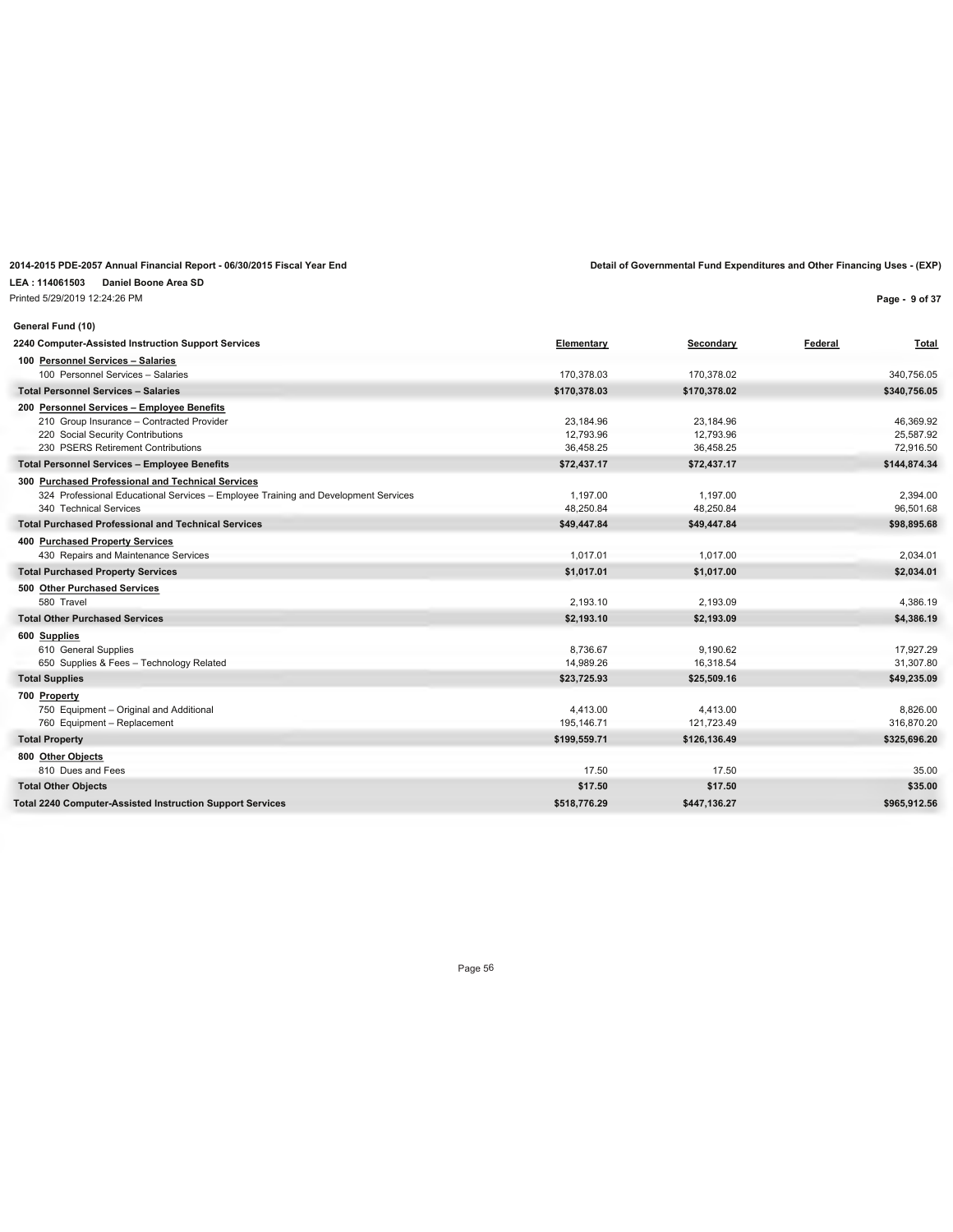Printed 5/29/2019 12:24:26 PM

**Page - 10 of 37**

| General Fund (10)                                   |              |             |         |              |
|-----------------------------------------------------|--------------|-------------|---------|--------------|
| 2250 School Library Services                        | Elementary   | Secondary   | Federal | Total        |
| 100 Personnel Services - Salaries                   |              |             |         |              |
| 100 Personnel Services - Salaries                   | 95,640.88    | 38,649.18   |         | 134,290.06   |
| <b>Total Personnel Services - Salaries</b>          | \$95,640.88  | \$38,649.18 |         | \$134,290.06 |
| 200 Personnel Services - Employee Benefits          |              |             |         |              |
| 210 Group Insurance - Contracted Provider           | 20,188.29    |             |         | 20,188.29    |
| 220 Social Security Contributions                   | 7,133.44     | 2,956.64    |         | 10,090.08    |
| 230 PSERS Retirement Contributions                  | 20,467.28    | 8,270.96    |         | 28,738.24    |
| <b>Total Personnel Services - Employee Benefits</b> | \$47,789.01  | \$11,227.60 |         | \$59,016.61  |
| 400 Purchased Property Services                     |              |             |         |              |
| 430 Repairs and Maintenance Services                | 5.116.16     | 2.621.43    |         | 7,737.59     |
| <b>Total Purchased Property Services</b>            | \$5,116.16   | \$2,621.43  |         | \$7,737.59   |
| 500 Other Purchased Services                        |              |             |         |              |
| 580 Travel                                          | 156.87       |             |         | 156.87       |
| <b>Total Other Purchased Services</b>               | \$156.87     |             |         | \$156.87     |
| 600 Supplies                                        |              |             |         |              |
| 610 General Supplies                                |              | 97.40       |         | 97.40        |
| 640 Books and Periodicals                           | 2,786.62     | 6,113.67    |         | 8,900.29     |
| <b>Total Supplies</b>                               | \$2,786.62   | \$6,211.07  |         | \$8,997.69   |
| 800 Other Objects                                   |              |             |         |              |
| 810 Dues and Fees                                   |              | 144.00      |         | 144.00       |
| <b>Total Other Objects</b>                          |              | \$144.00    |         | \$144.00     |
| <b>Total 2250 School Library Services</b>           | \$151,489.54 | \$58,853.28 |         | \$210,342.82 |
|                                                     |              |             |         |              |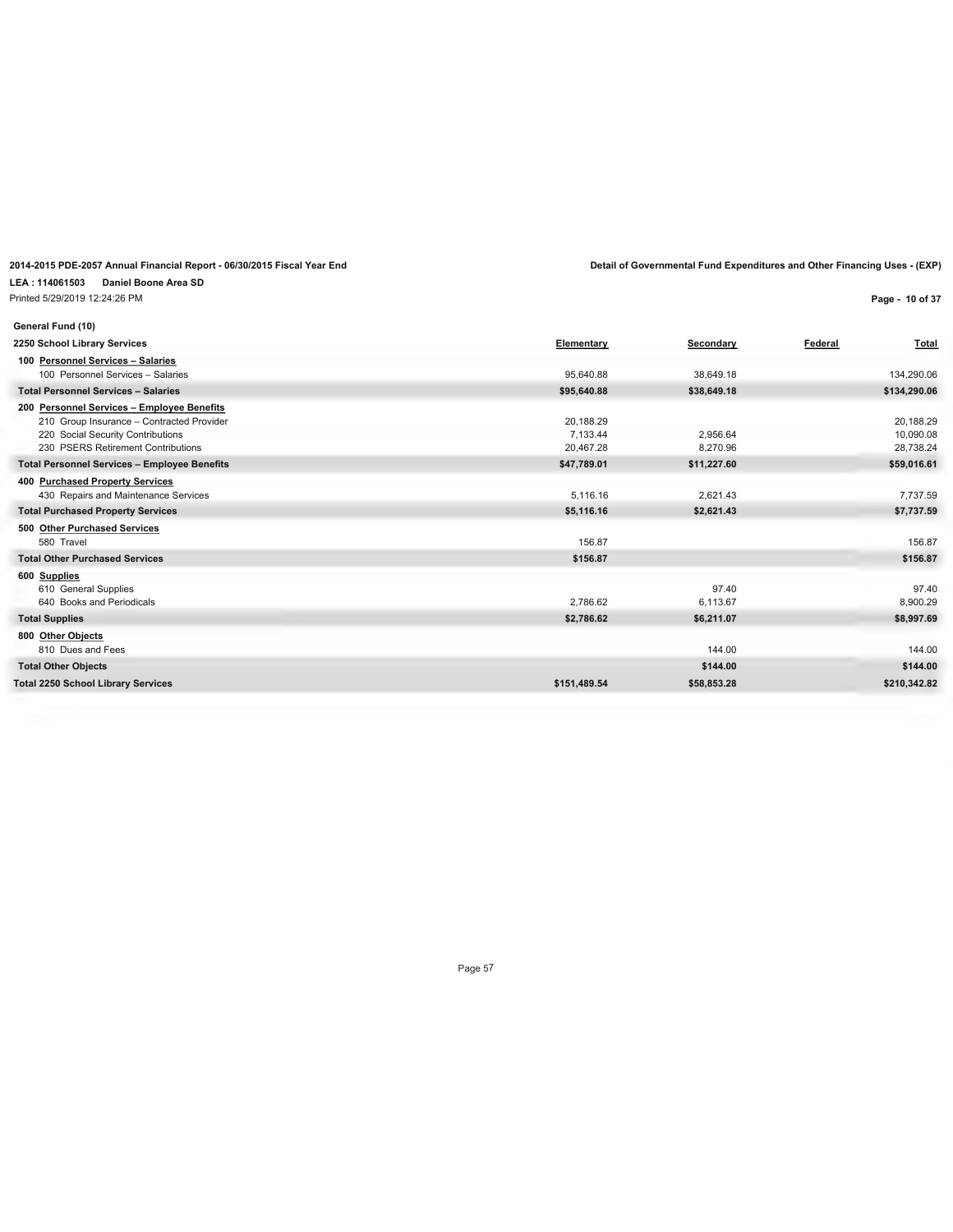**LEA : 114061503 Daniel Boone Area SD** Printed 5/29/2019 12:24:26 PM

**Page - 11 of 37**

| General Fund (10)                                                                  |              |              |          |              |
|------------------------------------------------------------------------------------|--------------|--------------|----------|--------------|
| 2260 Instruction and Curriculum Development Services                               | Elementary   | Secondary    | Federal  | Total        |
| 100 Personnel Services - Salaries                                                  |              |              |          |              |
| 100 Personnel Services - Salaries                                                  | 80.775.60    | 80.775.59    |          | 161.551.19   |
| <b>Total Personnel Services - Salaries</b>                                         | \$80,775.60  | \$80,775.59  |          | \$161,551.19 |
| 200 Personnel Services - Employee Benefits                                         |              |              |          |              |
| 210 Group Insurance - Contracted Provider                                          | 16.951.15    | 16,951.14    | (1.80)   | 33,900.49    |
| 220 Social Security Contributions                                                  | 6.962.87     | 6.962.87     |          | 13,925.74    |
| 230 PSERS Retirement Contributions                                                 | 18.614.93    | 18,614.93    |          | 37,229.86    |
| <b>Total Personnel Services - Employee Benefits</b>                                | \$42,528.95  | \$42,528.94  | (\$1.80) | \$85,056.09  |
| 300 Purchased Professional and Technical Services                                  |              |              |          |              |
| 324 Professional Educational Services - Employee Training and Development Services | 470.00       | 470.00       |          | 940.00       |
| 329 Professional Educational Services - Other                                      |              | 300.00       |          | 300.00       |
| 390 Other Purchased Professional and Technical Services                            | 840.00       | 840.00       |          | 1,680.00     |
| <b>Total Purchased Professional and Technical Services</b>                         | \$1,310.00   | \$1,610.00   |          | \$2,920.00   |
| 500 Other Purchased Services                                                       |              |              |          |              |
| 550 Printing and Binding                                                           | 117.81       | 117.80       |          | 235.61       |
| 580 Travel                                                                         | 837.99       | 837.98       | 448.03   | 2,124.00     |
| <b>Total Other Purchased Services</b>                                              | \$955.80     | \$955.78     | \$448.03 | \$2,359.61   |
| 600 Supplies                                                                       |              |              |          |              |
| 610 General Supplies                                                               | 246.05       | 246.04       |          | 492.09       |
| 640 Books and Periodicals                                                          | 2,632.00     | 2,632.00     |          | 5,264.00     |
| <b>Total Supplies</b>                                                              | \$2,878.05   | \$2,878.04   |          | \$5,756.09   |
| 800 Other Objects                                                                  |              |              |          |              |
| 810 Dues and Fees                                                                  | 837.16       | 837.15       |          | 1,674.31     |
| <b>Total Other Objects</b>                                                         | \$837.16     | \$837.15     |          | \$1,674.31   |
| <b>Total 2260 Instruction and Curriculum Development Services</b>                  | \$129,285.56 | \$129.585.50 | \$446.23 | \$259.317.29 |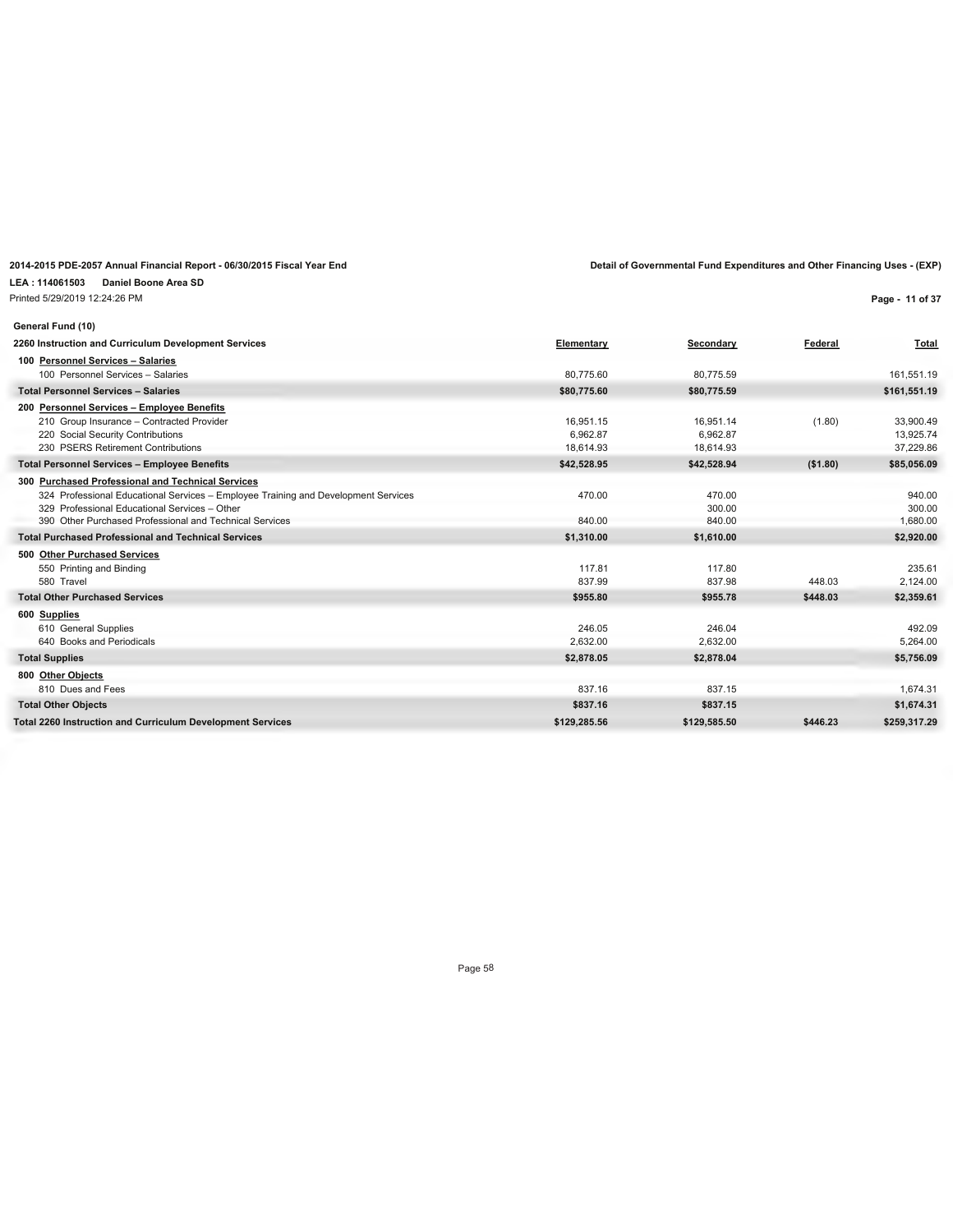**LEA : 114061503 Daniel Boone Area SD** Printed 5/29/2019 12:24:26 PM

**Page - 12 of 37**

| General Fund (10)                                                |             |             |          |              |
|------------------------------------------------------------------|-------------|-------------|----------|--------------|
| 2270 Instructional Staff Professional Development Services       | Elementary  | Secondary   | Federal  | <b>Total</b> |
| 100 Personnel Services - Salaries                                |             |             |          |              |
| 100 Personnel Services - Salaries                                | 536.75      | 536.75      |          | 1,073.50     |
| <b>Total Personnel Services - Salaries</b>                       | \$536.75    | \$536.75    |          | \$1,073.50   |
| 200 Personnel Services - Employee Benefits                       |             |             |          |              |
| 220 Social Security Contributions                                | 40.79       | 40.79       |          | 81.58        |
| 230 PSERS Retirement Contributions                               | 114.86      | 114.86      |          | 229.72       |
| <b>Total Personnel Services - Employee Benefits</b>              | \$155.65    | \$155.65    |          | \$311.30     |
| 300 Purchased Professional and Technical Services                |             |             |          |              |
| 329 Professional Educational Services - Other                    | 9.137.00    |             | 702.10   | 9,839.10     |
| 390 Other Purchased Professional and Technical Services          | 11.214.93   | 11.214.92   |          | 22,429.85    |
| <b>Total Purchased Professional and Technical Services</b>       | \$20,351.93 | \$11,214.92 | \$702.10 | \$32,268.95  |
| 500 Other Purchased Services                                     |             |             |          |              |
| 580 Travel                                                       | 21.84       |             |          | 21.84        |
| <b>Total Other Purchased Services</b>                            | \$21.84     |             |          | \$21.84      |
| 600 Supplies                                                     |             |             |          |              |
| 610 General Supplies                                             | 1.724.63    | 1.724.62    |          | 3,449.25     |
| 640 Books and Periodicals                                        | 3.704.82    | 50.47       |          | 3,755.29     |
| <b>Total Supplies</b>                                            | \$5,429.45  | \$1,775.09  |          | \$7,204.54   |
| Total 2270 Instructional Staff Professional Development Services | \$26,495.62 | \$13,682.41 | \$702.10 | \$40,880.13  |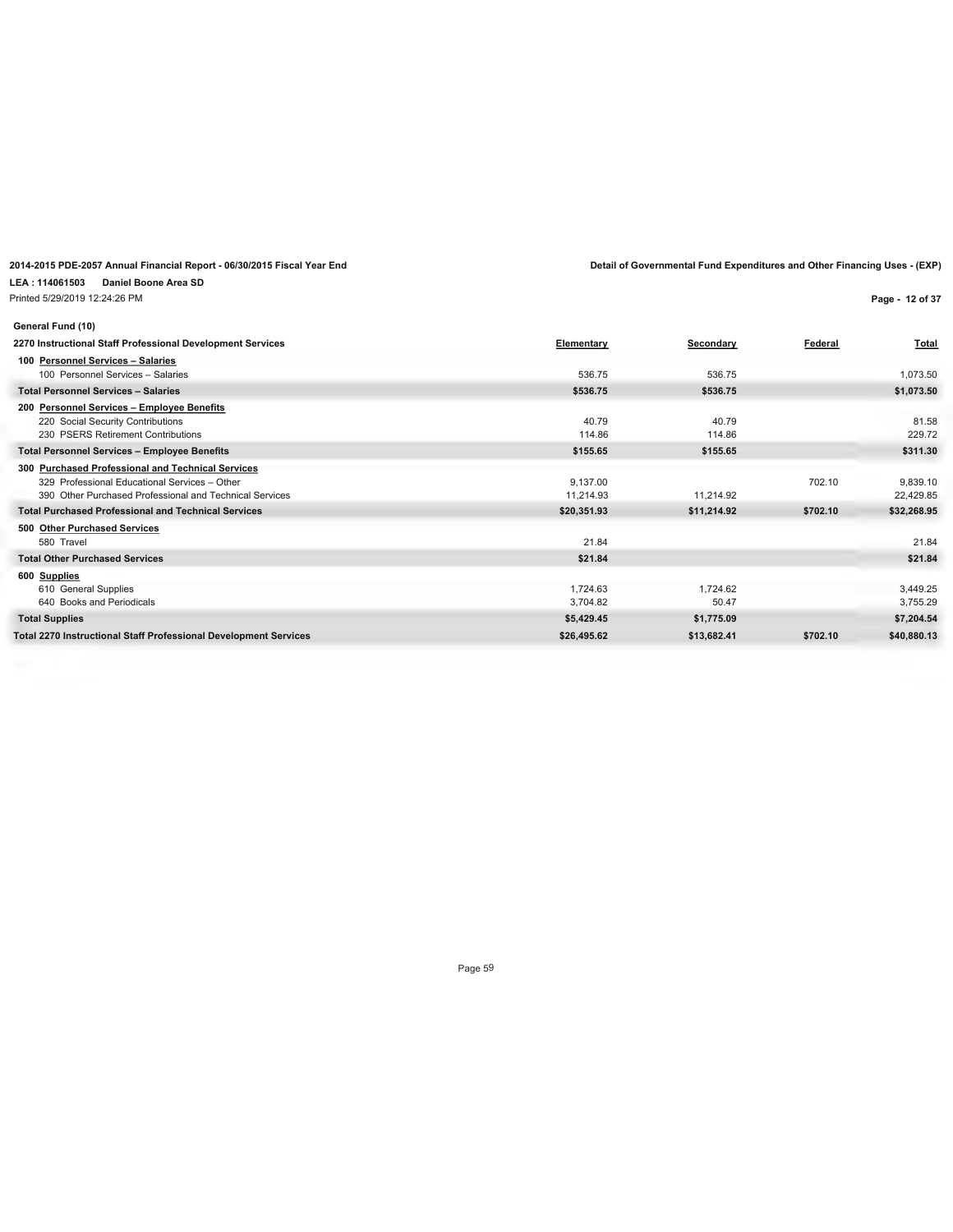| 2014-2015 PDE-2057 Annual Financial Report - 06/30/2015 Fiscal Year End | Detail of Governmental Fund Expenditures and Other Financing Uses - (EXP) |
|-------------------------------------------------------------------------|---------------------------------------------------------------------------|
| LEA: 114061503 Daniel Boone Area SD                                     |                                                                           |

Printed 5/29/2019 12:24:26 PM

**Page - 13 of 37**

| General Fund (10)                                                         |              |               |                          |
|---------------------------------------------------------------------------|--------------|---------------|--------------------------|
| 2300 Support Services - Administration                                    | Elementary   | Secondary     | Federal<br><u>Total</u>  |
| 100 Personnel Services - Salaries                                         |              |               |                          |
| 100 Personnel Services - Salaries                                         | 561,344.35   | 635, 187. 75  | 1,417,878.91             |
| <b>Total Personnel Services - Salaries</b>                                | \$561,344.35 | \$635,187.75  | \$1,417,878.91           |
| 200 Personnel Services - Employee Benefits                                |              |               |                          |
| 210 Group Insurance - Contracted Provider                                 | 90,016.88    | 111,484.16    | 238,640.43               |
| 220 Social Security Contributions                                         | 41,516.33    | 47,051.93     | 102,259.95               |
| 230 PSERS Retirement Contributions<br>240 Tuition Reimbursement           | 116,199.48   | 116,320.16    | 273,541.58<br>3,300.00   |
|                                                                           |              |               |                          |
| <b>Total Personnel Services - Employee Benefits</b>                       | \$247,732.69 | \$274,856.25  | \$617,741.96             |
| 300 Purchased Professional and Technical Services                         |              |               |                          |
| 310 Official / Administrative Services<br>330 Other Professional Services |              |               | 179.652.34<br>170,823.52 |
| <b>Total Purchased Professional and Technical Services</b>                |              |               | \$350,475.86             |
|                                                                           |              |               |                          |
| 400 Purchased Property Services<br>430 Repairs and Maintenance Services   | 66.00        | 134.00        | 200.00                   |
| 440 Rentals                                                               | 9,893.19     | 11,908.64     | 21,801.83                |
| <b>Total Purchased Property Services</b>                                  | \$9,959.19   | \$12,042.64   | \$22,001.83              |
|                                                                           |              |               |                          |
| 500 Other Purchased Services<br>520 Insurance - General                   |              |               | 21,170.50                |
| 530 Communications                                                        | 240.24       | (4,387.26)    | 4,949.37                 |
| 549 Other Advertising/Public Relations                                    |              |               | 8,042.88                 |
| 550 Printing and Binding                                                  | 1,474.93     | 927.15        | 4.601.05                 |
| 580 Travel                                                                | 1,331.60     | 441.73        | 8,636.48                 |
| <b>Total Other Purchased Services</b>                                     | \$3,046.77   | ( \$3,018.38) | \$47,400.28              |
| 600 Supplies                                                              |              |               |                          |
| 610 General Supplies                                                      | 6,112.70     | 6,271.83      | 17,296.22                |
| 630 Food                                                                  |              |               | 645.17                   |
| 640 Books and Periodicals                                                 | 550.61       | 9.15          | 2,708.76                 |
| <b>Total Supplies</b>                                                     | \$6,663.31   | \$6,280.98    | \$20,650.15              |
| 800 Other Objects                                                         |              |               |                          |
| 810 Dues and Fees                                                         | 2,346.44     | 2,047.42      | 24,518.67                |
| 820 Claims and Judgments Against the LEA                                  |              |               | 26,054.30                |
| 890 Miscellaneous Expenditures                                            |              |               | 277,054.37               |
| <b>Total Other Objects</b>                                                | \$2,346.44   | \$2,047.42    | \$327,627.34             |
| Total 2300 Support Services - Administration                              | \$831,092.75 | \$927,396.66  | \$2,803,776.33           |
|                                                                           |              |               |                          |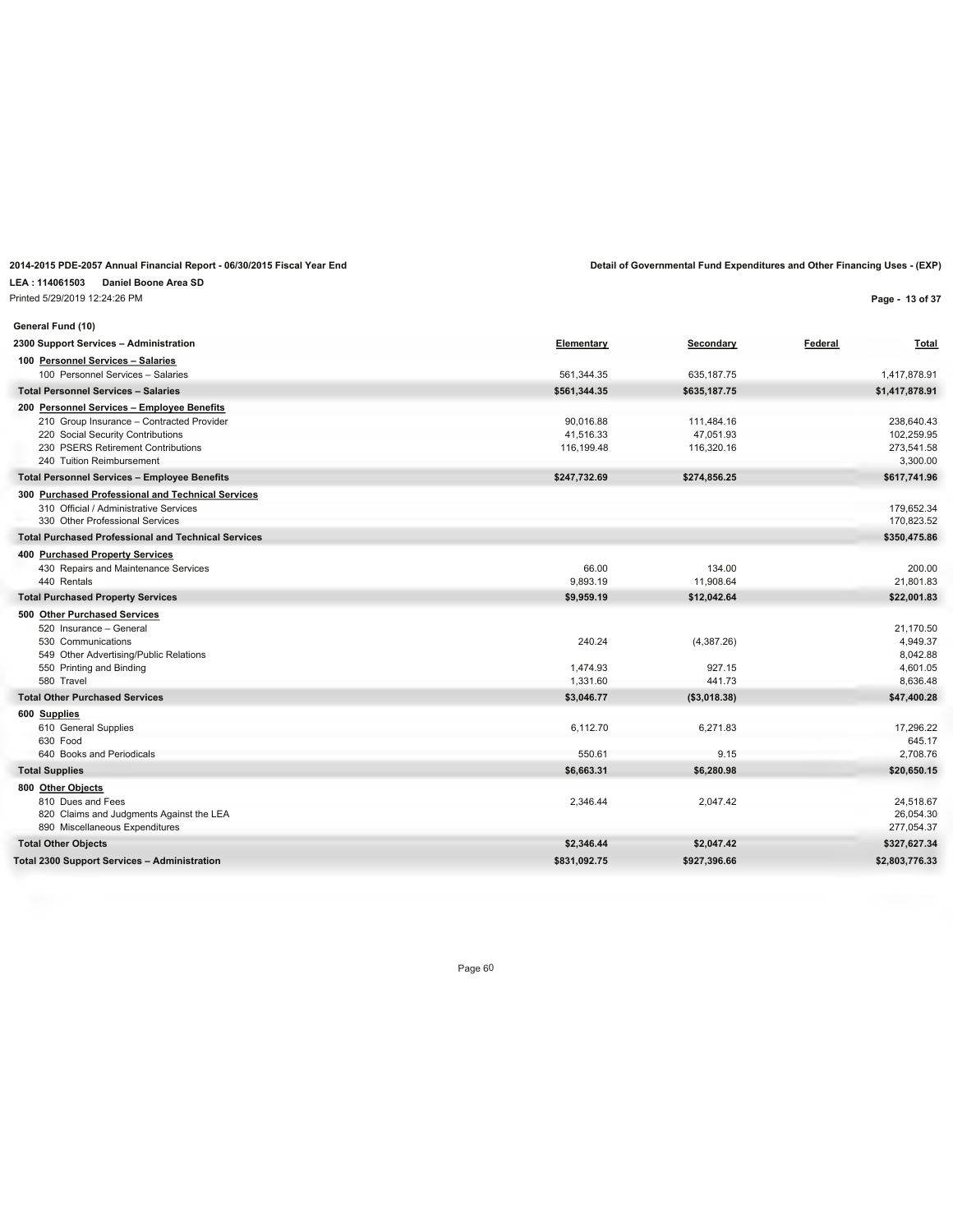**LEA : 114061503 Daniel Boone Area SD**

Printed 5/29/2019 12:24:26 PM

**Page - 14 of 37**

| General Fund (10)                                                                                               |            |           |                |                                   |
|-----------------------------------------------------------------------------------------------------------------|------------|-----------|----------------|-----------------------------------|
| 2310 Board Services                                                                                             | Elementary | Secondary | <b>Federal</b> | <b>Total</b>                      |
| 300 Purchased Professional and Technical Services<br>330 Other Professional Services                            |            |           |                | 199.00                            |
| <b>Total Purchased Professional and Technical Services</b>                                                      |            |           |                | \$199.00                          |
| 500 Other Purchased Services<br>520 Insurance - General<br>549 Other Advertising/Public Relations<br>580 Travel |            |           |                | 21,170.50<br>8,042.88<br>4,176.97 |
| <b>Total Other Purchased Services</b>                                                                           |            |           |                | \$33,390.35                       |
| 600 Supplies<br>610 General Supplies<br>630 Food                                                                |            |           |                | 96.67<br>373.55                   |
| <b>Total Supplies</b>                                                                                           |            |           |                | \$470.22                          |
| 800 Other Objects<br>810 Dues and Fees<br>820 Claims and Judgments Against the LEA                              |            |           |                | 14,519.81<br>26,054.30            |
| <b>Total Other Objects</b>                                                                                      |            |           |                | \$40,574.11                       |
| <b>Total 2310 Board Services</b>                                                                                |            |           |                | \$74,633.68                       |
|                                                                                                                 |            |           |                |                                   |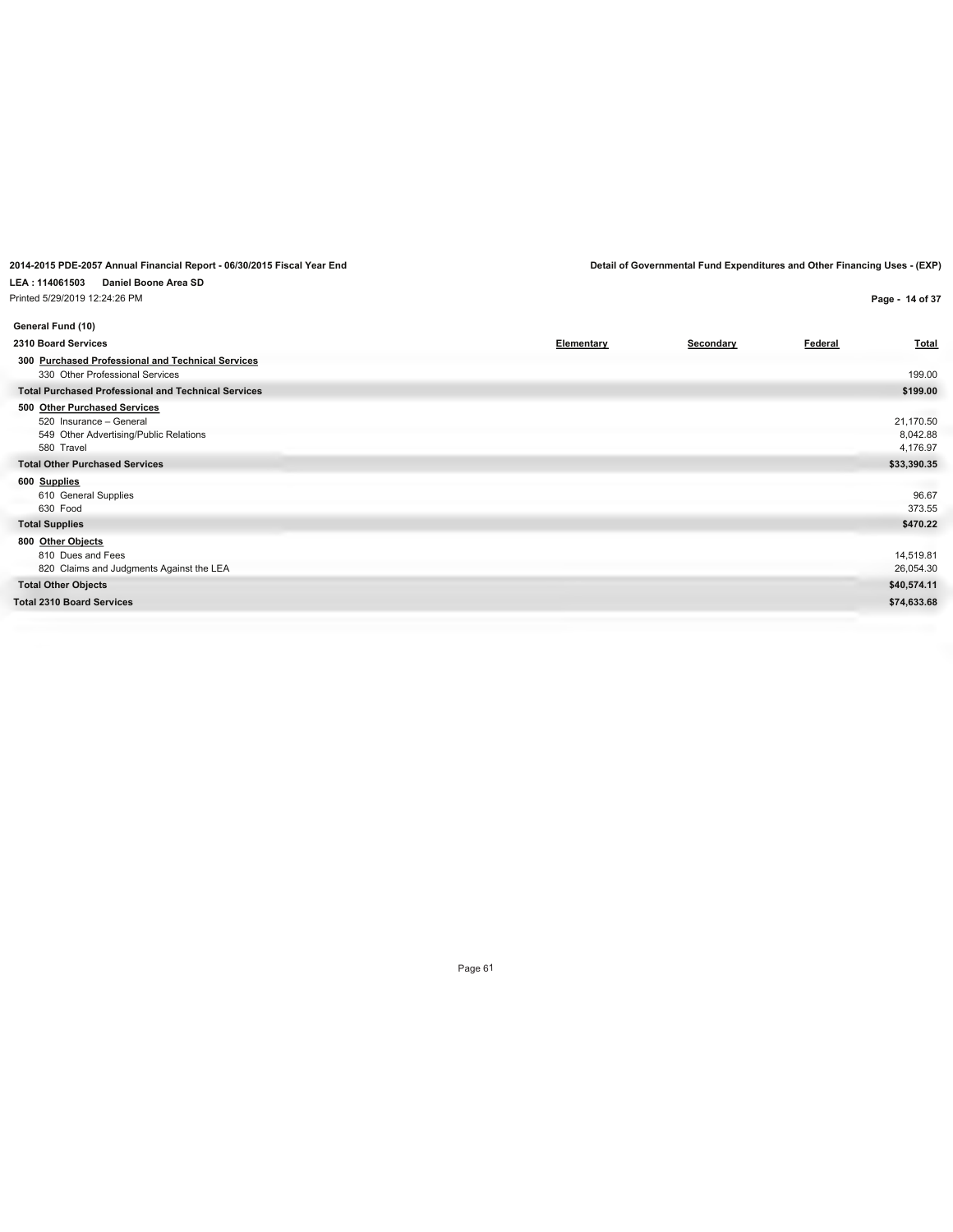| Printed 5/29/2019 12:24:26 PM                                                               |            |           |         | Page - 15 of 37 |
|---------------------------------------------------------------------------------------------|------------|-----------|---------|-----------------|
| General Fund (10)                                                                           |            |           |         |                 |
| 2330 Tax Assessment and Collection Services                                                 | Elementary | Secondary | Federal | <b>Total</b>    |
| 100 Personnel Services - Salaries<br>100 Personnel Services - Salaries                      |            |           |         | 2,108.20        |
| <b>Total Personnel Services - Salaries</b>                                                  |            |           |         | \$2,108.20      |
| 200 Personnel Services - Employee Benefits<br>220 Social Security Contributions             |            |           |         | 161.29          |
| <b>Total Personnel Services - Employee Benefits</b>                                         |            |           |         | \$161.29        |
| 300 Purchased Professional and Technical Services<br>310 Official / Administrative Services |            |           |         | 23,209.20       |
| <b>Total Purchased Professional and Technical Services</b>                                  |            |           |         | \$23,209.20     |
| 500 Other Purchased Services<br>530 Communications                                          |            |           |         | 9,096.39        |
| <b>Total Other Purchased Services</b>                                                       |            |           |         | \$9,096.39      |
| <b>Total 2330 Tax Assessment and Collection Services</b>                                    |            |           |         | \$34,575.08     |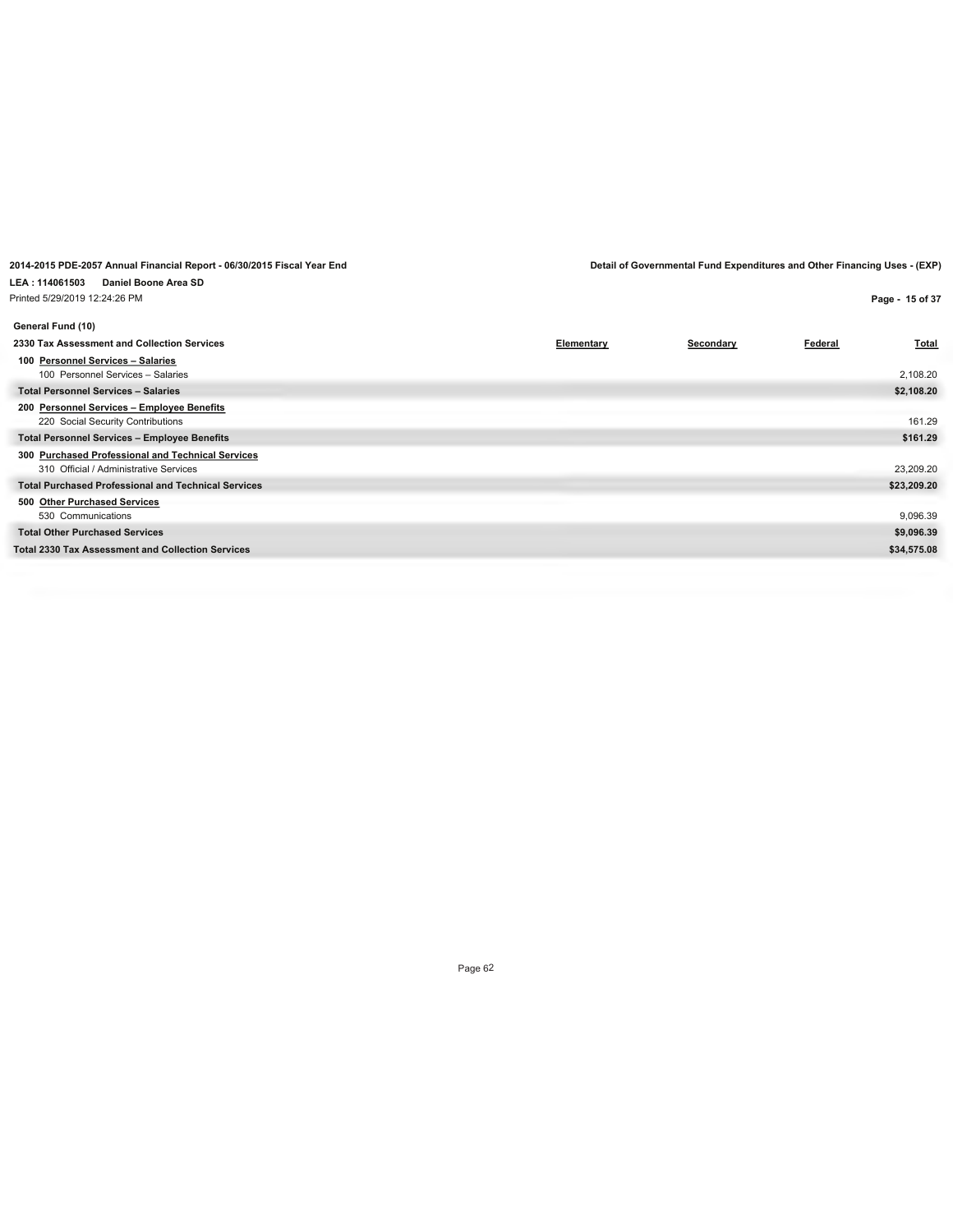| Printed 5/29/2019 12:24:26 PM                              |            |           |         | Page - 16 of 37 |
|------------------------------------------------------------|------------|-----------|---------|-----------------|
| General Fund (10)                                          |            |           |         |                 |
| 2350 Legal and Accounting Services                         | Elementary | Secondary | Federal | <b>Total</b>    |
| 300 Purchased Professional and Technical Services          |            |           |         |                 |
| 330 Other Professional Services                            |            |           |         | 170,624.52      |
| <b>Total Purchased Professional and Technical Services</b> |            |           |         | \$170,624.52    |
| <b>Total 2350 Legal and Accounting Services</b>            |            |           |         | \$170,624.52    |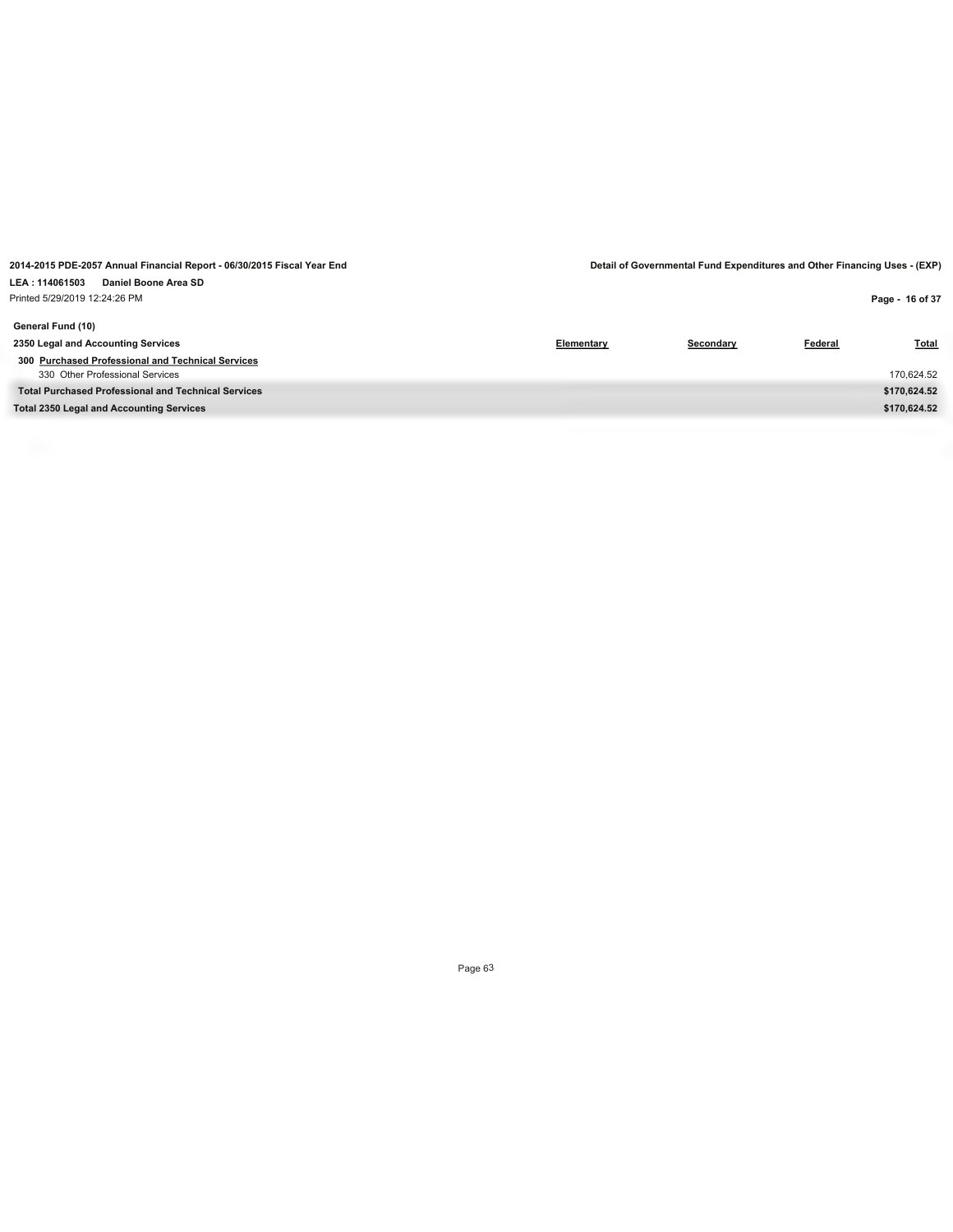### **LEA : 114061503 Daniel Boone Area SD**

Printed 5/29/2019 12:24:26 PM

**2014-2015 PDE-2057 Annual Financial Report - 06/30/2015 Fiscal Year End Detail of Governmental Fund Expenditures and Other Financing Uses - (EXP)**

**Page - 17 of 37**

| General Fund (10)                                                                                                                                                                               |            |           |         |                                                 |
|-------------------------------------------------------------------------------------------------------------------------------------------------------------------------------------------------|------------|-----------|---------|-------------------------------------------------|
| 2360 Office of the Superintendent / Executive Director Services                                                                                                                                 | Elementary | Secondary | Federal | <b>Total</b>                                    |
| 100 Personnel Services - Salaries<br>100 Personnel Services - Salaries                                                                                                                          |            |           |         | 219.238.61                                      |
| <b>Total Personnel Services - Salaries</b>                                                                                                                                                      |            |           |         | \$219,238.61                                    |
| 200 Personnel Services - Employee Benefits<br>210 Group Insurance - Contracted Provider<br>220 Social Security Contributions<br>230 PSERS Retirement Contributions<br>240 Tuition Reimbursement |            |           |         | 37,139.39<br>13,530.40<br>41,021.94<br>3,300.00 |
| <b>Total Personnel Services - Employee Benefits</b>                                                                                                                                             |            |           |         | \$94,991.73                                     |
| 500 Other Purchased Services<br>550 Printing and Binding<br>580 Travel<br><b>Total Other Purchased Services</b><br>600 Supplies                                                                 |            |           |         | 2,198.97<br>2,686.18<br>\$4,885.15              |
| 610 General Supplies<br>630 Food<br>640 Books and Periodicals                                                                                                                                   |            |           |         | 4,815.02<br>271.62<br>2,149.00                  |
| <b>Total Supplies</b>                                                                                                                                                                           |            |           |         | \$7,235.64                                      |
| 800 Other Objects<br>810 Dues and Fees<br>890 Miscellaneous Expenditures                                                                                                                        |            |           |         | 5,605.00<br>717.87                              |
| <b>Total Other Objects</b>                                                                                                                                                                      |            |           |         | \$6,322.87                                      |
| Total 2360 Office of the Superintendent / Executive Director Services                                                                                                                           |            |           |         | \$332,674.00                                    |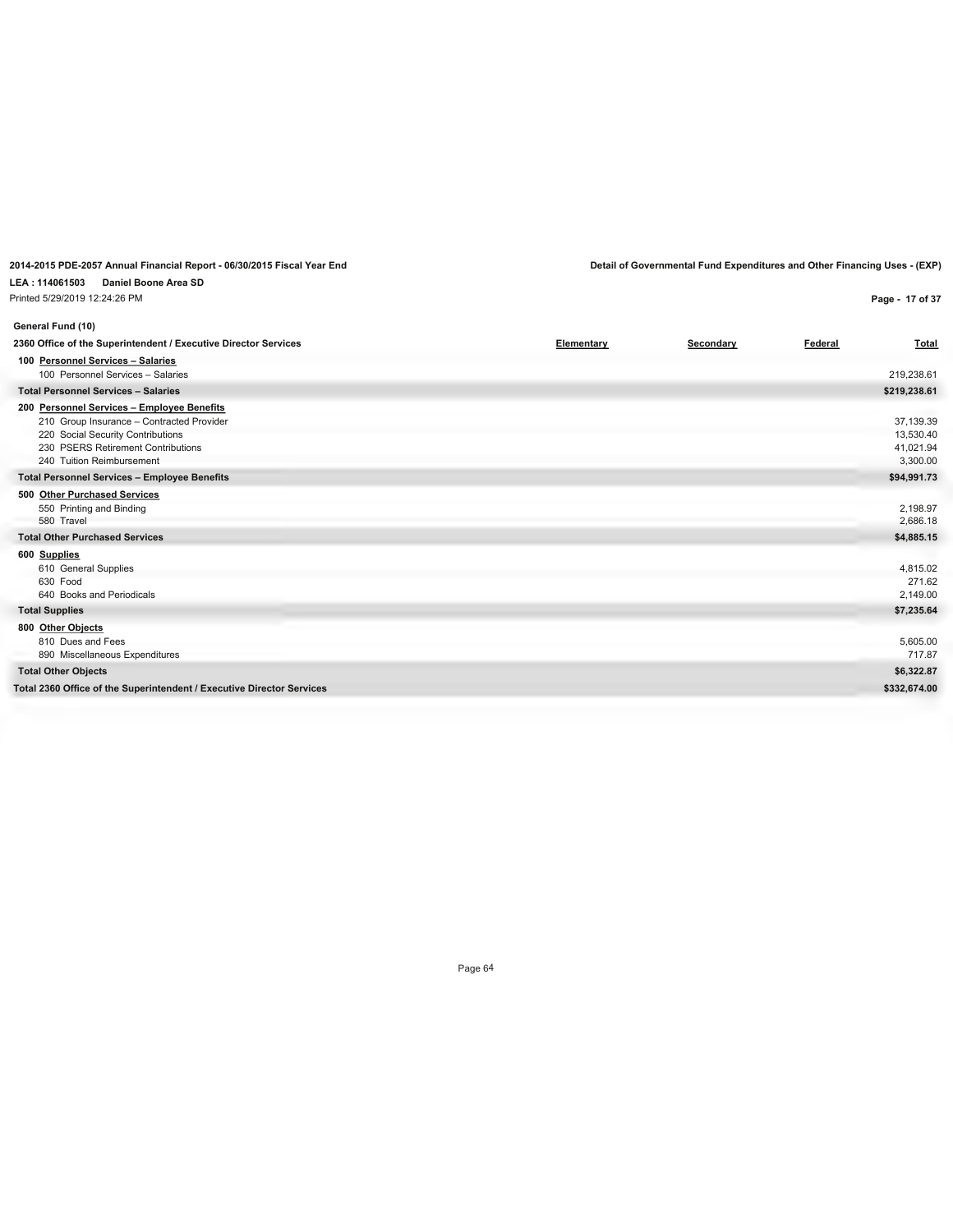| 2014-2015 PDE-2057 Annual Financial Report - 06/30/2015 Fiscal Year End |              |              | Detail of Governmental Fund Expenditures and Other Financing Uses - (EXP) |
|-------------------------------------------------------------------------|--------------|--------------|---------------------------------------------------------------------------|
| Daniel Boone Area SD<br>LEA: 114061503                                  |              |              |                                                                           |
| Printed 5/29/2019 12:24:26 PM                                           |              |              | Page - 18 of 37                                                           |
| General Fund (10)                                                       |              |              |                                                                           |
| 2380 Office of the Principal Services                                   | Elementary   | Secondary    | Federal<br>Total                                                          |
| 100 Personnel Services - Salaries                                       |              |              |                                                                           |
| 100 Personnel Services - Salaries                                       | 561.344.35   | 635.187.75   | 1.196.532.10                                                              |
| <b>Total Personnel Services - Salaries</b>                              | \$561,344.35 | \$635,187.75 | \$1,196,532.10                                                            |
| 200 Personnel Services - Employee Benefits                              |              |              |                                                                           |
| 210 Group Insurance - Contracted Provider                               | 90.016.88    | 111,484.16   | 201,501.04                                                                |
| 220 Social Security Contributions                                       | 41.516.33    | 47.051.93    | 88.568.26                                                                 |
| 230 PSERS Retirement Contributions                                      | 116,199.48   | 116,320.16   | 232,519.64                                                                |
| <b>Total Personnel Services - Employee Benefits</b>                     | \$247,732.69 | \$274,856.25 | \$522,588.94                                                              |
| 400 Purchased Property Services                                         |              |              |                                                                           |
| 430 Repairs and Maintenance Services                                    | 66.00        | 134.00       | 200.00                                                                    |
| 440 Rentals                                                             | 9.893.19     | 11,908.64    | 21.801.83                                                                 |
| <b>Total Purchased Property Services</b>                                | \$9,959.19   | \$12,042.64  | \$22,001.83                                                               |
| 500 Other Purchased Services                                            |              |              |                                                                           |
| 530 Communications                                                      | 240.24       | (4,387.26)   | (4, 147.02)                                                               |
| 550 Printing and Binding                                                | 1,474.93     | 927.15       | 2,402.08                                                                  |
| 580 Travel                                                              | 1,331.60     | 441.73       | 1,773.33                                                                  |
| <b>Total Other Purchased Services</b>                                   | \$3,046.77   | (\$3,018.38) | \$28.39                                                                   |
| 600 Supplies                                                            |              |              |                                                                           |
| 610 General Supplies                                                    | 6.112.70     | 6,271.83     | 12,384.53                                                                 |
| 640 Books and Periodicals                                               | 550.61       | 9.15         | 559.76                                                                    |
| <b>Total Supplies</b>                                                   | \$6,663.31   | \$6,280.98   | \$12,944.29                                                               |
| 800 Other Objects                                                       |              |              |                                                                           |
| 810 Dues and Fees                                                       | 2,346.44     | 2,047.42     | 4,393.86                                                                  |
| <b>Total Other Objects</b>                                              | \$2,346.44   | \$2,047.42   | \$4,393.86                                                                |
| <b>Total 2380 Office of the Principal Services</b>                      | \$831.092.75 | \$927.396.66 | \$1.758.489.41                                                            |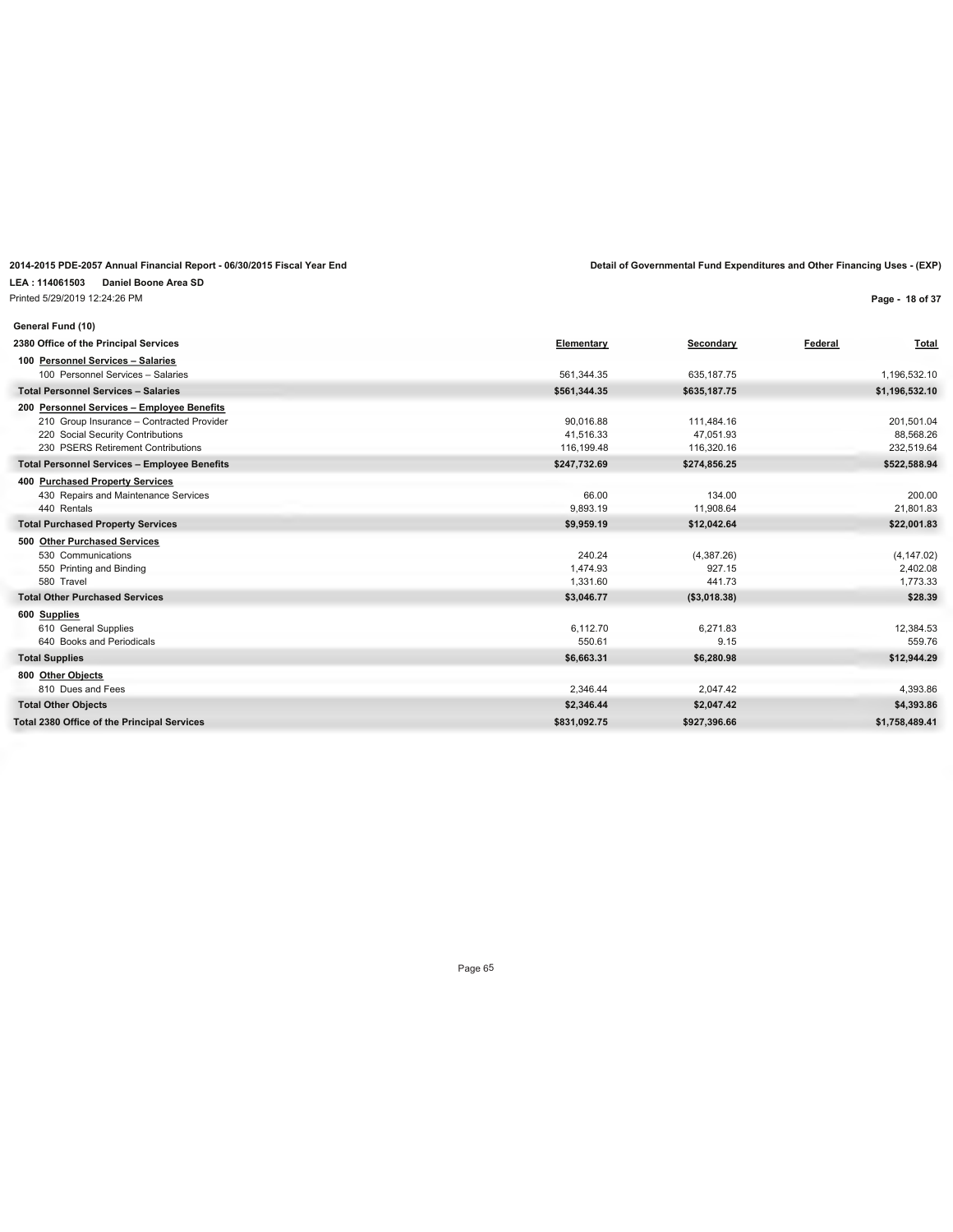| Printed 5/29/2019 12:24:26 PM                              |            |           |         | Page - 19 of 37 |
|------------------------------------------------------------|------------|-----------|---------|-----------------|
| General Fund (10)                                          |            |           |         |                 |
| 2390 Other Administration Services                         | Elementary | Secondary | Federal | <b>Total</b>    |
| 300 Purchased Professional and Technical Services          |            |           |         |                 |
| 310 Official / Administrative Services                     |            |           |         | 156,443.14      |
| <b>Total Purchased Professional and Technical Services</b> |            |           |         | \$156,443.14    |
| 800 Other Objects                                          |            |           |         |                 |
| 890 Miscellaneous Expenditures                             |            |           |         | 276,336.50      |
| <b>Total Other Objects</b>                                 |            |           |         | \$276,336.50    |
| <b>Total 2390 Other Administration Services</b>            |            |           |         | \$432,779.64    |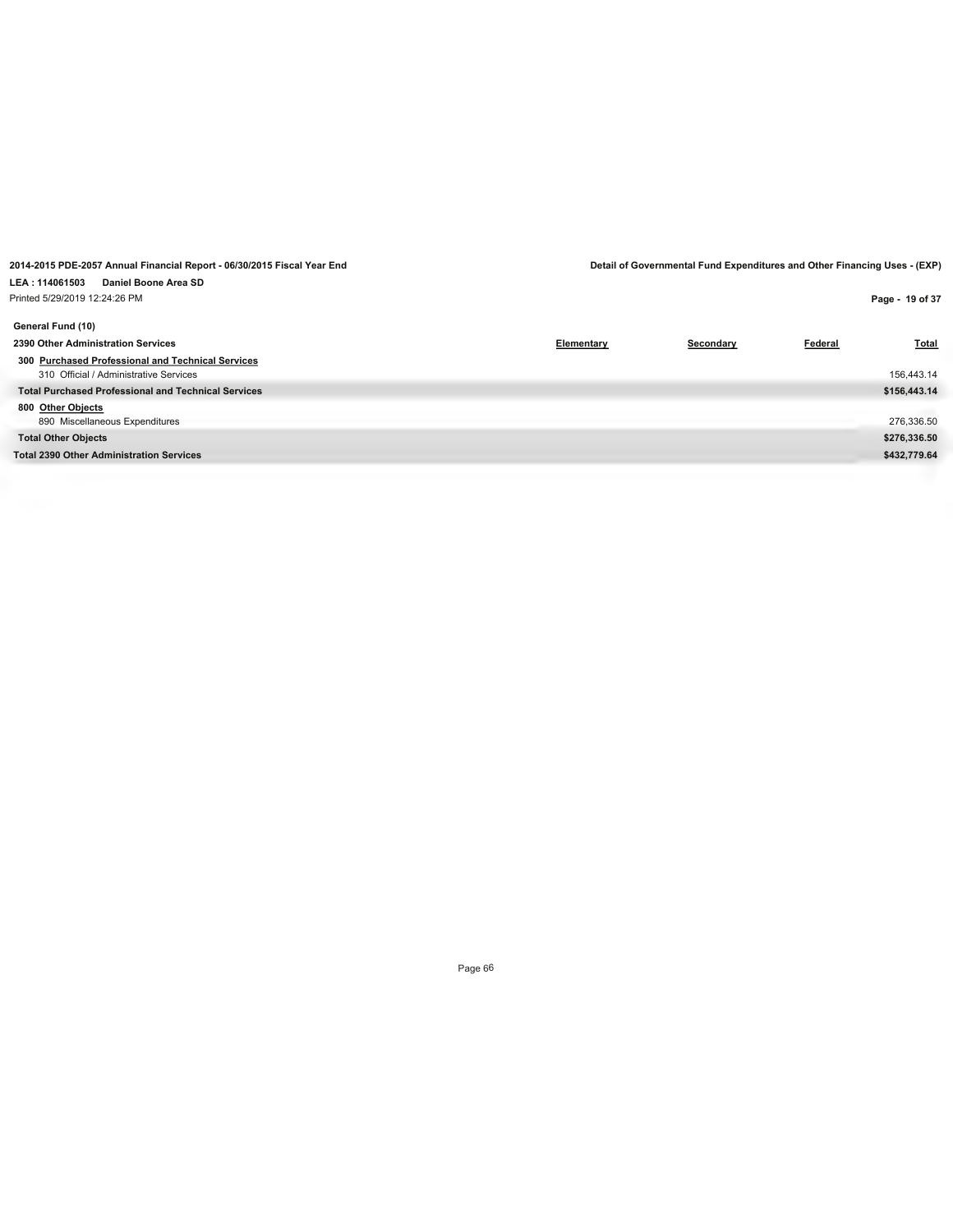#### **LEA : 114061503 Daniel Boone Area SD** Printed 5/29/2019 12:24:26 PM

**2014-2015 PDE-2057 Annual Financial Report - 06/30/2015 Fiscal Year End Detail of Governmental Fund Expenditures and Other Financing Uses - (EXP)**

**Page - 20 of 37**

| General Fund (10)                                                                                                                                                                                                                                      |            |           |         |                                                                 |
|--------------------------------------------------------------------------------------------------------------------------------------------------------------------------------------------------------------------------------------------------------|------------|-----------|---------|-----------------------------------------------------------------|
| 2400 Support Services - Pupil Health                                                                                                                                                                                                                   | Elementary | Secondary | Federal | Total                                                           |
| 100 Personnel Services - Salaries<br>100 Personnel Services - Salaries                                                                                                                                                                                 |            |           |         | 365,737.85                                                      |
| <b>Total Personnel Services - Salaries</b>                                                                                                                                                                                                             |            |           |         | \$365,737.85                                                    |
| 200 Personnel Services - Employee Benefits<br>210 Group Insurance - Contracted Provider<br>220 Social Security Contributions<br>230 PSERS Retirement Contributions<br>240 Tuition Reimbursement<br><b>Total Personnel Services - Employee Benefits</b> |            |           |         | 54,188.89<br>27,463.52<br>78,267.93<br>5,325.00<br>\$165,245.34 |
| 300 Purchased Professional and Technical Services<br>329 Professional Educational Services - Other<br>330 Other Professional Services<br><b>Total Purchased Professional and Technical Services</b>                                                    |            |           |         | 6,245.70<br>4,607.00<br>\$10,852.70                             |
| 400 Purchased Property Services<br>430 Repairs and Maintenance Services<br><b>Total Purchased Property Services</b>                                                                                                                                    |            |           |         | 220.00<br>\$220.00                                              |
| 600 Supplies<br>610 General Supplies                                                                                                                                                                                                                   |            |           |         | 4,155.95                                                        |
| <b>Total Supplies</b>                                                                                                                                                                                                                                  |            |           |         | \$4,155.95                                                      |
| Total 2400 Support Services - Pupil Health                                                                                                                                                                                                             |            |           |         | \$546,211.84                                                    |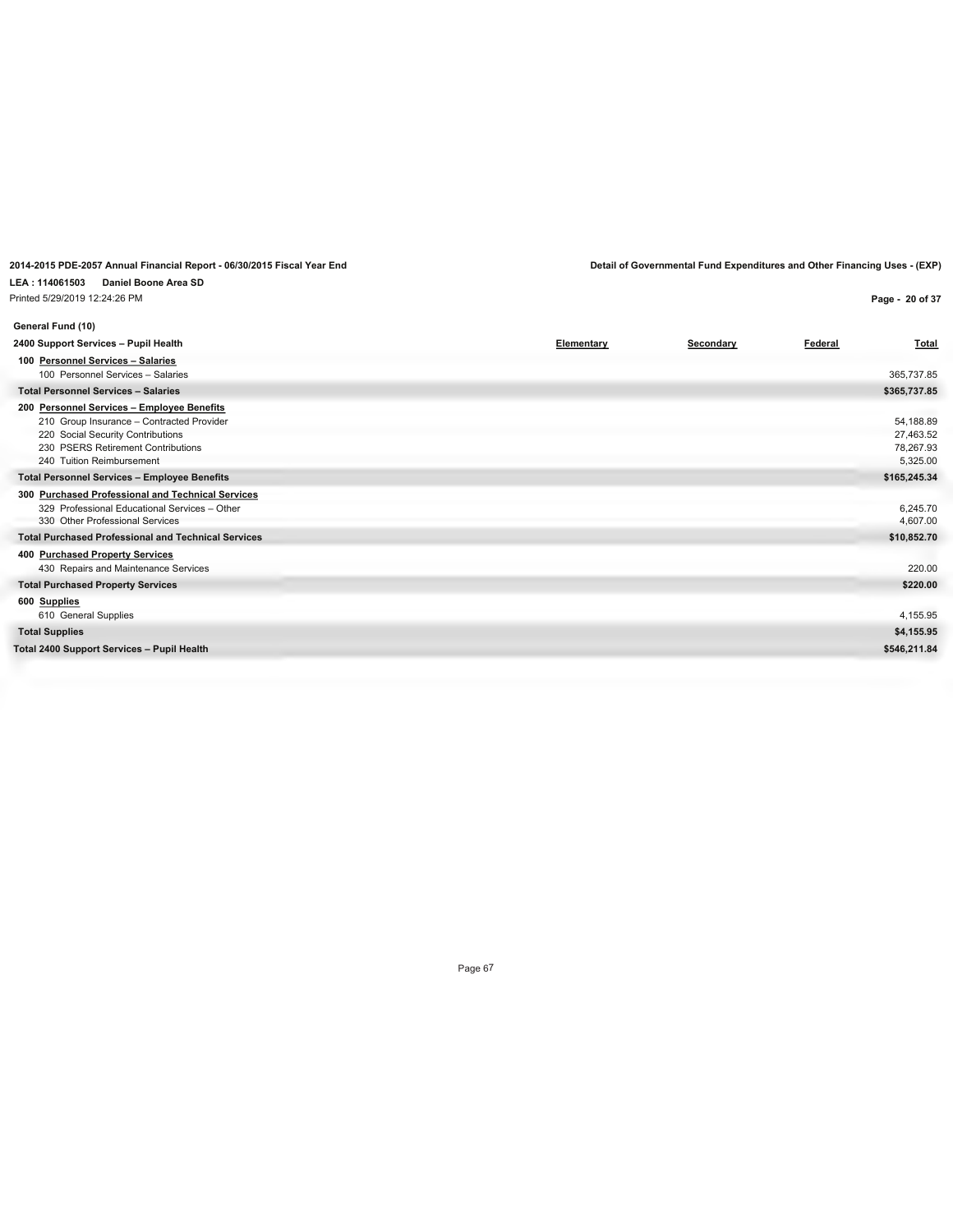#### **LEA : 114061503 Daniel Boone Area SD** Printed 5/29/2019 12:24:26 PM

### **2014-2015 PDE-2057 Annual Financial Report - 06/30/2015 Fiscal Year End Detail of Governmental Fund Expenditures and Other Financing Uses - (EXP)**

**Page - 21 of 37**

| General Fund (10)                                                                                                                                                                                   |            |           |         |                                                 |
|-----------------------------------------------------------------------------------------------------------------------------------------------------------------------------------------------------|------------|-----------|---------|-------------------------------------------------|
| <b>2440 Nursing Services</b>                                                                                                                                                                        | Elementary | Secondary | Federal | <b>Total</b>                                    |
| 100 Personnel Services - Salaries<br>100 Personnel Services - Salaries                                                                                                                              |            |           |         | 365,737.85                                      |
| <b>Total Personnel Services - Salaries</b>                                                                                                                                                          |            |           |         | \$365,737.85                                    |
| 200 Personnel Services - Employee Benefits<br>210 Group Insurance - Contracted Provider<br>220 Social Security Contributions<br>230 PSERS Retirement Contributions<br>240 Tuition Reimbursement     |            |           |         | 54,188.89<br>27,463.52<br>78,267.93<br>5,325.00 |
| <b>Total Personnel Services - Employee Benefits</b>                                                                                                                                                 |            |           |         | \$165,245.34                                    |
| 300 Purchased Professional and Technical Services<br>329 Professional Educational Services - Other<br>330 Other Professional Services<br><b>Total Purchased Professional and Technical Services</b> |            |           |         | 6,245.70<br>4,607.00<br>\$10,852.70             |
| 400 Purchased Property Services                                                                                                                                                                     |            |           |         |                                                 |
| 430 Repairs and Maintenance Services                                                                                                                                                                |            |           |         | 220.00                                          |
| <b>Total Purchased Property Services</b>                                                                                                                                                            |            |           |         | \$220.00                                        |
| 600 Supplies<br>610 General Supplies                                                                                                                                                                |            |           |         | 4,155.95                                        |
| <b>Total Supplies</b>                                                                                                                                                                               |            |           |         | \$4,155.95                                      |
| <b>Total 2440 Nursing Services</b>                                                                                                                                                                  |            |           |         | \$546,211.84                                    |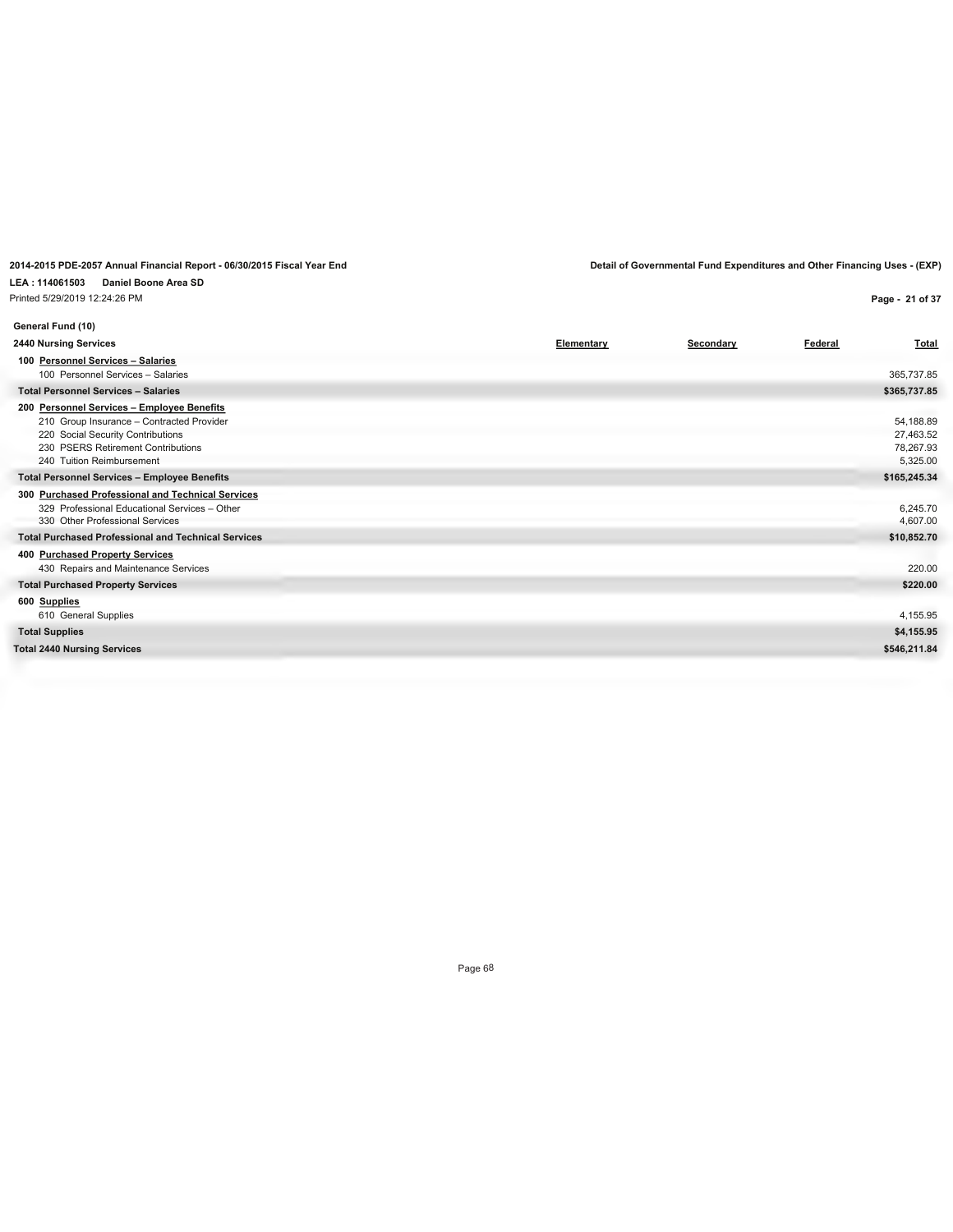## **LEA : 114061503 Daniel Boone Area SD**

Printed 5/29/2019 12:24:26 PM

**Page - 22 of 37**

| Federal<br>Elementary<br><b>Total</b><br>Secondary<br>100 Personnel Services - Salaries<br>100 Personnel Services - Salaries<br>361,185.77<br><b>Total Personnel Services - Salaries</b><br>\$361,185.77<br>200 Personnel Services - Employee Benefits<br>71,378.08<br>210 Group Insurance - Contracted Provider<br>220 Social Security Contributions<br>26,617.29<br>230 PSERS Retirement Contributions<br>75,673.05<br>240 Tuition Reimbursement<br>29,760.00<br>290 Other Current Employee Benefits<br>25,732.56<br><b>Total Personnel Services - Employee Benefits</b><br>\$229,160.98<br>300 Purchased Professional and Technical Services<br>12,538.91<br>310 Official / Administrative Services<br>324 Professional Educational Services - Employee Training and Development Services<br>535.00<br><b>Total Purchased Professional and Technical Services</b><br>\$13,073.91<br>500 Other Purchased Services<br>580 Travel<br>1,543.76<br><b>Total Other Purchased Services</b><br>\$1,543.76<br>600 Supplies<br>610 General Supplies<br>6.144.39<br>76.57<br>630 Food<br>\$6,220.96<br>800 Other Objects<br>28,771.63<br>810 Dues and Fees<br>\$28,771.63 | General Fund (10)                             |  |              |
|-------------------------------------------------------------------------------------------------------------------------------------------------------------------------------------------------------------------------------------------------------------------------------------------------------------------------------------------------------------------------------------------------------------------------------------------------------------------------------------------------------------------------------------------------------------------------------------------------------------------------------------------------------------------------------------------------------------------------------------------------------------------------------------------------------------------------------------------------------------------------------------------------------------------------------------------------------------------------------------------------------------------------------------------------------------------------------------------------------------------------------------------------------------------|-----------------------------------------------|--|--------------|
|                                                                                                                                                                                                                                                                                                                                                                                                                                                                                                                                                                                                                                                                                                                                                                                                                                                                                                                                                                                                                                                                                                                                                                   | 2500 Support Services - Business              |  |              |
|                                                                                                                                                                                                                                                                                                                                                                                                                                                                                                                                                                                                                                                                                                                                                                                                                                                                                                                                                                                                                                                                                                                                                                   |                                               |  |              |
|                                                                                                                                                                                                                                                                                                                                                                                                                                                                                                                                                                                                                                                                                                                                                                                                                                                                                                                                                                                                                                                                                                                                                                   |                                               |  |              |
|                                                                                                                                                                                                                                                                                                                                                                                                                                                                                                                                                                                                                                                                                                                                                                                                                                                                                                                                                                                                                                                                                                                                                                   |                                               |  |              |
|                                                                                                                                                                                                                                                                                                                                                                                                                                                                                                                                                                                                                                                                                                                                                                                                                                                                                                                                                                                                                                                                                                                                                                   |                                               |  |              |
|                                                                                                                                                                                                                                                                                                                                                                                                                                                                                                                                                                                                                                                                                                                                                                                                                                                                                                                                                                                                                                                                                                                                                                   |                                               |  |              |
|                                                                                                                                                                                                                                                                                                                                                                                                                                                                                                                                                                                                                                                                                                                                                                                                                                                                                                                                                                                                                                                                                                                                                                   |                                               |  |              |
|                                                                                                                                                                                                                                                                                                                                                                                                                                                                                                                                                                                                                                                                                                                                                                                                                                                                                                                                                                                                                                                                                                                                                                   |                                               |  |              |
|                                                                                                                                                                                                                                                                                                                                                                                                                                                                                                                                                                                                                                                                                                                                                                                                                                                                                                                                                                                                                                                                                                                                                                   |                                               |  |              |
|                                                                                                                                                                                                                                                                                                                                                                                                                                                                                                                                                                                                                                                                                                                                                                                                                                                                                                                                                                                                                                                                                                                                                                   |                                               |  |              |
|                                                                                                                                                                                                                                                                                                                                                                                                                                                                                                                                                                                                                                                                                                                                                                                                                                                                                                                                                                                                                                                                                                                                                                   | <b>Total Supplies</b>                         |  |              |
|                                                                                                                                                                                                                                                                                                                                                                                                                                                                                                                                                                                                                                                                                                                                                                                                                                                                                                                                                                                                                                                                                                                                                                   |                                               |  |              |
|                                                                                                                                                                                                                                                                                                                                                                                                                                                                                                                                                                                                                                                                                                                                                                                                                                                                                                                                                                                                                                                                                                                                                                   | <b>Total Other Objects</b>                    |  |              |
|                                                                                                                                                                                                                                                                                                                                                                                                                                                                                                                                                                                                                                                                                                                                                                                                                                                                                                                                                                                                                                                                                                                                                                   | <b>Total 2500 Support Services - Business</b> |  | \$639,957.01 |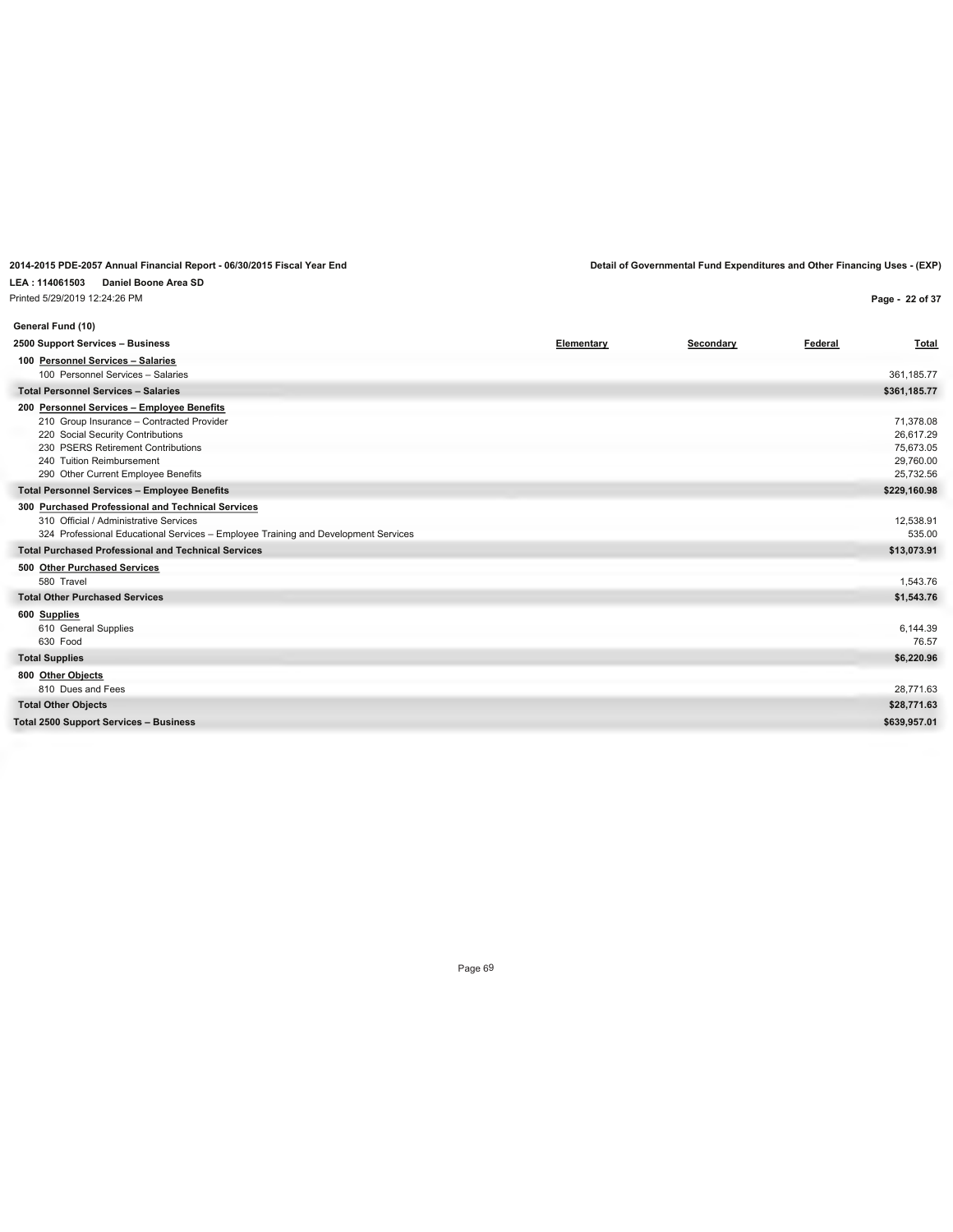## **LEA : 114061503 Daniel Boone Area SD**

Printed 5/29/2019 12:24:26 PM

**2014-2015 PDE-2057 Annual Financial Report - 06/30/2015 Fiscal Year End Detail of Governmental Fund Expenditures and Other Financing Uses - (EXP)**

**Page - 23 of 37**

| General Fund (10)                                                                                                                                                                                                                      |            |           |         |                                                               |
|----------------------------------------------------------------------------------------------------------------------------------------------------------------------------------------------------------------------------------------|------------|-----------|---------|---------------------------------------------------------------|
| 2510 Fiscal Services                                                                                                                                                                                                                   | Elementary | Secondary | Federal | <b>Total</b>                                                  |
| 100 Personnel Services - Salaries<br>100 Personnel Services - Salaries                                                                                                                                                                 |            |           |         | 361,185.77                                                    |
| <b>Total Personnel Services - Salaries</b>                                                                                                                                                                                             |            |           |         | \$361,185.77                                                  |
| 200 Personnel Services - Employee Benefits<br>210 Group Insurance - Contracted Provider<br>220 Social Security Contributions<br>230 PSERS Retirement Contributions<br>240 Tuition Reimbursement<br>290 Other Current Employee Benefits |            |           |         | 71,378.08<br>26,617.29<br>75,673.05<br>29,760.00<br>25,732.56 |
| <b>Total Personnel Services - Employee Benefits</b>                                                                                                                                                                                    |            |           |         | \$229,160.98                                                  |
| 300 Purchased Professional and Technical Services<br>310 Official / Administrative Services<br>324 Professional Educational Services - Employee Training and Development Services                                                      |            |           |         | 12,538.91<br>535.00                                           |
| <b>Total Purchased Professional and Technical Services</b>                                                                                                                                                                             |            |           |         | \$13,073.91                                                   |
| 500 Other Purchased Services<br>580 Travel                                                                                                                                                                                             |            |           |         | 1,543.76                                                      |
| <b>Total Other Purchased Services</b>                                                                                                                                                                                                  |            |           |         | \$1,543.76                                                    |
| 600 Supplies<br>610 General Supplies<br>630 Food                                                                                                                                                                                       |            |           |         | 6,144.39<br>76.57                                             |
| <b>Total Supplies</b>                                                                                                                                                                                                                  |            |           |         | \$6,220.96                                                    |
| 800 Other Objects<br>810 Dues and Fees                                                                                                                                                                                                 |            |           |         | 28,771.63                                                     |
| <b>Total Other Objects</b>                                                                                                                                                                                                             |            |           |         | \$28,771.63                                                   |
| <b>Total 2510 Fiscal Services</b>                                                                                                                                                                                                      |            |           |         | \$639,957.01                                                  |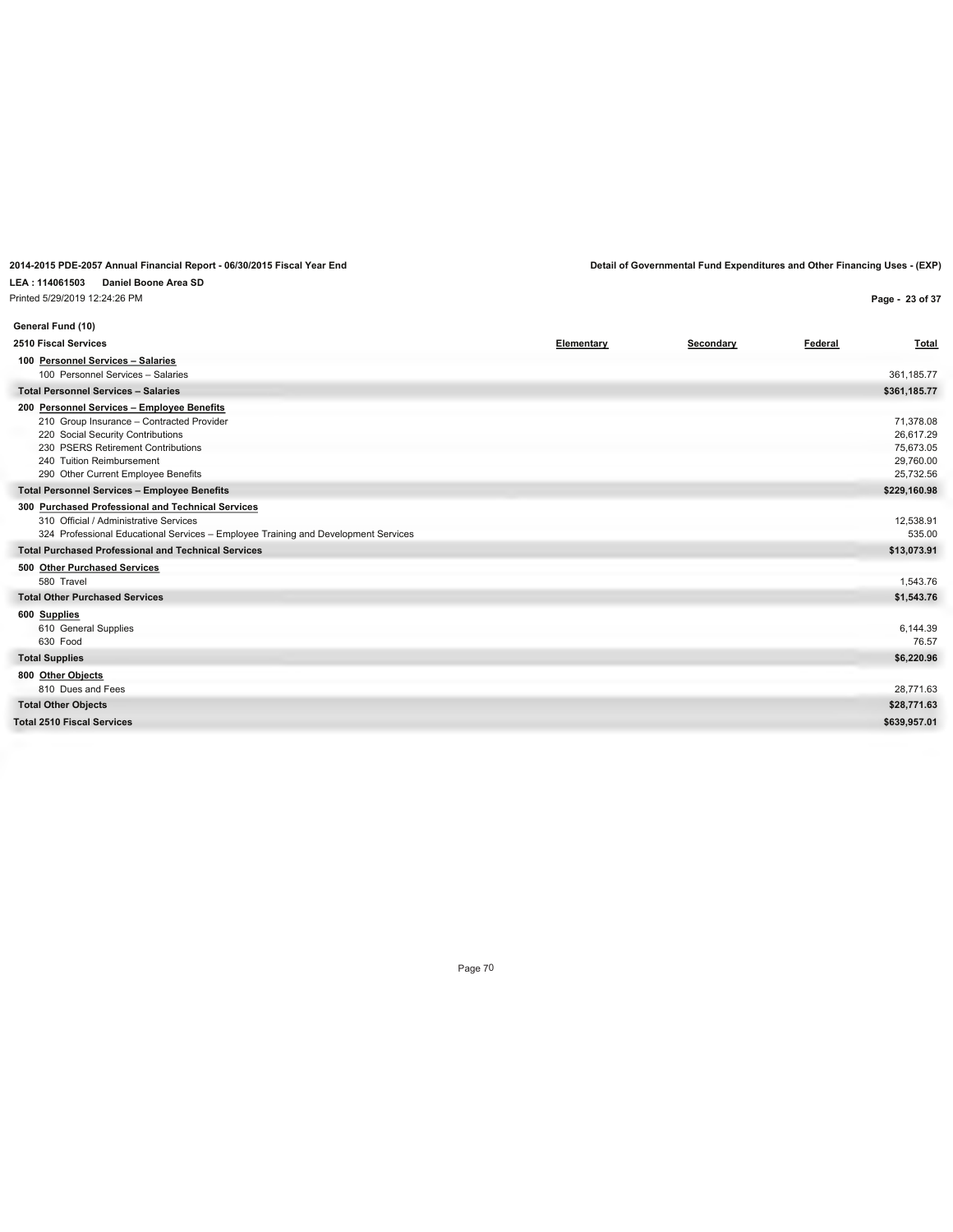**LEA : 114061503 Daniel Boone Area SD** Printed 5/29/2019 12:24:26 PM

**Page - 24 of 37**

| General Fund (10)                                                                                                                                                                                                                      |            |           |         |                                                               |
|----------------------------------------------------------------------------------------------------------------------------------------------------------------------------------------------------------------------------------------|------------|-----------|---------|---------------------------------------------------------------|
| 2511 Supervision of Fiscal Services - Head of Component                                                                                                                                                                                | Elementary | Secondary | Federal | Total                                                         |
| 100 Personnel Services - Salaries<br>100 Personnel Services - Salaries                                                                                                                                                                 |            |           |         | 361,185.77                                                    |
| <b>Total Personnel Services - Salaries</b>                                                                                                                                                                                             |            |           |         | \$361,185.77                                                  |
| 200 Personnel Services - Employee Benefits<br>210 Group Insurance - Contracted Provider<br>220 Social Security Contributions<br>230 PSERS Retirement Contributions<br>240 Tuition Reimbursement<br>290 Other Current Employee Benefits |            |           |         | 71,378.08<br>26,617.29<br>75,673.05<br>29,760.00<br>25,732.56 |
| <b>Total Personnel Services - Employee Benefits</b>                                                                                                                                                                                    |            |           |         | \$229,160.98                                                  |
| 300 Purchased Professional and Technical Services<br>310 Official / Administrative Services<br>324 Professional Educational Services - Employee Training and Development Services                                                      |            |           |         | 12,538.91<br>535.00                                           |
| <b>Total Purchased Professional and Technical Services</b>                                                                                                                                                                             |            |           |         | \$13,073.91                                                   |
| 500 Other Purchased Services<br>580 Travel                                                                                                                                                                                             |            |           |         | 1,543.76                                                      |
| <b>Total Other Purchased Services</b>                                                                                                                                                                                                  |            |           |         | \$1,543.76                                                    |
| 600 Supplies<br>610 General Supplies<br>630 Food                                                                                                                                                                                       |            |           |         | 6.144.39<br>76.57                                             |
| <b>Total Supplies</b>                                                                                                                                                                                                                  |            |           |         | \$6,220.96                                                    |
| 800 Other Objects<br>810 Dues and Fees                                                                                                                                                                                                 |            |           |         | 28,771.63                                                     |
| <b>Total Other Objects</b>                                                                                                                                                                                                             |            |           |         | \$28,771.63                                                   |
| Total 2511 Supervision of Fiscal Services - Head of Component                                                                                                                                                                          |            |           |         | \$639,957.01                                                  |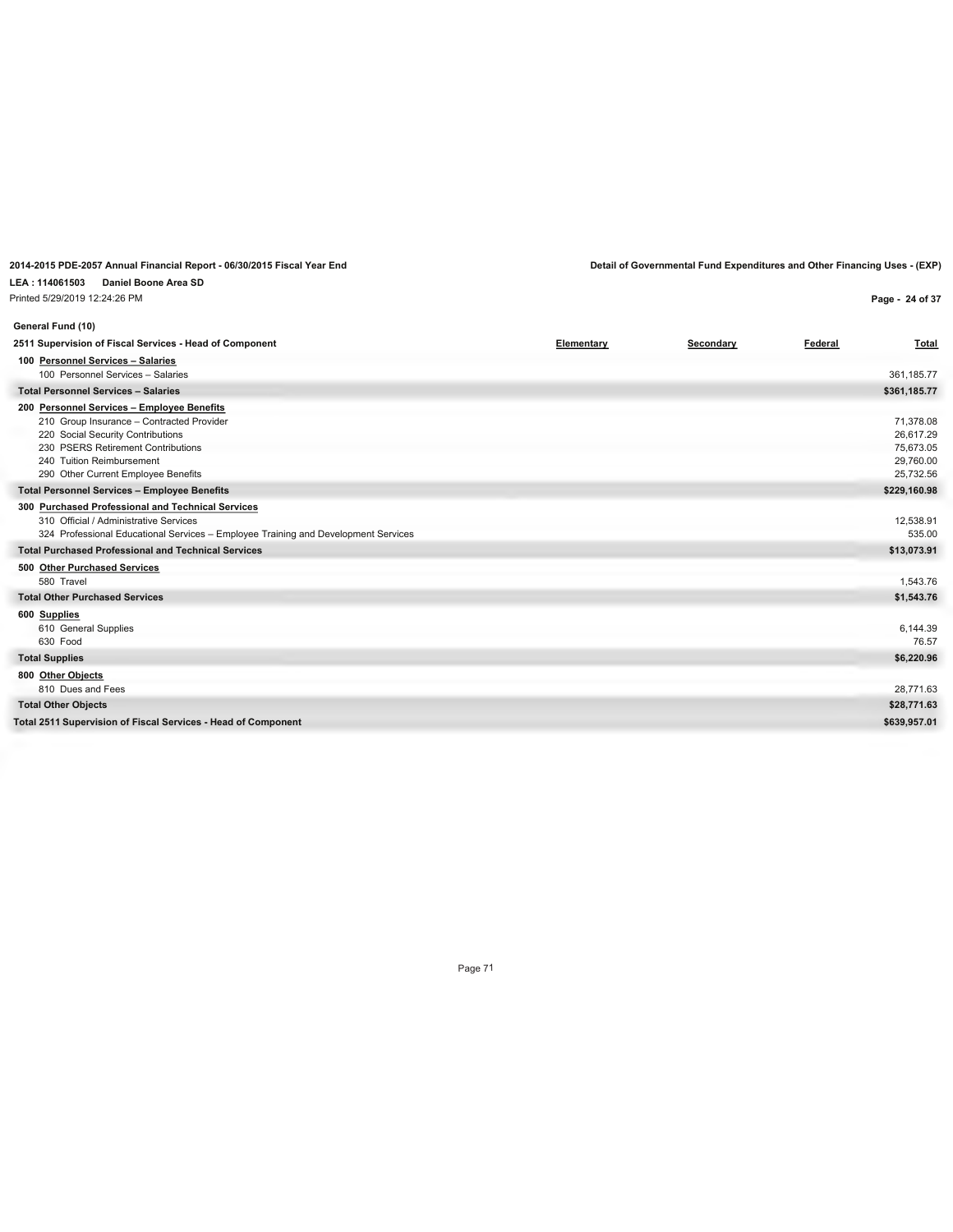# **LEA : 114061503 Daniel Boone Area SD** Printed 5/29/2019 12:24:26 PM

**Page - 25 of 37**

| General Fund (10)                                                                                                     |              |             |         |                       |
|-----------------------------------------------------------------------------------------------------------------------|--------------|-------------|---------|-----------------------|
| 2600 Operation and Maintenance of Plant Services                                                                      | Elementary   | Secondary   | Federal | <b>Total</b>          |
| 100 Personnel Services - Salaries                                                                                     |              |             |         |                       |
| 100 Personnel Services - Salaries                                                                                     |              |             |         | 1,488,120.34          |
| <b>Total Personnel Services - Salaries</b>                                                                            |              |             |         | \$1,488,120.34        |
| 200 Personnel Services - Employee Benefits                                                                            |              |             |         |                       |
| 210 Group Insurance - Contracted Provider                                                                             |              |             |         | 408,613.24            |
| 220 Social Security Contributions                                                                                     |              |             |         | 109,413.93            |
| 230 PSERS Retirement Contributions                                                                                    |              |             |         | 310,552.17            |
| <b>Total Personnel Services - Employee Benefits</b>                                                                   |              |             |         | \$828,579.34          |
| 300 Purchased Professional and Technical Services                                                                     |              |             |         | 155.00                |
| 324 Professional Educational Services - Employee Training and Development Services<br>330 Other Professional Services |              |             |         | 69,500.00             |
| <b>Total Purchased Professional and Technical Services</b>                                                            |              |             |         | \$69,655.00           |
| 400 Purchased Property Services                                                                                       |              |             |         |                       |
| 410 Cleaning Services                                                                                                 |              |             |         | 60,774.83             |
| 420 Utility Services                                                                                                  |              |             |         | 142,379.23            |
| 430 Repairs and Maintenance Services                                                                                  |              |             |         | 178,616.44            |
| 440 Rentals                                                                                                           |              |             |         | 1,075.34              |
| 460 Extermination Services                                                                                            |              |             |         | 11,464.59             |
| <b>Total Purchased Property Services</b>                                                                              |              |             |         | \$394,310.43          |
| 500 Other Purchased Services                                                                                          |              |             |         |                       |
| 521 Fire Insurance                                                                                                    |              |             |         | 79,723.00             |
| 522 Automotive Liability Insurance                                                                                    |              |             |         | 10,663.00             |
| 523 General Property and Liability Insurance<br>529 Other Insurance                                                   |              |             |         | 9,625.00<br>23,984.00 |
| 580 Travel                                                                                                            |              |             |         | 930.05                |
| <b>Total Other Purchased Services</b>                                                                                 |              |             |         | \$124,925.05          |
| 600 Supplies                                                                                                          |              |             |         |                       |
| 610 General Supplies                                                                                                  | 110,744.18   | 90,468.14   |         | 201,212.32            |
| 620 Energy                                                                                                            |              |             |         | 890,389.81            |
| <b>Total Supplies</b>                                                                                                 | \$110,744.18 | \$90,468.14 |         | \$1,091,602.13        |
| 700 Property                                                                                                          |              |             |         |                       |
| 750 Equipment - Original and Additional                                                                               |              |             |         | 68.579.68             |
| 760 Equipment - Replacement                                                                                           |              |             |         | 469.47                |
| <b>Total Property</b>                                                                                                 |              |             |         | \$69,049.15           |
| 800 Other Objects                                                                                                     |              |             |         |                       |
| 810 Dues and Fees                                                                                                     |              |             |         | 1,564.10              |
| <b>Total Other Objects</b>                                                                                            |              |             |         | \$1,564.10            |
| <b>Total 2600 Operation and Maintenance of Plant Services</b>                                                         | \$110,744.18 | \$90,468.14 |         | \$4,067,805.54        |
|                                                                                                                       |              |             |         |                       |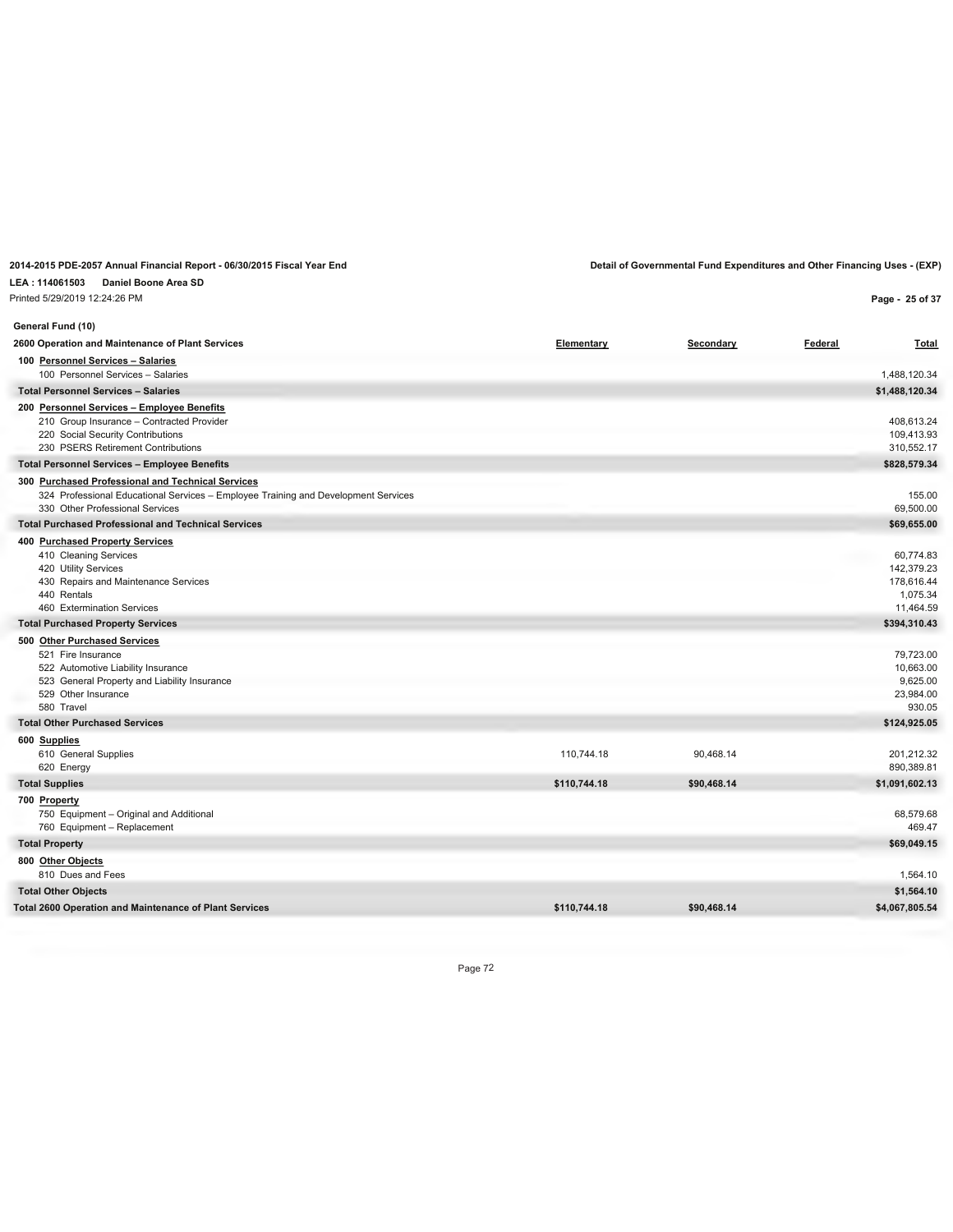#### **LEA : 114061503 Daniel Boone Area SD** Printed 5/29/2019 12:24:26 PM

| Printed 5/29/2019 12:24:26 PM                                                                                                                                                 |              |             |         | Page - 26 of 37                                                |
|-------------------------------------------------------------------------------------------------------------------------------------------------------------------------------|--------------|-------------|---------|----------------------------------------------------------------|
| General Fund (10)                                                                                                                                                             |              |             |         |                                                                |
| 2620 Operation of Buildings Services                                                                                                                                          | Elementary   | Secondary   | Federal | <b>Total</b>                                                   |
| 100 Personnel Services - Salaries<br>100 Personnel Services - Salaries                                                                                                        |              |             |         | 1,488,120.34                                                   |
| <b>Total Personnel Services - Salaries</b>                                                                                                                                    |              |             |         | \$1,488,120.34                                                 |
| 200 Personnel Services - Employee Benefits<br>210 Group Insurance - Contracted Provider<br>220 Social Security Contributions<br>230 PSERS Retirement Contributions            |              |             |         | 408,613.24<br>109,413.93<br>310,552.17                         |
| <b>Total Personnel Services - Employee Benefits</b>                                                                                                                           |              |             |         | \$828,579.34                                                   |
| 300 Purchased Professional and Technical Services<br>324 Professional Educational Services - Employee Training and Development Services<br>330 Other Professional Services    |              |             |         | 155.00<br>69,500.00                                            |
| <b>Total Purchased Professional and Technical Services</b>                                                                                                                    |              |             |         | \$69,655.00                                                    |
| 400 Purchased Property Services<br>410 Cleaning Services<br>420 Utility Services<br>430 Repairs and Maintenance Services<br>440 Rentals<br>460 Extermination Services         |              |             |         | 60,774.83<br>142,379.23<br>160,122.39<br>1,075.34<br>11,464.59 |
| <b>Total Purchased Property Services</b>                                                                                                                                      |              |             |         | \$375,816.38                                                   |
| 500 Other Purchased Services<br>521 Fire Insurance<br>522 Automotive Liability Insurance<br>523 General Property and Liability Insurance<br>529 Other Insurance<br>580 Travel |              |             |         | 79,723.00<br>10,663.00<br>9,625.00<br>23,984.00<br>930.05      |
| <b>Total Other Purchased Services</b>                                                                                                                                         |              |             |         | \$124,925.05                                                   |
| 600 Supplies<br>610 General Supplies<br>620 Energy                                                                                                                            | 103,151.36   | 82,875.33   |         | 186,026.69<br>890,389.81                                       |
| <b>Total Supplies</b>                                                                                                                                                         | \$103,151.36 | \$82,875.33 |         | \$1,076,416.50                                                 |
| 700 Property<br>750 Equipment - Original and Additional<br>760 Equipment - Replacement                                                                                        |              |             |         | 68,579.68<br>469.47                                            |
| <b>Total Property</b>                                                                                                                                                         |              |             |         | \$69,049.15                                                    |
| 800 Other Objects<br>810 Dues and Fees                                                                                                                                        |              |             |         | 1,564.10                                                       |
| <b>Total Other Objects</b>                                                                                                                                                    |              |             |         | \$1,564.10                                                     |
| <b>Total 2620 Operation of Buildings Services</b>                                                                                                                             | \$103,151.36 | \$82,875.33 |         | \$4,034,125.86                                                 |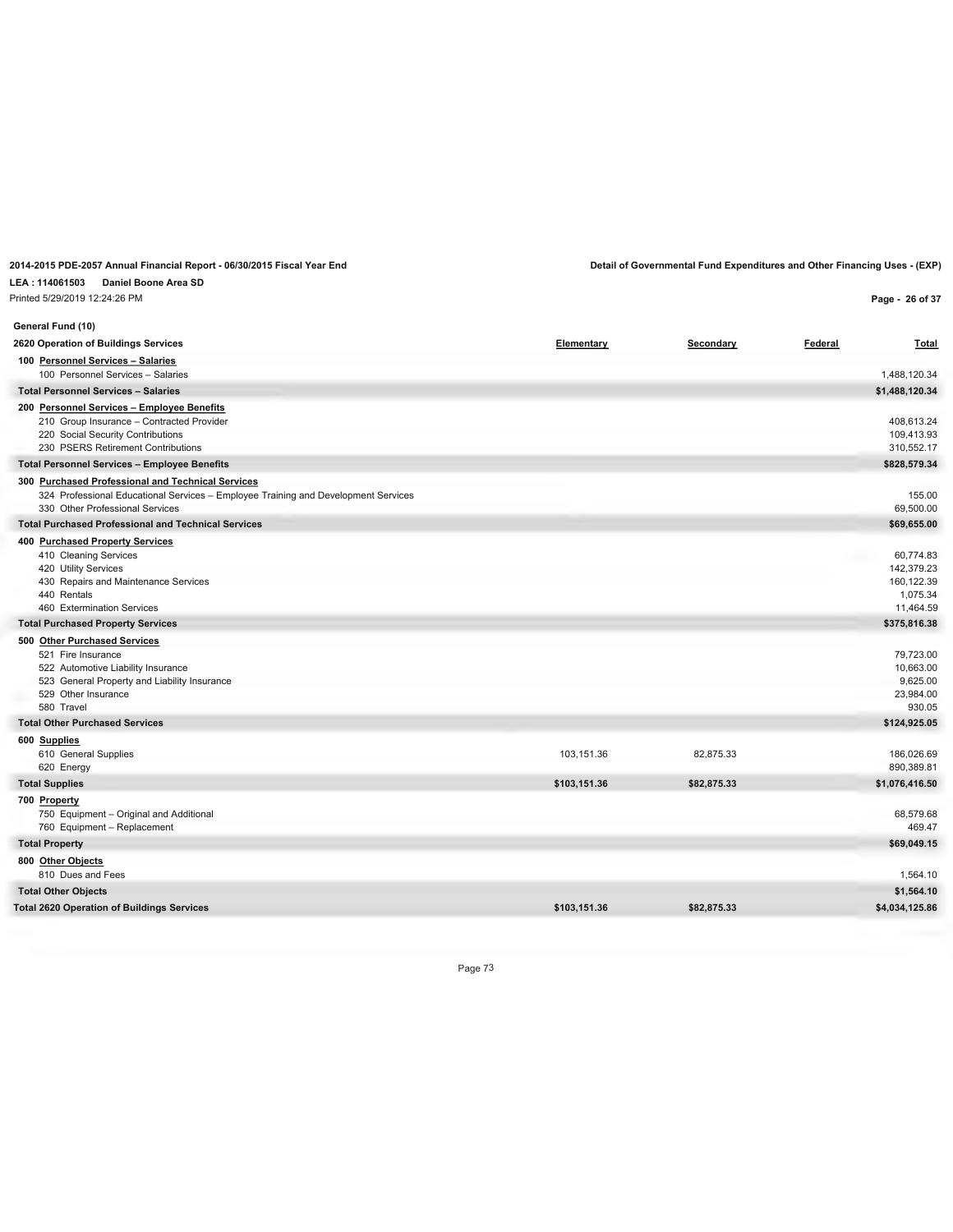**Page - 27 of 37**

| General Fund (10)                                                       |            |            |         |              |
|-------------------------------------------------------------------------|------------|------------|---------|--------------|
| 2630 Care and Upkeep of Grounds Services                                | Elementary | Secondary  | Federal | <b>Total</b> |
| 400 Purchased Property Services<br>430 Repairs and Maintenance Services |            |            |         | 18,494.05    |
| <b>Total Purchased Property Services</b>                                |            |            |         | \$18,494.05  |
| 600 Supplies                                                            |            |            |         |              |
| 610 General Supplies                                                    | 7.592.82   | 7.592.81   |         | 15,185.63    |
| <b>Total Supplies</b>                                                   | \$7,592.82 | \$7,592.81 |         | \$15,185.63  |
| Total 2630 Care and Upkeep of Grounds Services                          | \$7,592.82 | \$7,592.81 |         | \$33,679.68  |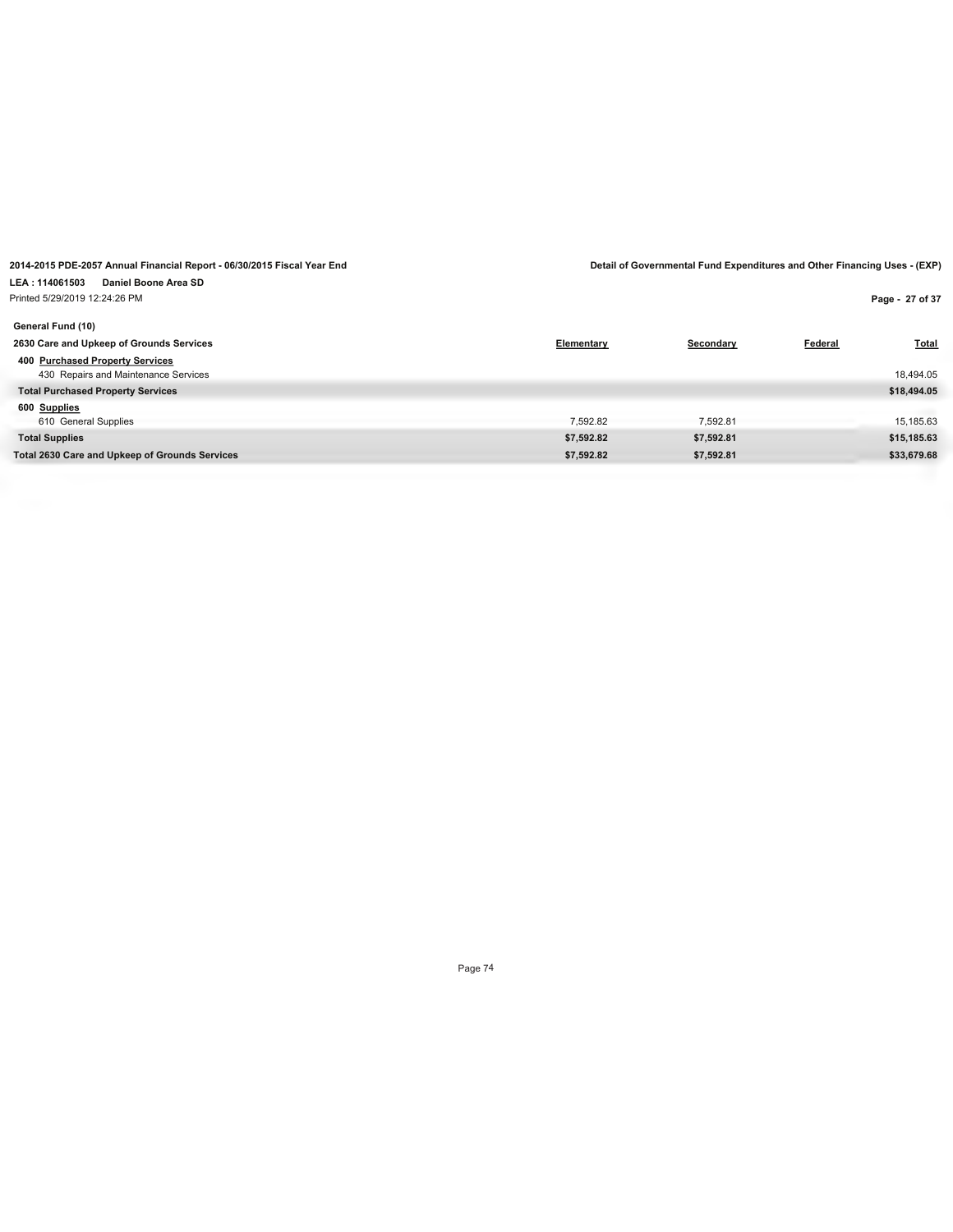| Printed 5/29/2019 12:24:26 PM                                                                              |            |           |         | Page - 28 of 37            |
|------------------------------------------------------------------------------------------------------------|------------|-----------|---------|----------------------------|
| General Fund (10)                                                                                          |            |           |         |                            |
| 2700 Student Transportation Services                                                                       | Elementary | Secondary | Federal | <b>Total</b>               |
| 300 Purchased Professional and Technical Services<br>340 Technical Services                                |            |           |         | 4,300.00                   |
| <b>Total Purchased Professional and Technical Services</b>                                                 |            |           |         | \$4,300.00                 |
| 500 Other Purchased Services<br>513 Contracted Carriers<br>516 Student Transportation Services From the IU |            |           |         | 2,768,002.82<br>175,931.16 |
| <b>Total Other Purchased Services</b>                                                                      |            |           |         | \$2,943,933.98             |
| 600 Supplies<br>610 General Supplies                                                                       |            |           |         | 656.00                     |
| <b>Total Supplies</b>                                                                                      |            |           |         | \$656.00                   |
| <b>Total 2700 Student Transportation Services</b>                                                          |            |           |         | \$2,948,889.98             |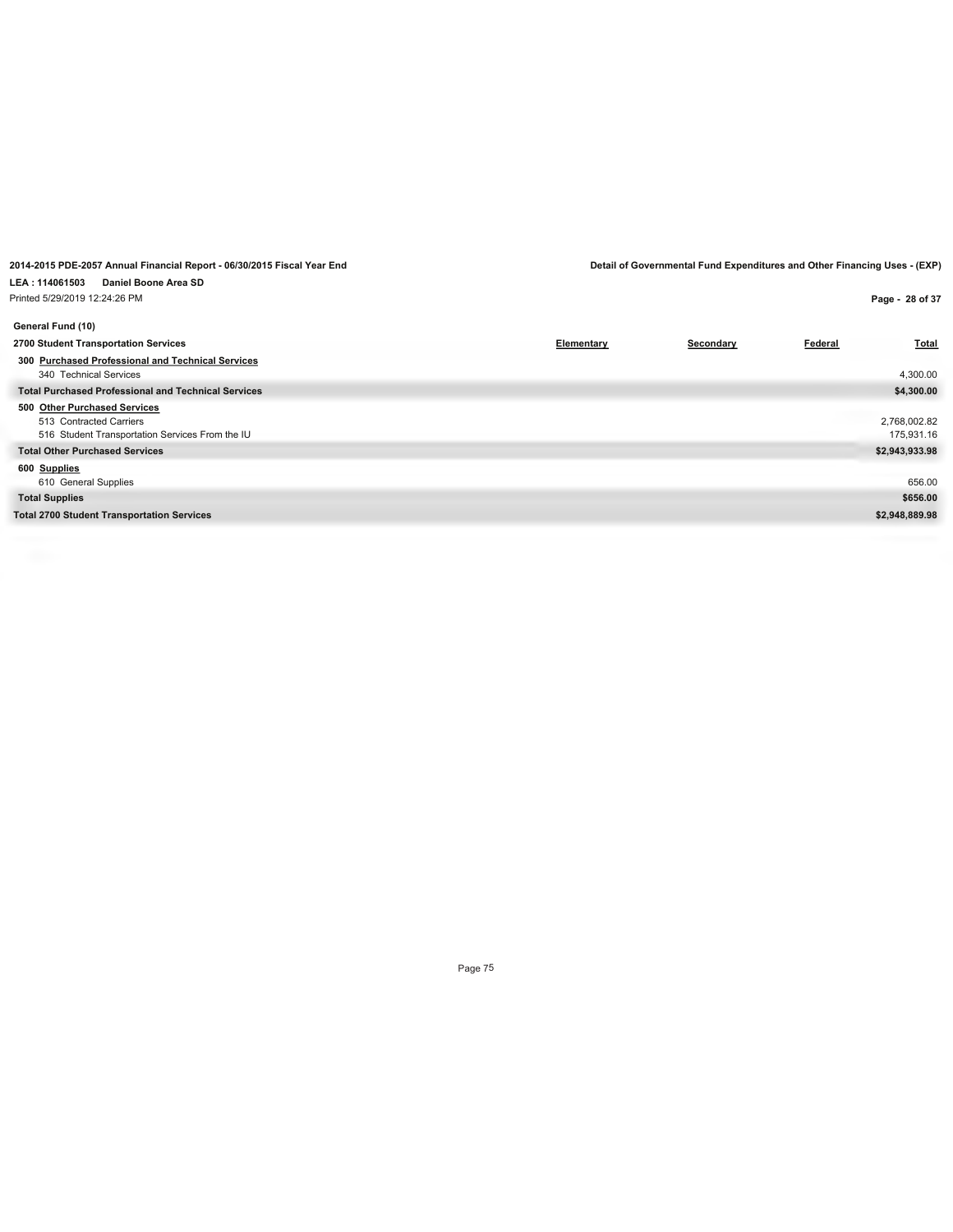| Printed 5/29/2019 12:24:26 PM                                                                              |            |           |                | Page - 29 of 37            |
|------------------------------------------------------------------------------------------------------------|------------|-----------|----------------|----------------------------|
| General Fund (10)                                                                                          |            |           |                |                            |
| 2720 Vehicle Operation Services                                                                            | Elementary | Secondary | <b>Federal</b> | <b>Total</b>               |
| 300 Purchased Professional and Technical Services<br>340 Technical Services                                |            |           |                | 4,300.00                   |
| <b>Total Purchased Professional and Technical Services</b>                                                 |            |           |                | \$4,300.00                 |
| 500 Other Purchased Services<br>513 Contracted Carriers<br>516 Student Transportation Services From the IU |            |           |                | 1,782,948.59<br>175,931.16 |
| <b>Total Other Purchased Services</b>                                                                      |            |           |                | \$1,958,879.75             |
| 600 Supplies<br>610 General Supplies                                                                       |            |           |                | 656.00                     |
| <b>Total Supplies</b>                                                                                      |            |           |                | \$656.00                   |
| <b>Total 2720 Vehicle Operation Services</b>                                                               |            |           |                | \$1,963,835.75             |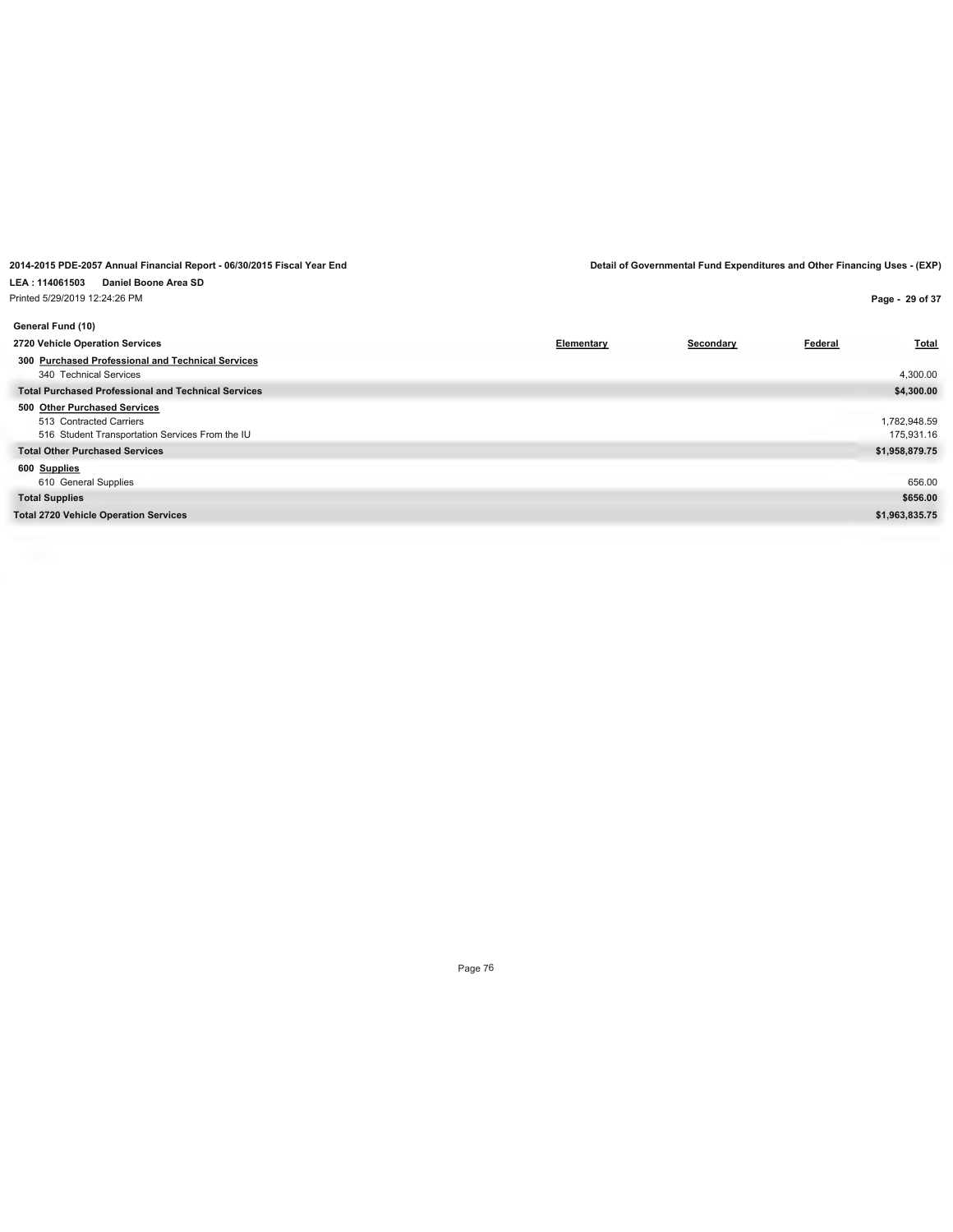Printed 5/29/2019 12:24:26 PM

| Printed 5/29/2019 12:24:26 PM              |            |           |         | Page - 30 of 37 |
|--------------------------------------------|------------|-----------|---------|-----------------|
| General Fund (10)                          |            |           |         |                 |
| 2750 Nonpublic Transportation              | Elementary | Secondary | Federal | <b>Total</b>    |
| 500 Other Purchased Services               |            |           |         |                 |
| 513 Contracted Carriers                    |            |           |         | 985,054.23      |
| <b>Total Other Purchased Services</b>      |            |           |         | \$985,054.23    |
| <b>Total 2750 Nonpublic Transportation</b> |            |           |         | \$985,054.23    |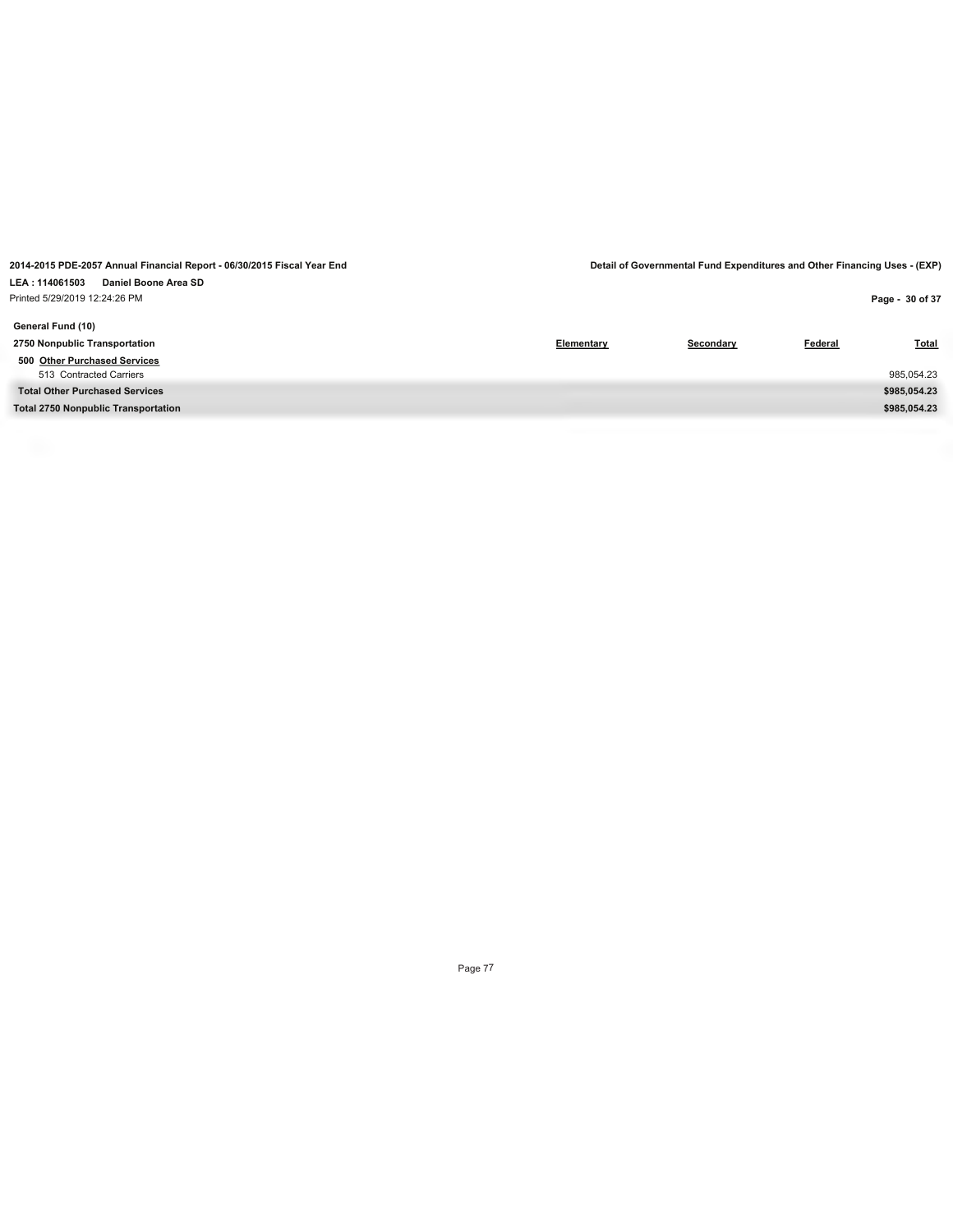**LEA : 114061503 Daniel Boone Area SD**

| Printed 5/29/2019 12:24:26 PM                                                                                                                                             |            |           |         | Page - 31 of 37                   |
|---------------------------------------------------------------------------------------------------------------------------------------------------------------------------|------------|-----------|---------|-----------------------------------|
| General Fund (10)                                                                                                                                                         |            |           |         |                                   |
| 2800 Support Services - Central                                                                                                                                           | Elementary | Secondary | Federal | <b>Total</b>                      |
| 100 Personnel Services - Salaries                                                                                                                                         |            |           |         |                                   |
| 100 Personnel Services - Salaries                                                                                                                                         |            |           |         | 18.883.73                         |
| <b>Total Personnel Services - Salaries</b>                                                                                                                                |            |           |         | \$18,883.73                       |
| 200 Personnel Services - Employee Benefits<br>210 Group Insurance - Contracted Provider<br>220 Social Security Contributions<br>230 PSERS Retirement Contributions        |            |           |         | 59.52<br>1,444.61<br>3.719.59     |
| <b>Total Personnel Services - Employee Benefits</b>                                                                                                                       |            |           |         | \$5,223.72                        |
| 300 Purchased Professional and Technical Services<br>330 Other Professional Services<br>340 Technical Services<br>390 Other Purchased Professional and Technical Services |            |           |         | 440.92<br>106,138.43<br>89,096.25 |
| <b>Total Purchased Professional and Technical Services</b>                                                                                                                |            |           |         | \$195,675.60                      |
| 400 Purchased Property Services                                                                                                                                           |            |           |         |                                   |
| 440 Rentals                                                                                                                                                               |            |           |         | 5,345.35                          |
| <b>Total Purchased Property Services</b>                                                                                                                                  |            |           |         | \$5,345.35                        |
| 500 Other Purchased Services                                                                                                                                              |            |           |         |                                   |
| 530 Communications                                                                                                                                                        |            |           |         | 43.199.46                         |
| <b>Total Other Purchased Services</b>                                                                                                                                     |            |           |         | \$43,199.46                       |
| 600 Supplies<br>610 General Supplies                                                                                                                                      |            |           |         | 1,076.80                          |
| <b>Total Supplies</b>                                                                                                                                                     |            |           |         | \$1,076.80                        |
| 800 Other Objects<br>810 Dues and Fees                                                                                                                                    |            |           |         | 5,411.50                          |
| <b>Total Other Objects</b>                                                                                                                                                |            |           |         | \$5,411.50                        |
| <b>Total 2800 Support Services - Central</b>                                                                                                                              |            |           |         | \$274,816.16                      |
|                                                                                                                                                                           |            |           |         |                                   |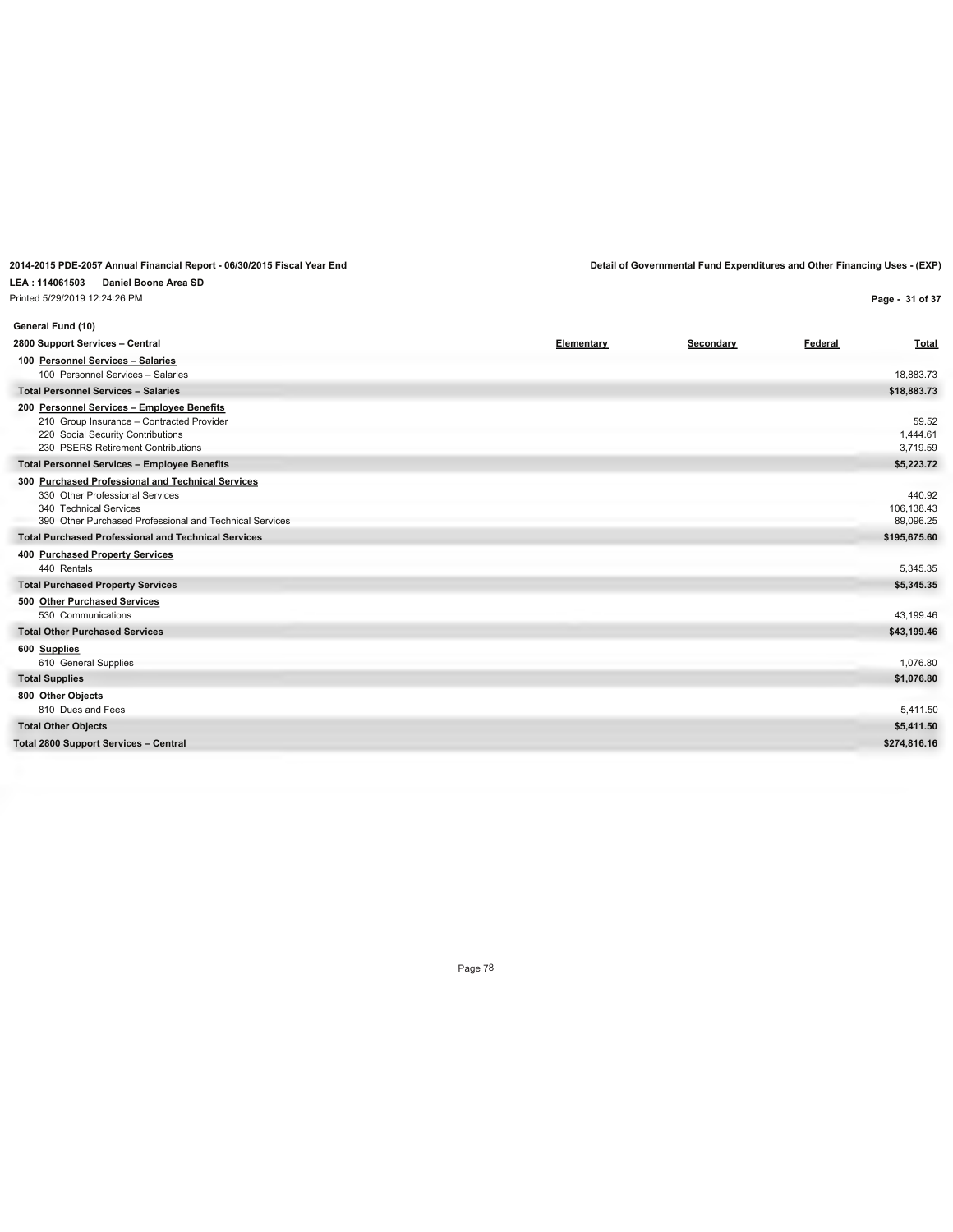| Printed 5/29/2019 12:24:26 PM                              |            |           | Page - 32 of 37                |
|------------------------------------------------------------|------------|-----------|--------------------------------|
| General Fund (10)                                          |            |           |                                |
| 2820 Information Services                                  | Elementary | Secondary | <b>Total</b><br><b>Federal</b> |
| 300 Purchased Professional and Technical Services          |            |           |                                |
| 340 Technical Services                                     |            |           | (1,621.31)                     |
| <b>Total Purchased Professional and Technical Services</b> |            |           | (\$1,621.31)                   |
| 500 Other Purchased Services                               |            |           |                                |
| 530 Communications                                         |            |           | 2,174.62                       |
| <b>Total Other Purchased Services</b>                      |            |           | \$2,174.62                     |
| 600 Supplies                                               |            |           |                                |
| 610 General Supplies                                       |            |           | 51.80                          |
| <b>Total Supplies</b>                                      |            |           | \$51.80                        |
| 800 Other Objects                                          |            |           |                                |
| 810 Dues and Fees                                          |            |           | 24.00                          |
| <b>Total Other Objects</b>                                 |            |           | \$24.00                        |
| <b>Total 2820 Information Services</b>                     |            |           | \$629.11                       |
|                                                            |            |           |                                |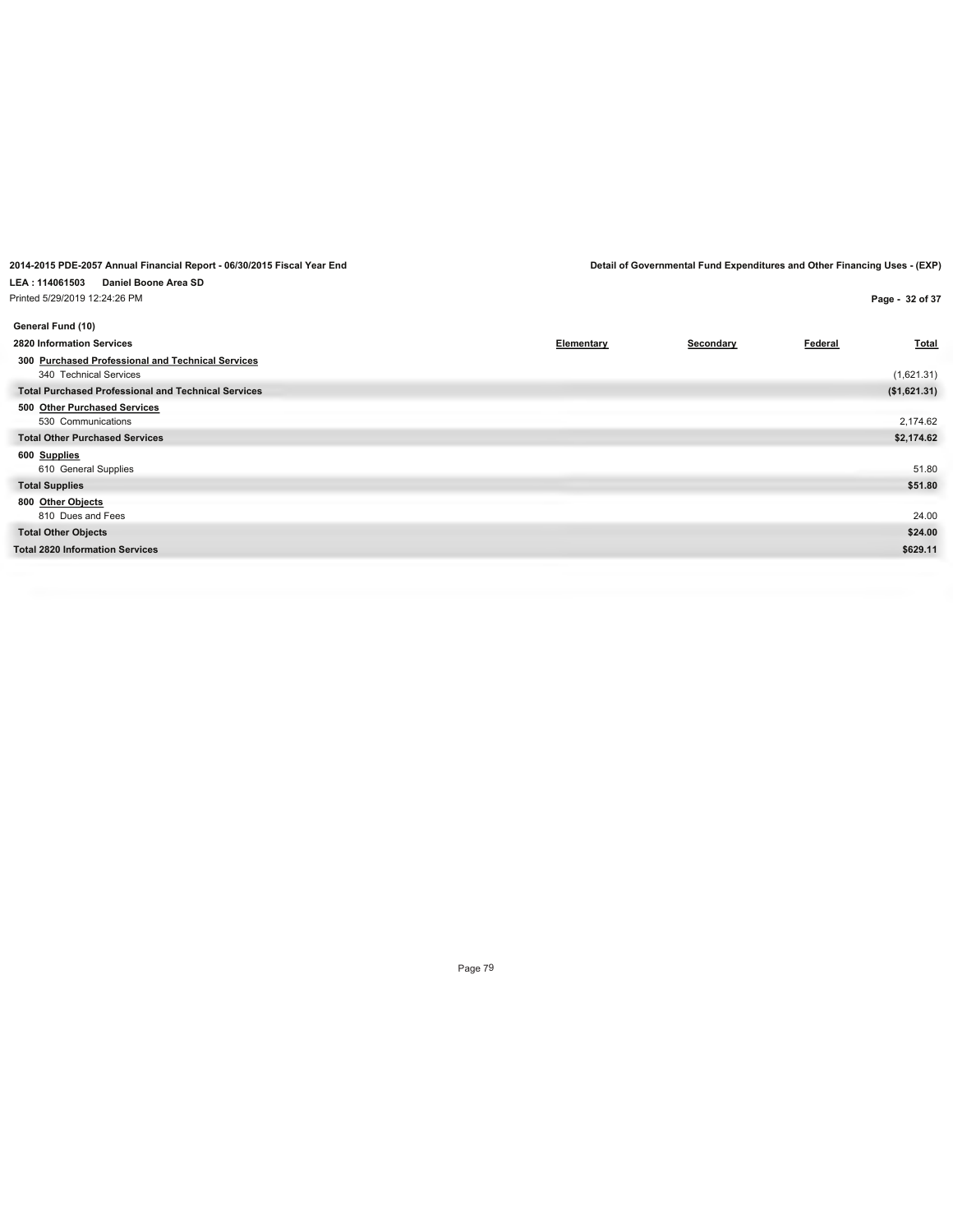| Printed 5/29/2019 12:24:26 PM                              |            |           |         | Page - 33 of 37 |
|------------------------------------------------------------|------------|-----------|---------|-----------------|
| General Fund (10)                                          |            |           |         |                 |
| 2822 Internal Information Services                         | Elementary | Secondary | Federal | <b>Total</b>    |
| 300 Purchased Professional and Technical Services          |            |           |         |                 |
| 340 Technical Services                                     |            |           |         | (1,621.31)      |
| <b>Total Purchased Professional and Technical Services</b> |            |           |         | (\$1,621.31)    |
| 500 Other Purchased Services                               |            |           |         |                 |
| 530 Communications                                         |            |           |         | 2,174.62        |
| <b>Total Other Purchased Services</b>                      |            |           |         | \$2,174.62      |
| 600 Supplies                                               |            |           |         |                 |
| 610 General Supplies                                       |            |           |         | 51.80           |
| <b>Total Supplies</b>                                      |            |           |         | \$51.80         |
| 800 Other Objects                                          |            |           |         |                 |
| 810 Dues and Fees                                          |            |           |         | 24.00           |
| <b>Total Other Objects</b>                                 |            |           |         | \$24.00         |
| <b>Total 2822 Internal Information Services</b>            |            |           |         | \$629.11        |
|                                                            |            |           |         |                 |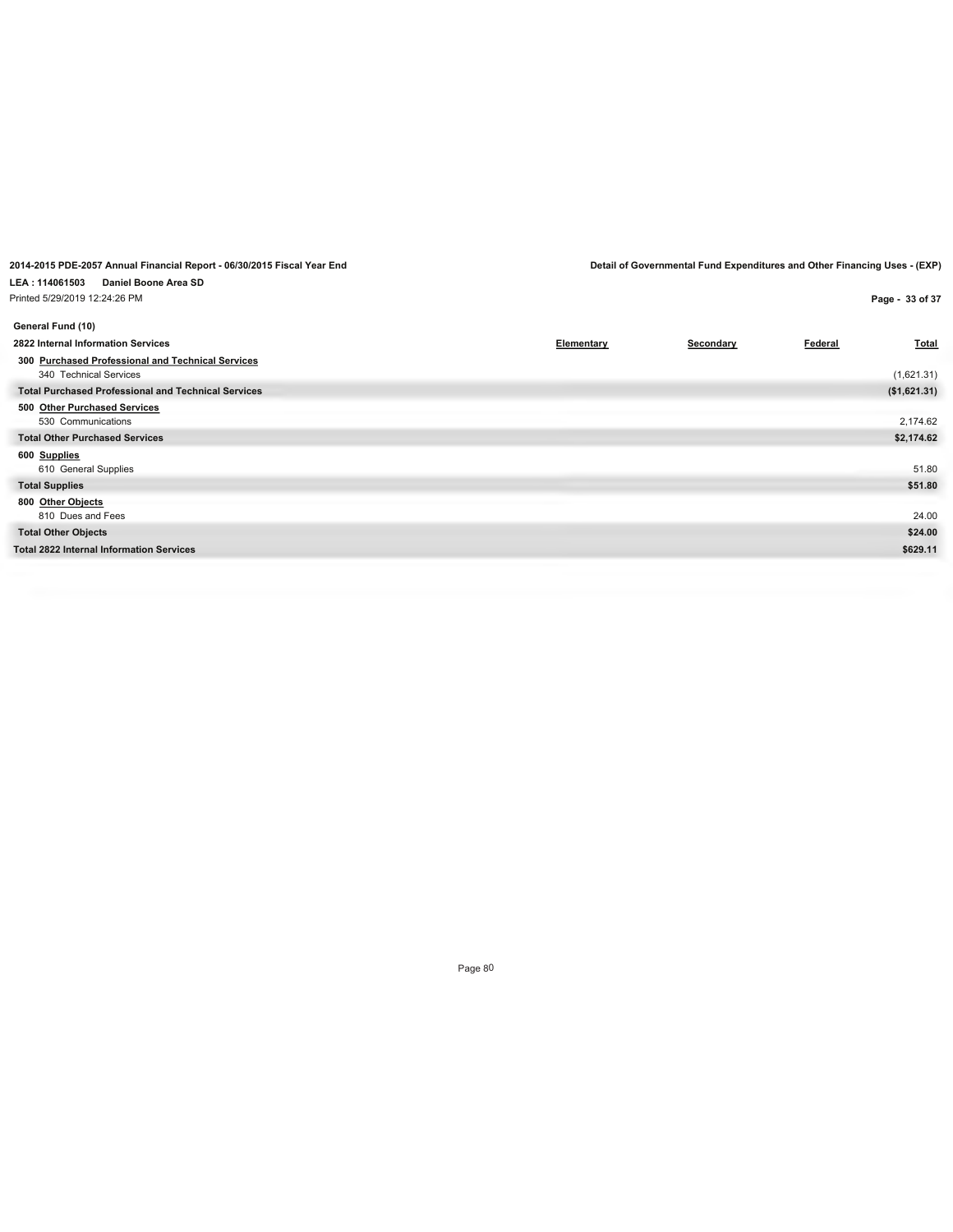| Printed 5/29/2019 12:24:26 PM                              |            |           |         | Page - 34 of 37 |
|------------------------------------------------------------|------------|-----------|---------|-----------------|
| General Fund (10)                                          |            |           |         |                 |
| 2840 Data Processing Services                              | Elementary | Secondary | Federal | <b>Total</b>    |
| 300 Purchased Professional and Technical Services          |            |           |         |                 |
| 340 Technical Services                                     |            |           |         | 107,759.74      |
| <b>Total Purchased Professional and Technical Services</b> |            |           |         | \$107,759.74    |
| 400 Purchased Property Services                            |            |           |         |                 |
| 440 Rentals                                                |            |           |         | 728.00          |
| <b>Total Purchased Property Services</b>                   |            |           |         | \$728.00        |
| <b>Total 2840 Data Processing Services</b>                 |            |           |         | \$108,487.74    |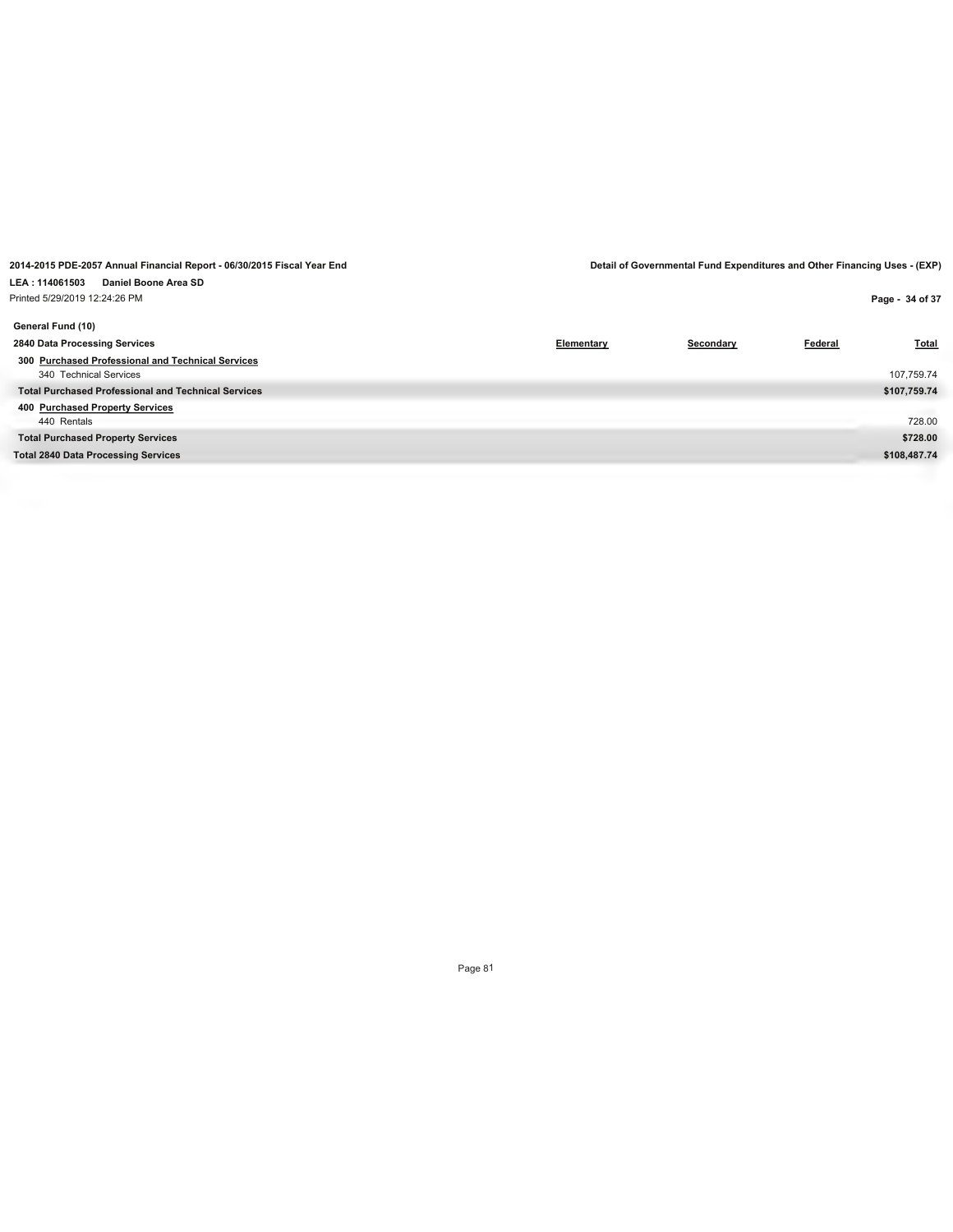#### **LEA : 114061503 Daniel Boone Area SD** Printed 5/29/2019 12:24:26 PM

**Page - 35 of 37**

| General Fund (10)                                                                    |            |           |         |                      |
|--------------------------------------------------------------------------------------|------------|-----------|---------|----------------------|
| 2860 Management Services                                                             | Elementary | Secondary | Federal | Total                |
| 100 Personnel Services - Salaries                                                    |            |           |         |                      |
| 100 Personnel Services - Salaries                                                    |            |           |         | 18,883.73            |
| <b>Total Personnel Services - Salaries</b>                                           |            |           |         | \$18,883.73          |
| 200 Personnel Services - Employee Benefits                                           |            |           |         |                      |
| 210 Group Insurance - Contracted Provider                                            |            |           |         | 59.52                |
| 220 Social Security Contributions<br>230 PSERS Retirement Contributions              |            |           |         | 1,444.61<br>3,719.59 |
|                                                                                      |            |           |         |                      |
| <b>Total Personnel Services - Employee Benefits</b>                                  |            |           |         | \$5,223.72           |
| 300 Purchased Professional and Technical Services<br>330 Other Professional Services |            |           |         | 440.92               |
| 390 Other Purchased Professional and Technical Services                              |            |           |         | 89,096.25            |
| <b>Total Purchased Professional and Technical Services</b>                           |            |           |         | \$89,537.17          |
| 400 Purchased Property Services                                                      |            |           |         |                      |
| 440 Rentals                                                                          |            |           |         | 4,617.35             |
| <b>Total Purchased Property Services</b>                                             |            |           |         | \$4,617.35           |
| 500 Other Purchased Services                                                         |            |           |         |                      |
| 530 Communications                                                                   |            |           |         | 41,024.84            |
| <b>Total Other Purchased Services</b>                                                |            |           |         | \$41,024.84          |
| 600 Supplies                                                                         |            |           |         |                      |
| 610 General Supplies                                                                 |            |           |         | 1,025.00             |
| <b>Total Supplies</b>                                                                |            |           |         | \$1,025.00           |
| 800 Other Objects                                                                    |            |           |         |                      |
| 810 Dues and Fees                                                                    |            |           |         | 5,387.50             |
| <b>Total Other Objects</b>                                                           |            |           |         | \$5,387.50           |
| <b>Total 2860 Management Services</b>                                                |            |           |         | \$165,699.31         |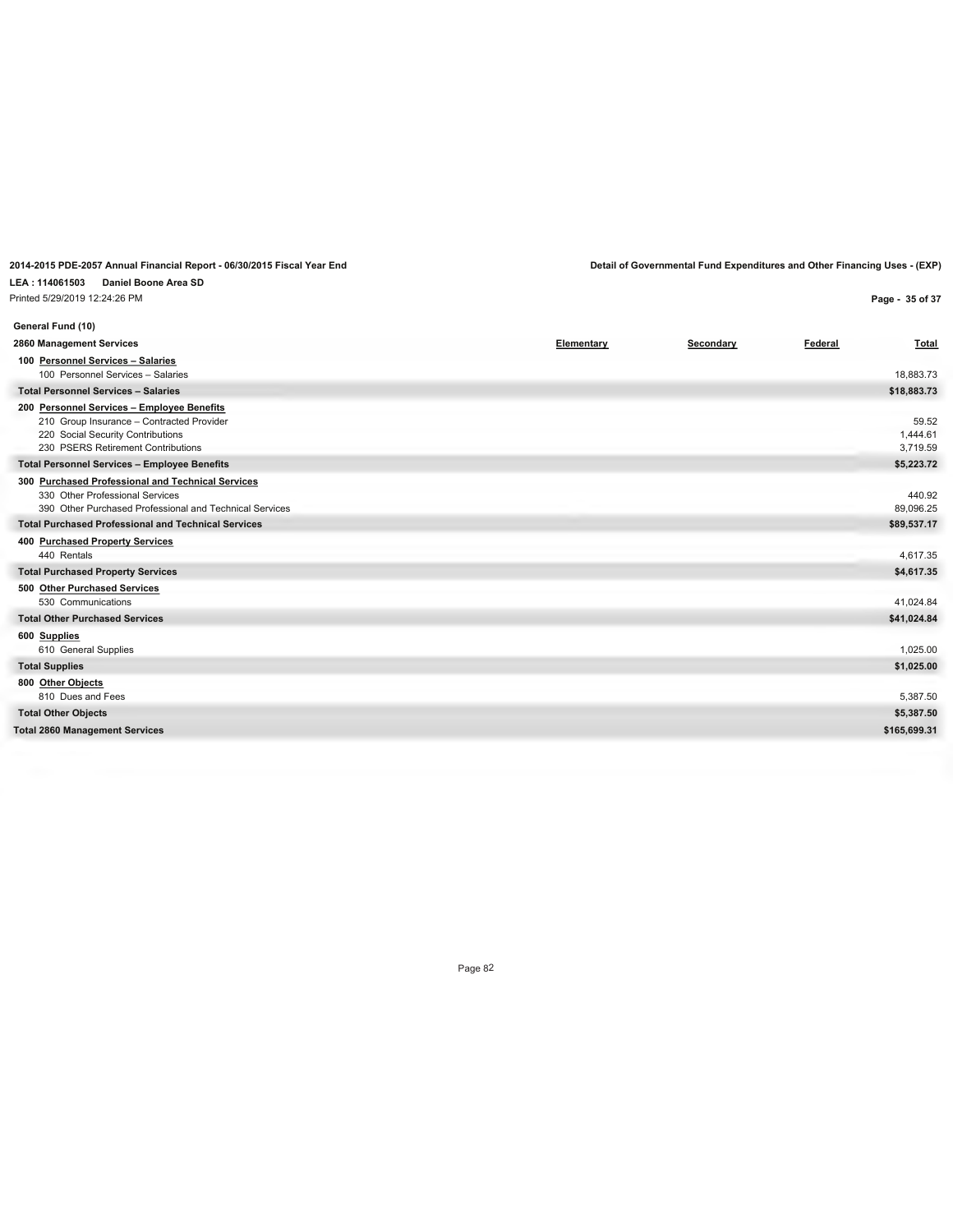Printed 5/29/2019 12:24:26 PM

| Printed 5/29/2019 12:24:26 PM            |            |           |                | Page - 36 of 37 |
|------------------------------------------|------------|-----------|----------------|-----------------|
| General Fund (10)                        |            |           |                |                 |
| 2900 Other Support Services              | Elementary | Secondary | <b>Federal</b> | <b>Total</b>    |
| 500 Other Purchased Services             |            |           |                |                 |
| 595 IU Payments By Withholding           |            |           |                | 35,931.17       |
| <b>Total Other Purchased Services</b>    |            |           |                | \$35,931.17     |
| <b>Total 2900 Other Support Services</b> |            |           |                | \$35,931.17     |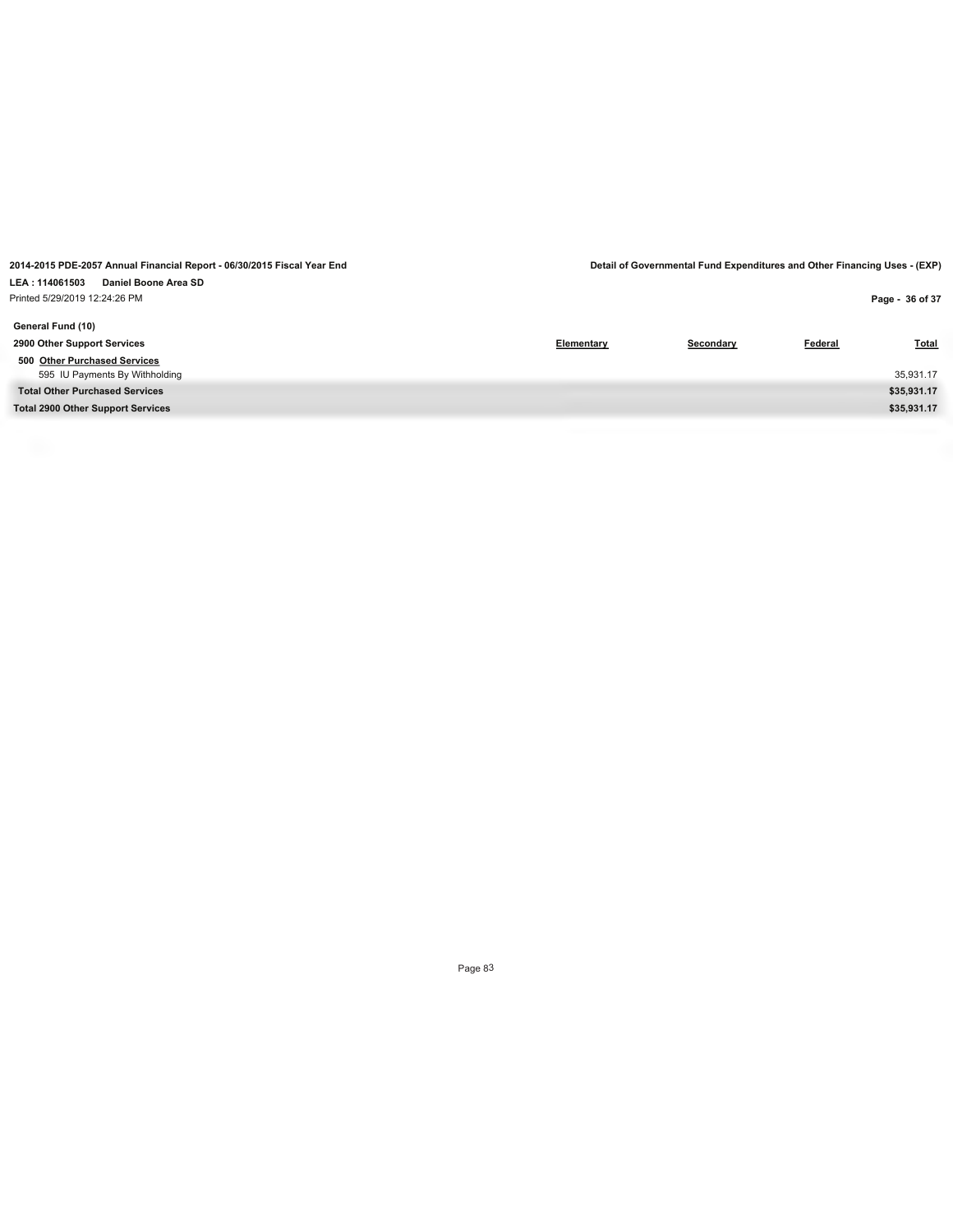**Page - 37 of 37**

**General Fund (10) 2910 Support Services Not Listed Elsewhere In the 2000 Series Elementary Secondary Federal Total 500 Other Purchased Services** 595 IU Payments By Withholding 35,931.17 **Total Other Purchased Services \$35,931.17 Total 2910 Support Services Not Listed Elsewhere In the 2000 Series \$35,931.17**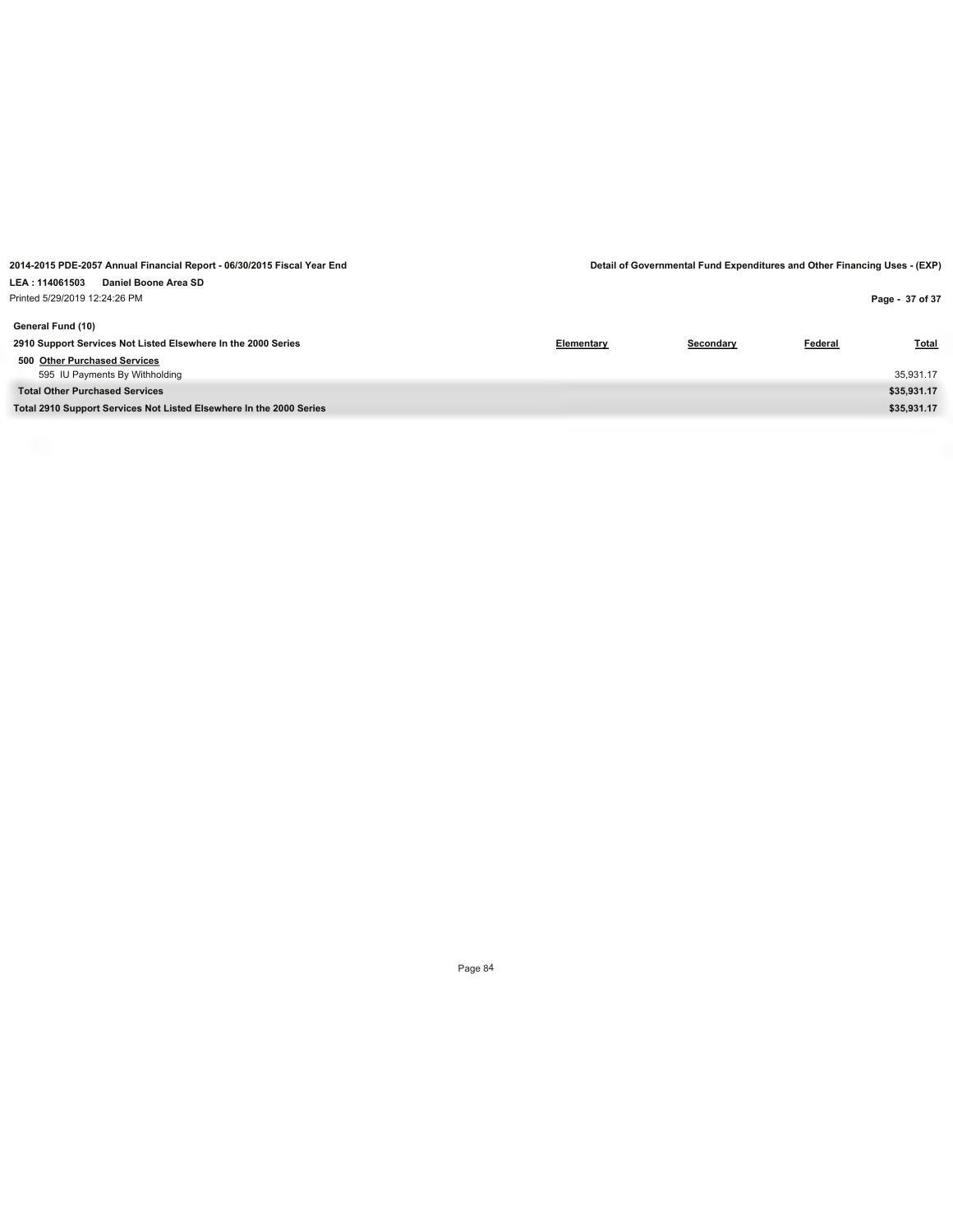# **LEA : 114061503 Daniel Boone Area SD**

| Printed 5/29/2019 12:24:29 PM                                                                                                                                      | Page - 1 of 3                                     |
|--------------------------------------------------------------------------------------------------------------------------------------------------------------------|---------------------------------------------------|
| General Fund (10)                                                                                                                                                  |                                                   |
| 3000 Operation of Non-Instructional Services                                                                                                                       | <b>Total</b>                                      |
| 100 Personnel Services - Salaries<br>100 Personnel Services - Salaries                                                                                             | 397,748.05                                        |
| <b>Total Personnel Services - Salaries</b>                                                                                                                         | \$397,748.05                                      |
| 200 Personnel Services - Employee Benefits<br>210 Group Insurance - Contracted Provider<br>220 Social Security Contributions<br>230 PSERS Retirement Contributions | 25,135.44<br>29,969.36<br>70,995.26               |
| <b>Total Personnel Services - Employee Benefits</b>                                                                                                                | \$126,100.06                                      |
| 300 Purchased Professional and Technical Services<br>390 Other Purchased Professional and Technical Services                                                       | 40,751.00                                         |
| <b>Total Purchased Professional and Technical Services</b>                                                                                                         | \$40,751.00                                       |
| 400 Purchased Property Services<br>430 Repairs and Maintenance Services<br>440 Rentals                                                                             | 17,349.84<br>5,277.00                             |
| <b>Total Purchased Property Services</b>                                                                                                                           | \$22,626.84                                       |
| 500 Other Purchased Services<br>510 Student Transportation Services<br>520 Insurance - General<br>549 Other Advertising/Public Relations<br>580 Travel             | 116,996.09<br>11,499.00<br>1,280.00<br>(3,057.34) |
| <b>Total Other Purchased Services</b>                                                                                                                              | \$126,717.75                                      |
| 600 Supplies<br>610 General Supplies<br>620 Energy                                                                                                                 | 22,138.15<br>2,362.02                             |
| <b>Total Supplies</b>                                                                                                                                              | \$24,500.17                                       |
| 700 Property<br>750 Equipment - Original and Additional                                                                                                            | 7,748.47                                          |
| <b>Total Property</b>                                                                                                                                              | \$7,748.47                                        |
| 800 Other Objects<br>810 Dues and Fees<br>860 Grants To Municipal and Community Service Organizations                                                              | 7,202.50<br>900.00                                |
| <b>Total Other Objects</b>                                                                                                                                         | \$8,102.50                                        |
| <b>Total 3000 Operation of Non-Instructional Services</b>                                                                                                          | \$754,294.84                                      |
|                                                                                                                                                                    |                                                   |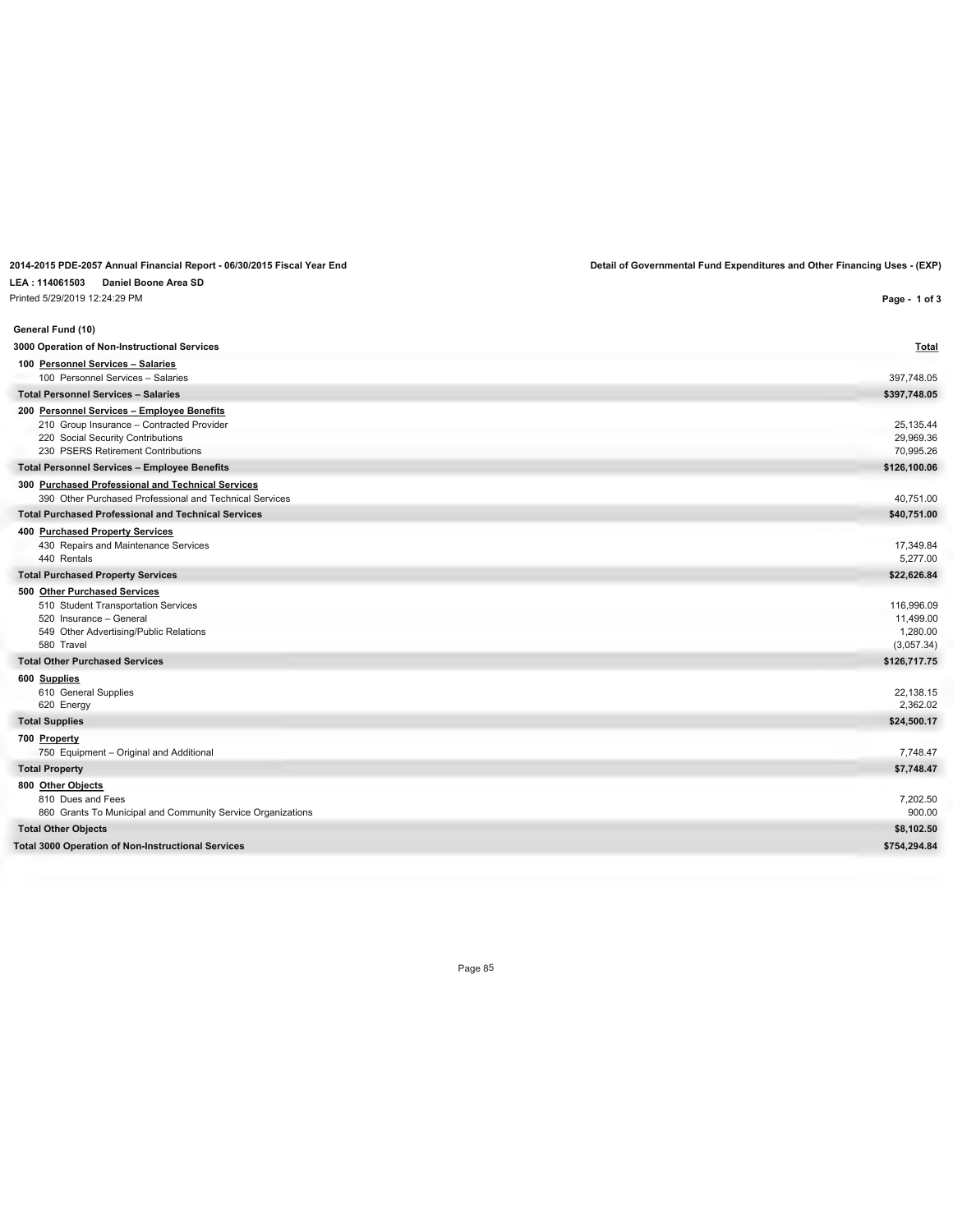# **LEA : 114061503 Daniel Boone Area SD**

Printed 5/29/2019 12:24:29 PM

**Page - 2 of 3**

| General Fund (10)                                                                                                                                                  |            |           |         |                                                   |
|--------------------------------------------------------------------------------------------------------------------------------------------------------------------|------------|-----------|---------|---------------------------------------------------|
| <b>3200 Student Activities</b>                                                                                                                                     | Elementary | Secondary | Federal | Total                                             |
| 100 Personnel Services - Salaries<br>100 Personnel Services - Salaries                                                                                             |            |           |         | 397,748.05                                        |
| <b>Total Personnel Services - Salaries</b>                                                                                                                         |            |           |         | \$397,748.05                                      |
| 200 Personnel Services - Employee Benefits<br>210 Group Insurance - Contracted Provider<br>220 Social Security Contributions<br>230 PSERS Retirement Contributions |            |           |         | 25,135.44<br>29,969.36<br>70,995.26               |
| <b>Total Personnel Services - Employee Benefits</b>                                                                                                                |            |           |         | \$126,100.06                                      |
| 300 Purchased Professional and Technical Services<br>390 Other Purchased Professional and Technical Services                                                       |            |           |         | 40,751.00                                         |
| <b>Total Purchased Professional and Technical Services</b>                                                                                                         |            |           |         | \$40,751.00                                       |
| 400 Purchased Property Services<br>430 Repairs and Maintenance Services<br>440 Rentals                                                                             |            |           |         | 17,349.84<br>5,277.00                             |
| <b>Total Purchased Property Services</b>                                                                                                                           |            |           |         | \$22,626.84                                       |
| 500 Other Purchased Services<br>510 Student Transportation Services<br>520 Insurance - General<br>549 Other Advertising/Public Relations<br>580 Travel             |            |           |         | 116,996.09<br>11,499.00<br>1,280.00<br>(3,057.34) |
| <b>Total Other Purchased Services</b>                                                                                                                              |            |           |         | \$126,717.75                                      |
| 600 Supplies<br>610 General Supplies<br>620 Energy                                                                                                                 |            |           |         | 22,138.15<br>2,362.02                             |
| <b>Total Supplies</b>                                                                                                                                              |            |           |         | \$24,500.17                                       |
| 700 Property<br>750 Equipment - Original and Additional                                                                                                            |            |           |         | 7,748.47                                          |
| <b>Total Property</b>                                                                                                                                              |            |           |         | \$7,748.47                                        |
| 800 Other Objects<br>810 Dues and Fees                                                                                                                             |            |           |         | 7,202.50                                          |
| <b>Total Other Objects</b>                                                                                                                                         |            |           |         | \$7,202.50                                        |
| <b>Total 3200 Student Activities</b>                                                                                                                               |            |           |         | \$753,394.84                                      |
|                                                                                                                                                                    |            |           |         |                                                   |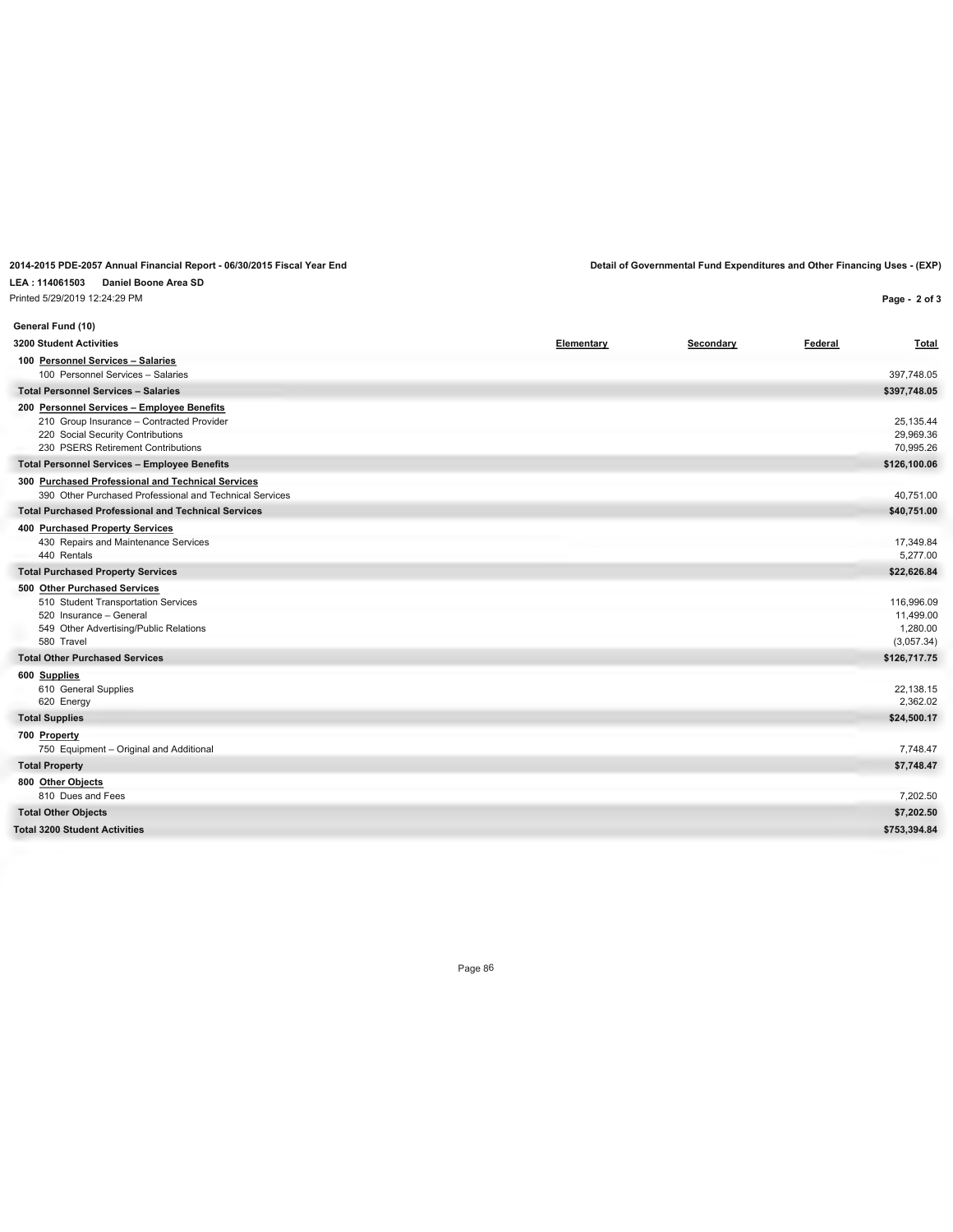| Printed 5/29/2019 12:24:29 PM                               |            |           |         | Page - 3 of 3 |
|-------------------------------------------------------------|------------|-----------|---------|---------------|
| General Fund (10)                                           |            |           |         |               |
| 3300 Community Services                                     | Elementary | Secondary | Federal | <b>Total</b>  |
| 800 Other Objects                                           |            |           |         |               |
| 860 Grants To Municipal and Community Service Organizations |            |           |         | 900.00        |
| <b>Total Other Objects</b>                                  |            |           |         | \$900.00      |
| <b>Total 3300 Community Services</b>                        |            |           |         | \$900.00      |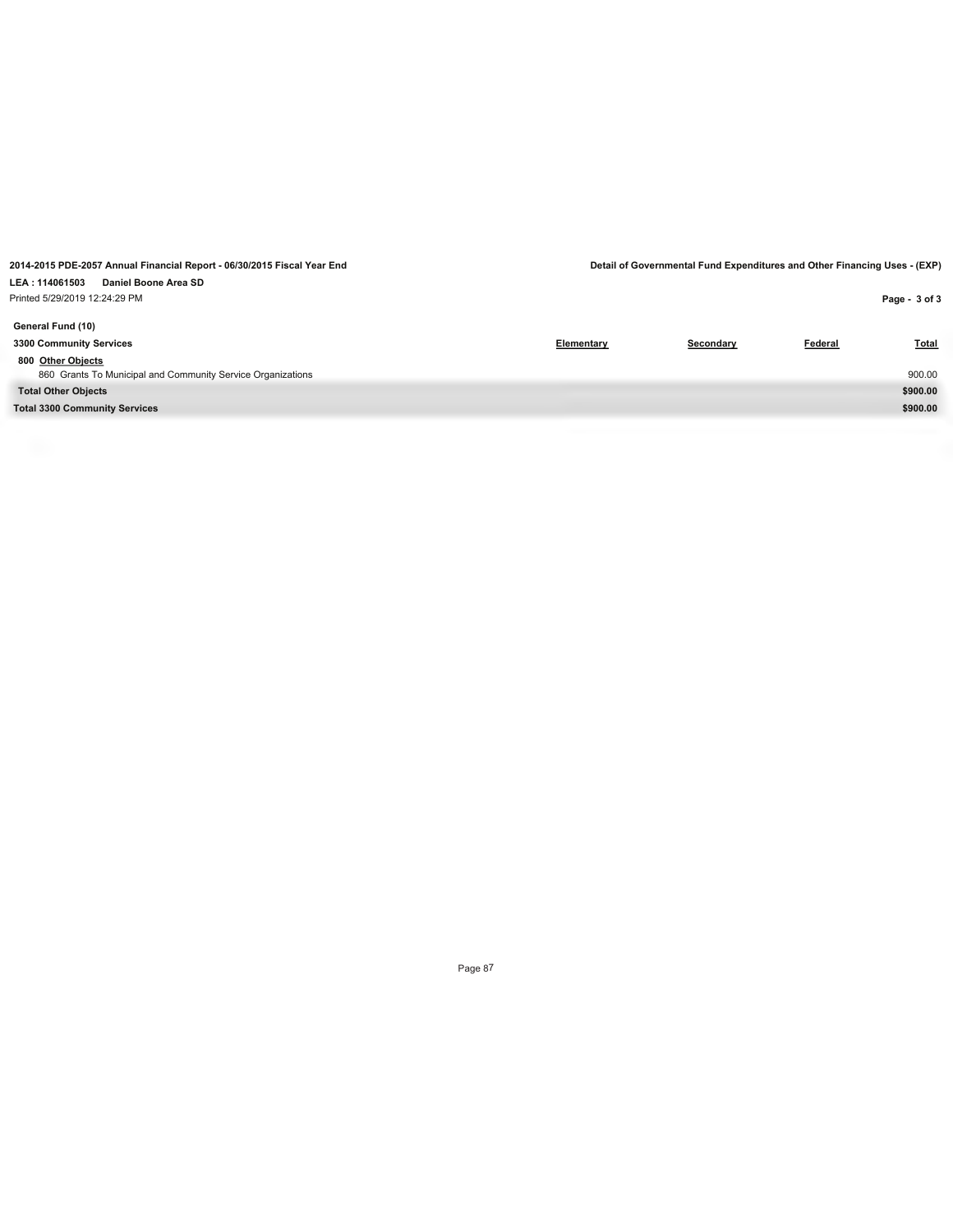**LEA : 114061503 Daniel Boone Area SD**

Printed 5/29/2019 12:24:31 PM

**2014-2015 PDE-2057 Annual Financial Report - 06/30/2015 Fiscal Year End Detail of Governmental Fund Expenditures and Other Financing Uses - (EXP)**

| Printed 5/29/2019 12:24:31 PM                    | Page - 1 of 6   |
|--------------------------------------------------|-----------------|
| General Fund (10)                                |                 |
| 5000 Other Expenditures and Financing Uses       | <b>Total</b>    |
| 800 Other Objects                                |                 |
| 830 Interest                                     | 3,522,511.70    |
| <b>Total Other Objects</b>                       | \$3,522,511.70  |
| 900 Other Uses of Funds                          |                 |
| 910 Redemption of Principal                      | 22,949,136.15   |
| 939 Other Fund Transfers                         | 30,252.55       |
| <b>Total Other Uses of Funds</b>                 | \$22,979,388.70 |
| Total 5000 Other Expenditures and Financing Uses | \$26,501,900.40 |
|                                                  |                 |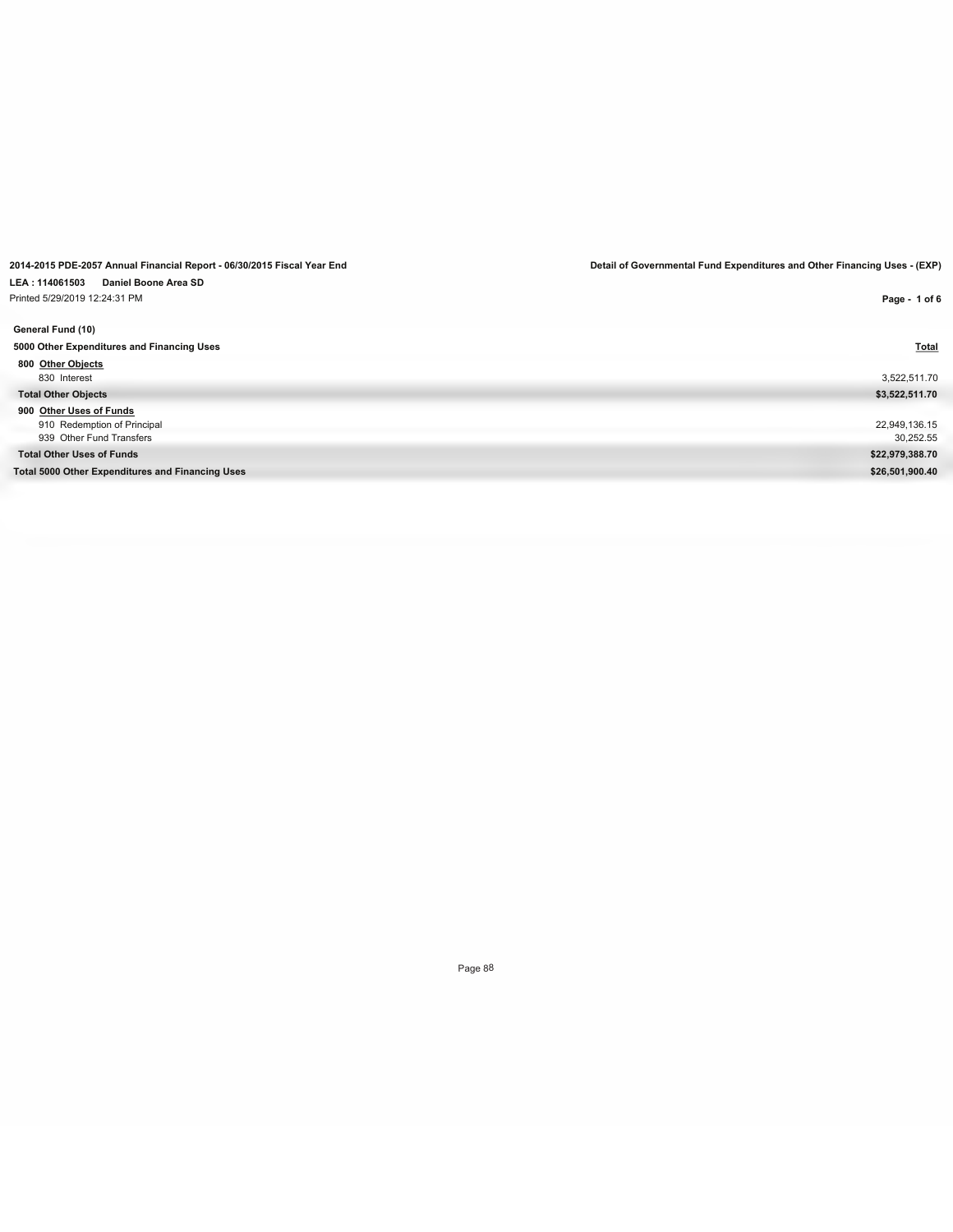| Printed 5/29/2019 12:24:31 PM                                   |            |           |         | Page - 2 of 6   |
|-----------------------------------------------------------------|------------|-----------|---------|-----------------|
| General Fund (10)                                               |            |           |         |                 |
| 5100 Debt Service / Other Expenditures and Financing Uses       | Elementary | Secondary | Federal | <b>Total</b>    |
| 800 Other Objects                                               |            |           |         |                 |
| 830 Interest                                                    |            |           |         | 3,522,511.70    |
| <b>Total Other Objects</b>                                      |            |           |         | \$3,522,511.70  |
| 900 Other Uses of Funds                                         |            |           |         |                 |
| 910 Redemption of Principal                                     |            |           |         | 22,949,136.15   |
| <b>Total Other Uses of Funds</b>                                |            |           |         | \$22,949,136.15 |
| Total 5100 Debt Service / Other Expenditures and Financing Uses |            |           |         | \$26,471,647.85 |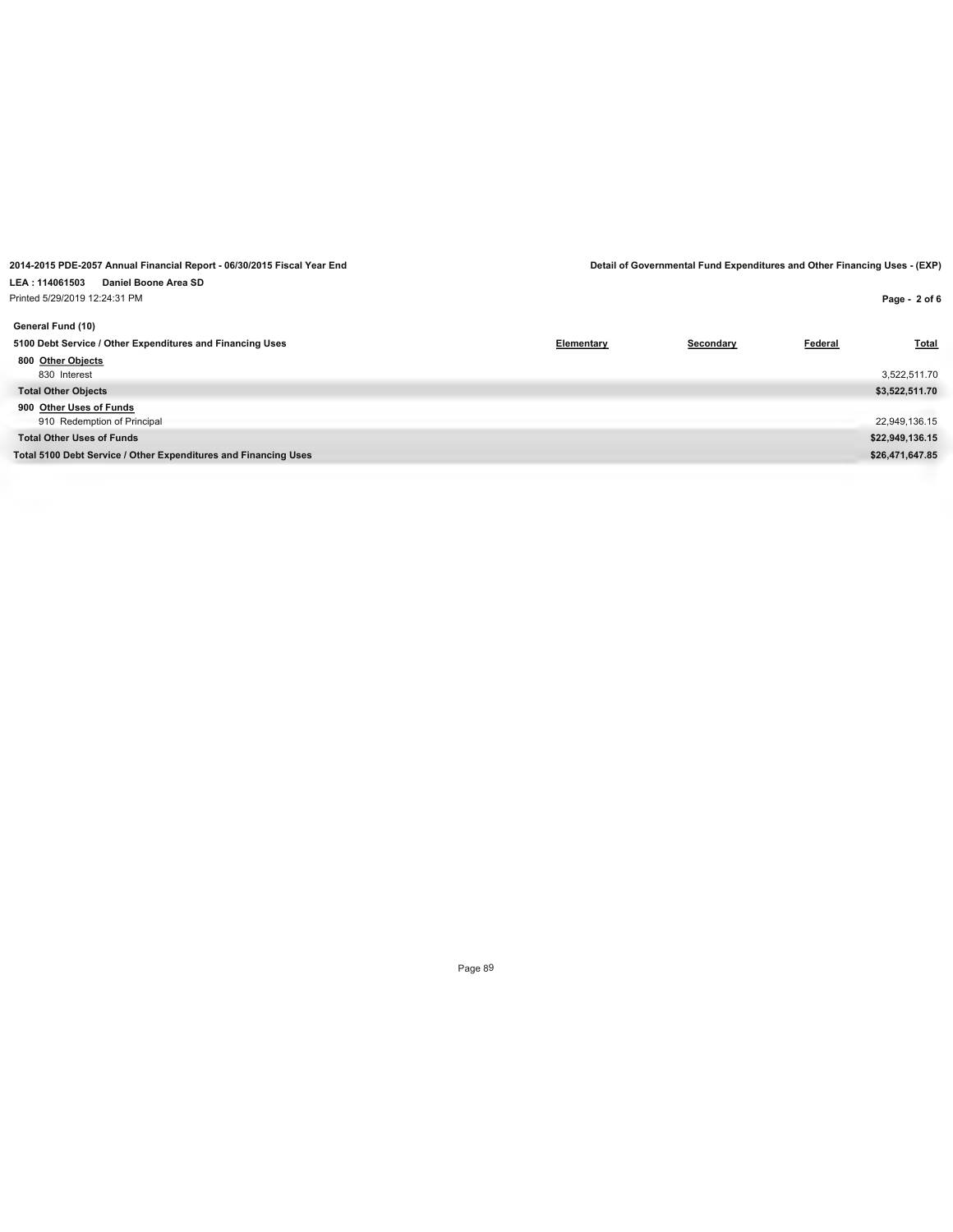#### **LEA : 114061503 Daniel Boone Area SD** Printed 5/29/2019 12:24:31 PM

| rinted 5/29/2019 12:24:31 PM     |            |           |         | Page - 3 of 6  |
|----------------------------------|------------|-----------|---------|----------------|
| General Fund (10)                |            |           |         |                |
| 5110 Debt Service                | Elementary | Secondary | Federal | <b>Total</b>   |
| 800 Other Objects                |            |           |         |                |
| 830 Interest                     |            |           |         | 3,522,511.70   |
| <b>Total Other Objects</b>       |            |           |         | \$3,522,511.70 |
| 900 Other Uses of Funds          |            |           |         |                |
| 910 Redemption of Principal      |            |           |         | 3,032,639.42   |
| <b>Total Other Uses of Funds</b> |            |           |         | \$3,032,639.42 |
| Total 5110 Debt Service          |            |           |         | \$6,555,151.12 |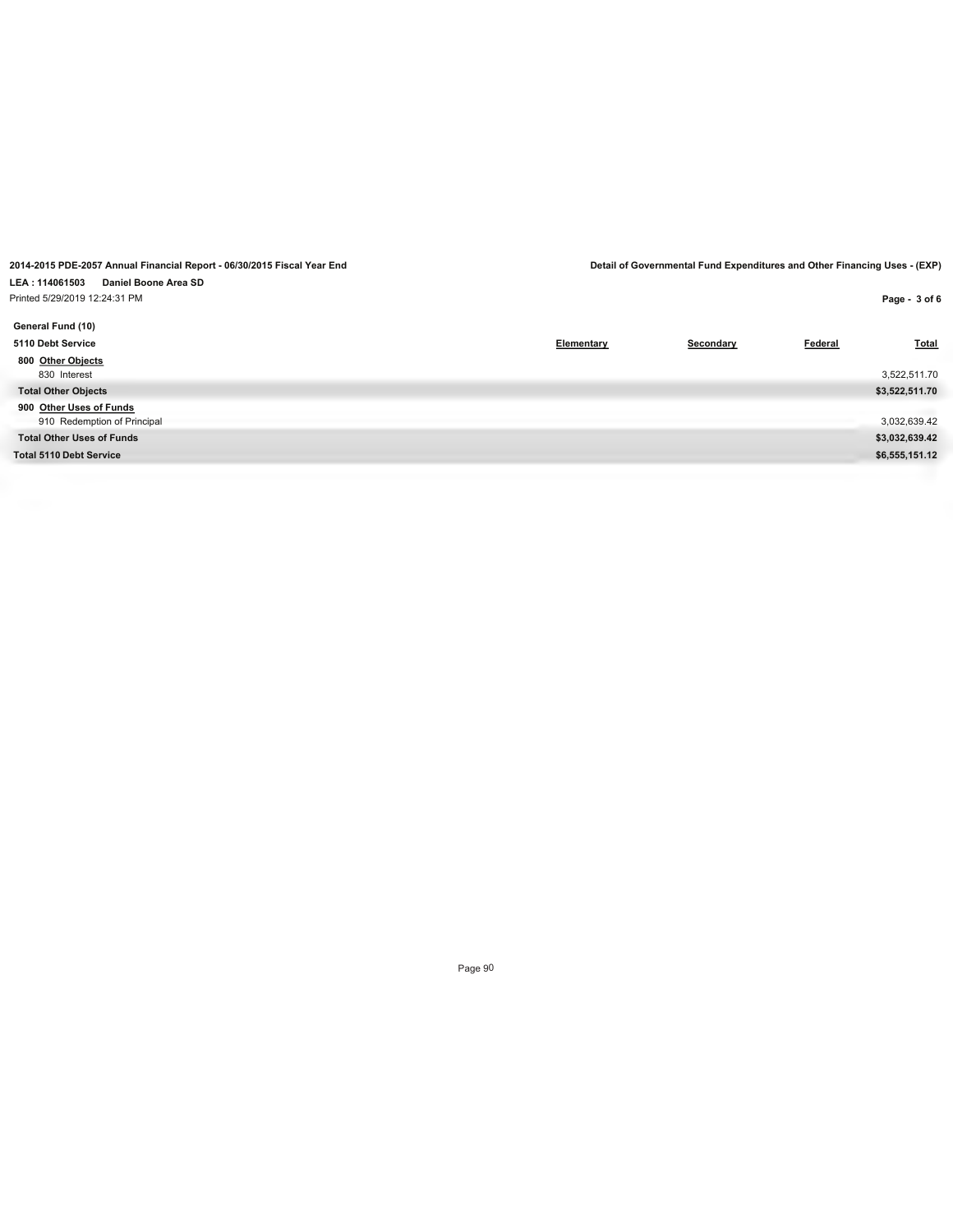| Printed 5/29/2019 12:24:31 PM            |                   |           |         | Page - 4 of 6   |
|------------------------------------------|-------------------|-----------|---------|-----------------|
| General Fund (10)                        |                   |           |         |                 |
| 5120 Debt Service - Refunded Bonds       | <b>Elementary</b> | Secondary | Federal | Total           |
| 900 Other Uses of Funds                  |                   |           |         |                 |
| 910 Redemption of Principal              |                   |           |         | 19,916,496.73   |
| <b>Total Other Uses of Funds</b>         |                   |           |         | \$19,916,496.73 |
| Total 5120 Debt Service - Refunded Bonds |                   |           |         | \$19,916,496.73 |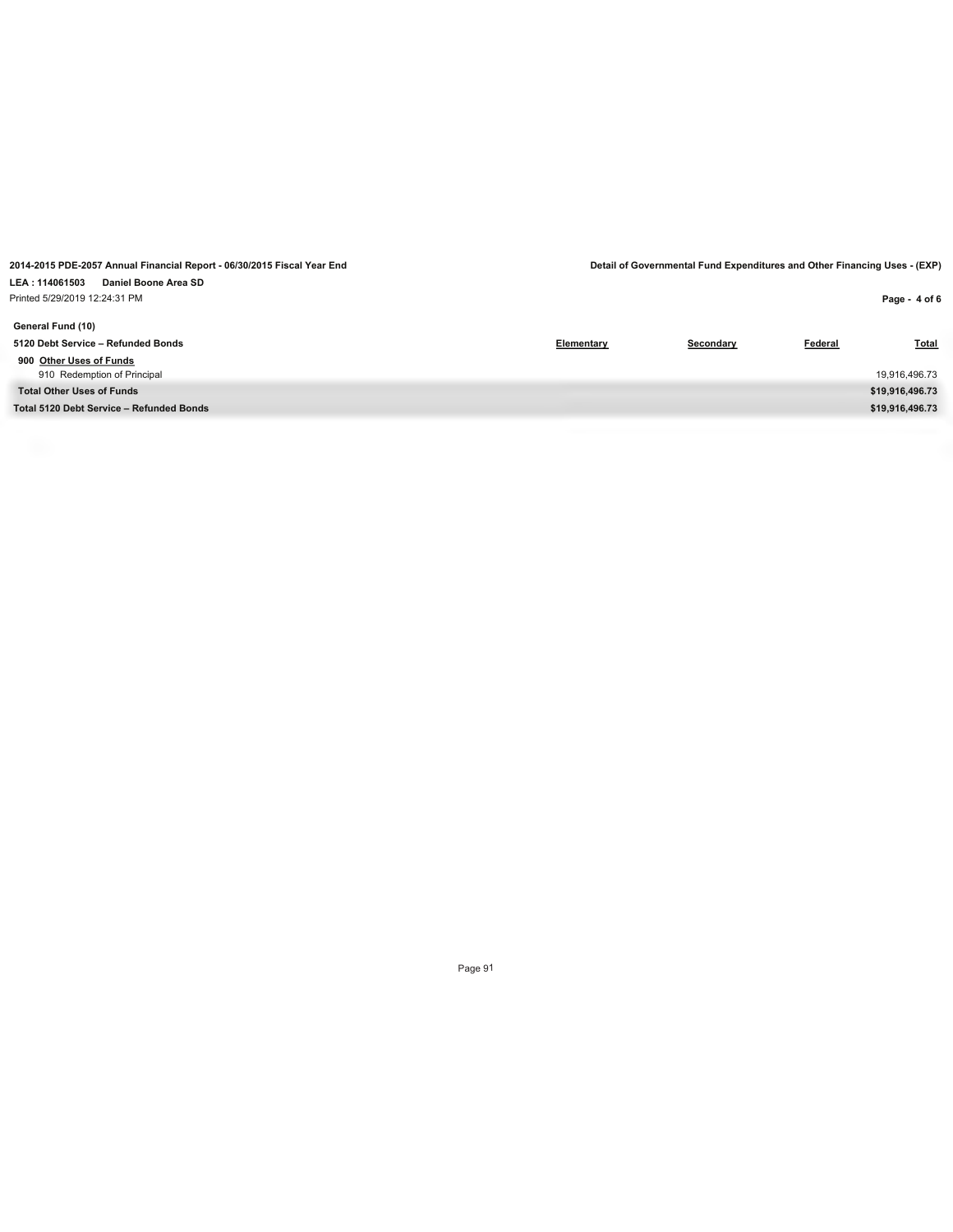| Printed 5/29/2019 12:24:31 PM        |            |           |         | Page - 5 of 6 |
|--------------------------------------|------------|-----------|---------|---------------|
| General Fund (10)                    |            |           |         |               |
| 5200 Interfund Transfers - Out       | Elementary | Secondary | Federal | <b>Total</b>  |
| 900 Other Uses of Funds              |            |           |         |               |
| 939 Other Fund Transfers             |            |           |         | 30,252.55     |
| <b>Total Other Uses of Funds</b>     |            |           |         | \$30,252.55   |
| Total 5200 Interfund Transfers - Out |            |           |         | \$30,252.55   |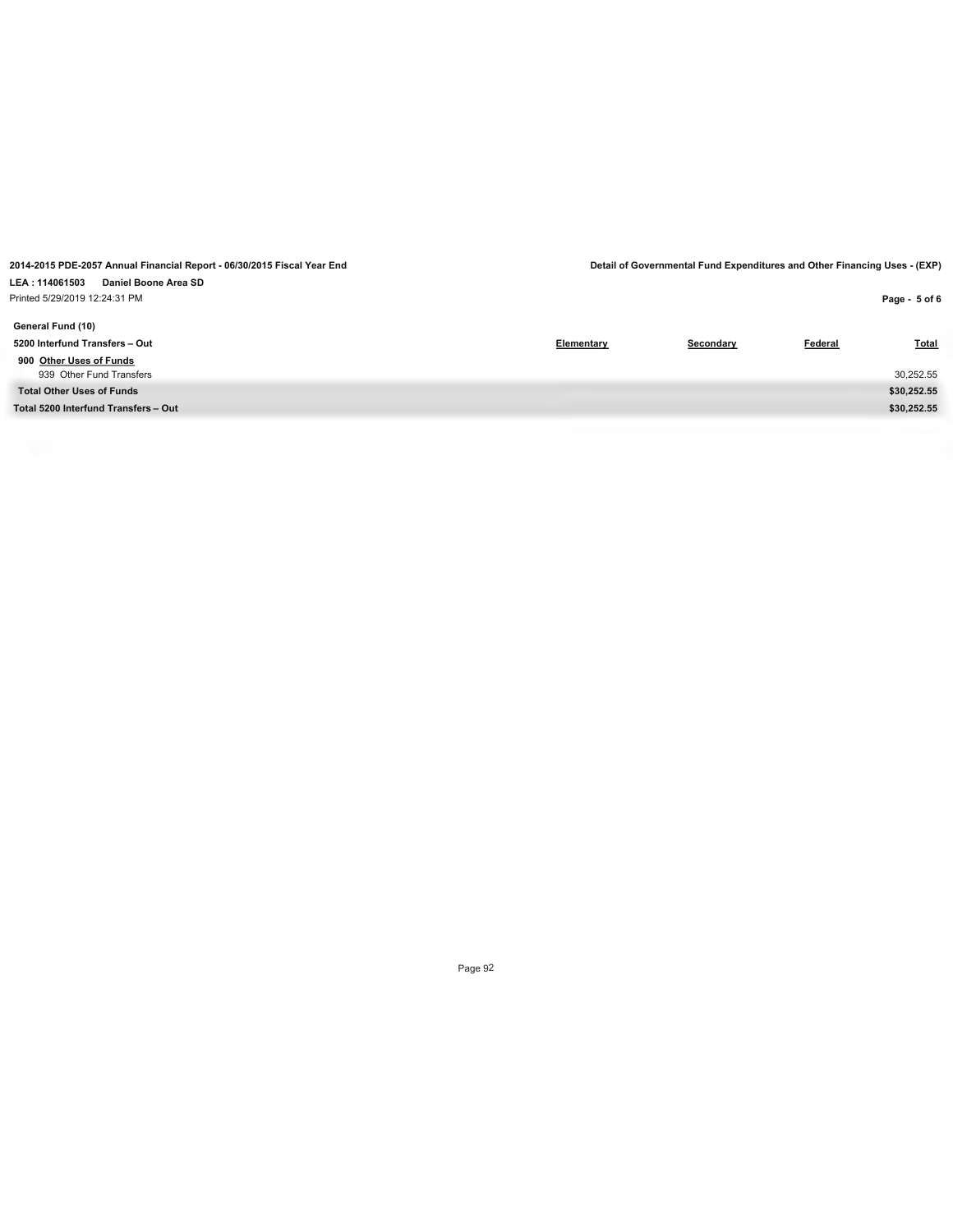| Printed 5/29/2019 12:24:31 PM                    |                   |           |         | Page - 6 of 6 |
|--------------------------------------------------|-------------------|-----------|---------|---------------|
| General Fund (10)                                |                   |           |         |               |
| 5220 Special Revenue Fund Transfers              | <b>Elementary</b> | Secondary | Federal | Total         |
| 900 Other Uses of Funds                          |                   |           |         |               |
| 939 Other Fund Transfers                         |                   |           |         | 30,252.55     |
| <b>Total Other Uses of Funds</b>                 |                   |           |         | \$30,252.55   |
| <b>Total 5220 Special Revenue Fund Transfers</b> |                   |           |         | \$30,252.55   |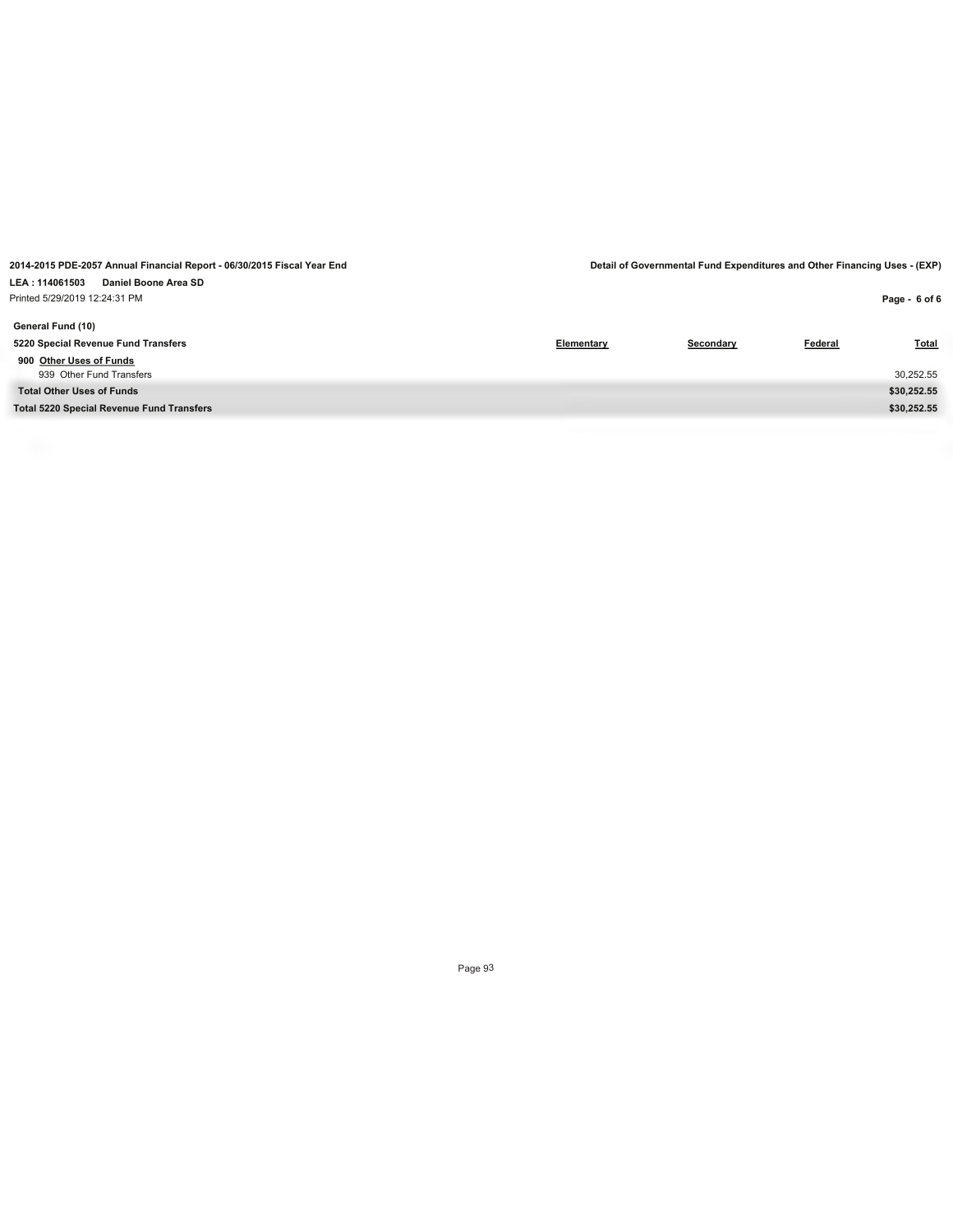| Printed 5/29/2019 12:24:32 PM                           | Page - 1 of 3  |
|---------------------------------------------------------|----------------|
| Public Purpose (Expendable) Trust Fund (27)             |                |
| 5000 Other Expenditures and Financing Uses              | <b>Total</b>   |
| 900 Other Uses of Funds                                 |                |
| 990 Miscellaneous Other Uses of Funds                   | 1,289,173.16   |
| <b>Total Other Uses of Funds</b>                        | \$1,289,173.16 |
| <b>Total 5000 Other Expenditures and Financing Uses</b> | \$1,289,173.16 |

**LEA : 114061503 Daniel Boone Area SD**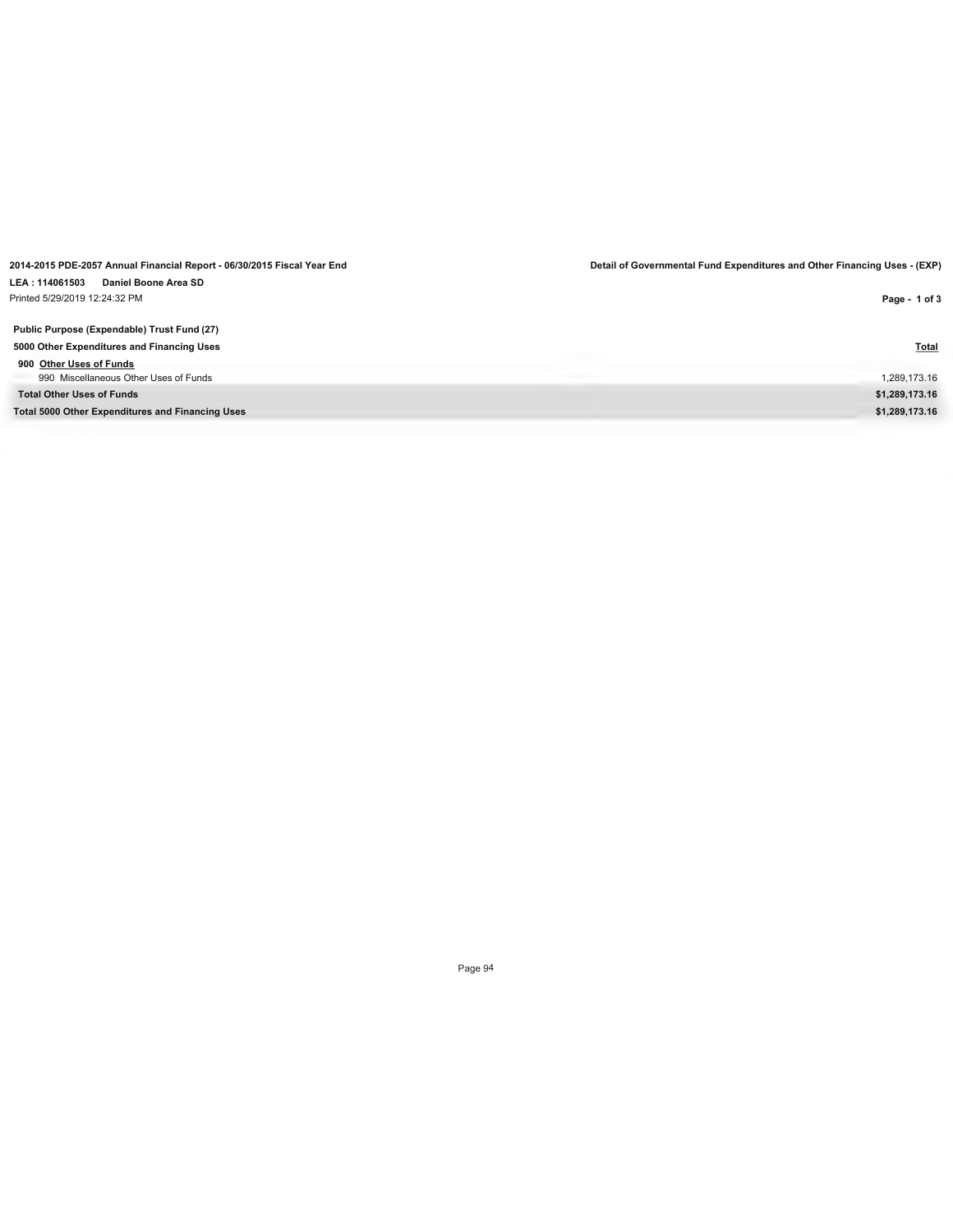**LEA : 114061503 Daniel Boone Area SD** Printed 5/29/2019 12:24:32 PM

**2014-2015 PDE-2057 Annual Financial Report - 06/30/2015 Fiscal Year End Detail of Governmental Fund Expenditures and Other Financing Uses - (EXP)**

| Printed 5/29/2019 12:24:32 PM                                   |                   |           |                | Page - 2 of 3  |
|-----------------------------------------------------------------|-------------------|-----------|----------------|----------------|
| Public Purpose (Expendable) Trust Fund (27)                     |                   |           |                |                |
| 5100 Debt Service / Other Expenditures and Financing Uses       | <b>Elementary</b> | Secondary | <b>Federal</b> | <b>Total</b>   |
| 900 Other Uses of Funds                                         |                   |           |                |                |
| 990 Miscellaneous Other Uses of Funds                           |                   |           |                | 1,289,173.16   |
| <b>Total Other Uses of Funds</b>                                |                   |           |                | \$1,289,173.16 |
| Total 5100 Debt Service / Other Expenditures and Financing Uses |                   |           |                | \$1,289,173.16 |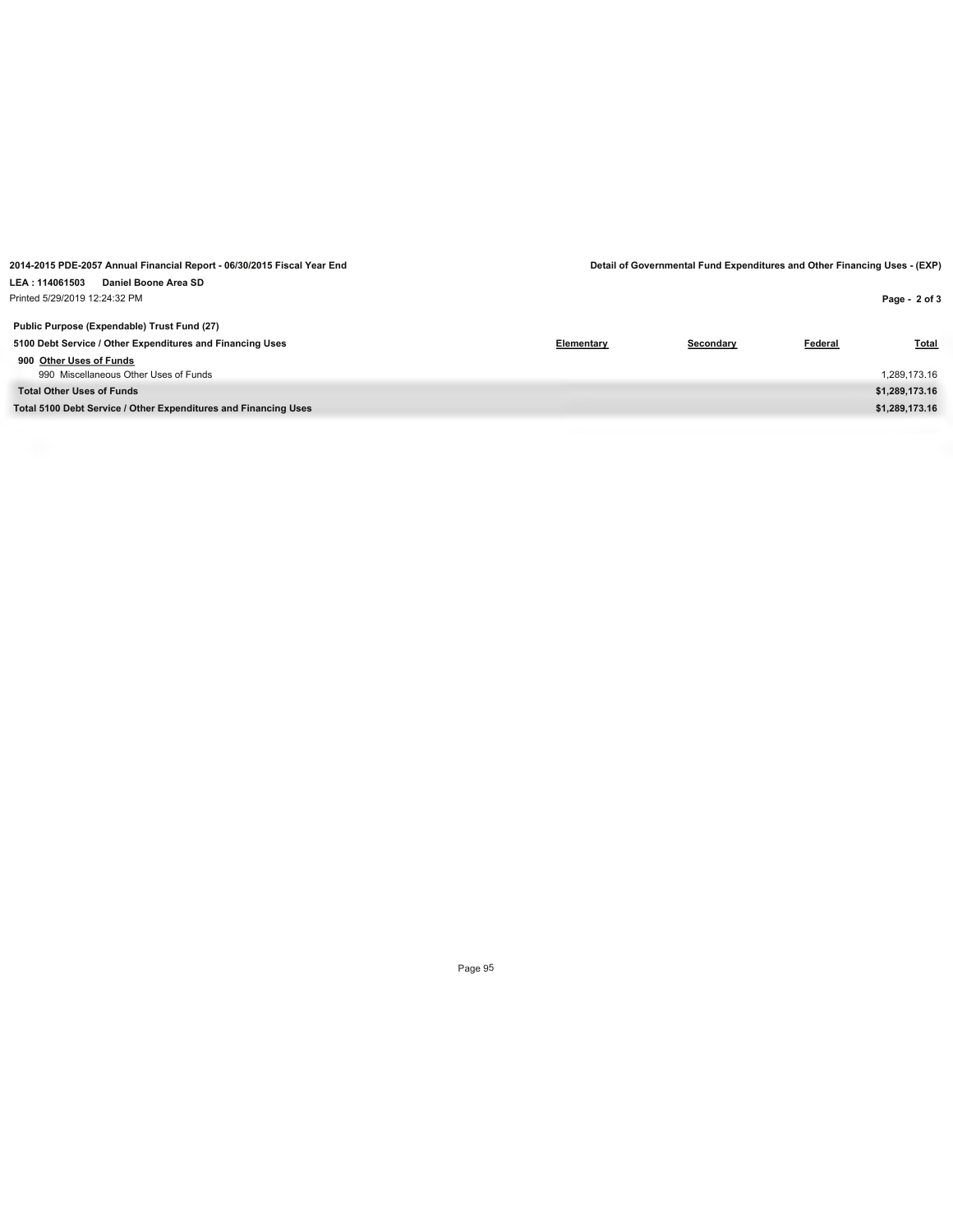**LEA : 114061503 Daniel Boone Area SD** Printed 5/29/2019 12:24:32 PM

**2014-2015 PDE-2057 Annual Financial Report - 06/30/2015 Fiscal Year End Detail of Governmental Fund Expenditures and Other Financing Uses - (EXP)**

| rinted 5/29/2019 12:24:32 PM                |            |           |         | Page - 3 of 3  |
|---------------------------------------------|------------|-----------|---------|----------------|
| Public Purpose (Expendable) Trust Fund (27) |            |           |         |                |
| 5110 Debt Service                           | Elementary | Secondary | Federal | Total          |
| 900 Other Uses of Funds                     |            |           |         |                |
| 990 Miscellaneous Other Uses of Funds       |            |           |         | 1,289,173.16   |
| <b>Total Other Uses of Funds</b>            |            |           |         | \$1,289,173.16 |
| Total 5110 Debt Service                     |            |           |         | \$1,289,173.16 |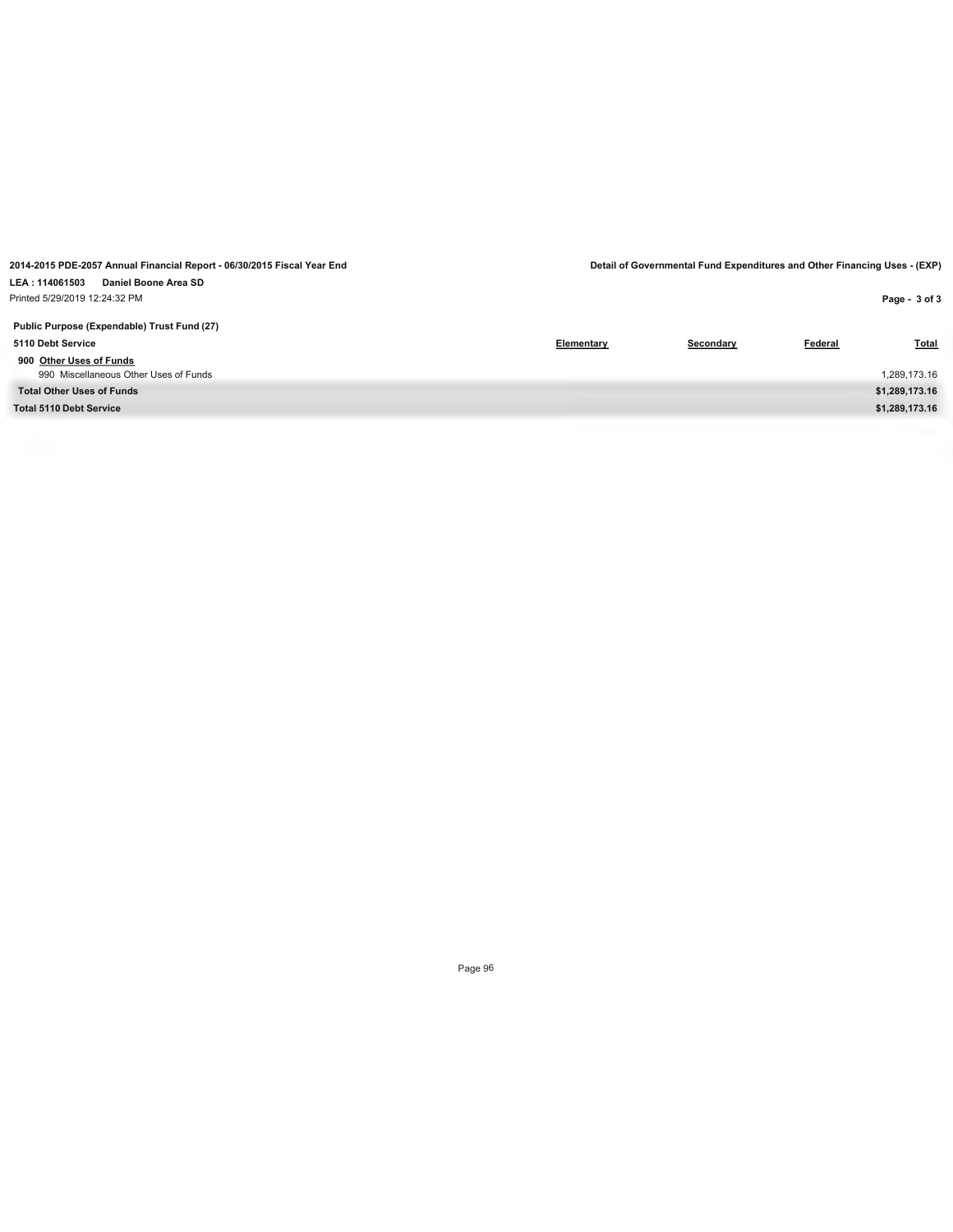| Daniel Boone Area SD<br>LEA: 114061503     |               |
|--------------------------------------------|---------------|
| Printed 5/29/2019 12:24:28 PM              | Page - 1 of 3 |
|                                            |               |
| Capital Reserve Fund - § 1431 (32)         |               |
| 2000 Support Services                      | <b>Total</b>  |
| 500 Other Purchased Services               |               |
| 599 Other Miscellaneous Purchased Services | 162,852.00    |
| <b>Total Other Purchased Services</b>      | \$162,852.00  |
| 700 Property                               |               |
| 750 Equipment - Original and Additional    | 324,131.95    |
| 760 Equipment - Replacement                | 37,234.00     |
| <b>Total Property</b>                      | \$361,365.95  |
| <b>Total 2000 Support Services</b>         | \$524,217.95  |
|                                            |               |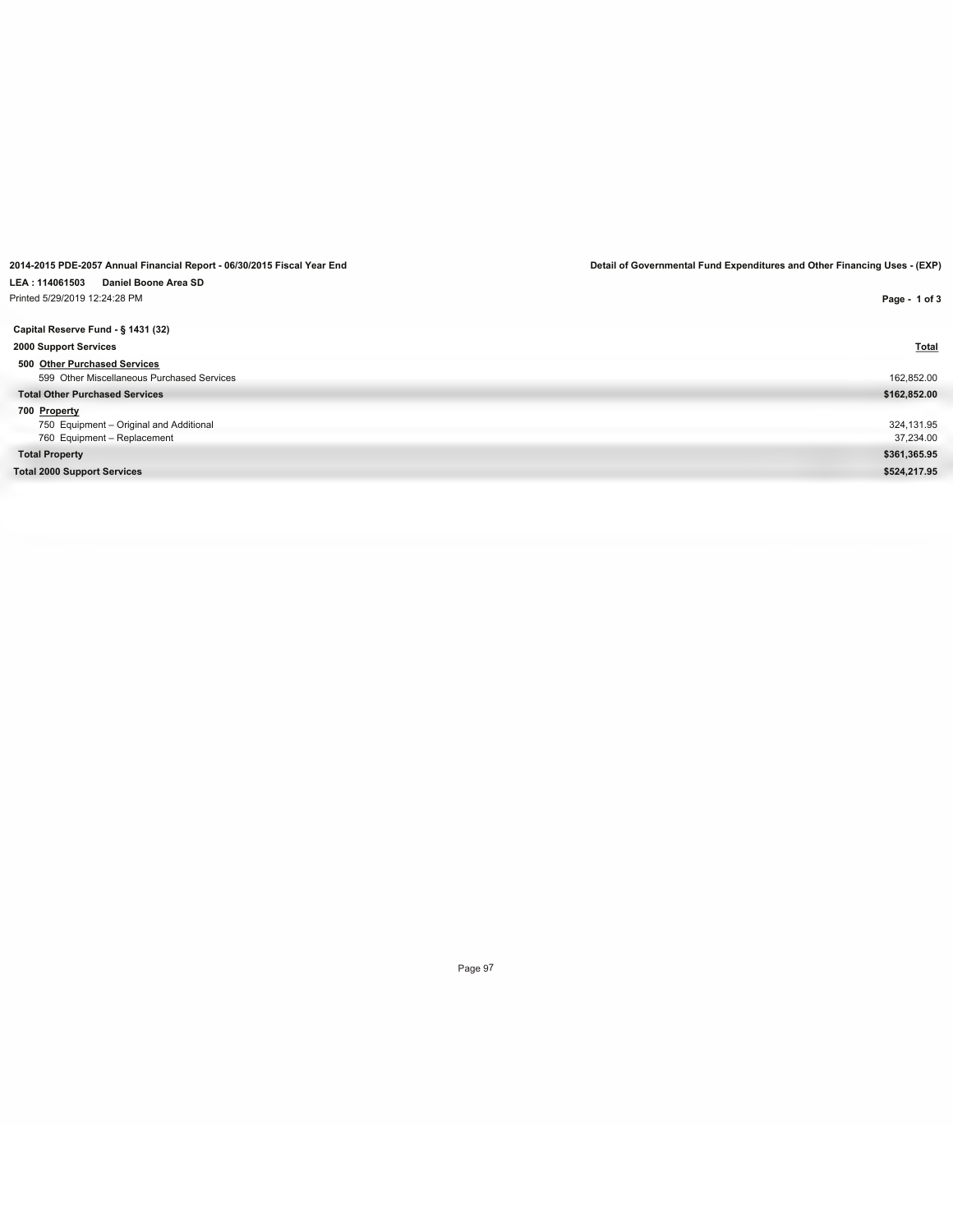| rinted 5/29/2019 12:24:28 PM                                  |            |           |         | Page - 2 of 3 |
|---------------------------------------------------------------|------------|-----------|---------|---------------|
| Capital Reserve Fund - § 1431 (32)                            |            |           |         |               |
| 2600 Operation and Maintenance of Plant Services              | Elementary | Secondary | Federal | <b>Total</b>  |
| 500 Other Purchased Services                                  |            |           |         |               |
| 599 Other Miscellaneous Purchased Services                    |            |           |         | 162,852.00    |
| <b>Total Other Purchased Services</b>                         |            |           |         | \$162,852.00  |
| 700 Property                                                  |            |           |         |               |
| 750 Equipment - Original and Additional                       |            |           |         | 324,131.95    |
| 760 Equipment - Replacement                                   |            |           |         | 37,234.00     |
| <b>Total Property</b>                                         |            |           |         | \$361,365.95  |
| <b>Total 2600 Operation and Maintenance of Plant Services</b> |            |           |         | \$524,217.95  |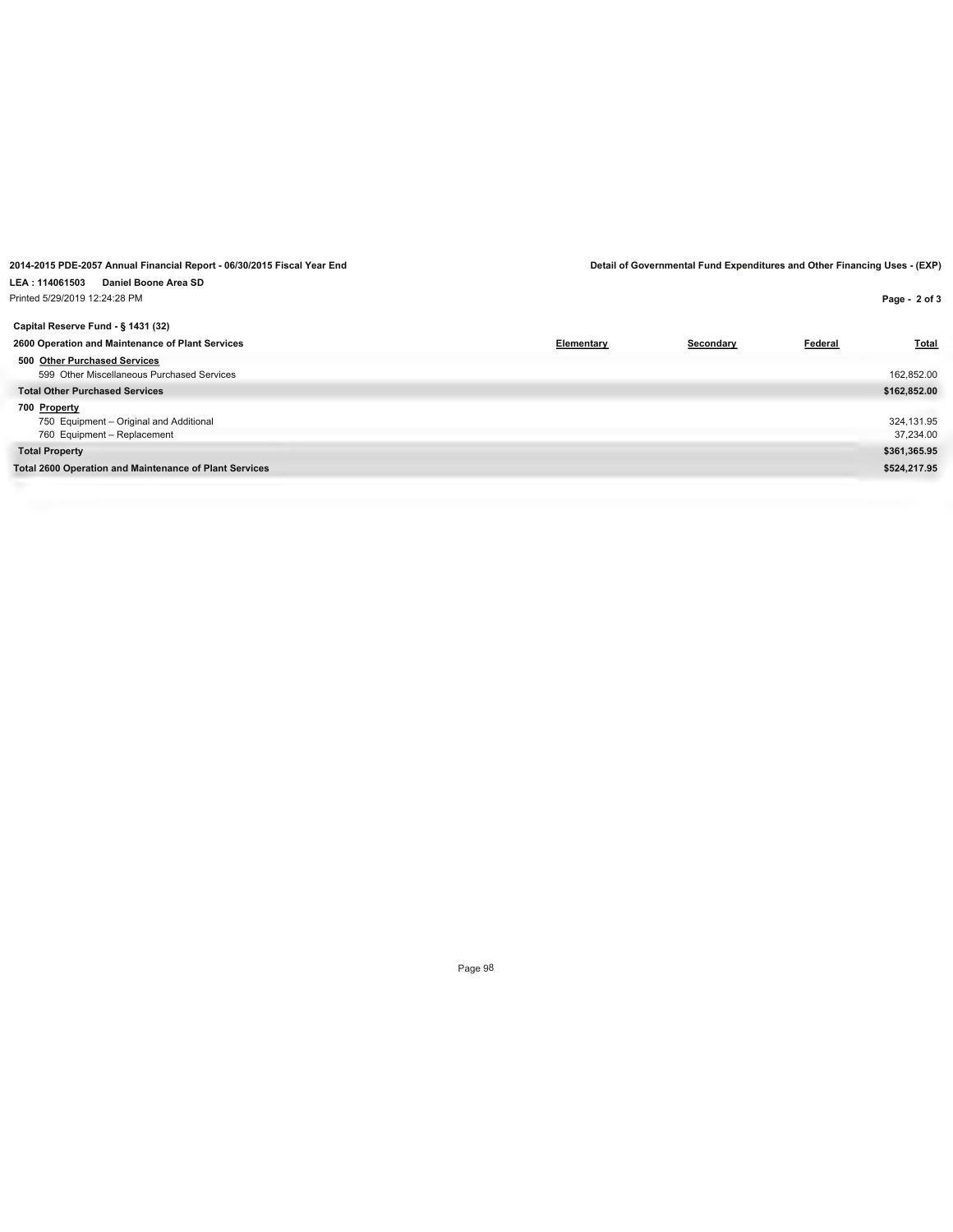| rinted 5/29/2019 12:24:28 PM                      |            |           |                | Page - 3 of 3 |
|---------------------------------------------------|------------|-----------|----------------|---------------|
| Capital Reserve Fund - § 1431 (32)                |            |           |                |               |
| 2620 Operation of Buildings Services              | Elementary | Secondary | <b>Federal</b> | <b>Total</b>  |
| 500 Other Purchased Services                      |            |           |                |               |
| 599 Other Miscellaneous Purchased Services        |            |           |                | 162,852.00    |
| <b>Total Other Purchased Services</b>             |            |           |                | \$162,852.00  |
| 700 Property                                      |            |           |                |               |
| 750 Equipment - Original and Additional           |            |           |                | 324,131.95    |
| 760 Equipment - Replacement                       |            |           |                | 37,234.00     |
| <b>Total Property</b>                             |            |           |                | \$361,365.95  |
| <b>Total 2620 Operation of Buildings Services</b> |            |           |                | \$524,217.95  |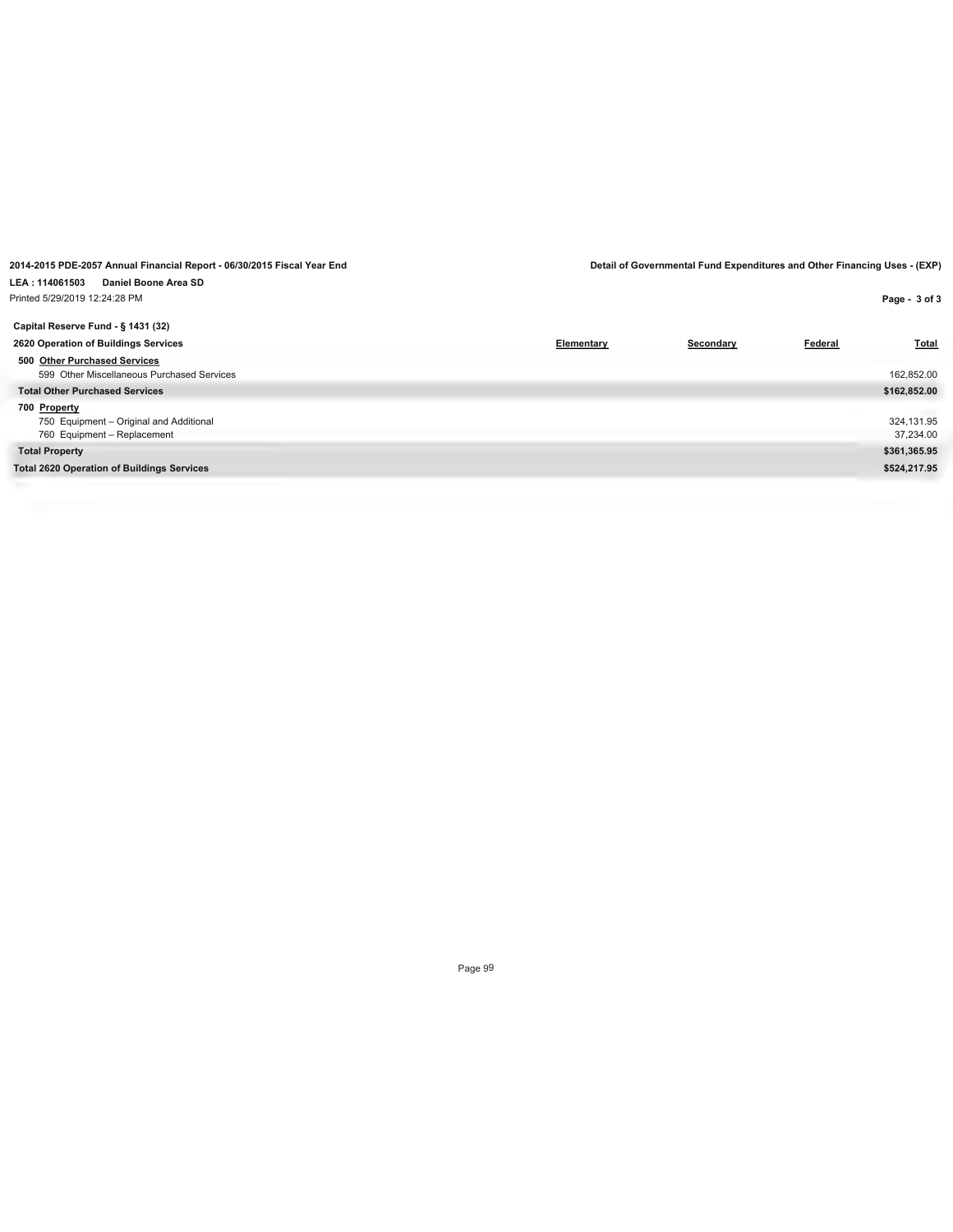## **LEA : 114061503 Daniel Boone Area SD**

Printed 5/29/2019 12:24:35 PM

**2014-2015 PDE-2057 Annual Financial Report - 06/30/2015 Fiscal Year End Summary of Governmental Fund Expenditures and Other Financing Uses - (EXPGS)**

**Page - 1 of 2**

|                                                            | General Fund(10) | <b>Public Purpose Trust(27)</b> | <b>Other Compt Approved</b><br>(28) | Athletic / Activity(29) | Capital Reserve (690,<br>1850(31) |
|------------------------------------------------------------|------------------|---------------------------------|-------------------------------------|-------------------------|-----------------------------------|
| 1000 Instruction                                           |                  |                                 |                                     |                         |                                   |
| 1100 Regular Programs - Elementary / Secondary             | 22,941,056.75    |                                 |                                     |                         |                                   |
| 1200 Special Programs - Elementary / Secondary             | 7,313,251.71     |                                 |                                     |                         |                                   |
| 1300 Vocational Education                                  | 917,098.93       |                                 |                                     |                         |                                   |
| 1400 Other Instructional Programs - Elementary / Secondary | 46,319.06        |                                 |                                     |                         |                                   |
| 1500 Nonpublic School Programs                             | 7,119.00         |                                 |                                     |                         |                                   |
| <b>Total Instruction</b>                                   | \$31,224,845.45  |                                 |                                     |                         |                                   |
| 2000 Support Services                                      |                  |                                 |                                     |                         |                                   |
| 2100 Support Services - Students                           | 1,690,321.54     |                                 |                                     |                         |                                   |
| 2200 Support Services - Instructional Staff                | 1,476,452.80     |                                 |                                     |                         |                                   |
| 2300 Support Services - Administration                     | 2,803,776.33     |                                 |                                     |                         |                                   |
| 2400 Support Services - Pupil Health                       | 546.211.84       |                                 |                                     |                         |                                   |
| 2500 Support Services - Business                           | 639.957.01       |                                 |                                     |                         |                                   |
| 2600 Operation and Maintenance of Plant Services           | 4,067,805.54     |                                 |                                     |                         |                                   |
| 2700 Student Transportation Services                       | 2,948,889.98     |                                 |                                     |                         |                                   |
| 2800 Support Services - Central                            | 274,816.16       |                                 |                                     |                         |                                   |
| 2900 Other Support Services                                | 35,931.17        |                                 |                                     |                         |                                   |
| <b>Total Support Services</b>                              | \$14,484,162.37  |                                 |                                     |                         |                                   |
| 3000 Operation of Non-Instructional Services               |                  |                                 |                                     |                         |                                   |
| 3200 Student Activities                                    | 753,394.84       |                                 |                                     |                         |                                   |
| 3300 Community Services                                    | 900.00           |                                 |                                     |                         |                                   |
| <b>Total Operation of Non-Instructional Services</b>       | \$754,294.84     |                                 |                                     |                         |                                   |
| 5000 Other Expenditures and Financing Uses                 |                  |                                 |                                     |                         |                                   |
| 5100 Debt Service / Other Expenditures and Financing Uses  | 26,471,647.85    | 1,289,173.16                    |                                     |                         |                                   |
| 5200 Interfund Transfers - Out                             | 30,252.55        |                                 |                                     |                         |                                   |
| <b>Total Other Expenditures and Financing Uses</b>         | \$26,501,900.40  | \$1,289,173.16                  |                                     |                         |                                   |
| TOTAL ACTUAL EXPENDITURES & OTHER FINANCING USES           | \$72,965,203.06  | \$1,289,173.16                  |                                     |                         |                                   |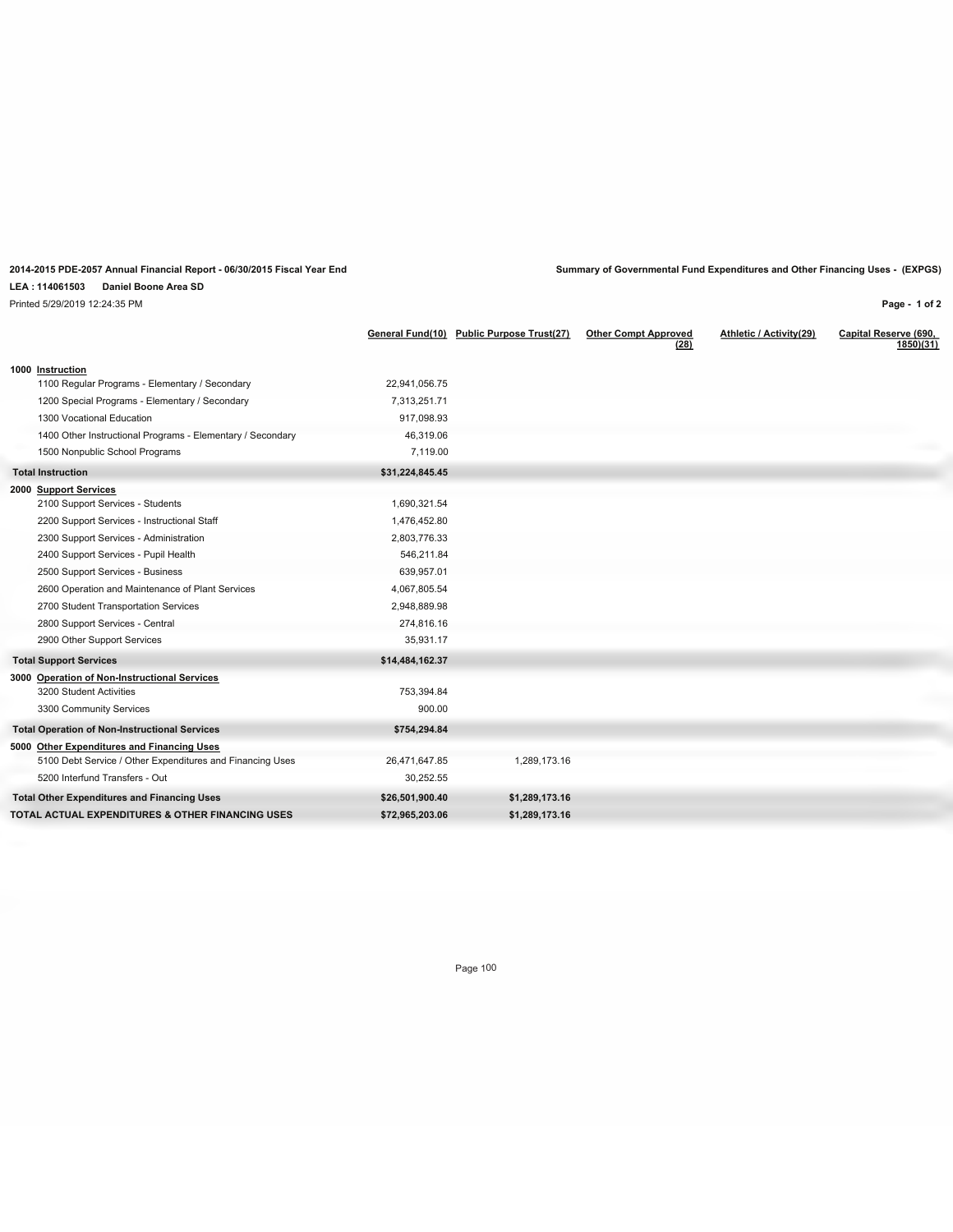**Page - 2 of 2**

## **LEA : 114061503 Daniel Boone Area SD**

Printed 5/29/2019 12:24:35 PM

|                                                            | Capital Reserve (1431)(32) | <b>Other Capital Projects</b><br><b>Fund(39)</b> | Debt Service(40) | Permanent(90) | Total           |
|------------------------------------------------------------|----------------------------|--------------------------------------------------|------------------|---------------|-----------------|
| 1000 Instruction                                           |                            |                                                  |                  |               |                 |
| 1100 Regular Programs - Elementary / Secondary             |                            |                                                  |                  |               | 22,941,056.75   |
| 1200 Special Programs - Elementary / Secondary             |                            |                                                  |                  |               | 7,313,251.71    |
| 1300 Vocational Education                                  |                            |                                                  |                  |               | 917,098.93      |
| 1400 Other Instructional Programs - Elementary / Secondary |                            |                                                  |                  |               | 46,319.06       |
| 1500 Nonpublic School Programs                             |                            |                                                  |                  |               | 7,119.00        |
| <b>Total Instruction</b>                                   |                            |                                                  |                  |               | \$31,224,845.45 |
| 2000 Support Services                                      |                            |                                                  |                  |               |                 |
| 2100 Support Services - Students                           |                            |                                                  |                  |               | 1,690,321.54    |
| 2200 Support Services - Instructional Staff                |                            |                                                  |                  |               | 1,476,452.80    |
| 2300 Support Services - Administration                     |                            |                                                  |                  |               | 2,803,776.33    |
| 2400 Support Services - Pupil Health                       |                            |                                                  |                  |               | 546,211.84      |
| 2500 Support Services - Business                           |                            |                                                  |                  |               | 639,957.01      |
| 2600 Operation and Maintenance of Plant Services           | 524,217.95                 |                                                  |                  |               | 4,592,023.49    |
| 2700 Student Transportation Services                       |                            |                                                  |                  |               | 2,948,889.98    |
| 2800 Support Services - Central                            |                            |                                                  |                  |               | 274,816.16      |
| 2900 Other Support Services                                |                            |                                                  |                  |               | 35,931.17       |
| <b>Total Support Services</b>                              | \$524,217.95               |                                                  |                  |               | \$15,008,380.32 |
| 3000 Operation of Non-Instructional Services               |                            |                                                  |                  |               |                 |
| 3200 Student Activities                                    |                            |                                                  |                  |               | 753,394.84      |
| 3300 Community Services                                    |                            |                                                  |                  |               | 900.00          |
| <b>Total Operation of Non-Instructional Services</b>       |                            |                                                  |                  |               | \$754,294.84    |
| 5000 Other Expenditures and Financing Uses                 |                            |                                                  |                  |               |                 |
| 5100 Debt Service / Other Expenditures and Financing Uses  |                            |                                                  |                  |               | 27,760,821.01   |
| 5200 Interfund Transfers - Out                             |                            |                                                  |                  |               | 30,252.55       |
| <b>Total Other Expenditures and Financing Uses</b>         |                            |                                                  |                  |               | \$27,791,073.56 |
| TOTAL ACTUAL EXPENDITURES & OTHER FINANCING USES           | \$524,217.95               |                                                  |                  |               | \$74,778,594.17 |
|                                                            |                            |                                                  |                  |               |                 |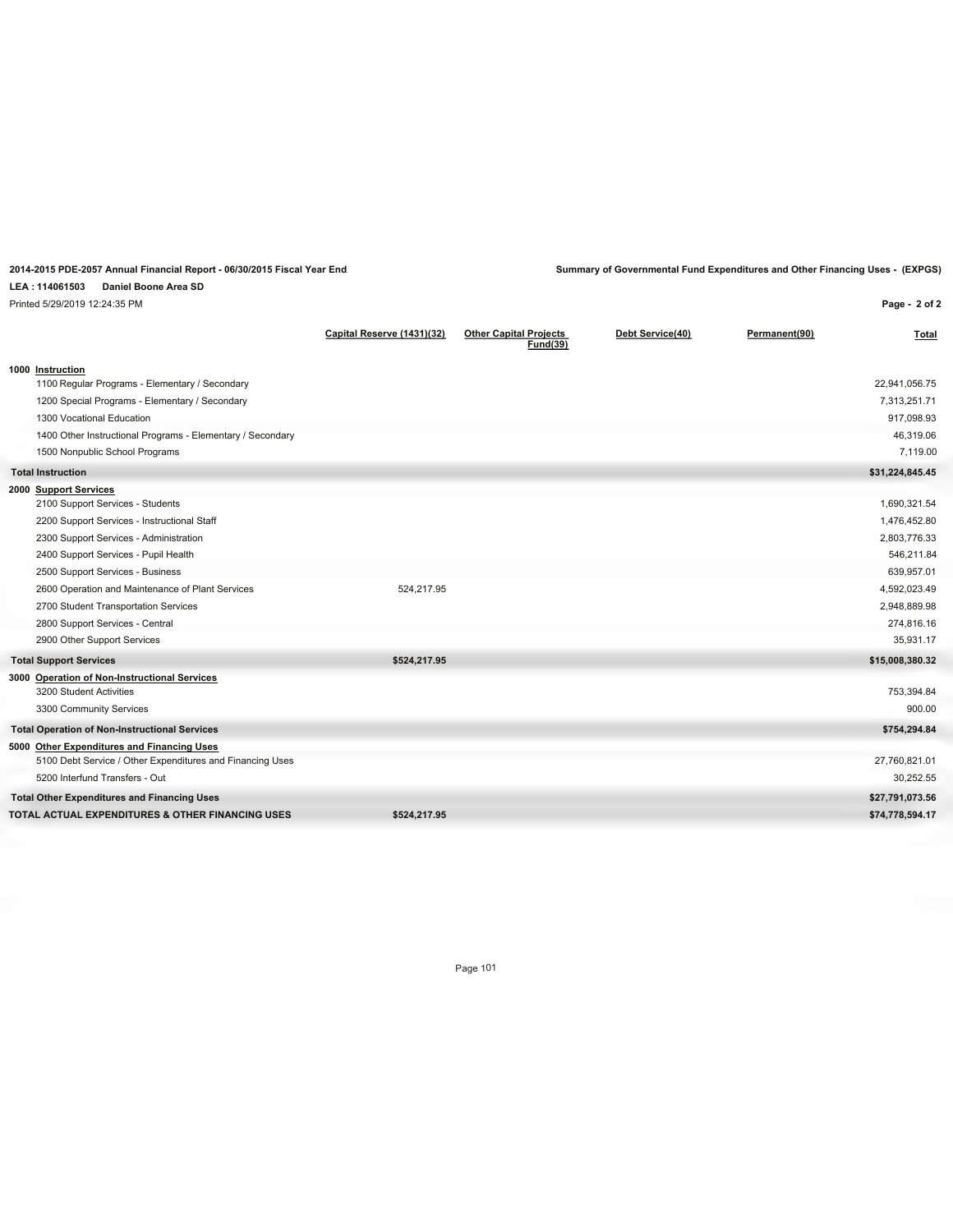# **2014-2015 PDE-2057 Annual Financial Report - 06/30/2015 Fiscal Year End Additional Data Collection Schedule - (ADCS)**

# **LEA : 114061503 Daniel Boone Area SD**

Printed 5/29/2019 12:24:39 PM

## **PSERS Salary Data (Salary Data should relate to the General Fund only)**

| <b>Amount Description</b>                                    | Amount       |
|--------------------------------------------------------------|--------------|
| Total Salary Base for salaries subject to PSERS withholding  | 5,105,455.00 |
| Total Federally Funded salaries subject to PSERS withholding | 707.653.00   |
|                                                              |              |
| Title I Expenditure Data                                     |              |
| <b>Amount Description</b>                                    | Amount       |
| Expenditures Funded with Current Title I Funds               | 238.470.00   |
| Expenditures Funded with Carry over Title I Funds            | 122,897.00   |
| <b>Total Title I Expenditure Data</b>                        | \$361,367.00 |
|                                                              |              |

# **Title I ARRA Amount**

#### **Amount Description Amount**

Portion of Total Title I Expenditures funded with ARRA Title I

**Page - 1 of 1**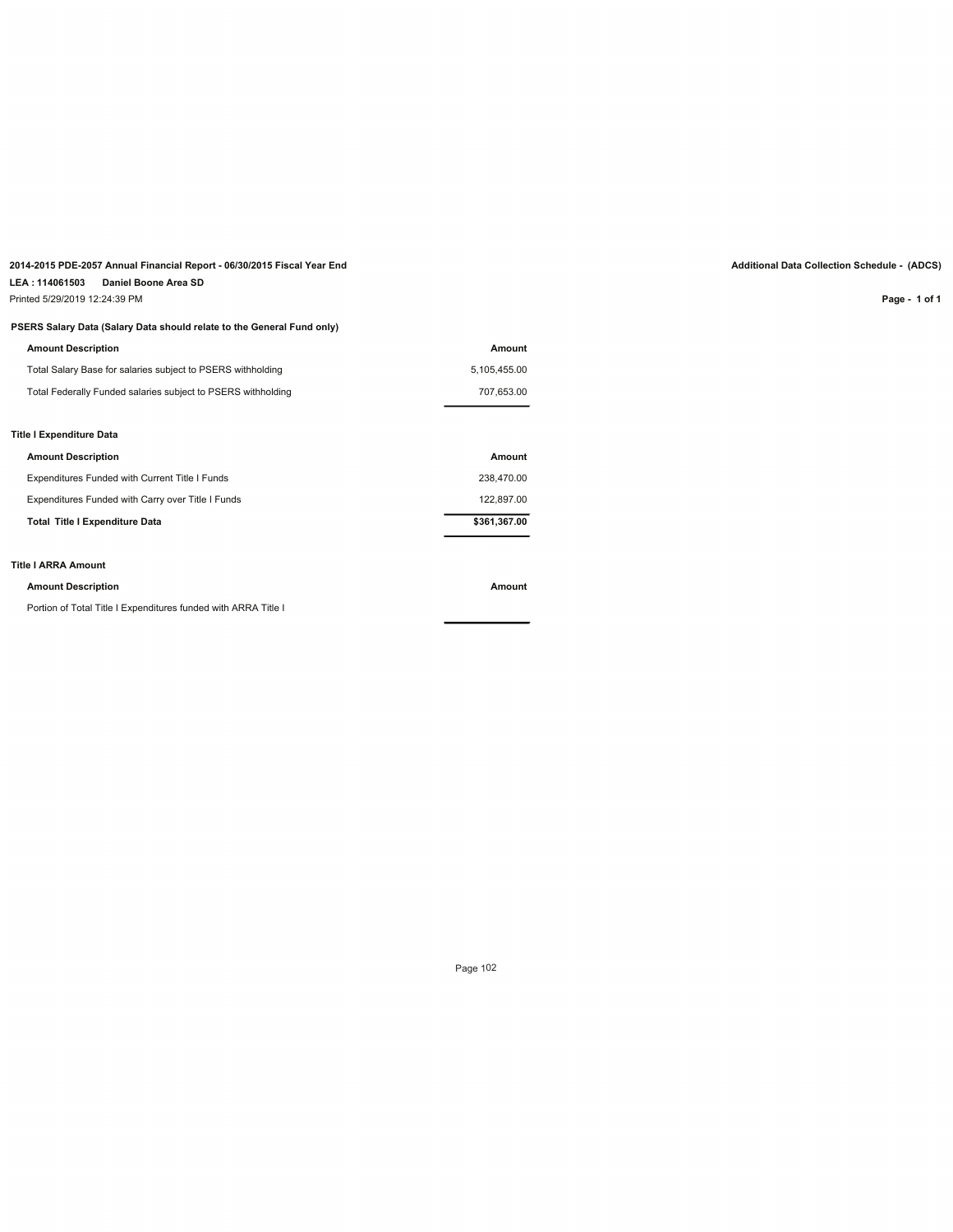# **2014-2015 PDE-2057 Annual Financial Report - 06/30/2015 Fiscal Year End Health Care Benefits Schedule - (HCBS) LEA : 114061503 Daniel Boone Area SD**

Printed 5/29/2019 12:24:40 PM

**Page - 1 of 1**

**Benefits for Staff Relative to Collective Bargaining Agreements**

|                          | <b>OBJECT</b>                            | <b>COVERED</b> | <b>NOT COVERED</b> | <b>TOTAL</b>   |
|--------------------------|------------------------------------------|----------------|--------------------|----------------|
| 10 General Fund          | No Self Insurance data to report         |                |                    |                |
|                          | 211 Medical Insurance                    | 3,783,687.00   | 199,141.00         | 3,982,828.00   |
|                          | 212 Dental Insurance                     | 185,257.00     | 9.750.00           | 195.007.00     |
|                          | 215 Eye Care Insurance                   | 10,296.00      | 537.00             | 10,833.00      |
|                          | 216 Prescription Insurance               |                |                    |                |
|                          | 271 Self-Insurance Medical Benefits      |                |                    |                |
|                          | 272 Self-Insurance Dental Benefits       |                |                    |                |
|                          | 275 Self-Insurance Eye Care Benefits     |                |                    |                |
|                          | 276 Self-Insurance Prescription Benefits |                |                    |                |
|                          | <b>FUND TOTAL</b>                        | \$3,979,240.00 | \$209,428.00       | \$4,188,668.00 |
| 50 Enterprise Fund       | No Self Insurance data to report         |                |                    |                |
|                          | 211 Medical Insurance                    |                |                    |                |
|                          | 212 Dental Insurance                     |                |                    |                |
|                          | 215 Eye Care Insurance                   |                |                    |                |
|                          | 216 Prescription Insurance               |                |                    |                |
|                          | 271 Self-Insurance Medical Benefits      |                |                    |                |
|                          | 272 Self-Insurance Dental Benefits       |                |                    |                |
|                          | 275 Self-Insurance Eye Care Benefits     |                |                    |                |
|                          | 276 Self-Insurance Prescription Benefits |                |                    |                |
|                          | <b>FUND TOTAL</b>                        |                |                    |                |
| 60 Internal Service Fund | No Self Insurance data to report         |                |                    |                |
|                          | 211 Medical Insurance                    |                |                    |                |
|                          | 212 Dental Insurance                     |                |                    |                |
|                          | 215 Eye Care Insurance                   |                |                    |                |
|                          | 216 Prescription Insurance               |                |                    |                |
|                          | 271 Self-Insurance Medical Benefits      |                |                    |                |
|                          | 272 Self-Insurance Dental Benefits       |                |                    |                |
|                          | 275 Self-Insurance Eye Care Benefits     |                |                    |                |
|                          | 276 Self-Insurance Prescription Benefits |                |                    |                |
|                          | <b>FUND TOTAL</b>                        |                |                    |                |
|                          |                                          |                |                    |                |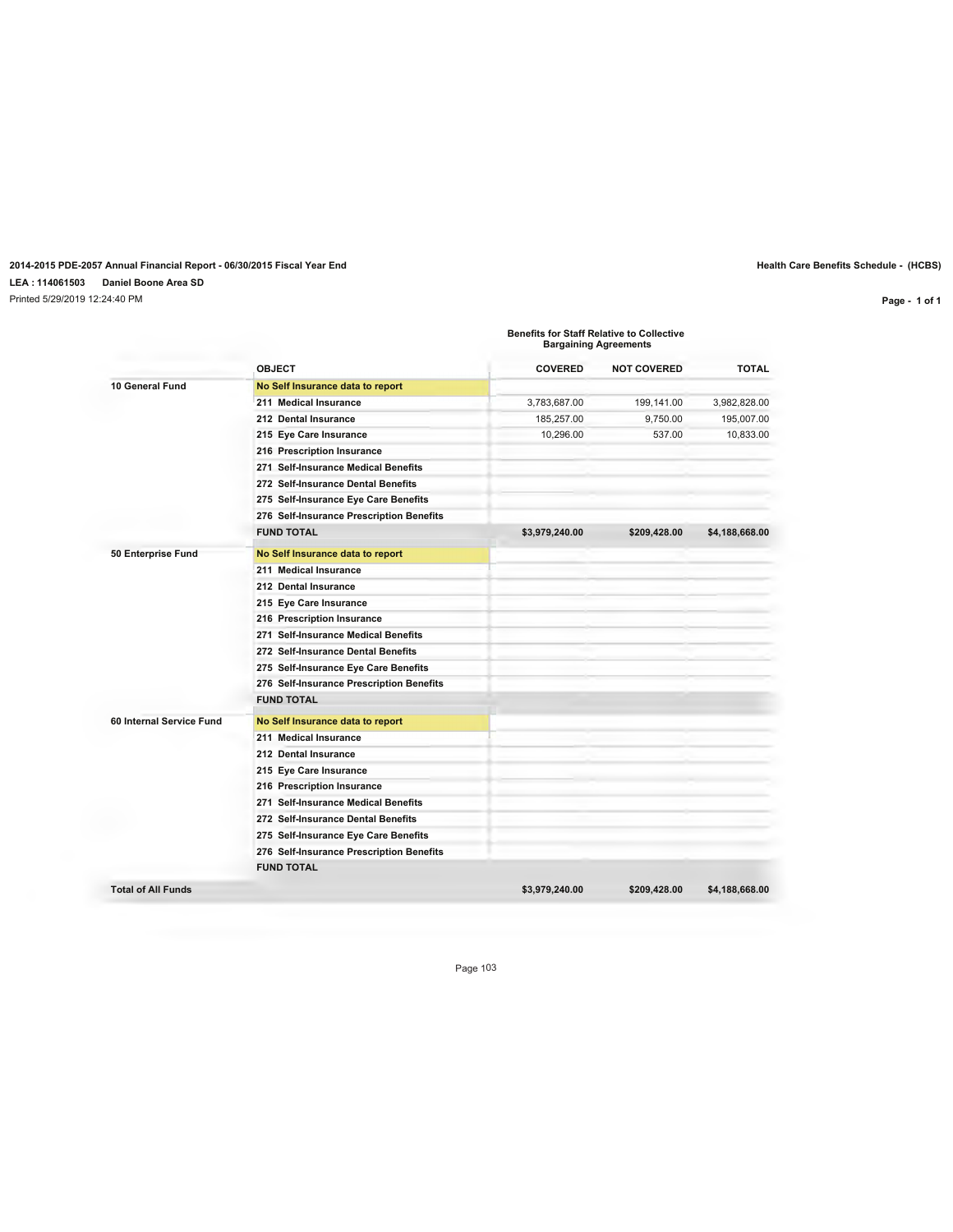# **2014-2015 PDE-2057 Annual Financial Report - 06/30/2015 Fiscal Year End Special Education Services Schedule - (SESS)**

**LEA : 114061503 Daniel Boone Area SD**

Printed 5/29/2019 12:24:41 PM

**Page - 1 of 1**

| <b>Function</b>             | <b>Special Education</b><br>(Prior Year) | <b>Nonspecial Education</b><br>(Prior Year) | <b>Total (Prior Year)</b> | <b>Special Education</b><br>(Current Year) | <b>Nonspecial Education</b><br>(Current Year) | <b>Total (Current Year)</b> |
|-----------------------------|------------------------------------------|---------------------------------------------|---------------------------|--------------------------------------------|-----------------------------------------------|-----------------------------|
| 2120 Guidance Services      | 161.571.00                               | 915.574.00                                  | 1.077.145.00              | 173.360.54                                 | 982.382.00                                    | ,155,742.54                 |
| 2140 Psychological Services | 100,667.00                               | 100.667.00                                  | 201,334.00                | 109.367.64                                 | 109.367.64                                    | 218,735.28                  |

|                                                      | <b>Total</b><br>\$759.568.98 | \$3,674,526.96 | \$4,434,095.94 | \$1,376,949.57 | \$3,922,571.88 | \$5.299.521.45 |
|------------------------------------------------------|------------------------------|----------------|----------------|----------------|----------------|----------------|
| 2700 Student Transportation Services                 | 300.774.98                   | 1.704.391.00   | 2.005.165.98   | 935.900.47     | 2.012.989.51   | 2.948.889.98   |
| 2440 Nursing Services                                | 96.239.00                    | 545.354.00     | 641.593.00     | 81.923.28      | 464.288.56     | 546.211.84     |
| 2420 Medical Services                                |                              |                |                |                |                |                |
| 2350 Legal and Accounting Services                   | 47.006.00                    | 106.447.96     | 153.453.96     | 37.500.30      | 133.124.22     | 170.624.52     |
| 2260 Instruction and Curriculum Development Services | 53.311.00                    | 302.093.00     | 355.404.00     | 38.897.34      | 220.419.95     | 259.317.29     |
| 2160 Social Work Services                            |                              |                |                |                |                |                |
| 2150 Speech Pathology and Audiology Services         |                              |                |                |                |                |                |
| 2140 Psychological Services                          | 100.667.00                   | 100.667.00     | 201.334.00     | 109.367.64     | 109.367.64     | 218.735.28     |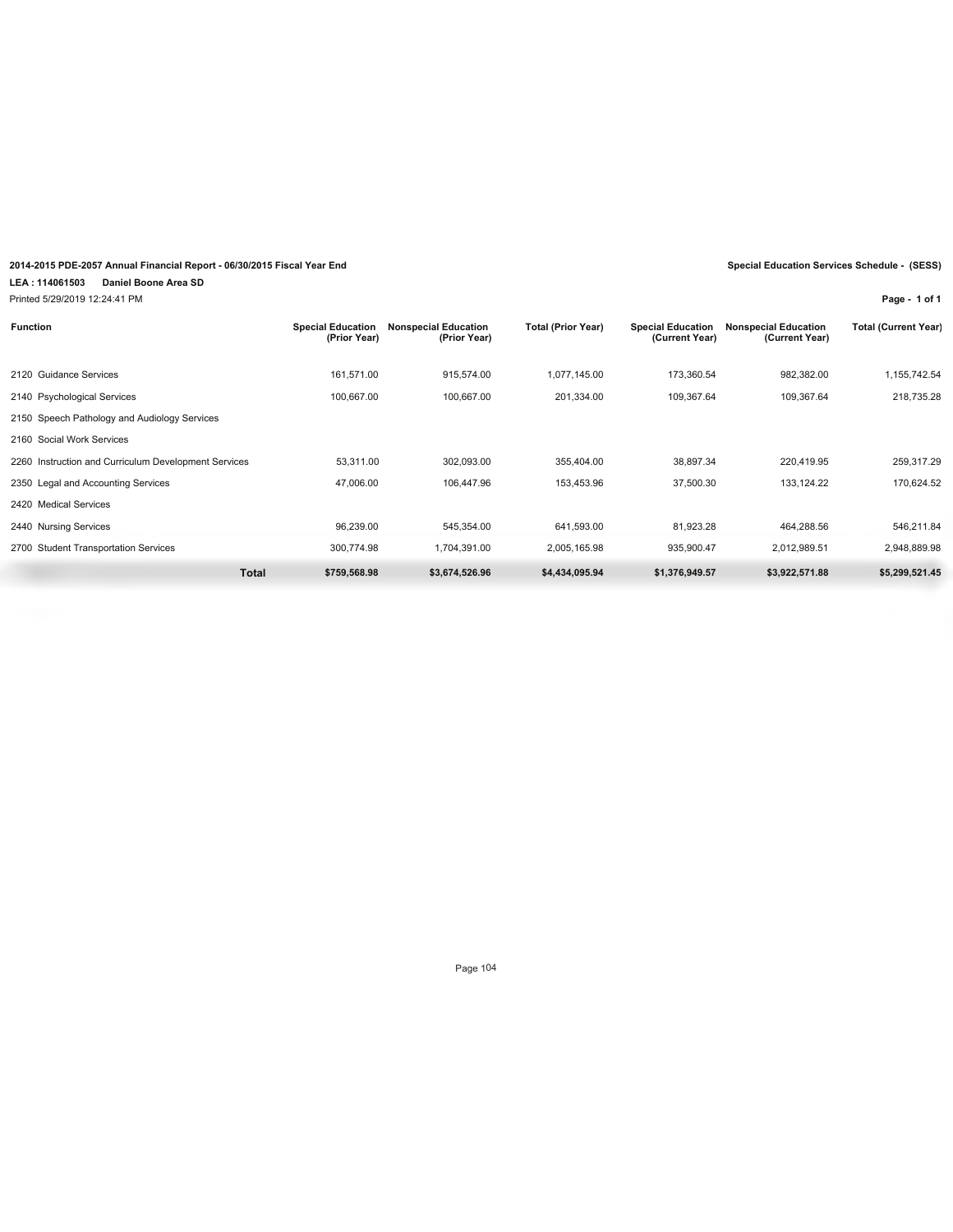## **2014-2015 PDE-2057 Annual Financial Report - 06/30/2015 Fiscal Year End Statement of Indebtedness - (SOIN)**

**LEA : 114061503 Daniel Boone Area SD**

Printed 5/29/2019 12:24:42 PM

**Page - 1 of 3**

|                                             | (PRINCIPAL AMOUNTS ONLY) |                               |                                                     |                                |                                                            |                         |                                 |               |
|---------------------------------------------|--------------------------|-------------------------------|-----------------------------------------------------|--------------------------------|------------------------------------------------------------|-------------------------|---------------------------------|---------------|
| ALL GOVERNMENTAL FUND TYPES                 | Short-Term<br>Borrowing  | General<br><b>Bonds/Notes</b> | <b>Obligation Authority Building</b><br>Obligations | <b>Other Long-Term</b><br>Debt | <b>Other Post-</b><br>Employment<br><b>Benefits (OPEB)</b> | Compensated<br>Absences | <b>Net Pension</b><br>Liability | Total         |
| 1. Debt at Beginning of Fiscal Year         |                          | 44,770,000.00                 | 38,460,000.00                                       | 4.076.218.00                   | 816.855.00                                                 | 789.173.00              |                                 | 88,912,246.00 |
| 2. Additional Debt Incurred During Year     |                          | 19.985.000.00                 |                                                     |                                | 136.707.00                                                 |                         |                                 | 20.121.707.00 |
| 3. Retirements and Repayments               |                          | 19,410,000.00                 | 555,000.00                                          | 387,639.00                     |                                                            | 66,987.00               |                                 | 20,419,626.00 |
| 4. Debt at End of Fiscal Year               |                          | 45.345.000.00                 | 37.905.000.00                                       | 3,688,579.00                   | 953.562.00                                                 | 722.186.00              |                                 | 88,614,327.00 |
| 5. Accreted Interest at End Of Fiscal Year  |                          |                               |                                                     |                                |                                                            |                         |                                 |               |
| 6. Total Debt and Accreted Interest         |                          | 45.345.000.00                 | 37.905.000.00                                       | 3.688.579.00                   | 953.562.00                                                 | 722.186.00              |                                 | 88.614.327.00 |
| 7. Current Portion P&I - Due within 1 year  |                          | 3,395,712.92                  | 2,236,350.00                                        | 536,662.04                     |                                                            |                         |                                 | 6,168,724.96  |
| 8. Interest Paid during current fiscal year |                          | 1.692.172.50                  | 1,681,325.00                                        | 149,022.62                     |                                                            |                         |                                 | 3,522,520.12  |

## **(PRINCIPAL AMOUNTS ONLY)**

#### **ALL PROPRIETARY FUND TYPES**

1. Debt at Beginning of Fiscal Year

2. Additional Debt Incurred During Year

3. Retirements and Repayments

4. Debt at End of Fiscal Year

5. Accreted Interest at End Of Fiscal Year

6. Total Debt and Accreted Interest

7. Current Portion P&I - Due within 1 year

8. Interest Paid during current fiscal year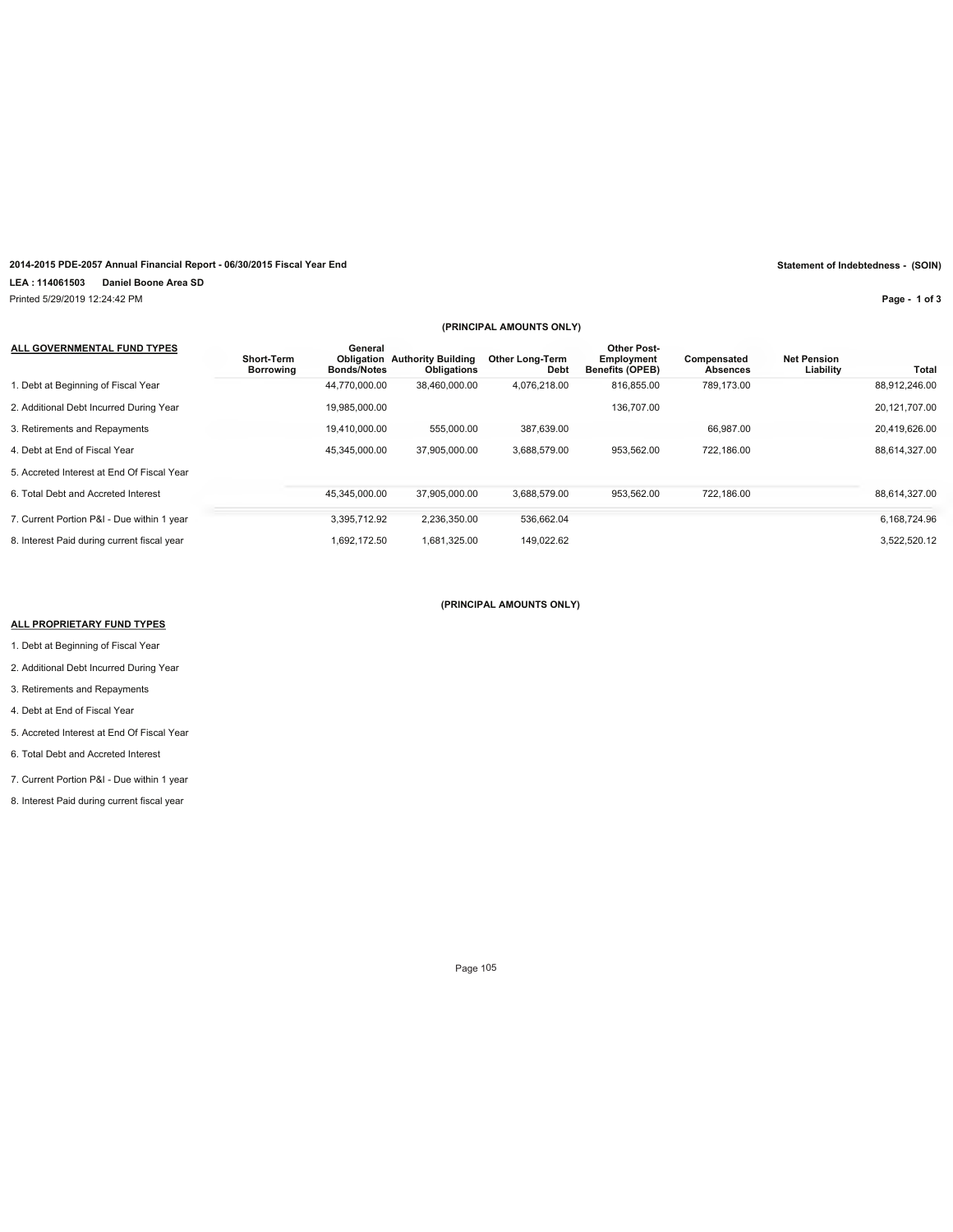# **2014-2015 PDE-2057 Annual Financial Report - 06/30/2015 Fiscal Year End Statement of Indebtedness - (SOIN) LEA : 114061503 Daniel Boone Area SD** Printed 5/29/2019 12:24:42 PM

**Total Principal and Interest Payments Made by Your School - All Funds**

| <b>Function</b> | Fund |                                                 | Principal (910) | Principal (920) | Interest (830) | Total (Principal +Interest)        | Misc Other Uses (990) |
|-----------------|------|-------------------------------------------------|-----------------|-----------------|----------------|------------------------------------|-----------------------|
| 5110            | 10   | General Fund                                    | 3,032,639.42    |                 | 3,522,511.70   | 6,555,151.12                       |                       |
| 5110            | 20   | Special Revenue Funds                           |                 |                 |                |                                    | 1,289,173.16          |
| 5110            | 30   | Capital Projects Funds                          |                 |                 |                |                                    |                       |
| 5110            | 40   | Debt Service Fund                               |                 |                 |                |                                    |                       |
| 5120            | 10   | General Fund                                    | 19,916,496.73   |                 |                | 19,916,496.73                      |                       |
| 5120            | 20   | Special Revenue Funds                           |                 |                 |                |                                    |                       |
| 5120            | 30   | Capital Projects Funds                          |                 |                 |                |                                    |                       |
| 5120            | 40   | Debt Service Fund                               |                 |                 |                |                                    |                       |
|                 |      | <b>Total Debt Payments - Governmental Funds</b> | \$22,949,136.15 |                 | \$3,522,511.70 | \$26,471,647.85                    | \$1,289,173.16        |
| <b>Function</b> | Fund |                                                 | Principal (910) | Principal (920) | Interest (830) | <b>Total (Principal +Interest)</b> |                       |
| 5110            | 50   | <b>Enterprise Fund</b>                          |                 |                 |                |                                    |                       |
| 5110            | 60   | Internal Service Fund                           |                 |                 |                |                                    |                       |
| 5120            | 50   | <b>Enterprise Fund</b>                          |                 |                 |                |                                    |                       |
| 5120            | 60   | Internal Service Fund                           |                 |                 |                |                                    |                       |
|                 |      | <b>Total Debt Payments - Proprietary Funds</b>  |                 |                 |                |                                    |                       |

Page 106

**Page - 2 of 3**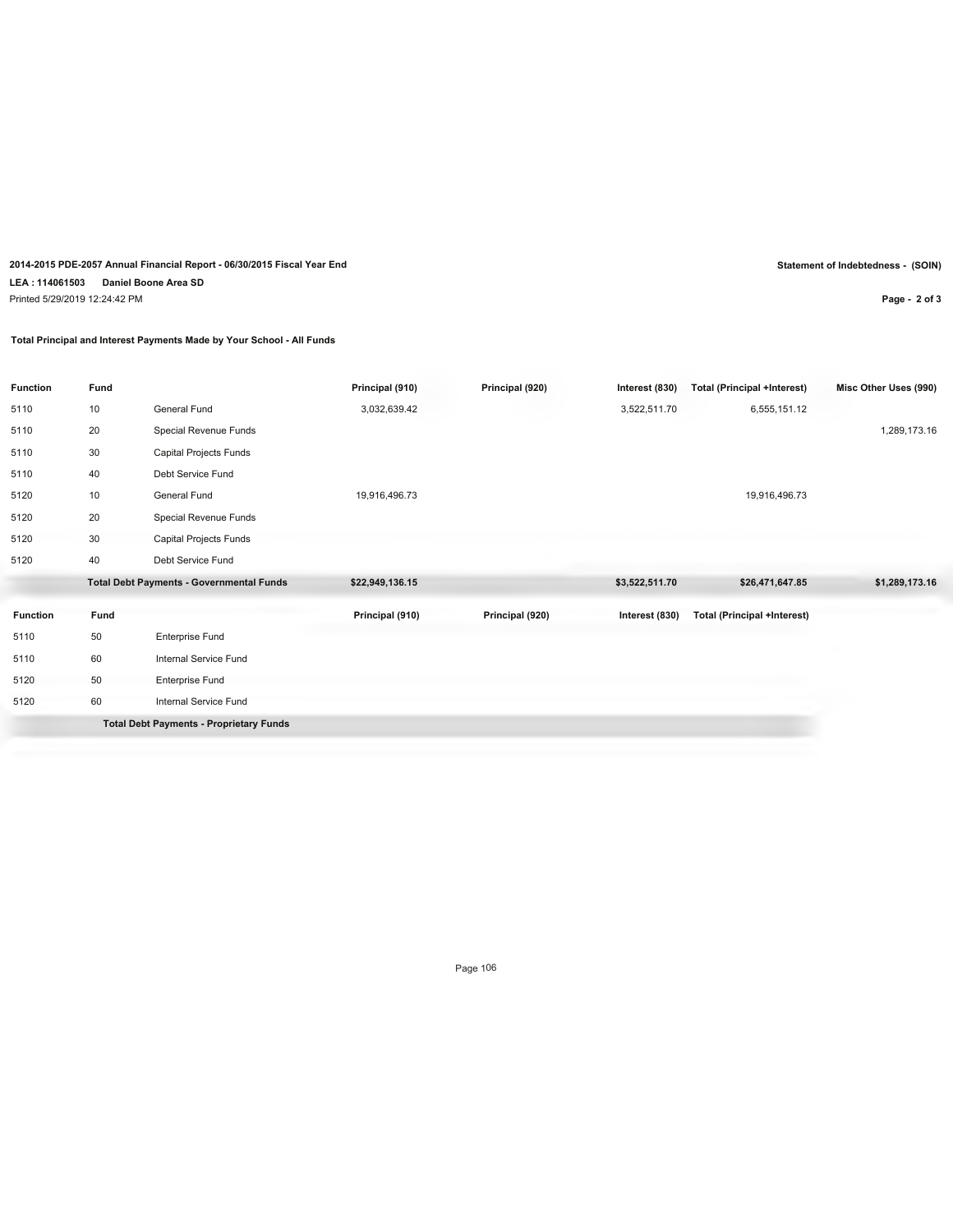# **2014-2015 PDE-2057 Annual Financial Report - 06/30/2015 Fiscal Year End Statement of Indebtedness - (SOIN)**

**LEA : 114061503 Daniel Boone Area SD**

Printed 5/29/2019 12:24:42 PM

# **Bond Details**

**Page - 3 of 3**

| <b>Bong Details</b><br>Governmental Funds        | <b>Principal Amounts Only</b>       |                 |                                   |                                      |                                                    |                                                   |  |
|--------------------------------------------------|-------------------------------------|-----------------|-----------------------------------|--------------------------------------|----------------------------------------------------|---------------------------------------------------|--|
| Debt Issue<br>Date<br>Debt Category<br>(MM/YYYY) | Debt at Beginning<br>of Fiscal Year | Additions       | <b>Reductions /</b><br>Repayments | Debt at End of<br><b>Fiscal Year</b> | Due Within One<br>Year (Principal and<br>Interest) | <b>Interest Paid</b><br><b>During Fiscal Year</b> |  |
| 01/2015<br>General Obligation Bonds/Notes - CIB  |                                     | 9,995,000.00    |                                   | 9.995.000.00                         | 321,697.92                                         |                                                   |  |
| 12/2014<br>General Obligation Bonds/Notes - CIB  |                                     | 9,990,000.00    |                                   | 9,990,000.00                         | 311,340.00                                         | 38,917.50                                         |  |
| 02/2011<br>General Obligation Bonds/Notes - CIB  | 895,000.00                          |                 | 440.000.00                        | 455.000.00                           | 465,920.00                                         | 20,160.00                                         |  |
| 12/2009<br>General Obligation Bonds/Notes - CIB  | 1,635,000.00                        |                 | 810,000.00                        | 825.000.00                           | 834,900.00                                         | 31,950.00                                         |  |
| 08/2008<br>General Obligation Bonds/Notes - CIB  | 42,240,000.00                       |                 | 18,160,000.00                     | 24,080,000.00                        | 1,461,855.00                                       | 1,601,145.00                                      |  |
| 01/2007<br>Authority Building Obligations - CIB  | 38,460,000.00                       |                 | 555.000.00                        | 37,905,000.00                        | 2,236,350.00                                       | 1,681,325.00                                      |  |
| <b>Extended Term Financing Agreements</b>        | 4,076,218.00                        |                 | 387,639.00                        | 3,688,579.00                         | 536,662.04                                         | 149,022.62                                        |  |
| <b>Compensated Absences</b>                      | 789,173.00                          |                 | 66,987.00                         | 722,186.00                           |                                                    |                                                   |  |
| Other Post-Employment Benefits (OPEB)            | 816.855.00                          | 136,707.00      |                                   | 953.562.00                           |                                                    |                                                   |  |
| <b>Totals for Debt Entered:</b>                  | \$88,912,246.00                     | \$20,121,707.00 | \$20,419,626.00                   | \$88,614,327.00                      | \$6,168,724.96                                     | \$3,522,520.12                                    |  |